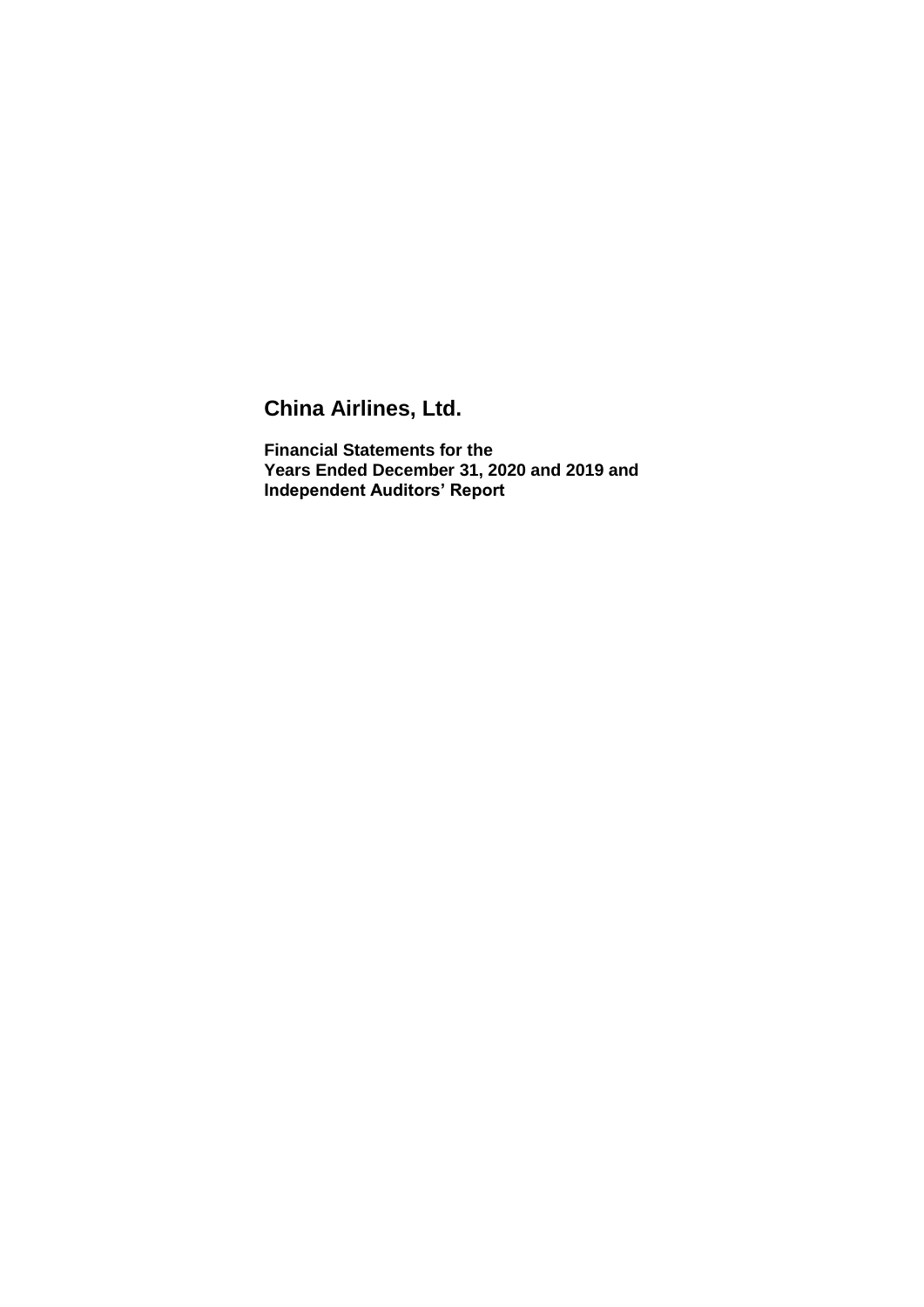# **INDEPENDENT AUDITORS' REPORT**

The Board of Directors and the Shareholders China Airlines, Ltd.

#### **Opinion**

We have audited the accompanying financial statements of China Airlines, Ltd. (the "Company"), which comprise the balance sheets as of December 31, 2020 and 2019, and the statements of comprehensive income, changes in equity and cash flows for the years then ended, and the notes to the financial statements, including a summary of significant accounting policies (collectively referred to as the "financial statements").

In our opinion, the accompanying financial statements present fairly, in all material respects, the financial position of the Company as of December 31, 2020 and 2019, and its financial performance and its cash flows for the years then ended in accordance with the Regulations Governing the Preparation of Financial Reports by Securities Issuers and other regulations.

### **Basis for Opinion**

We conducted our audits in accordance with the Regulations Governing Auditing and Attestation of Financial Statements by Certified Public Accountants and auditing standards generally accepted in the Republic of China. Our responsibilities under those standards are further described in the Auditors' Responsibilities for the Audit of the Financial Statements section of our report. We are independent of the Company in accordance with The Norm of Professional Ethics for Certified Public Accountant of the Republic of China, and we have fulfilled our other ethical responsibilities in accordance with these requirements. We believe that the audit evidence we have obtained is sufficient and appropriate to provide a basis for our opinion.

#### **Key Audit Matters**

Key audit matters are those matters that, in our professional judgment, were of most significance in our audit of the financial statements for the year ended December 31, 2020. These matters were addressed in the context of our audit of the financial statements as a whole, and in forming our opinion thereon, and we do not provide a separate opinion on these matters.

Key audit matter in the audit of the Company's financial statements is stated below:

#### Recognition of Cargo Revenue

In accordance with IFRS 15 "Revenue from Contracts with Customers", cargo sales are accounted for as cargo revenue after relevant transportation services have been provided. For the year ended December 31, 2020, cargo revenue amounted to NT\$81,692,574 thousand. Refer to Notes 4 and 26 to the accompanying financial statements for detailed information.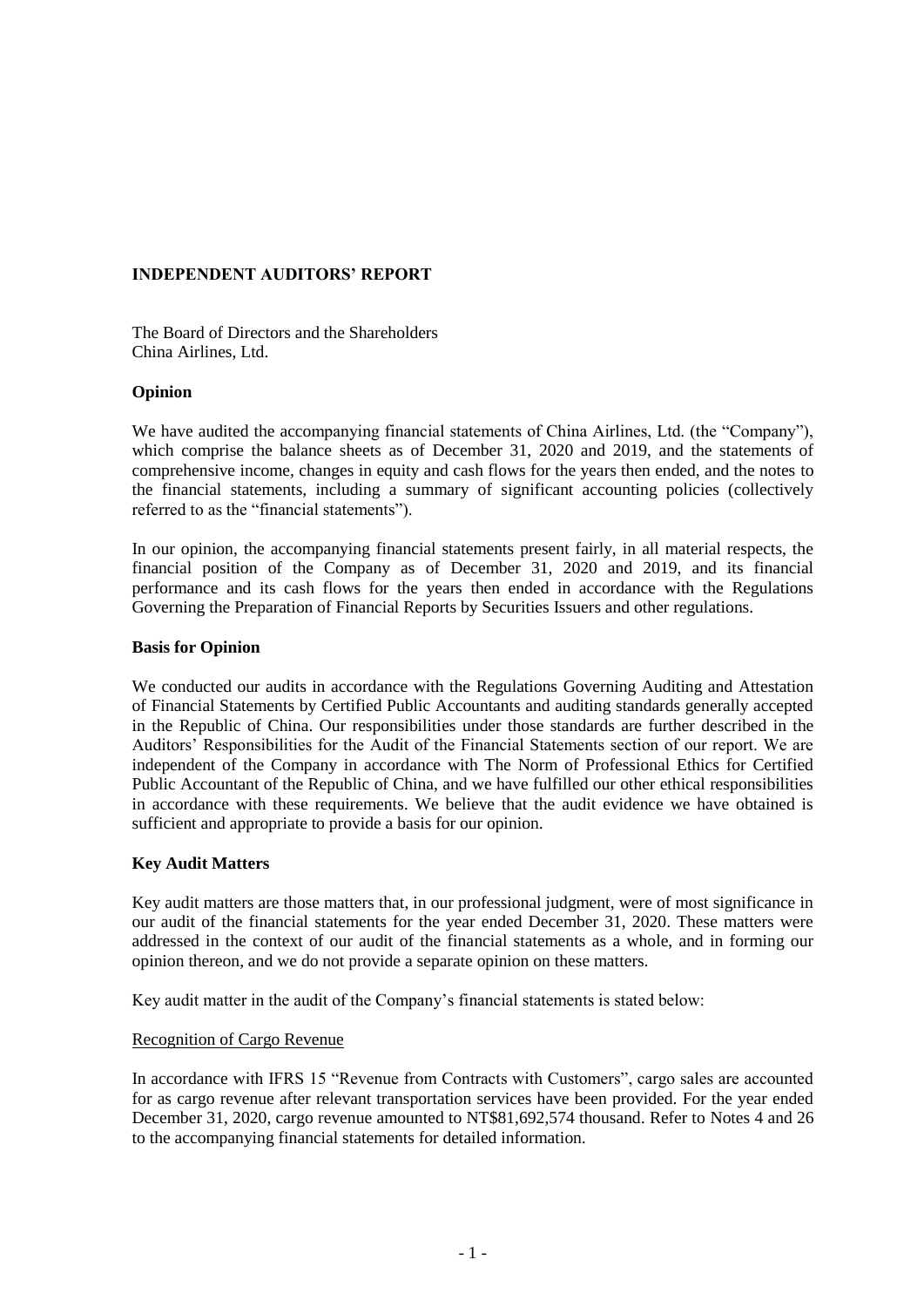Cargo rates are highly affected by the supply and demand of the market and sales can only be recognized after relevant transportation services are provided, The input, processing and maintenance of freight information on the air waybills involve manual operations. Therefore, we identified the recognition of cargo revenue as a key audit matter.

Our main audit procedures performed included the following:

- 1. We understood the internal controls related to the recognition of cargo, including manual and automatic control.
- 2. We understood and tested the effectiveness of the information system related to the recognition of cargo revenue.
- 3. We sampled the air waybills, confirmed that cargo rates were consistent with those stated in air waybills, and verified the amount of cargo revenue.

#### **Other Matter - Audit by Other Independent Auditors**

The financial statements of some investments accounted for using the equity method in Note 13 were audited by other independent auditors, and our audit opinion is based solely on the reports of other auditors. As of December 31, 2020, the aforementioned investments accounted for using the equity method amounted to NT\$2,304,113 thousand, representing 0.88% of total assets. For the year ended December 31, 2020, comprehensive income (loss) (including share of profit or loss of subsidiaries, associates and joint ventures and share of other comprehensive income (loss) of subsidiaries, associates and joint ventures accounted for using the equity method) amounted to NT\$(952,289) thousand.

#### **Responsibilities of Management and Those Charged with Governance for the Financial Statements**

Management is responsible for the preparation and fair presentation of the financial statements in accordance with the Regulations Governing the Preparation of Financial Reports by Securities Issuers, and for such internal control as management determines is necessary to enable the preparation of financial statements that are free from material misstatement, whether due to fraud or error.

In preparing the financial statements, management is responsible for assessing the Company's ability to continue as a going concern, disclosing, as applicable, matters related to going concern and using the going concern basis of accounting unless management either intends to liquidate the Company or to cease operations, or has no realistic alternative but to do so.

Those charged with governance, including the audit committee and supervisors, are responsible for overseeing the Company's financial reporting process.

#### **Auditors' Responsibilities for the Audit of the Financial Statements**

Our objectives are to obtain reasonable assurance about whether the financial statements as a whole are free from material misstatement, whether due to fraud or error, and to issue an auditors' report that includes our opinion. Reasonable assurance is a high level of assurance, but is not a guarantee that an audit conducted in accordance with the auditing standards generally accepted in the Republic of China will always detect a material misstatement when it exists. Misstatements can arise from fraud or error and are considered material if, individually or in the aggregate, they could reasonably be expected to influence the economic decisions of users taken on the basis of these financial statements.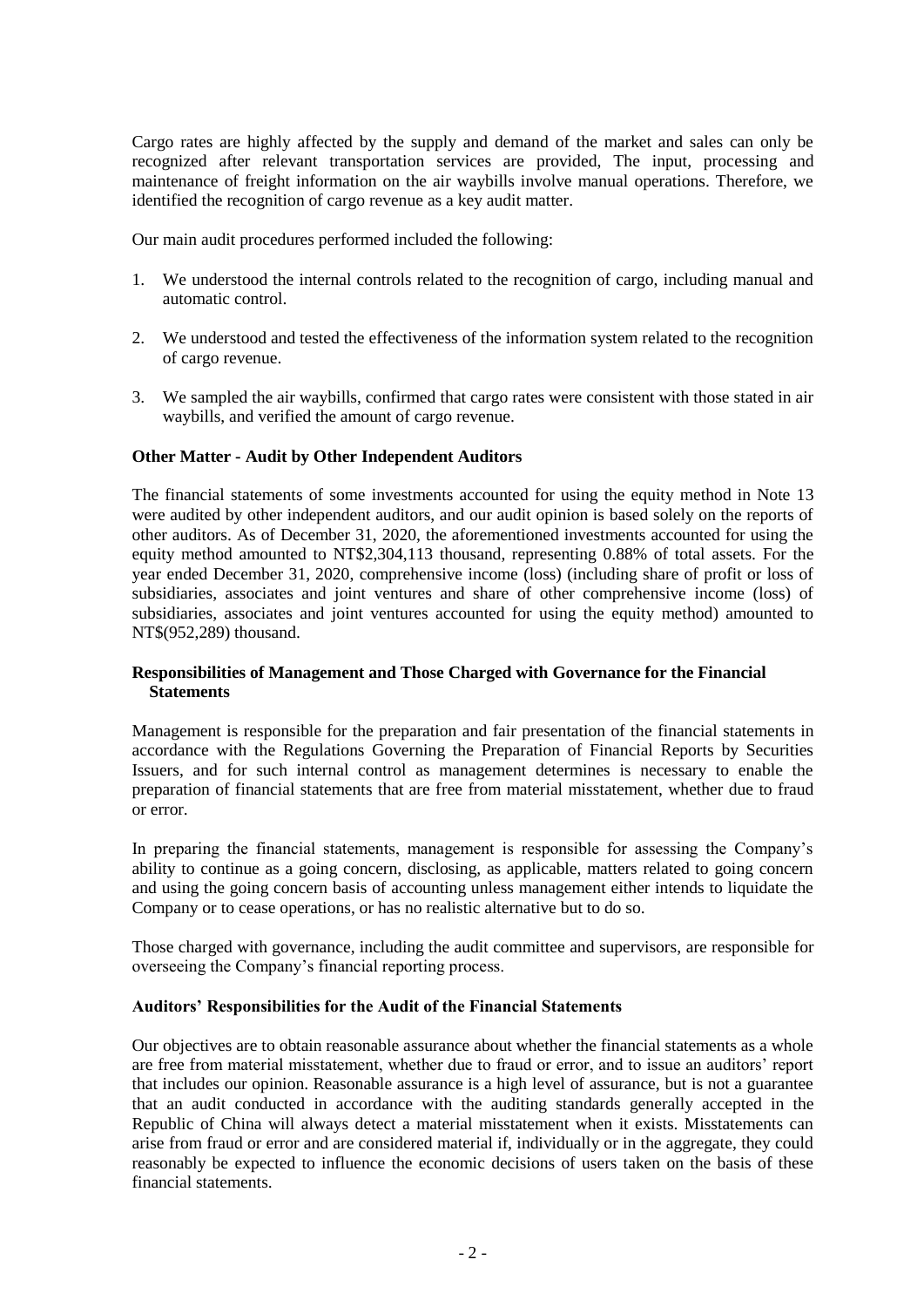As part of an audit in accordance with the auditing standards generally accepted in the Republic of China, we exercise professional judgment and maintain professional skepticism throughout the audit. We also:

- 1. Identify and assess the risks of material misstatement of the financial statements, whether due to fraud or error, design and perform audit procedures responsive to those risks, and obtain audit evidence that is sufficient and appropriate to provide a basis for our opinion. The risk of not detecting a material misstatement resulting from fraud is higher than for one resulting from error, as fraud may involve collusion, forgery, intentional omissions, misrepresentations, or the override of internal control.
- 2. Obtain an understanding of internal control relevant to the audit in order to design audit procedures that are appropriate in the circumstances, but not for the purpose of expressing an opinion on the effectiveness of the Company's internal control.
- 3. Evaluate the appropriateness of accounting policies used and the reasonableness of accounting estimates and related disclosures made by management.
- 4. Conclude on the appropriateness of management's use of the going concern basis of accounting and, based on the audit evidence obtained, whether a material uncertainty exists related to events or conditions that may cast significant doubt on the Company's ability to continue as a going concern. If we conclude that a material uncertainty exists, we are required to draw attention in our auditors' report to the related disclosures in the financial statements or, if such disclosures are inadequate, to modify our opinion. Our conclusions are based on the audit evidence obtained up to the date of our auditors' report. However, future events or conditions may cause the Company to cease to continue as a going concern.
- 5. Evaluate the overall presentation, structure and content of the financial statements, including the disclosures, and whether the financial statements represent the underlying transactions and events in a manner that achieves fair presentation.
- 6. Obtain sufficient appropriate audit evidence regarding the financial information of the entities or business activities within the Company to express an opinion on the financial statements. We are responsible for the direction, supervision and performance of the audit. We remain solely responsible for our audit opinion.

We communicate with those charged with governance regarding, among other matters, the planned scope and timing of the audit and significant audit findings, including any significant deficiencies in internal control that we identify during our audit.

We also provide those charged with governance with a statement that we have complied with relevant ethical requirements regarding independence, and to communicate with them all relationships and other matters that may reasonably be thought to bear on our independence, and where applicable, related safeguards.

From the matters communicated with those charged with governance, we determine those matters that were of most significance in the audit of the financial statements for the year ended December 31, 2020 and are therefore the key audit matters. We describe these matters in our auditors' report unless law or regulation precludes public disclosure about the matter or when, in extremely rare circumstances, we determine that a matter should not be communicated in our report because the adverse consequences of doing so would reasonably be expected to outweigh the public interest benefits of such communication.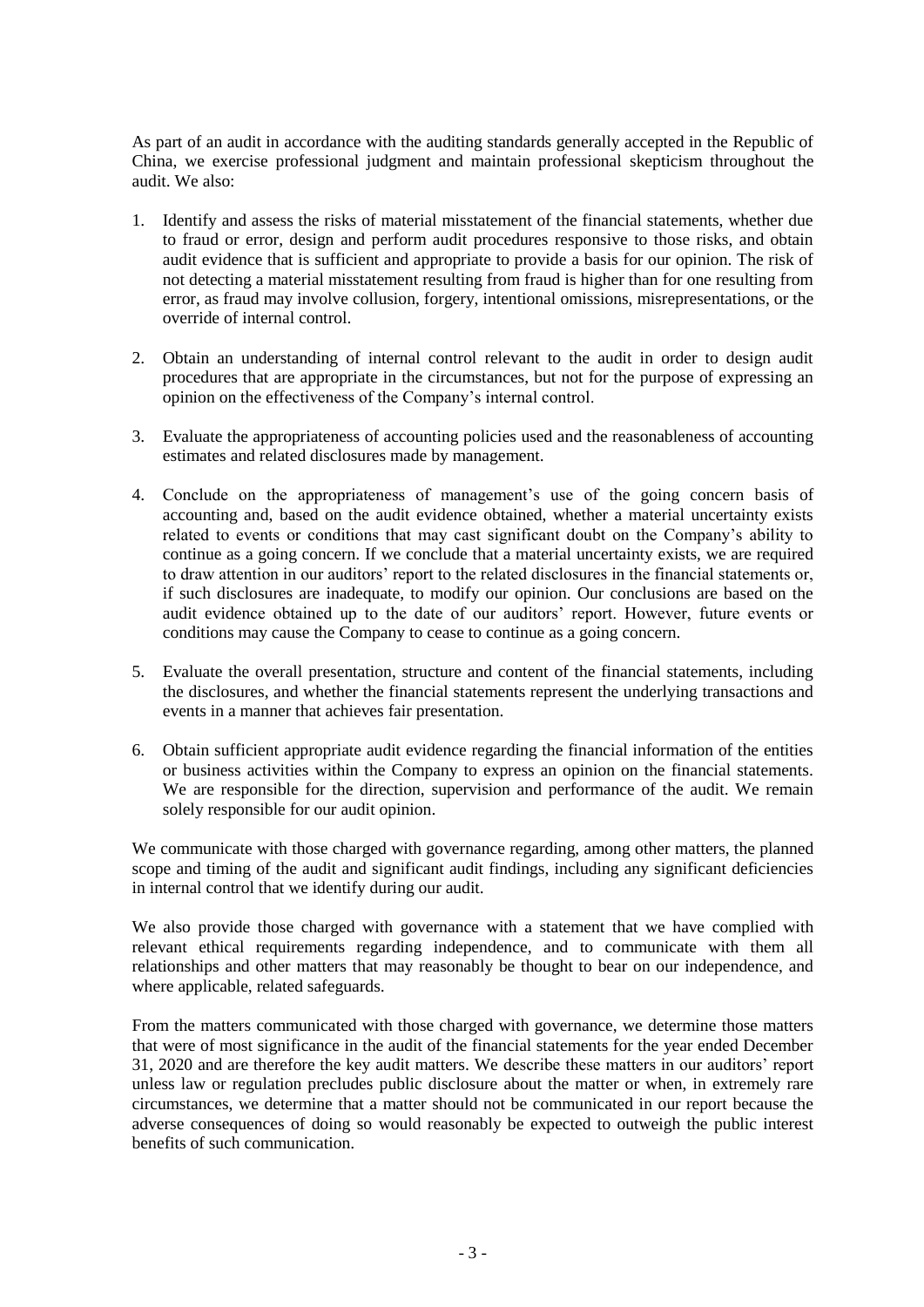The engagement partners on the audit resulting in this independent auditors' report are Jui-Chan Huang and Shiuh-Ran, Cheng.

Deloitte & Touche Taipei, Taiwan Republic of China

March 18, 2021

#### *Notice to Readers*

*The accompanying financial statements are intended only to present the financial position, financial performance and cash flows in accordance with accounting principles and practices generally accepted in the Republic of China and not those of any other jurisdictions. The standards, procedures and practices to audit such financial statements are those generally applied in the Republic of China.* 

*For the convenience of readers, the independent auditors' report and the accompanying financial statements have been translated into English from the original Chinese version prepared and used in the Republic of China. If there is any conflict between the English version and the original Chinese version or any difference in the interpretation of the two versions, the Chinese-language independent auditors' report and financial statements shall prevail.*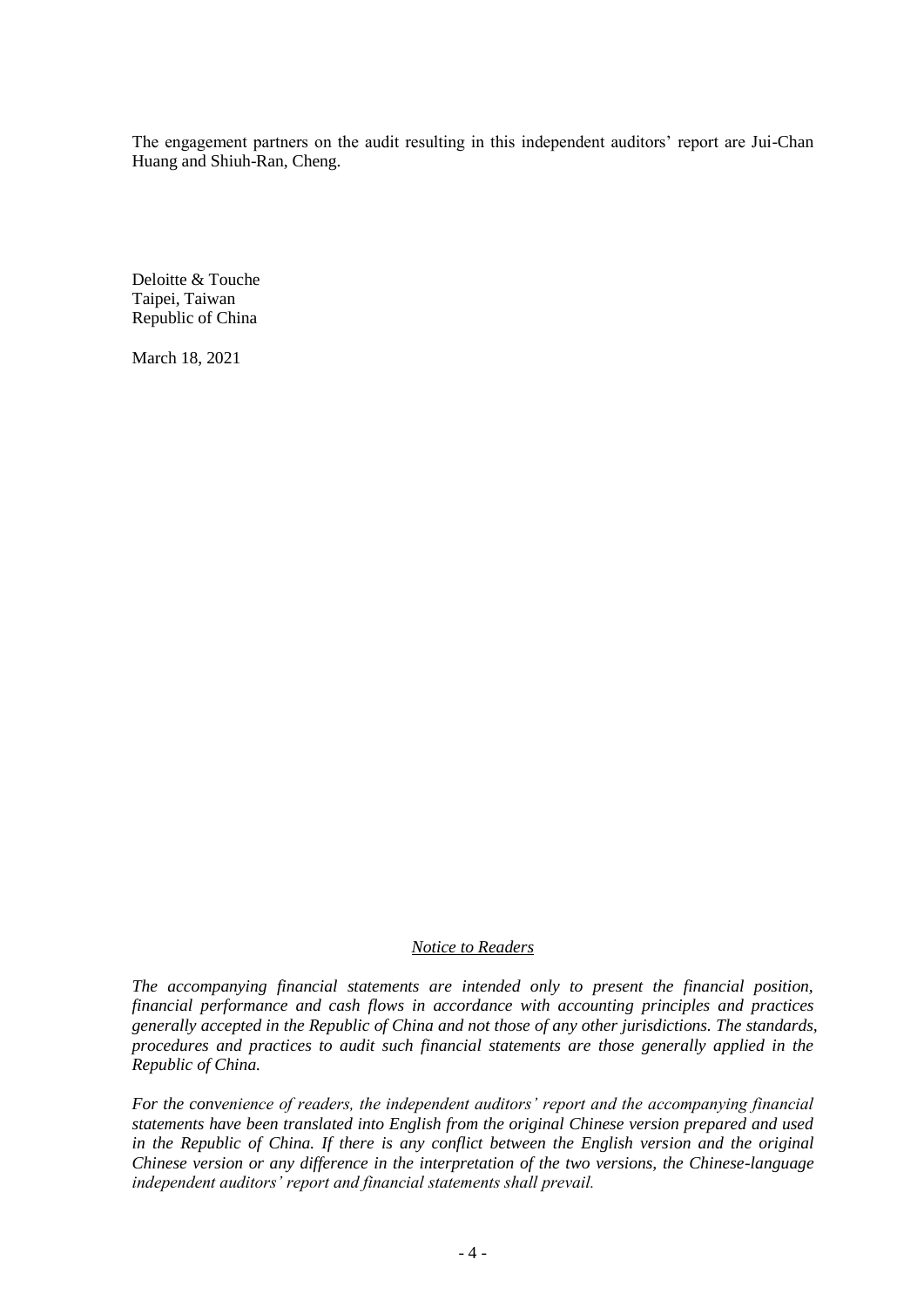#### **BALANCE SHEETS DECEMBER 31, 2020 AND 2019 (In Thousands of New Taiwan Dollars)**

|                                                                                                     | 2020             |                         | 2019             |                  |  |
|-----------------------------------------------------------------------------------------------------|------------------|-------------------------|------------------|------------------|--|
| <b>ASSETS</b>                                                                                       | Amount           | $\frac{0}{0}$           | Amount           | $\frac{0}{0}$    |  |
| <b>CURRENT ASSETS</b>                                                                               |                  |                         |                  |                  |  |
| Cash and cash equivalents (Notes 4, 6 and 30)                                                       | 19,959,820<br>\$ | 8                       | 20,626,014<br>\$ | 8                |  |
| Financial assets at fair value through profit or loss - current (Notes 4, 7 and 30)                 |                  |                         | 434              |                  |  |
| Financial assets at amortized cost - current (Notes 9 and 30)                                       | 5,863,137        | $\overline{c}$          | 1,460,450        |                  |  |
| Financial assets for hedging - current (Notes 4, 6 and 30)                                          | 7,613,636        | 3                       | 9,588            |                  |  |
| Notes and accounts receivables, net (Notes 4, 10 and 30)                                            | 9,198,055        | $\overline{\mathbf{4}}$ | 7,694,431        | 3                |  |
| Accounts receivables - related parties (Note 31)                                                    | 101,424          |                         | 232,386          |                  |  |
| Other receivables                                                                                   | 427,722          |                         | 560,819          |                  |  |
| Current tax assets (Notes 4 and 27)                                                                 | 60,129           | $\sim$                  | 52,776           |                  |  |
| Inventories, net (Notes 4 and 11)                                                                   | 8,093,152        | 3                       | 8,246,515        | $\mathfrak 3$    |  |
| Non-current assets held for sale (Notes 4 and 12)                                                   | 89,296           |                         |                  |                  |  |
| Other current assets (Note 17)                                                                      | 452,414          |                         | 2,106,199        |                  |  |
| Total current assets                                                                                | 51,858,785       | $-20$                   | 40,989,612       | 15               |  |
| NON-CURRENT ASSETS                                                                                  |                  |                         |                  |                  |  |
| Financial assets at fair value through other comprehensive income - non-current (Notes 4, 8 and 30) | 147,161          |                         | 107,856          |                  |  |
| Investments accounted for using the equity method (Notes 4 and 13)                                  | 12,321,157       | 5                       | 13,482,877       | 5                |  |
| Property, plant and equipment (Notes 4, 14 and 32)                                                  | 126,414,462      | 48                      | 131,029,886      | 49               |  |
| Right-of-use assets (Notes 4, 20 and 32)                                                            | 54, 555, 761     | 21                      | 64,262,830       | 24               |  |
|                                                                                                     | 2,047,448        |                         | 2,047,448        |                  |  |
| Investment properties (Notes 4 and 15)                                                              |                  | -1                      |                  | -1               |  |
| Other intangible assets (Notes 4 and 16)                                                            | 867,453          |                         | 971,298          |                  |  |
| Deferred tax assets (Notes 4 and 27)                                                                | 4,981,859        | $\boldsymbol{2}$        | 4,757,142        | $\boldsymbol{2}$ |  |
| Other non-current assets (Notes 17, 20 and 30)                                                      | 7,715,679        | $\overline{3}$          | 11,227,556       | $\overline{4}$   |  |
| Total non-current assets                                                                            | 209,050,980      | $-80$                   | 227,886,893      | $-85$            |  |
| <b>TOTAL</b>                                                                                        | \$260,909,765    | 100                     | \$268,876,505    | 100              |  |
| <b>LIABILITIES AND EQUITY</b>                                                                       |                  |                         |                  |                  |  |
| <b>CURRENT LIABILITIES</b>                                                                          |                  |                         |                  |                  |  |
| Short-term bills payable (Notes 18 and 30)                                                          | \$<br>8,088,882  | 3                       | \$               |                  |  |
| Financial liabilities at fair value through profit or loss - current (Notes 4, 7 and 30)            |                  |                         | 11,749           |                  |  |
| Financial liabilities for hedging - current (Notes 4, 20 and 30)                                    | 8,126,239        | 3                       | 8,610,015        | 3                |  |
| Notes and accounts payable (Note 30)                                                                | 1,128,517        | 1                       | 1,222,410        |                  |  |
| Accounts payable - related parties (Note 31)                                                        | 588,234          |                         | 1,469,434        |                  |  |
| Other payables (Notes 21 and 26)                                                                    | 7,128,080        | $\sqrt{3}$              | 10,892,203       |                  |  |
| Tax liabilities - current                                                                           |                  |                         |                  |                  |  |
| Lease liabilities - current (Notes 4 and 20)                                                        | 842,592          |                         | 695,215          |                  |  |
| Contract liabilities current (Notes 4 and 22)                                                       | 3,218,846        | 1                       | 18,584,287       | 7                |  |
| Bonds payable and put option of convertible bonds - current portion (Notes 4, 19, 30 and 31)        | 12,132,859       | 5                       | 10,000,000       | 4                |  |
| Loans and debts - current portion (Notes 18, 30 and 32)                                             | 14,798,442       | 6                       | 13,708,320       | 5                |  |
| Other current liabilities                                                                           | 687,317          |                         | 2,806,540        | $\overline{1}$   |  |
| Total current liabilities                                                                           | 56,740,010       | $\frac{22}{2}$          | 68,000,173       | $-25$            |  |
| NON-CURRENT LIABILITIES                                                                             |                  |                         |                  |                  |  |
| Financial liabilities for hedging - non-current (Notes 4, 20 and 30)                                | 32,455,333       | 13                      | 42,420,205       | 16               |  |
|                                                                                                     |                  |                         |                  |                  |  |
| Bonds payable (Notes 4, 19, 30 and 31)                                                              | 10,300,000       | $\overline{4}$          | 22,352,625       | 8                |  |
| Loans and debts (Notes 18, 30 and 32)                                                               | 68,815,395       | 26                      | 48,618,168       | 18               |  |
| Contract liabilities (Notes 4 and 22)                                                               | 1,761,104        | $\mathbf{1}$            | 2,236,311        |                  |  |
| Provisions (Notes 4 and 23)                                                                         | 13,741,244       | 5                       | 9,431,736        | 4                |  |
| Deferred tax liabilities (Notes 4 and 27)                                                           | 875,388          |                         | 399,253          |                  |  |
| Lease liabilities - non-current (Notes 4 and 20)                                                    | 10,055,776       | 4                       | 10,909,262       | 4                |  |

Accrued pension costs (Notes 5 and 24)<br>
Other non-current liabilities<br>
288,637 - 386,255 3 366,255 - 388,637 3 366,255 3 366,255 3 366,255 3 3 366,255 3 366,255 3 366,255 3 366,255 Other non-current liabilities 388,637 - 366,255 - 366,255 Total non-current liabilities 146,610,272 56 144,322,560 54 Total liabilities 203,350,282 78 212,322,733 79

| i otal habilities                                      | 203,350,282   | 18  | 212,322,133   | $^{19}$     |
|--------------------------------------------------------|---------------|-----|---------------|-------------|
| EQUITY (Notes 19 and 25)                               |               |     |               |             |
| Share capital                                          | 54,209,846    | 21  | 54,209,846    | 20          |
| Capital surplus                                        | 1,187,327     |     | 2,488,907     |             |
| Retained earnings (accumulated deficit)                |               |     |               |             |
| Legal reserve                                          |               |     | 466,416       | $\sim$      |
| Special reserve                                        |               |     | 12,967        | $\sim$      |
| Unappropriated retained earnings (accumulated deficit) | (350, 581)    |     | (1,777,225)   |             |
| Total retained earnings                                | (350, 581)    |     | (1, 297, 842) | $\sim$ $-$  |
| Other equity                                           | 2,543,766     |     | 1,196,233     | $\sim$      |
| Treasury shares                                        | (30, 875)     |     | (43, 372)     |             |
| Total equity                                           | 57, 559, 483  | 22  | 56, 553, 772  | $\sqrt{21}$ |
| <b>TOTAL</b>                                           | \$260,909,765 | 100 | \$268,876,505 | 100         |

The accompanying notes are an integral part of the financial statements.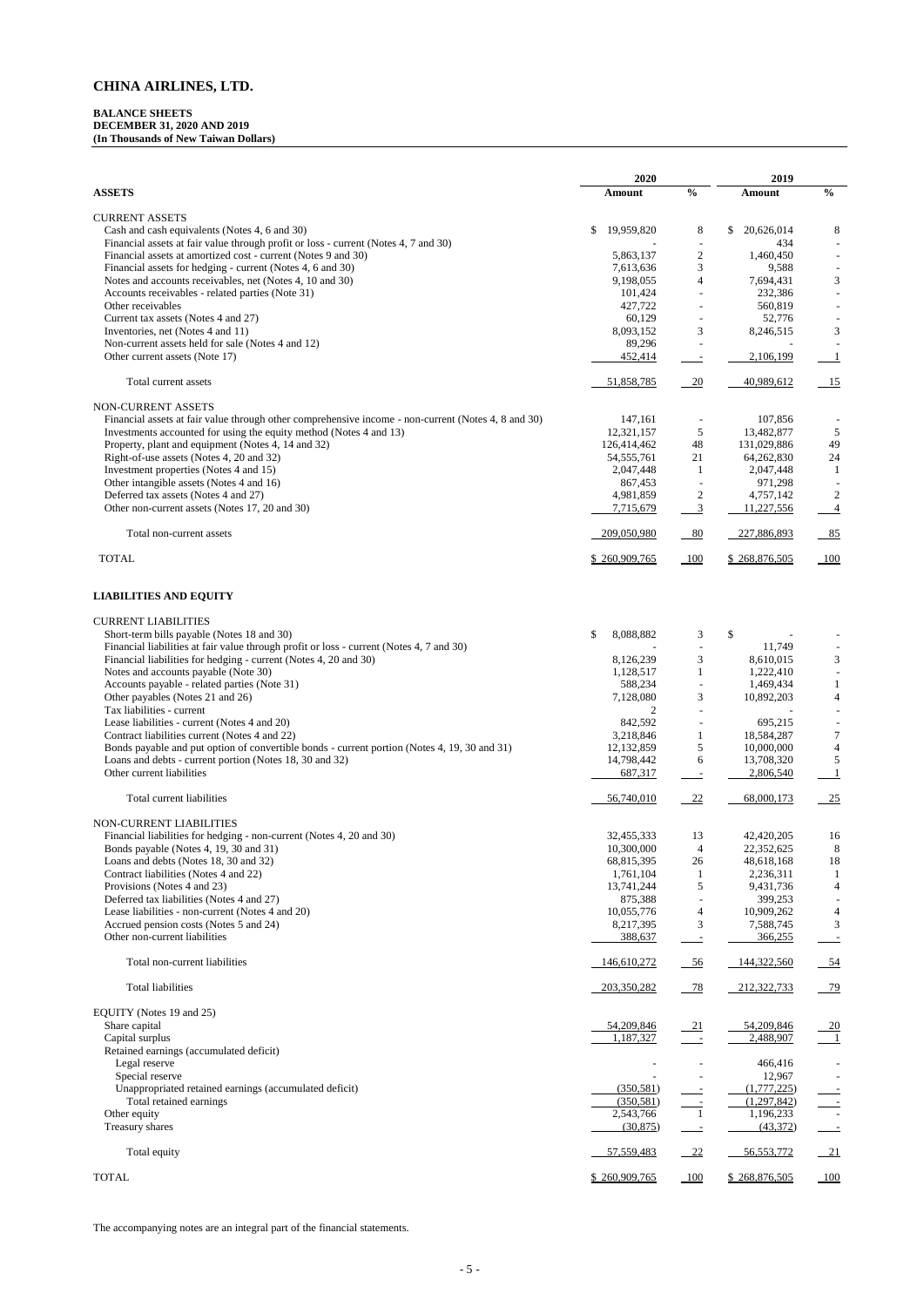# **STATEMENTS OF COMPREHENSIVE INCOME FOR THE YEARS ENDED DECEMBER 31, 2020 AND 2019 (In Thousands of New Taiwan Dollars, Except Earnings (Loss) Per Share)**

|                                                                                                                                                                                                                                                                                                                                                                                                         | 2020                                                |                | 2019                                              |                |  |
|---------------------------------------------------------------------------------------------------------------------------------------------------------------------------------------------------------------------------------------------------------------------------------------------------------------------------------------------------------------------------------------------------------|-----------------------------------------------------|----------------|---------------------------------------------------|----------------|--|
|                                                                                                                                                                                                                                                                                                                                                                                                         | <b>Amount</b>                                       | $\frac{0}{0}$  | <b>Amount</b>                                     | $\frac{0}{0}$  |  |
| REVENUE (Notes 4, 26 and 31)                                                                                                                                                                                                                                                                                                                                                                            | \$106,327,123                                       | 100            | \$146,372,401                                     | 100            |  |
| COSTS (Notes 4, 11, 26 and 31)                                                                                                                                                                                                                                                                                                                                                                          | 95,190,179                                          | 89             | 135,008,166                                       | 92             |  |
| <b>GROSS PROFIT</b>                                                                                                                                                                                                                                                                                                                                                                                     | 11,136,944                                          | 11             | 11,364,235                                        | 8              |  |
| <b>OPERATING EXPENSES</b> (Notes 4, 26 and 31)                                                                                                                                                                                                                                                                                                                                                          | 6,252,089                                           | 6              | 11,284,000                                        | 8              |  |
| OPERATING PROFIT                                                                                                                                                                                                                                                                                                                                                                                        | 4,884,855                                           | $\overline{5}$ | 80,235                                            |                |  |
| NON-OPERATING INCOME AND EXPENSES<br>Other income (Note 26)<br>Other gains and losses (Notes 12, 13, 14 and 26)<br>Finance costs (Notes 26 and 31)<br>Share of the profit of associates and joint ventures<br>(Note 13)                                                                                                                                                                                 | 440,761<br>(523, 827)<br>(2,780,363)<br>(1,850,331) | (3)<br>(2)     | 524,233<br>(569, 582)<br>(3,034,172)<br>1,811,960 | (2)<br>$\perp$ |  |
| Total non-operating income and expenses                                                                                                                                                                                                                                                                                                                                                                 | (4,713,760)                                         | (5)            | (1,267,561)                                       | (1)            |  |
| PROFIT (LOSS) BEFORE INCOME TAX                                                                                                                                                                                                                                                                                                                                                                         | 171,095                                             |                | (1,187,326)                                       | (1)            |  |
| INCOME TAX EXPENSE (Notes 4 and 27)                                                                                                                                                                                                                                                                                                                                                                     | 31,095                                              |                | 12,472                                            |                |  |
| NET INCOME (LOSS)                                                                                                                                                                                                                                                                                                                                                                                       | 140,000                                             |                | (1,199,798)                                       | (1)            |  |
| OTHER COMPREHENSIVE INCOME (LOSS)<br>Items that will not be reclassified subsequently to<br>profit or loss:<br>Loss on hedging instruments subject to basis<br>adjustments (Notes 4, 25 and 30)<br>Unrealized (loss) gain on investments in equity<br>instruments designated as at fair value through<br>other comprehensive income (Notes 4 and 25)<br>Remeasurement of defined benefit plans (Notes 4 | (474,202)<br>39,305                                 |                | (17,705)<br>24,490                                |                |  |
| and $24)$                                                                                                                                                                                                                                                                                                                                                                                               | (494, 218)                                          | (1)            | (562, 259)                                        |                |  |
| Share of the other comprehensive loss of<br>associates and joint ventures accounted for<br>using the equity method (Notes 4 and 25)                                                                                                                                                                                                                                                                     | (9,095)                                             |                | (72, 718)                                         | (Continued)    |  |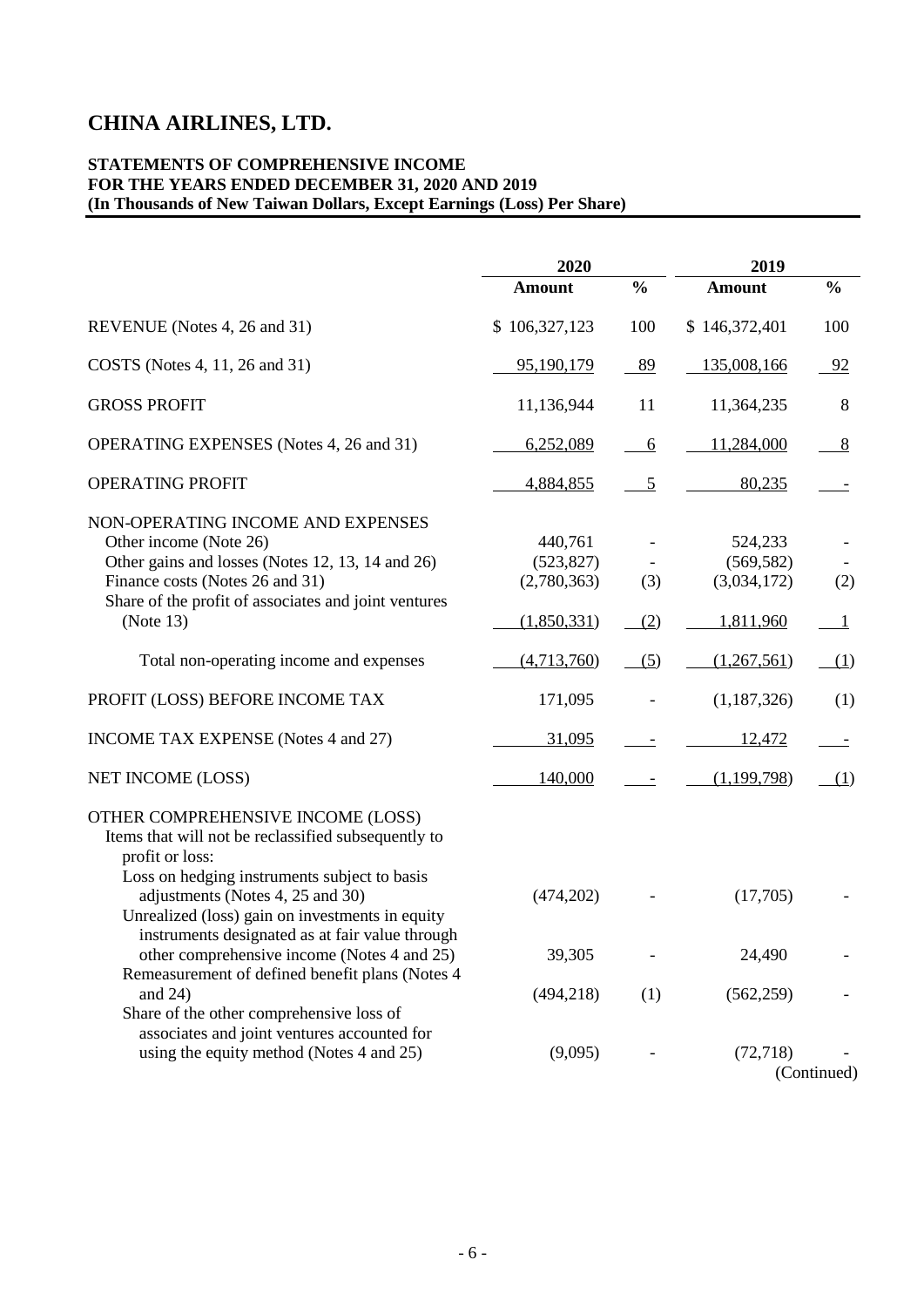# **STATEMENTS OF COMPREHENSIVE INCOME FOR THE YEARS ENDED DECEMBER 31, 2020 AND 2019 (In Thousands of New Taiwan Dollars, Except Earnings (Loss) Per Share)**

|                                                                                                                                                                                                              | 2020 |               |               | 2019 |                  |               |  |
|--------------------------------------------------------------------------------------------------------------------------------------------------------------------------------------------------------------|------|---------------|---------------|------|------------------|---------------|--|
|                                                                                                                                                                                                              |      | <b>Amount</b> | $\frac{0}{0}$ |      | <b>Amount</b>    | $\frac{6}{6}$ |  |
| Income tax relating to items that will not be<br>reclassified subsequently to profit or loss<br>(Note 27)                                                                                                    | \$   | 163,172       |               | \$   | 101,259          |               |  |
| Items that may be reclassified subsequently to profit<br>or loss:                                                                                                                                            |      |               |               |      |                  |               |  |
| Exchange differences on translation of the<br>financial statements of foreign operations<br>(Notes $4$ and $25$ )<br>Share of the other comprehensive loss of<br>associates and joint ventures accounted for |      | (101, 142)    |               |      | (59, 174)        |               |  |
| using the equity method (Notes 4 and 25)                                                                                                                                                                     |      | 4,205         |               |      | (13,259)         |               |  |
| Gain on hedging instruments not subject to basis<br>adjustment (Notes 4, 25 and 30)<br>Income tax relating to items that may be                                                                              |      | 2,098,393     | 2             |      | 1,425,306        | 1             |  |
| reclassified subsequently to profit or loss<br>(Note 27)                                                                                                                                                     |      | (399, 450)    |               |      | (273, 227)       |               |  |
| Other comprehensive income (loss) for the year,<br>net of income tax                                                                                                                                         |      | 826,968       |               |      | 552,713          |               |  |
| TOTAL COMPREHENSIVE INCOME (LOSS) FOR<br><b>THE YEAR</b>                                                                                                                                                     |      | 966,968       |               |      | (647,085)        |               |  |
| EARNINGS (LOSS) PER SHARE (NEW TAIWAN<br>DOLLARS; Note 28)                                                                                                                                                   |      |               |               |      |                  |               |  |
| <b>Basic</b><br>Diluted                                                                                                                                                                                      |      | 0.03<br>0.03  |               |      | (0.22)<br>(0.22) |               |  |

The accompanying notes are an integral part of the financial statements. (Concluded)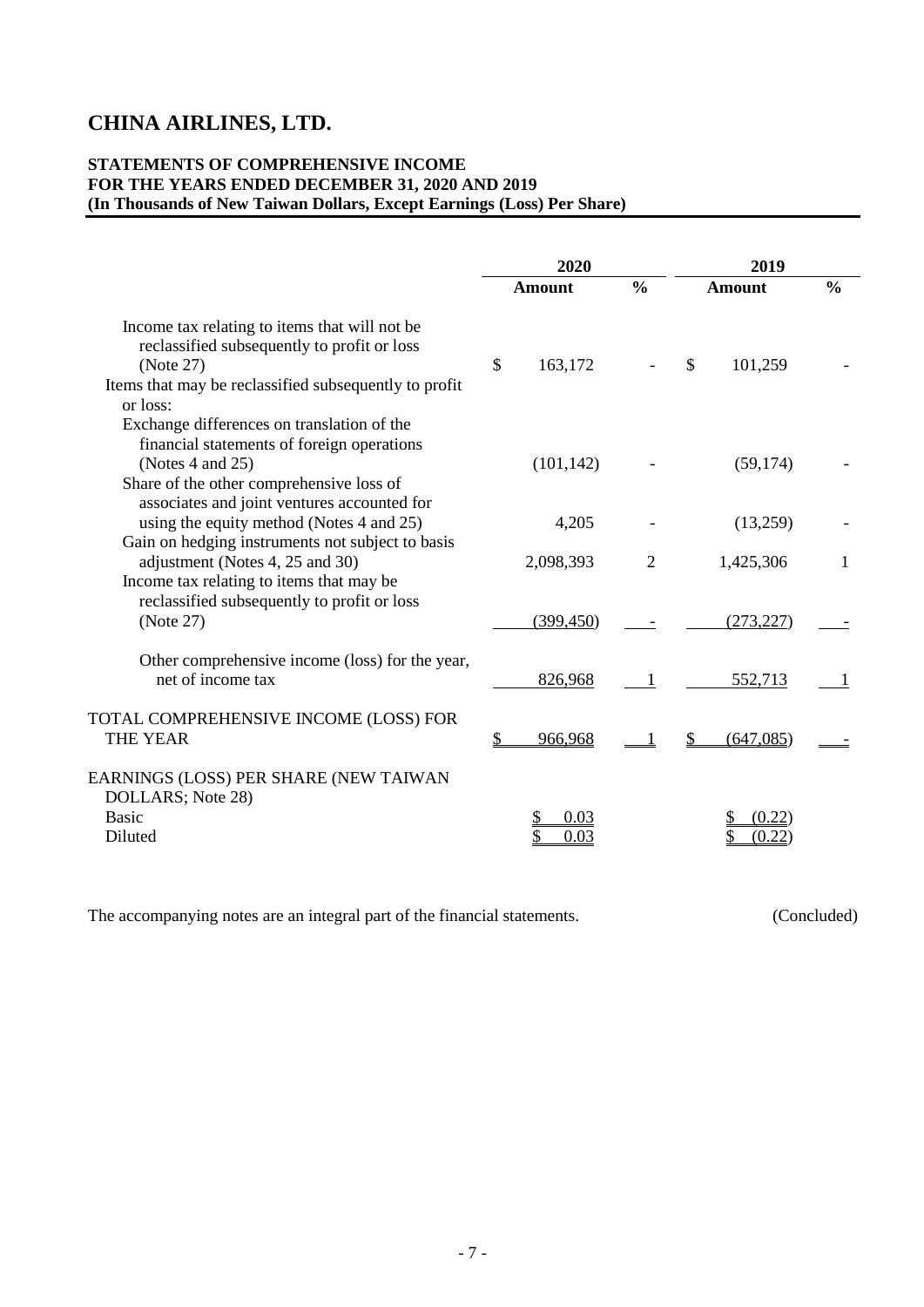#### **STATEMENTS OF CHANGES IN EQUITY FOR THE YEARS ENDED DECEMBER 31, 2020 AND 2019 (In Thousands of New Taiwan Dollars)**

| Gain (Loss) on<br><b>Treasury Shares</b><br><b>Hedging</b><br><b>Held by</b><br><b>Instruments</b><br><b>Subsidiaries</b> |  | <b>Total Equity</b> |               |
|---------------------------------------------------------------------------------------------------------------------------|--|---------------------|---------------|
| \$<br>25,268                                                                                                              |  | \$<br>(43, 372)     | \$57,081,572  |
| (603)                                                                                                                     |  |                     | (603)         |
|                                                                                                                           |  |                     |               |
|                                                                                                                           |  |                     | (1, 136, 278) |
|                                                                                                                           |  |                     | 606           |
|                                                                                                                           |  |                     | 1,247,087     |
|                                                                                                                           |  |                     | (1, 199, 798) |
| 1,119,013                                                                                                                 |  |                     | 552,713       |
| 1,119,013                                                                                                                 |  |                     | (647, 085)    |
|                                                                                                                           |  |                     | 8,473         |
| 1,143,678                                                                                                                 |  | (43, 372)           | 56, 553, 772  |
|                                                                                                                           |  |                     | 172           |
|                                                                                                                           |  |                     | (169, 272)    |
| 200,989                                                                                                                   |  |                     | 200,989       |
|                                                                                                                           |  |                     |               |
|                                                                                                                           |  |                     |               |
|                                                                                                                           |  |                     | 140,000       |
| 1,261,992                                                                                                                 |  |                     | 826,968       |
| 1,261,992                                                                                                                 |  |                     | 966,968       |
|                                                                                                                           |  | 12,497              | 6,854         |
| \$2,606,659                                                                                                               |  | \$ (30,875)         | \$57,559,483  |

|                                                                                                                         |                        |                                                                     |                         | <b>Retained Earnings</b>                                         |                                                                                             | <b>Exchange</b><br>Differences on                                           | <b>Other Equity</b><br><b>Unrealized</b><br>Gain (Loss) on<br><b>Financial Assets at</b> |                                                                 |                          |                                                      |
|-------------------------------------------------------------------------------------------------------------------------|------------------------|---------------------------------------------------------------------|-------------------------|------------------------------------------------------------------|---------------------------------------------------------------------------------------------|-----------------------------------------------------------------------------|------------------------------------------------------------------------------------------|-----------------------------------------------------------------|--------------------------|------------------------------------------------------|
| <b>Share Capital</b>                                                                                                    | <b>Capital Surplus</b> | <b>Legal Reserve</b>                                                | <b>Special Reserve</b>  | Unappropriated<br><b>Earnings</b><br>(Accumulated<br>Deficit)    | <b>Translation of the</b><br>Financial<br><b>Statements of</b><br><b>Foreign Operations</b> | <b>Fair Value</b><br><b>Through Other</b><br>Comprehensive<br><b>Income</b> | Gain (Loss) on<br><b>Hedging</b><br><b>Instruments</b>                                   | <b>Treasury Shares</b><br><b>Held by</b><br><b>Subsidiaries</b> | <b>Total Equity</b>      |                                                      |
| <b>BALANCE AT JANUARY 1, 2019</b>                                                                                       | \$54,209,846           | \$1,241,214                                                         | 351,923<br>$\mathbb{S}$ | $\mathbb{S}$<br>118,810                                          | \$1,144,928                                                                                 | (9,664)<br>\$.                                                              | 42,619<br><sup>S</sup>                                                                   | 25,268<br><sup>\$</sup>                                         | (43,372)<br>$\mathbb{S}$ | \$57,081,572                                         |
| Basis adjustments to gain on hedging instruments                                                                        |                        |                                                                     |                         |                                                                  |                                                                                             |                                                                             |                                                                                          | (603)                                                           |                          | (603)                                                |
| Appropriation of 2018 earnings<br>Legal reserve<br>Special reserve                                                      |                        |                                                                     | 114,493                 | (105, 843)                                                       | (114, 493)<br>105,843                                                                       |                                                                             |                                                                                          |                                                                 |                          | $\overline{\phantom{a}}$                             |
| Cash dividends - \$0.20960737 per share                                                                                 |                        |                                                                     |                         | $\overline{\phantom{a}}$                                         | (1, 136, 278)                                                                               |                                                                             |                                                                                          |                                                                 |                          | (1, 136, 278)                                        |
| Changes in capital surplus from investments in associates and<br>joint ventures accounted for using the equity method   |                        | 606                                                                 |                         |                                                                  |                                                                                             |                                                                             |                                                                                          |                                                                 |                          | 606                                                  |
| Actual disposal or acquisition of interests in subsidiaries                                                             |                        | 1,247,087                                                           |                         |                                                                  |                                                                                             |                                                                             |                                                                                          |                                                                 |                          | 1,247,087                                            |
| Net loss for the year ended December 31, 2019                                                                           |                        |                                                                     |                         |                                                                  | (1, 199, 798)                                                                               |                                                                             |                                                                                          |                                                                 |                          | (1, 199, 798)                                        |
| Other comprehensive income (loss) for the year ended<br>December 31, 2019, net of income tax                            |                        |                                                                     |                         |                                                                  | (577, 427)                                                                                  | (53, 411)                                                                   | 64,538                                                                                   | 1,119,013                                                       |                          | 552,713                                              |
| Total comprehensive income (loss) for the year ended<br>December 31, 2019                                               |                        |                                                                     |                         |                                                                  | (1,777,225)                                                                                 | (53,411)                                                                    | 64,538                                                                                   | 1,119,013                                                       |                          | (647, 085)                                           |
| Changes in capital surplus from investments in associates and<br>joint ventures accounted for using the equity method   |                        |                                                                     |                         |                                                                  |                                                                                             | 8,368                                                                       | 105                                                                                      |                                                                 |                          | 8,473                                                |
| BALANCE AT DECEMBER 31, 2019                                                                                            | 54,209,846             | 2,488,907                                                           | 466,416                 | 12,967                                                           | (1,777,225)                                                                                 | (54,707)                                                                    | 107,262                                                                                  | 1,143,678                                                       | (43,372)                 | 56, 553, 772                                         |
| Issuance of employee share options by subsidiaries                                                                      |                        | 172                                                                 |                         |                                                                  |                                                                                             |                                                                             |                                                                                          |                                                                 |                          | 172                                                  |
| Changes in percentage of ownership interests in subsidiaries                                                            |                        |                                                                     |                         |                                                                  | (169,272)                                                                                   |                                                                             |                                                                                          |                                                                 |                          | (169, 272)                                           |
| Basis adjustment to gain on hedging instruments                                                                         |                        |                                                                     |                         |                                                                  |                                                                                             |                                                                             |                                                                                          | 200,989                                                         | $\overline{\phantom{a}}$ | 200,989                                              |
| Appropriation of 2019 earnings<br>Legal reserve<br>Special reserve<br>Capital surplus used to cover accumulated deficit |                        | $\overline{\phantom{a}}$<br>$\overline{\phantom{a}}$<br>(1,297,843) | (466, 416)              | $\overline{\phantom{a}}$<br>(12,967)<br>$\overline{\phantom{a}}$ | 466,416<br>12,967<br>1,297,843                                                              |                                                                             |                                                                                          |                                                                 |                          | $\overline{\phantom{a}}$<br>$\overline{\phantom{a}}$ |
| Net profit for the year ended December 31, 2020                                                                         |                        |                                                                     |                         | $\overline{\phantom{a}}$                                         | 140,000                                                                                     |                                                                             |                                                                                          |                                                                 |                          | 140,000                                              |
| Other comprehensive income (loss) for the year ended<br>December 31, 2020, net of income tax                            |                        |                                                                     |                         |                                                                  | (319,576)                                                                                   | (79, 545)                                                                   | (35,903)                                                                                 | 1,261,992                                                       |                          | 826,968                                              |
| Total comprehensive income (loss) for the year ended<br>December 31, 2020                                               |                        |                                                                     |                         |                                                                  | (179,576)                                                                                   | (79, 545)                                                                   | (35,903)                                                                                 | 1,261,992                                                       |                          | 966,968                                              |
| Disposal of treasury shares                                                                                             |                        | (3,909)                                                             |                         |                                                                  | (1,734)                                                                                     |                                                                             |                                                                                          |                                                                 | 12,497                   | 6,854                                                |
| <b>BALANCE AT DECEMBER 31, 2020</b>                                                                                     | \$54,209,846           | \$1,187,327                                                         |                         |                                                                  | $\underline{\$$ (350,581)                                                                   | $\underline{\$$ (134,252)                                                   | 71,359                                                                                   | \$2,606,659                                                     | (30,875)                 | \$57,559,483                                         |

The accompanying notes are an integral part of the financial statements.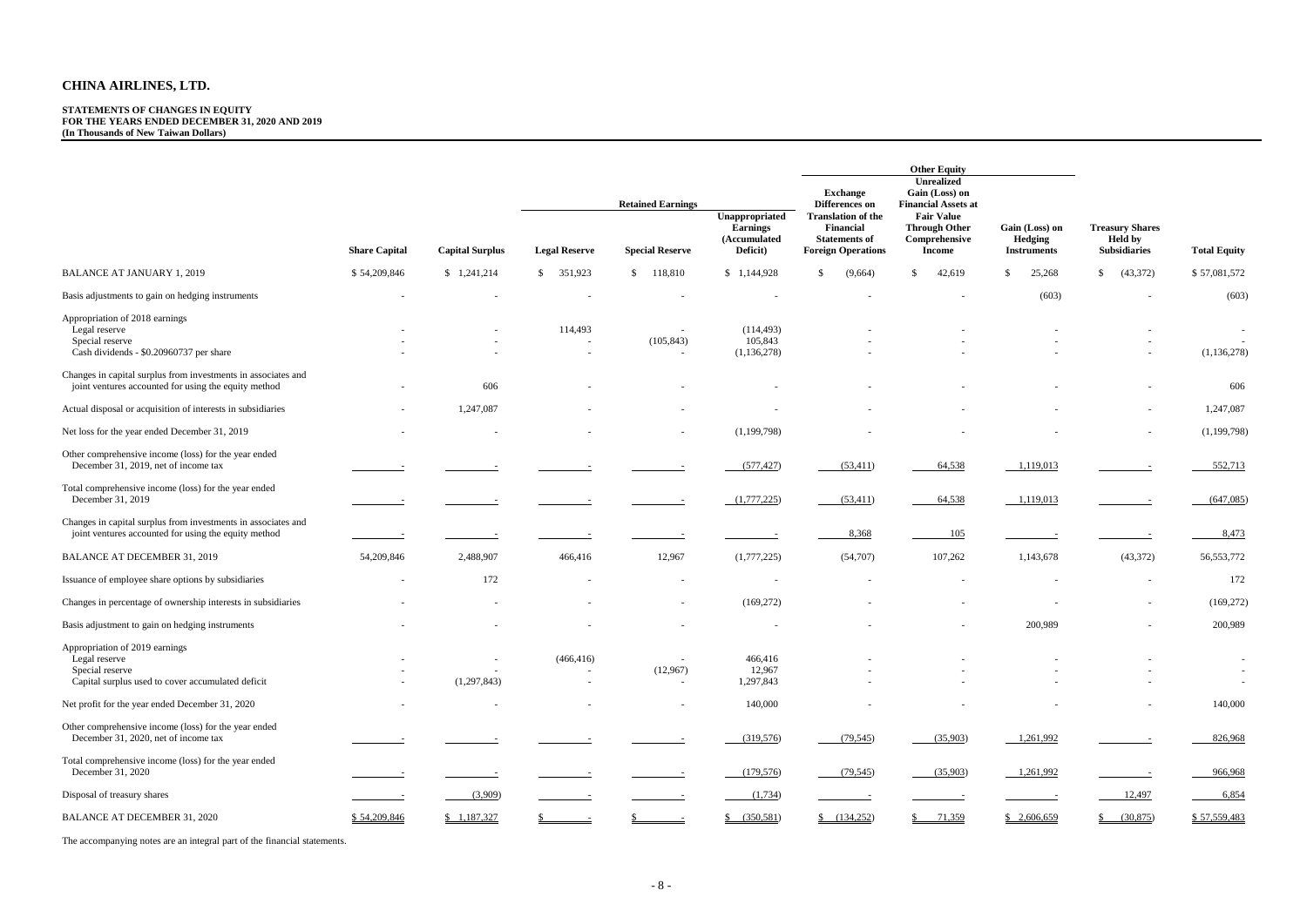# **STATEMENTS OF CASH FLOWS FOR THE YEARS ENDED DECEMBER 31, 2020 AND 2019 (In Thousands of New Taiwan Dollars)**

|                                                                         | 2020          | 2019              |
|-------------------------------------------------------------------------|---------------|-------------------|
| CASH FLOWS FROM OPERATING ACTIVITIES                                    |               |                   |
| Income (loss) before income tax                                         | \$<br>171,095 | \$<br>(1,187,326) |
| Adjustments for:                                                        |               |                   |
| Depreciation expense                                                    | 28,018,746    | 29,398,635        |
| Amortization expense                                                    | 169,158       | 165,981           |
| Expected credit loss recognized on trade receivables                    | 3,000         | 24,000            |
| Net gain on fair value changes of financial assets and liabilities at   |               |                   |
| fair value through profit or loss                                       | (3,596)       | (25,700)          |
| Interest income                                                         | (208,081)     | (314, 944)        |
| Dividend income                                                         | (8,720)       | (10, 112)         |
| Share of loss (profit) of associates and joint ventures                 | 1,850,331     | (1,811,960)       |
| Gain on disposal of property, plant and equipment                       | (8,005)       | (26,377)          |
| Gain on disposal of investments accounted for using the equity          |               |                   |
| method                                                                  |               | (7,656)           |
| Loss on disposal of non-current assets held for sale                    |               | 10,462            |
| Loss on inventories and property, plant and equipment                   | 471,518       | 571,960           |
| Impairment loss recognized on property, plant and equipment             | 424,573       |                   |
| Net (gain) loss on foreign currency exchange                            | (1,048,369)   | 41,292            |
| Impairment loss recognized on investments accounted for using the       |               |                   |
| equity method                                                           | 46,757        |                   |
| Finance costs                                                           | 2,780,363     | 3,034,172         |
| Recognition of provisions                                               | 5,580,416     | 3,616,519         |
| Loss on sale-leasebacks                                                 |               | 103,775           |
| <b>Others</b>                                                           | 1,876         | 5                 |
| Changes in operating assets and liabilities                             |               |                   |
| Financial assets mandatorily classified as at fair value through profit |               |                   |
| or loss                                                                 | 4,030         | 25,266            |
| Financial liabilities mandatorily classified as at fair value through   |               |                   |
| profit or loss                                                          | (11,749)      | 11,528            |
| Notes and accounts receivable                                           | (1,467,229)   | 1,507,192         |
| Accounts receivable - related parties                                   | 130,962       | 65,925            |
| Other receivables                                                       | 107,524       | 101,047           |
| Inventories                                                             | (70, 344)     | (128, 037)        |
| Other current assets                                                    | 1,701,803     | 351,186           |
| Notes and accounts payable                                              | (59, 328)     | 53,077            |
| Accounts payable - related parties                                      | (881,200)     | (114,250)         |
| Other payables                                                          | (3,724,692)   | (731, 599)        |
| <b>Contract liabilities</b>                                             | (15,840,648)  | 1,851,452         |
| Provisions                                                              | (705, 117)    | (1,970,226)       |
| Other current liabilities                                               | (1,915,678)   | (120, 655)        |
| Accrued pension liabilities                                             | 134,432       | 93,703            |
| Cash generated from operations                                          | 15,643,828    | 34,578,335        |
| Interest received                                                       | 228,141       | 307,503           |
| Dividends received                                                      | 842,919       | 940,039           |
|                                                                         |               | (Continued)       |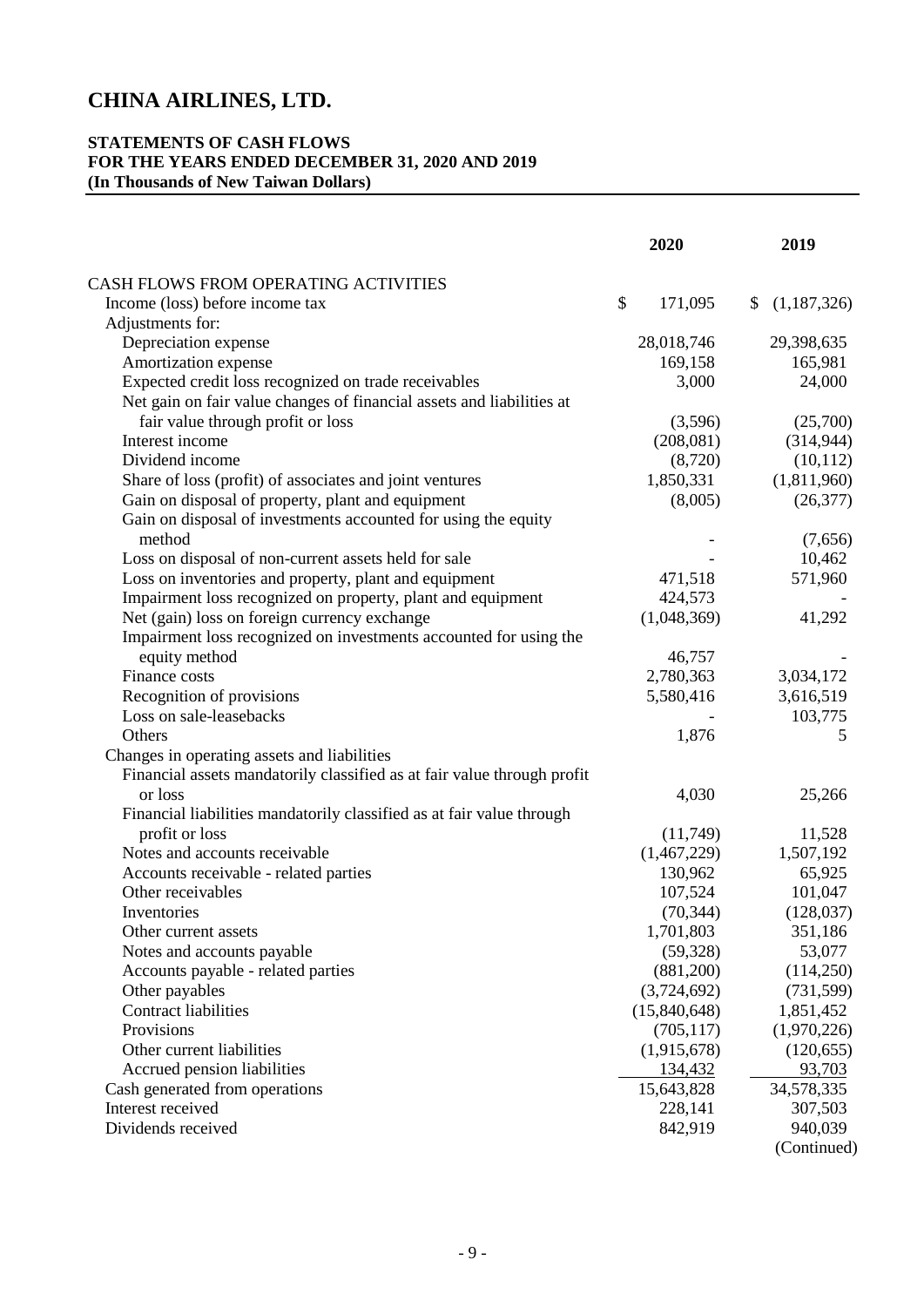# **STATEMENTS OF CASH FLOWS FOR THE YEARS ENDED DECEMBER 31, 2020 AND 2019 (In Thousands of New Taiwan Dollars)**

|                                                                                | 2020              | 2019                    |
|--------------------------------------------------------------------------------|-------------------|-------------------------|
| Interest paid                                                                  | \$<br>(2,966,777) | (3,038,729)<br>\$       |
| Income tax paid                                                                | (23,308)          | (41,260)                |
|                                                                                |                   |                         |
| Net cash generated from operating activities                                   | 13,724,803        | 32,745,888              |
| CASH FLOWS FROM INVESTING ACTIVITIES                                           |                   |                         |
| Acquisition of financial assets at amortized cost                              | (5,896,451)       | (1,467,317)             |
| Disposal of financial assets at amortized cost                                 | 1,460,450         | 2,310,000               |
| Payments to acquire financial assets for hedging                               | (10,269,055)      |                         |
| Proceeds from disposal of financial assets for hedging                         | 2,363,897         |                         |
| Acquisition of investments accounted for using the equity method               | (1,837,845)       | (35,525)                |
| Payments for disposal of property, plant and equipment                         | (859, 654)        | (2,397,742)             |
| Proceeds from disposal of property, plant and equipment                        | 23,385            | 38,596                  |
| Proceeds from disposal of non-current assets held for sale                     |                   | 35,692                  |
| Proceeds from disposal of investments accounted for using the equity<br>method |                   |                         |
| Increase in refundable deposits                                                | (18,214)          | 1,713,825<br>(387, 244) |
| Decrease in refundable deposits                                                | 34,599            | 104,825                 |
| Increase in prepayments for equipment                                          | (9,966,342)       | (13,699,043)            |
| Increase in computer software costs                                            | (95,217)          | (157,571)               |
|                                                                                |                   |                         |
| Net cash used in investing activities                                          | (25,060,447)      | (13, 941, 504)          |
| CASH FLOWS FROM FINANCING ACTIVITIES                                           |                   |                         |
| Increase in short-term bill payable                                            | 8,088,882         |                         |
| Proceeds from issuance of bonds payable                                        |                   | 3,500,000               |
| Repayments of bonds payable                                                    | (10,000,000)      | (4,445,900)             |
| Proceeds from sale-leasebacks                                                  |                   | 4,905,660               |
| Proceeds from long-term debts                                                  | 40,200,000        | 5,500,000               |
| Repayments of long-term debts                                                  | (18,912,651)      | (15,336,255)            |
| Repayments of the principal portion of lease liabilities                       | (8,909,975)       | (9,666,313)             |
| Proceeds from guarantee deposits received                                      | 166,697           | 167,034                 |
| Refunds of guarantee deposits received                                         | (146, 566)        | (133,938)               |
| Dividends paid to owners of the Company                                        |                   | (1,136,278)             |
| Net cash generated from (used in) financing activities                         | 10,486,387        | (16,645,990)            |
| EFFECTS OF EXCHANGE RATE CHANGES ON THE BALANCE                                |                   |                         |
| OF CASH HELD IN FOREIGN CURRENCIES                                             | 183,063           | (220, 402)              |
|                                                                                |                   |                         |
| NET (DECREASE) INCREASE IN CASH AND CASH                                       |                   |                         |
| <b>EQUIVALENTS</b>                                                             | (666, 194)        | 1,937,992               |
| CASH AND CASH EQUIVALENTS AT THE BEGINNING OF THE                              |                   |                         |
| <b>YEAR</b>                                                                    | 20,626,014        | 18,688,022              |
|                                                                                |                   |                         |
| CASH AND CASH EQUIVALENTS AT THE END OF THE YEAR                               | \$19,959,820      | \$20,626,014            |
| The accompanying notes are an integral part of the financial statements.       |                   | (Concluded)             |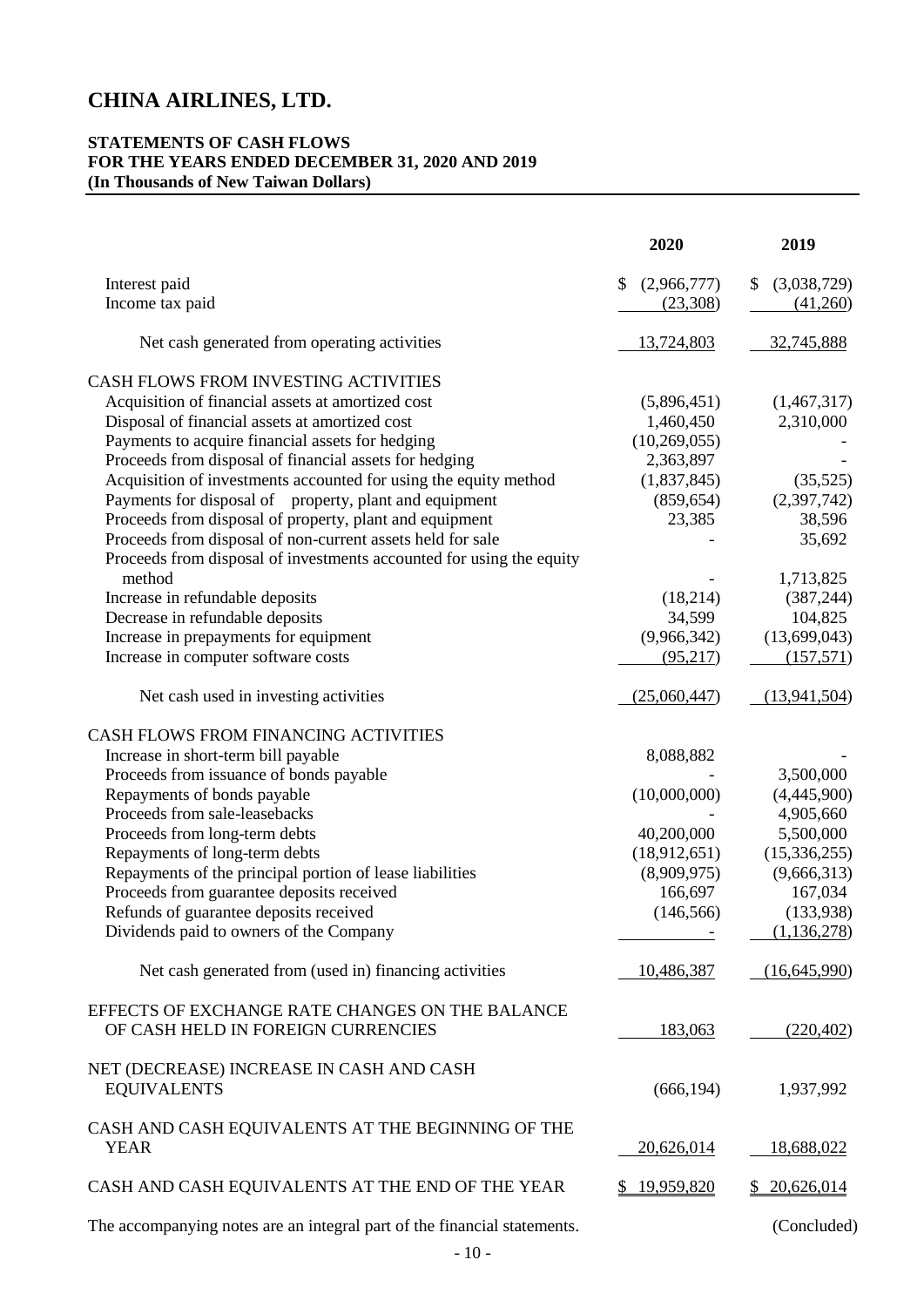### **NOTES TO FINANCIAL STATEMENTS FOR THE YEARS ENDED DECEMBER 31, 2020 AND 2019 (In Thousands of New Taiwan Dollars, Unless Stated Otherwise)**

### **1. GENERAL INFORMATION**

China Airlines, Ltd. (the "Company") was founded in 1959 and its shares have been listed on the Taiwan Stock Exchange since February 26, 1993. The Company primarily provides air transport services for passengers and cargo. Its other operations include (a) mail services; (b) ground services and routine aircraft maintenance; (c) major maintenance of flight equipment; (d) communications and data processing services to other airlines; (e) the sale of aircraft parts, equipment and the entire aircraft; and (f) leasing of aircraft.

The major shareholders of the Company are China Aviation Development Foundation (CADF) and National Development Fund (NDF), Executive Yuan. As of December 31, 2020 and 2019, CADF and NDF jointly held 44.03% of the Company's shares. As of December 31, 2020 and 2019, the Company had 11,534 and 12,175 employees, respectively.

# **2. APPROVAL OF FINANCIAL STATEMENTS**

The financial statements were approved by the Company's board of directors on March 18, 2021.

# **3. APPLICATION OF NEW, AMENDED AND REVISED STANDARDS AND INTERPRETATIONS**

a. Initial application of the amendments to the International Financial Reporting Standards (IFRS), International Accounting Standards (IAS), IFRIC Interpretations (IFRIC), and SIC Interpretations (SIC) (collectively, the "IFRSs") endorsed and issued into effect by the Financial Supervisory Commission (FSC)

Except for the following, the initial application of the IFRSs endorsed and issued into effect by the FSC did not have material impact on the Company's accounting policies:

#### Amendment to IFRS 16 "Covid-19-Related Rent Concessions"

The Company elected to apply the practical expedient provided in the amendment to IFRS 16 with respect to rent concessions negotiated with the lessor as a direct consequence of the COVID-19. The related accounting policies are stated in Note 4. Prior to the application of the amendment, the Company shall determine whether or not the abovementioned rent concessions need to be accounted for as lease modifications.

The Company applied the amendment from January 1, 2020. Because the abovementioned rent concessions affect only in 2020, retrospective application of the amendment has no impact on the retained earnings as of January 1, 2020.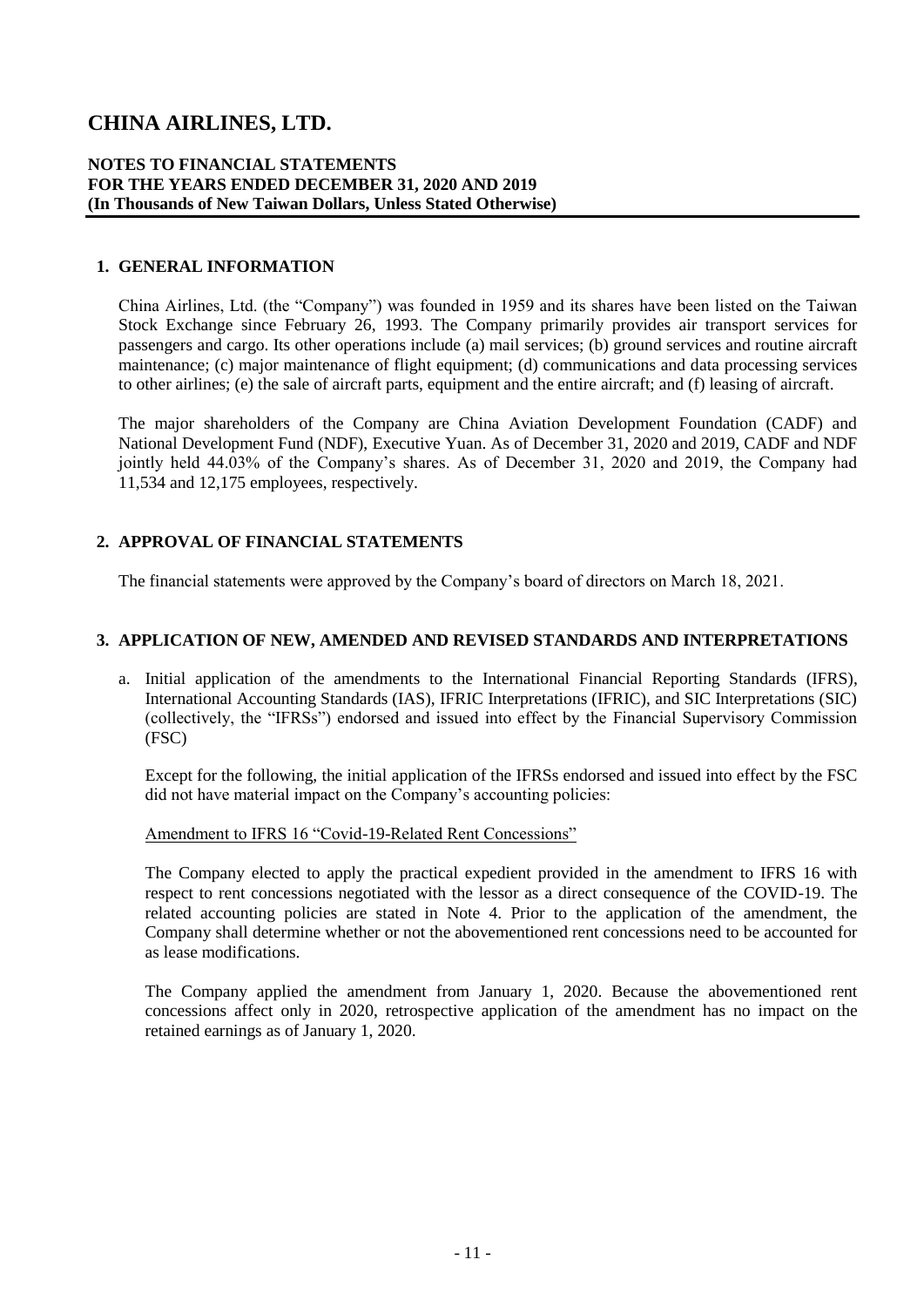b. The IFRSs endorsed by the FSC for application starting from 2021

| <b>New IFRSs</b>                                                                                                                                                                                                         | <b>Effective Date</b><br><b>Announced by IASB</b> |
|--------------------------------------------------------------------------------------------------------------------------------------------------------------------------------------------------------------------------|---------------------------------------------------|
| Amendments to IFRS 4 "Extension of the Temporary Exemption from Effective immediately upon<br>Applying IFRS 9"<br>Amendments to IFRS 9, IAS 39, IFRS 7, IFRS 4 and IFRS 16<br>"Interest Rate Benchmark Reform - Phase 2" | promulgation by the IASB<br>January 1, 2021       |

As of the date the financial statements were authorized for issue, the Company is continuously assessing the possible impact that the application of other standards and interpretations will have on the Company's financial position and financial performance and will disclose the relevant impact when the assessment is completed.

c. New IFRSs in issue but not yet endorsed and issued into effect by the FSC

| <b>New IFRSs</b>                                                 | <b>Effective Date</b><br><b>Announced by IASB (Note 1)</b> |
|------------------------------------------------------------------|------------------------------------------------------------|
|                                                                  |                                                            |
| "Annual Improvements to IFRS Standards 2018-2020"                | January 1, 2022 (Note 2)                                   |
| Amendments to IFRS 3 "Reference to the Conceptual Framework"     | January 1, 2022 (Note 3)                                   |
| Amendments to IFRS 10 and IAS 28 "Sale or Contribution of Assets | To be determined by IASB                                   |
| between an Investor and its Associate or Joint Venture"          |                                                            |
| IFRS 17 "Insurance Contracts"                                    | January 1, 2023                                            |
| Amendments to IFRS 17                                            | January 1, 2023                                            |
| Amendments to IAS 1 "Classification of Liabilities as Current or | January 1, 2023                                            |
| Non-current"                                                     |                                                            |
| Amendments to IAS 1 "Disclosure of Accounting Policies"          | January 1, 2023 (Note 6)                                   |
| Amendments to IAS 8 "Definition of Accounting Estimates"         | January 1, 2023 (Note 7)                                   |
| Amendments to IAS 16 "Property, Plant and Equipment - Proceeds   | January 1, 2022 (Note 4)                                   |
| before Intended Use"                                             |                                                            |
| Amendments to IAS 37 "Onerous Contracts - Cost of Fulfilling a   | January 1, 2022 (Note 5)                                   |
| Contract"                                                        |                                                            |

Note 1: Unless stated otherwise, the above New IFRSs are effective for annual reporting periods beginning on or after their respective effective dates.

- Note 2: The amendments to IFRS 9 will be applied prospectively to modifications and exchanges of financial liabilities that occur on or after the annual reporting periods beginning on or after January 1, 2022. The amendments to IAS 41 "Agriculture" will be applied prospectively to the fair value measurements on or after the annual reporting periods beginning on or after January 1, 2022. The amendments to IFRS 1 "First-time Adoptions of IFRSs" will be applied retrospectively for annual reporting periods beginning on or after January 1, 2022.
- Note 3: The amendments are applicable to business combinations for which the acquisition date is on or after the beginning of the annual reporting period beginning on or after January 1, 2022.
- Note 4: The amendments are applicable to property, plant and equipment that are brought to the location and condition necessary for them to be capable of operating in the manner intended by management on or after January 1, 2021.
- Note 5: The amendments are applicable to contracts for which the entity has not yet fulfilled all its obligations on January 1, 2022.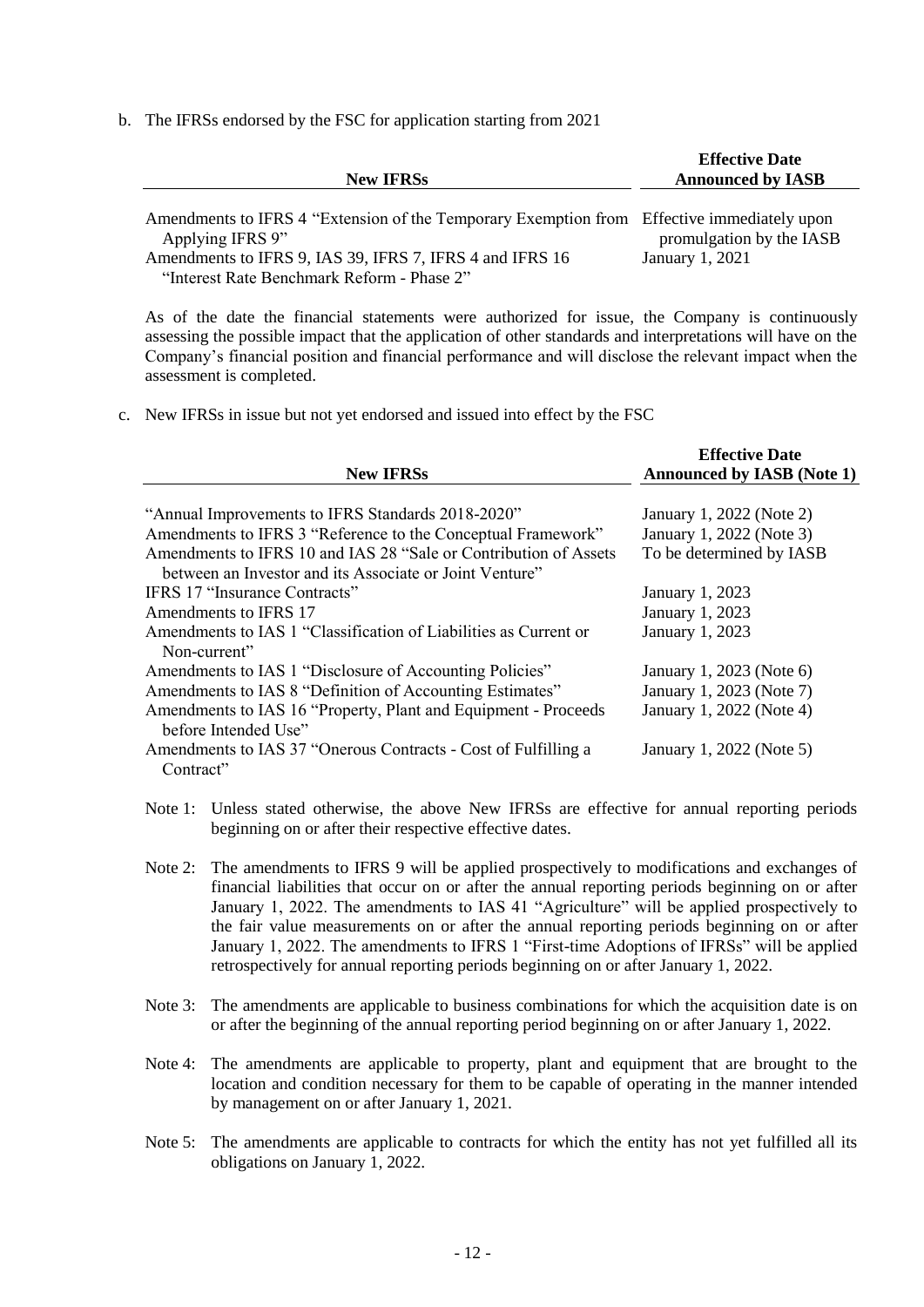- Note 6: The amendments will be applied prospectively for annual reporting periods beginning on or after January 1, 2023.
- Note 7: The amendments are applicable to changes in accounting estimates and changes in accounting policies that occur on or after the beginning of the annual reporting period beginning on or after January 1, 2023.

The application of new IFRSs in issue but not yet endorsed and issued into effect by the FSC would not have any material impact on the Company's accounting policies. As of the date the financial statements were authorized for issue, the Company is continuously assessing the possible impact that the application of other standards and interpretations will have on the Company's financial position and financial performance and will disclose the relevant impact when the assessment is completed.

# **4. SIGNIFICANT ACCOUNTING POLICIES**

#### **Statement of Compliance**

The financial statements have been prepared in accordance with the Regulations Governing the Preparation of Financial Reports by Securities Issuers and other regulations.

#### **Basis of Preparation**

The financial statements have been prepared on the historical cost basis except for financial instruments which are measured at fair value.

The fair value measurements, which are grouped into Levels 1 to 3 based on the degree to which the fair value measurement inputs are observable and based on the significance of the inputs to the fair value measurement in its entirety, are described as follows:

- a. Level 1 inputs are quoted prices (unadjusted) in active markets for identical assets or liabilities;
- b. Level 2 inputs are inputs other than quoted prices included within Level 1 that are observable for an asset or liability, either directly (i.e. as prices) or indirectly (i.e. derived from prices); and
- c. Level 3 inputs are unobservable inputs for an asset or liability.

When preparing these parent company only financial statements, the Company used the equity method to account for its investments in subsidiaries, associates and joint ventures. In order for the amounts of the net profit for the year, other comprehensive income for the year and total equity in the parent company only financial statements to be the same with the amounts attributable to the owners of the Company in its standalone financial statements, adjustments arising from the differences in accounting treatments between the parent company only basis and the standalone basis were made to investments accounted for using the equity method, the share of profit or loss of subsidiaries, associates and joint ventures, the share of other comprehensive income of subsidiaries, associates and joint ventures and the related equity items, as appropriate, in these parent company only financial statements.

### **Current and Non-current Assets and Liabilities**

Current assets include:

- a. Assets held primarily for the purpose of trading;
- b. Assets expected to be realized within 12 months after the reporting period; and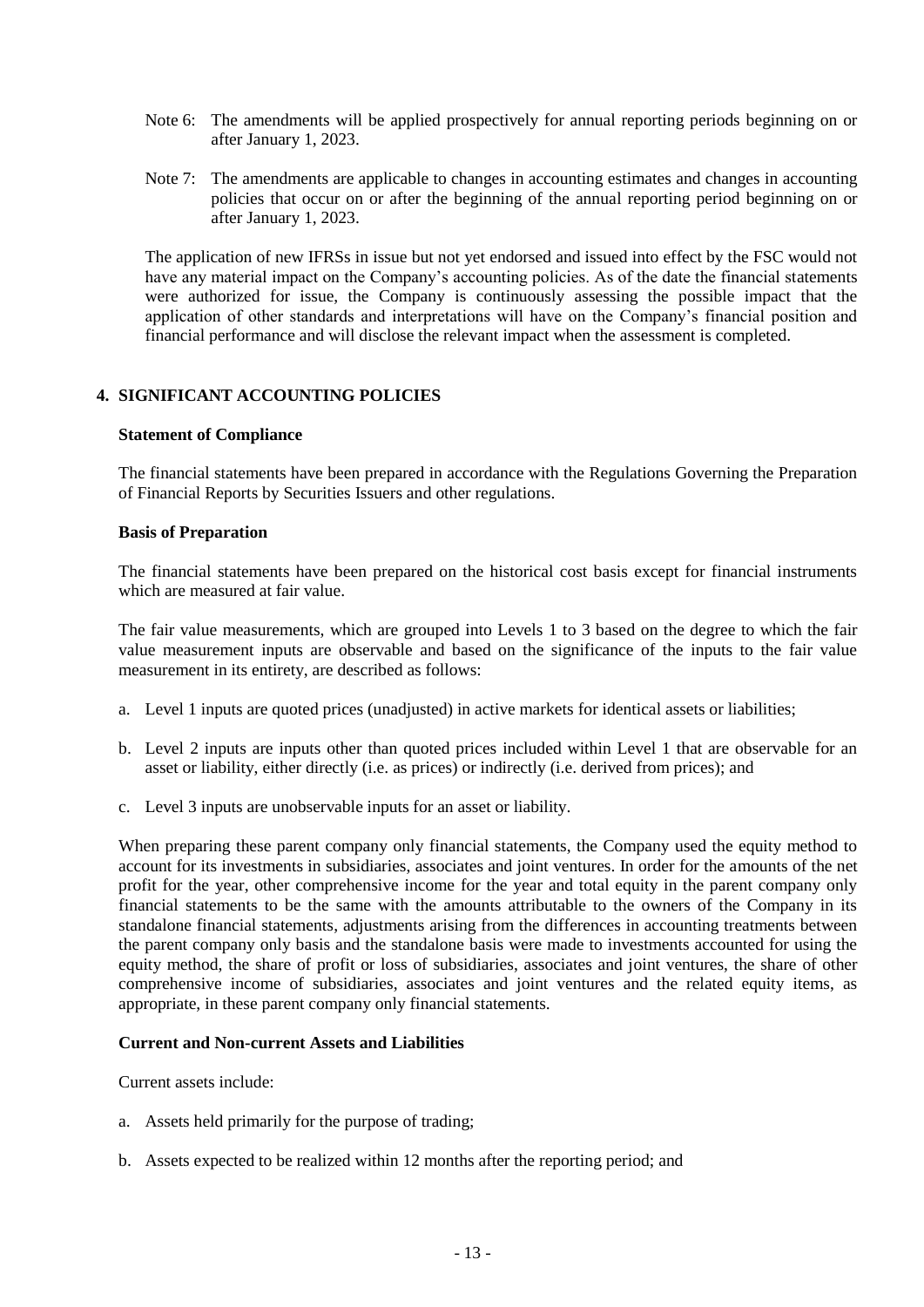c. Cash and cash equivalents unless the asset is restricted from being exchanged or used to settle a liability for at least 12 months after the reporting period.

Current liabilities include:

- a. Liabilities held primarily for the purpose of trading;
- b. Liabilities due to be settled within 12 months after the reporting period; and
- c. Liabilities for which the Company does not have an unconditional right to defer settlement for at least 12 months after the reporting period.

Assets and liabilities that are not classified as current are classified as non-current.

# **Foreign Currencies**

In preparing the financial statements of the Company, transactions in currencies other than the Company's functional currency (foreign currencies) are recognized at the rates of exchange prevailing at the dates of the transactions. At the end of each reporting period, monetary items denominated in foreign currencies are retranslated at the rates prevailing at that date. Non-monetary items that are measured at historical cost in a foreign currency are not retranslated. Non-monetary items measured at fair value that are denominated in foreign currencies are retranslated at the rates prevailing at the date when the fair value was determined.

Exchange differences on monetary items arising from settlement or translation are recognized in profit or loss in the period in which they arise except for:

- a. Exchange differences on foreign currency borrowings relating to assets under construction for future productive use, which are included in the cost of those assets when they are regarded as an adjustment to interest costs on those foreign currency borrowings;
- b. Exchange differences on transactions entered into in order to hedge certain foreign currency risks.

Exchange differences arising on the retranslation of non-monetary items are included in profit or loss for the period except for exchange differences arising from the retranslation of non-monetary items in respect of which gains and losses are recognized directly in other comprehensive income, in which case, the exchange differences are also recognized directly in other comprehensive income.

For the purposes of presenting financial statements, the assets and liabilities of the Company's foreign operations are translated into New Taiwan dollars using exchange rates prevailing at the end of each reporting period. Income and expense items are translated at the average exchange rates for the period. Exchange differences arising are recognized in other comprehensive income (attributed to the owners of the Company and non-controlling interests as appropriate).

On the disposal of a foreign operation, all of the exchange differences accumulated in equity in respect of that operation attributable to the owners of the Company are reclassified to profit or loss.

#### **Inventories**

Inventories are primarily expendable and nonexpendable parts and materials, supplies used in operations and items for in-flight sale and are stated at the lower of cost or net realizable value. The costs of inventories sold or consumed are determined using the weighted-average method.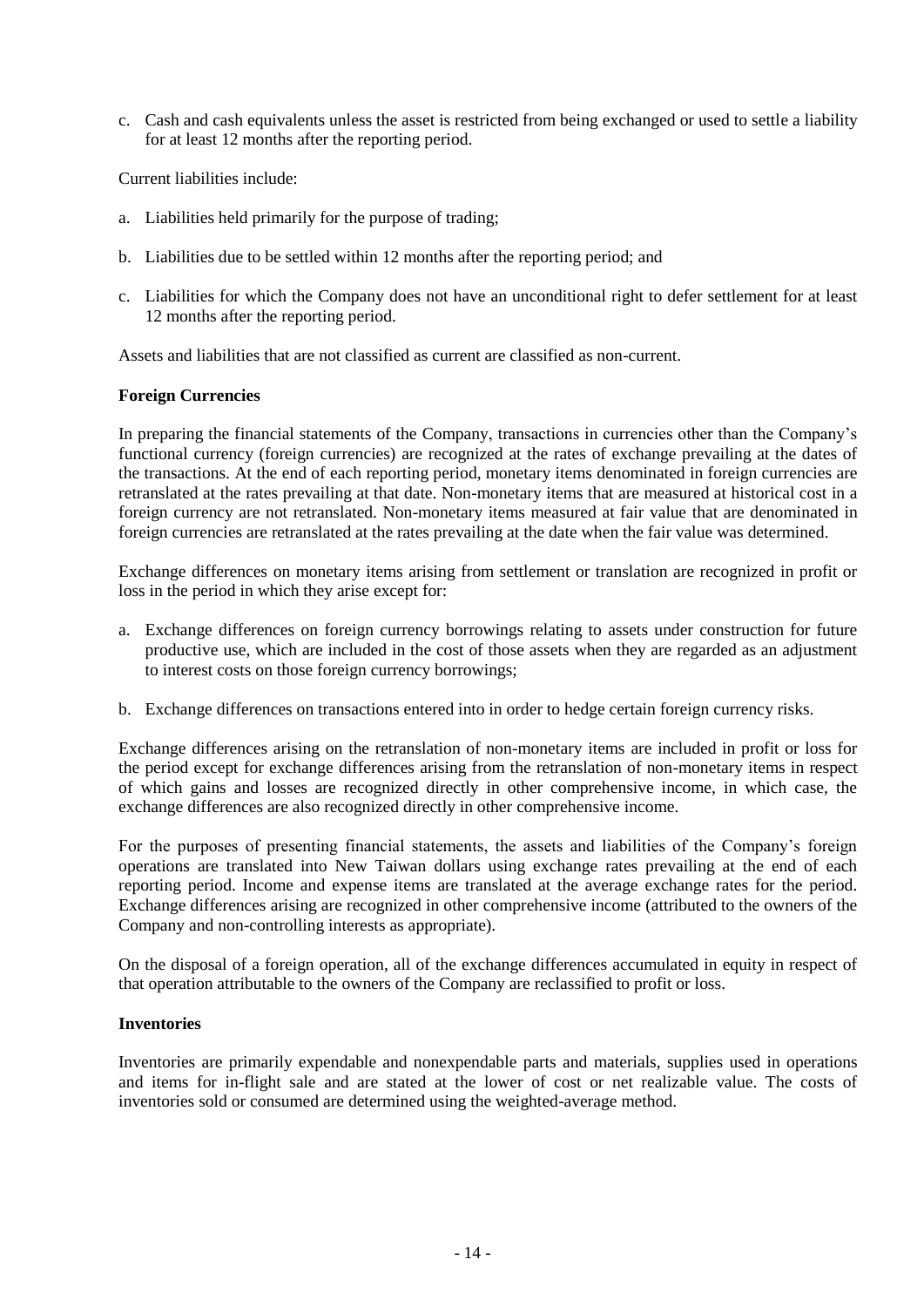#### **Non-current Assets Held for Sale**

Non-current assets are classified as held-for-sale if their carrying amount will be recovered principally through a sale transaction rather than through continuing use. This condition is regarded as met only when the sale is highly probable and the Non-current asset is available for immediate sale in its present condition. To meet the criteria for the sale being highly probable, the appropriate level of management must be committed to the sale, which should be expected to qualify for recognition as a completed sale within one year from the date of classification.

Non-current assets classified as held-for-sale are measured at the lower of their previous carrying amount and fair value less costs to sell. Recognition of depreciation of those assets would cease.

#### **Investments Accounted for by the Equity Method**

Investments in subsidiaries, associates and jointly controlled entities are accounted for by the equity method.

a. Investment in subsidiaries

Subsidiaries (including special purpose entities) are the entities controlled by the Company.

Under the equity method, the investment is initially recognized at cost and the carrying amount is increased or decreased to recognize the Company's share of the profit or loss and other comprehensive income of the subsidiary after the date of acquisition. Besides, the Company also recognizes the Company's share of the changes in other equity of the subsidiary.

Changes in the Company's ownership interests in subsidiaries that do not result in the Company's loss of control over the subsidiaries are accounted for as equity transactions. Any difference between the carrying amounts of the investment and the fair value of the consideration paid or received is recognized directly in equity.

When the Company's share of losses of a subsidiary equals or exceeds its interest in that subsidiary (which includes any carrying amount of the investment in subsidiary accounted for by the equity method and long-term interests that, in substance, form part of the Company's net investment in the subsidiary), the Company continues recognizing its share of further losses.

The acquisition cost in excess of the acquisition-date fair value of the identifiable net assets acquired is recognized as goodwill. Goodwill is not amortized. The acquisition-date fair value of the net identifiable assets acquired in excess of the acquisition cost is recognized immediately in profit or loss.

When the Company ceases to have control over a subsidiary, any retained investment is measured at fair value at that date and the difference between the previous carrying amount of the subsidiary attributable to the retained interest and its fair value is included in the determination of the gain or loss. Furthermore, the Company accounts for all amounts previously recognized in other comprehensive income in relation to that subsidiary on the same basis as would be required if the Company had directly disposed of the related assets or liabilities.

Profits and losses from downstream transactions with a subsidiary are eliminated in full. Profits and losses from upstream with a subsidiary and side stream transactions between subsidiaries are recognized in the Company's financial statements only to the extent of interests in the subsidiary that are not related to the Company.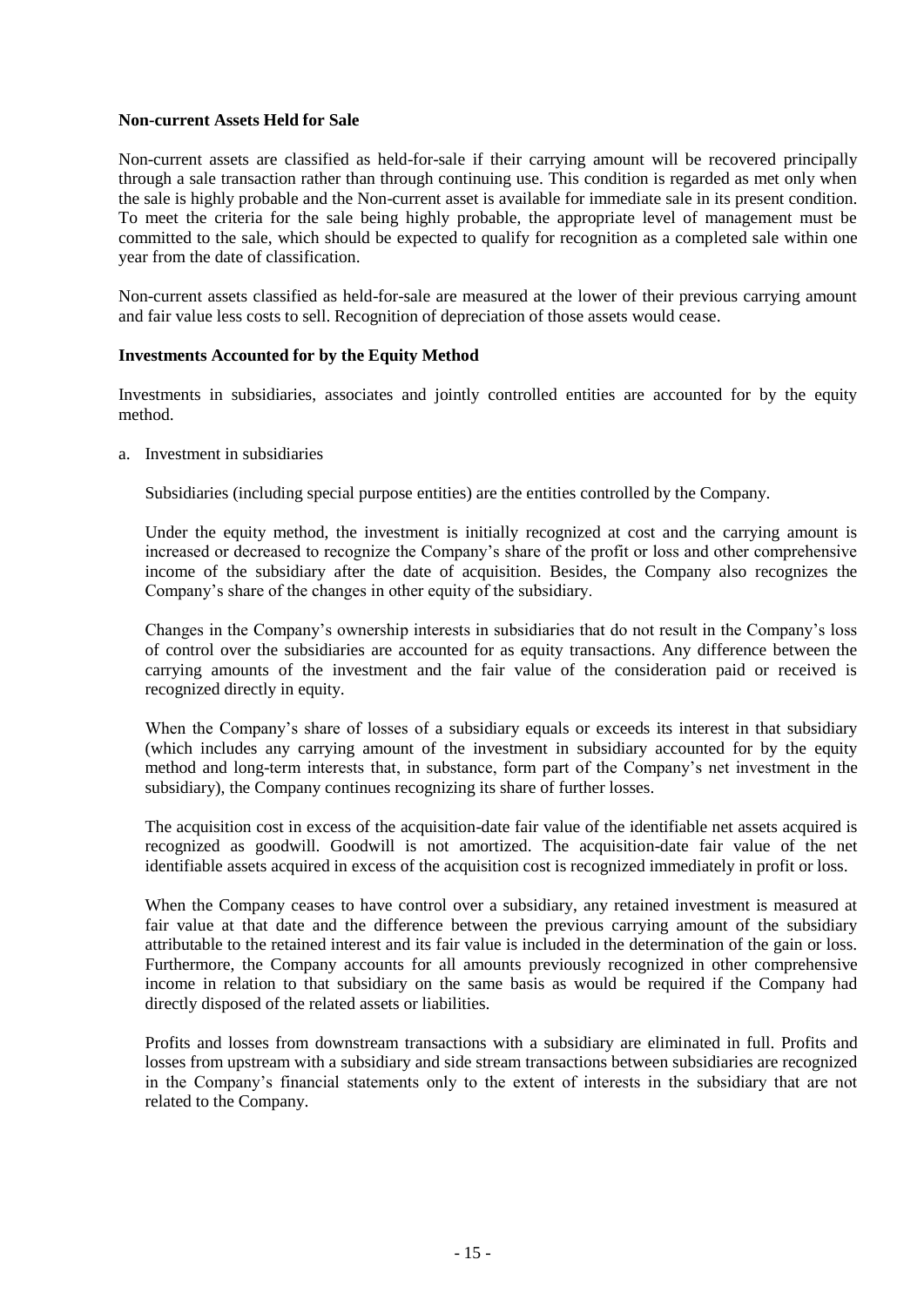b. Investments in associates and joint ventures

An associate is an entity over which the Company has significant influence and that is neither a subsidiary nor an interest in a joint venture. A joint venture is a joint arrangement whereby the Company and other parties that have joint control of the arrangement and the rights to the net assets of the arrangement.

The Company uses the equity method to account for its investments in associates and joint ventures. Under the equity method, an investment in an associate and jointly controlled entity is initially recognized at cost and adjusted thereafter to recognize the Company's share of the profit or loss and other comprehensive income of the associate and jointly ventures. The Company also recognizes the changes in the Company's share of equity of associates and jointly ventures attributable to the Company.

When the Company subscribes for additional new shares of an associate and joint ventures at a percentage different from its existing ownership percentage, the resulting carrying amount of the investment differs from the amount of the Company's proportionate interest in the associate and joint ventures. The Company records such a difference as an adjustment to investments with the corresponding amount charged or credited to capital surplus. If the Company's ownership interest is reduced due to the subscription of additional new shares of the associate and jointly controlled entity, the proportionate amount of the gains or losses previously recognized in other comprehensive income in relation to that associate and joint ventures is reclassified to profit or loss on the same basis as would be required had the investee directly disposed of the related assets or liabilities. When the adjustment should be debited to capital surplus, but the capital surplus recognized from investments accounted for using the equity method is insufficient, the shortage is debited to retained earnings.

When the Company's share of losses of an associate and joint ventures equals or exceeds its interest in that associate and joint ventures which includes any carrying amount of the investment accounted for using the equity method and long-term interests that, in substance, form part of the Company's net investment in the associate and joint ventures entity, the Company discontinues recognizing its share of further losses. Additional losses and liabilities are recognized only to the extent that the Company has incurred legal obligations, or constructive obligations, or made payments on behalf of that associate and joint ventures.

Any excess of the cost of acquisition over the Company's share of the net fair value of the identifiable assets and liabilities of an associate and joint ventures recognized at the date of acquisition is recognized as goodwill, which is included within the carrying amount of the investment and is not amortized. Any excess of the Company's share of the net fair value of the identifiable assets and liabilities over the cost of acquisition, after reassessment, is recognized immediately in profit or loss.

The entire carrying amount of the investment (including goodwill) is tested for impairment as a single asset by comparing its recoverable amount with its carrying amount. Any impairment loss recognized is not allocated to any asset, including goodwill, that forms part of the carrying amount of the investment. Any reversal of that impairment loss is recognized to the extent that the recoverable amount of the investment subsequently increases.

The Company discontinues the use of the equity method from the date on which it ceases to have significant influence and joint control. Any retained investment is measured at fair value at that date and the fair value is regarded as its fair value on initial recognition as a financial asset. The difference between the previous carrying amount of the associate and the jointly controlled entity attributable to the retained interest and its fair value is included in the determination of the gain or loss on disposal of the associate and the jointly controlled entity. The Company accounts for all amounts previously recognized in other comprehensive income in relation to that associate and the jointly controlled entity on the same basis as would be required if that associate had directly disposed of the related assets or liabilities.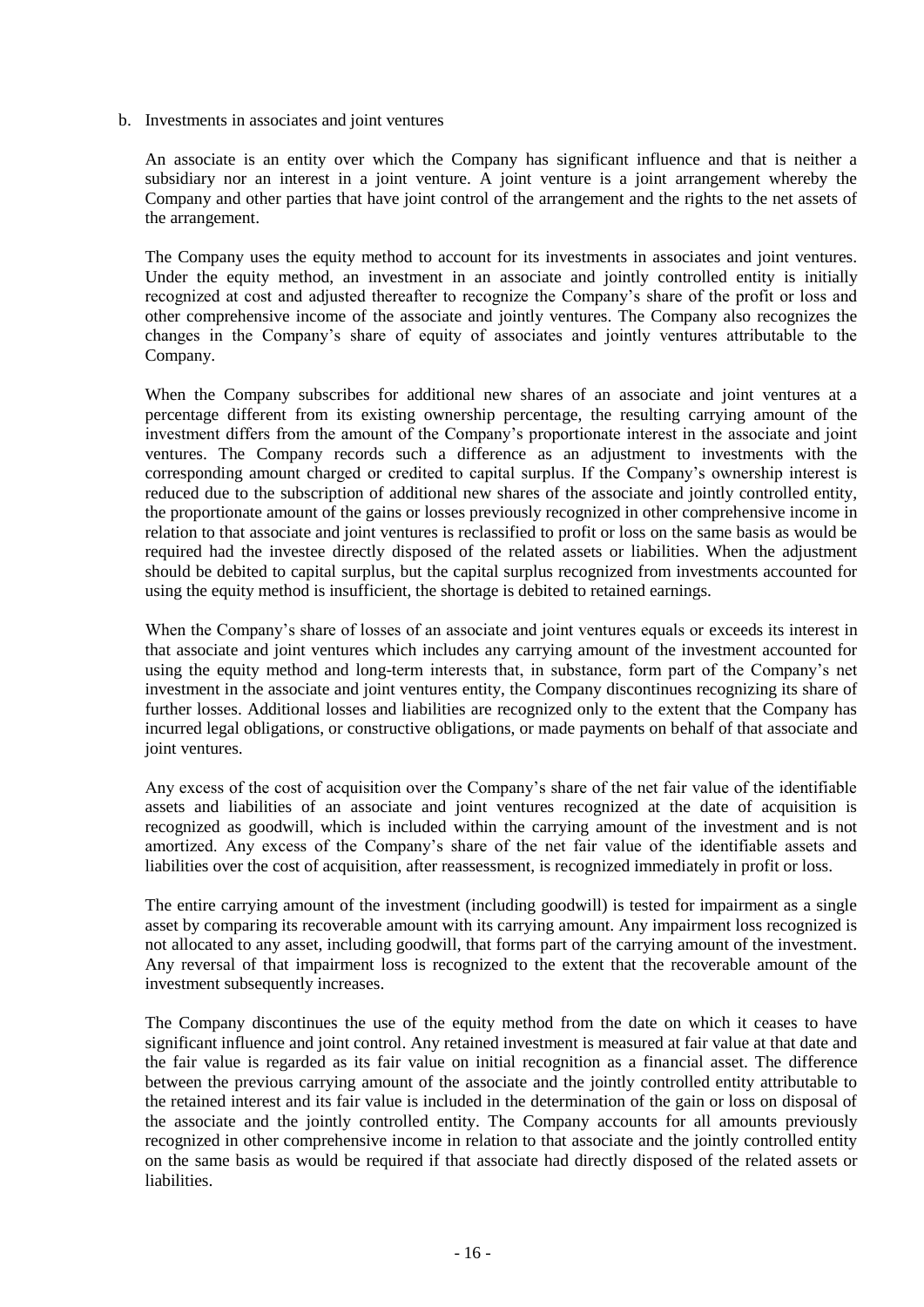When the Company transacts with its associate and joint ventures, profits and losses resulting from the transactions with the associate are recognized in the Company' financial statements only to the extent of interests in the associate and the jointly controlled entity that are not related to the Company.

# **Property, Plant and Equipment**

Property, plant and equipment are tangible items that are held for use in the production or supply of goods or services, for rental to others, or for administrative purposes and are expected to be used for more than one period. The cost of an item of property, plant and equipment shall be recognized as an asset if, and only if, it is probable that future economic benefits associated with the item will flow to the Company; and the cost of the item can be measured reliably. Property, plant and equipment are stated at cost less recognized accumulated depreciation and recognized accumulated impairment loss.

Freehold land is not depreciated.

Depreciation is recognized using the straight-line method. Each significant part is depreciated separately. The estimated useful lives, residual values and depreciation methods are reviewed at the end of each reporting period, with the effects of any changes in the estimates accounted for on a prospective basis.

Assets held under finance leases are depreciated over their expected useful lives on the same basis as owned assets. Assets are depreciated over the shorter of the lease term and their useful lives using the straight-line method.

Any gain or loss arising on the disposal or retirement of an item of property, plant and equipment is determined as the difference between the sales proceeds and the carrying amount of the asset and is recognized in profit or loss.

#### **Investment Properties**

Investment properties are properties held to earn rentals or for capital appreciation. Investment properties also include land held for a currently undetermined future use.

Investment properties are measured initially at cost, including transaction costs. Subsequent to initial recognition, investment properties are measured at cost less accumulated depreciation and accumulated impairment loss.

Any gain or loss arising on the derecognition of investment properties is calculated as the difference between the net disposal proceeds and the carrying amount of the asset and is included in profit or loss in the period in which the property is derecognized.

#### **Intangible Assets**

Intangible assets with finite useful lives that are acquired separately are initially measured at cost and subsequently measured at cost less accumulated amortization and accumulated impairment loss. Amortization is recognized on a straight-line basis. The estimated useful lives, residual values, and amortization methods are reviewed at the end of each reporting period, with the effects of any changes in the estimates being accounted for on a prospective basis. The residual value of an intangible asset with a finite useful life shall be assumed to be zero unless the Company expects to dispose of the intangible asset before the end of its economic life.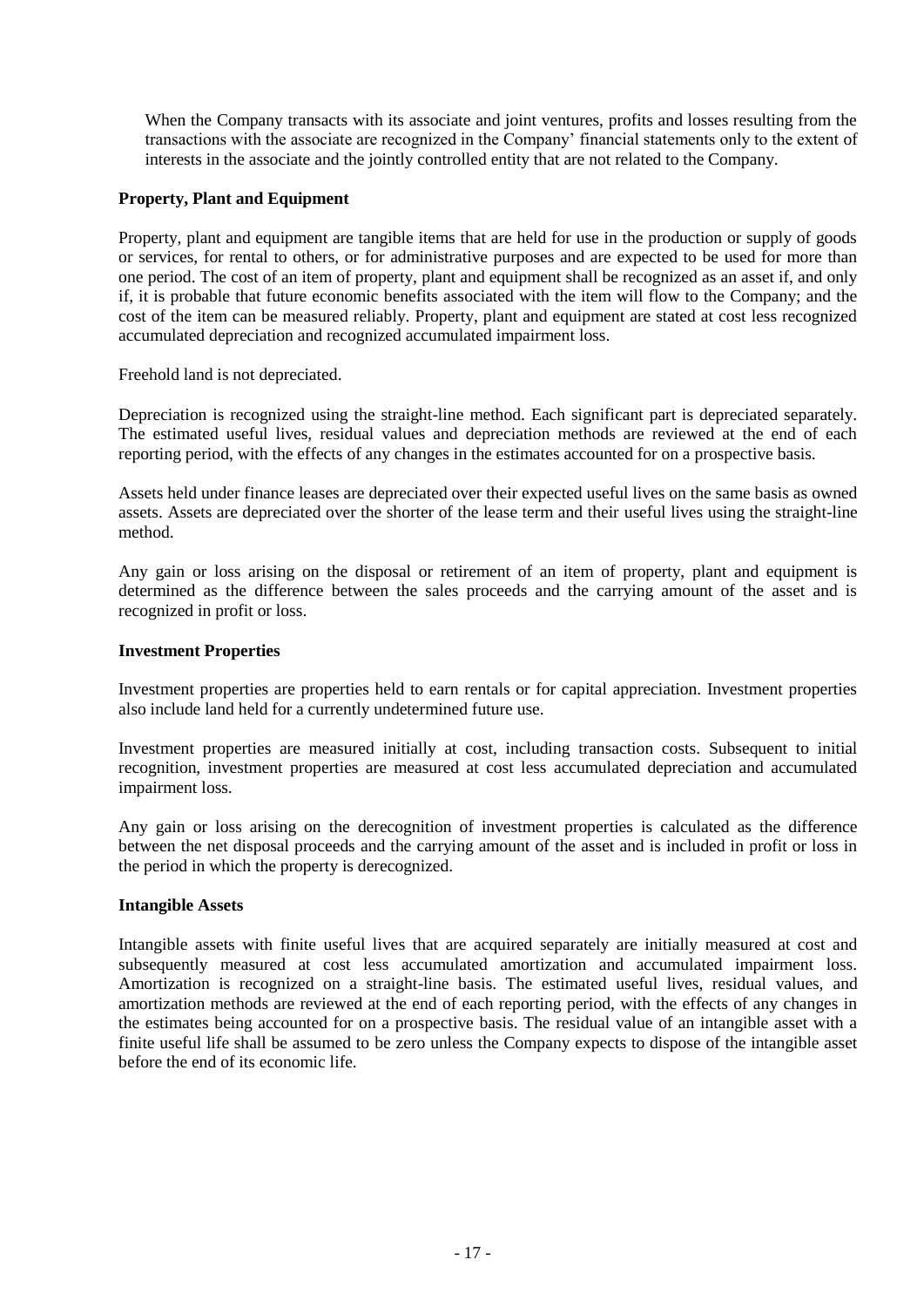#### **Impairment of Tangible and Intangible Assets Other Than Goodwill**

At the end of each reporting period, the Company reviews the carrying amounts of its tangible and intangible assets, excluding goodwill, to determine whether there is any indication that those assets have suffered an impairment loss. If any such indication exists, the recoverable amount of the asset is estimated in order to determine the extent of the impairment loss. When it is not possible to estimate the recoverable amount of an individual asset, the Company estimates the recoverable amount of the cash-generating unit to which the asset belongs. Corporate assets are allocated to the individual cash-generating units on a reasonable and consistent basis; otherwise, corporate assets are allocated to the smallest group of cash-generating units on a reasonable and consistent allocation basis.

Intangible assets with indefinite useful lives and intangible assets not yet available for use are tested for impairment at least annually, and whenever there is an indication that the asset may be impaired.

The recoverable amount is the higher of fair value less costs to sell and value in use. In assessing value in use, the Company uses the estimated cash flows discounted by the future pre-tax discount rate, and the discount rate reflects the current market time value of money and the specific risks to the asset for estimated future cash flows not yet adjusting to the market.

If the recoverable amount of an asset or cash-generating unit is estimated to be less than its carrying amount, the carrying amount of the asset or cash-generating unit is reduced to its recoverable amount.

When an impairment loss is subsequently is reversed, the carrying amount of the asset or cash-generating unit is increased to the revised estimate of its recoverable amount, but only to the extent of the carrying amount that would have been determined had no impairment loss been recognized for the asset or cash-generating unit in prior years. A reversal of an impairment loss is recognized in profit or loss.

#### **Financial Instruments**

Financial assets and financial liabilities are recognized when the Company becomes a party to the contractual provisions of the instruments.

Financial assets and financial liabilities are initially measured at fair value. Transaction costs that are directly attributable to the acquisition or issuance of financial assets and financial liabilities (other than financial assets and financial liabilities at FVTPL) are added to or deducted from the fair value of the financial assets or financial liabilities, as appropriate, on initial recognition. Transaction costs directly attributable to the acquisition of financial assets or financial liabilities at FVTPL are recognized immediately in profit or loss.

a. Financial assets

All regular purchases or sales of financial assets are recognized and derecognized on a trade date basis. All regular purchases or sales of financial assets are buy or sell of financial assets in the period set by regulation or market convention.

1) Measurement category

Financial assets are classified into the following categories: Financial assets at FVTPL, financial assets at amortized cost, and investments in equity instruments at FVTOCI.

a) Financial assets at FVTPL

Financial assets are classified as at FVTPL when such a financial asset is mandatorily classified or designated as at FVTPL. Financial assets mandatorily classified as at FVTPL include investments in equity instruments which are not designated as at FVTOCI and debt instruments that do not meet the amortized cost criteria or the FVTOCI criteria.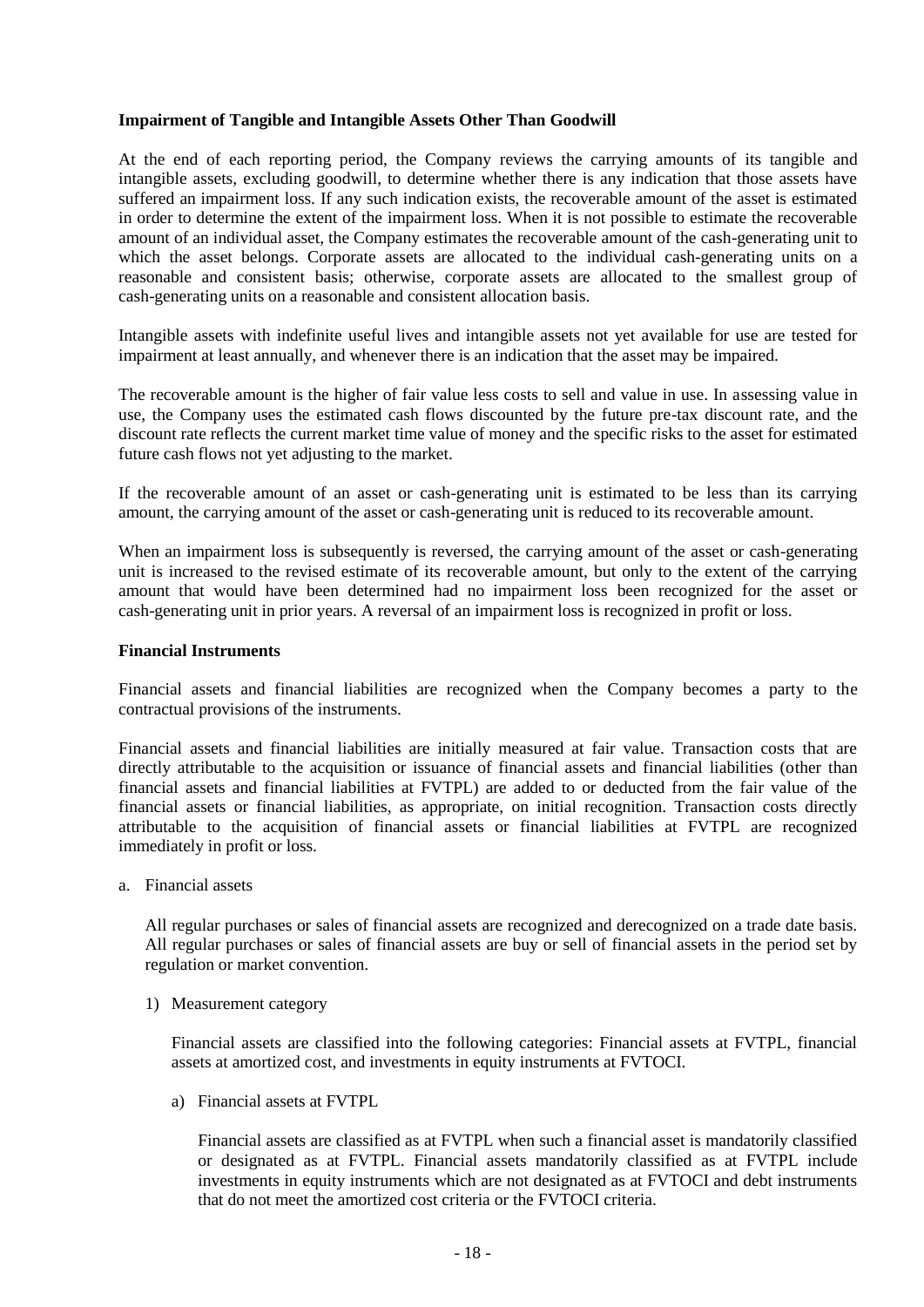Financial assets at FVTPL are subsequently measured at fair value, with any gains or losses arising on remeasurement recognized in profit or loss. Fair value is determined in the manner described in Note 31.

b) Financial assets at amortized cost

Financial assets that meet the following conditions are subsequently measured at amortized cost:

- i. The financial asset is held within a business model whose objective is to hold financial assets in order to collect contractual cash flows; and
- ii. The contractual terms of the financial asset give rise on specified dates to cash flows that are solely payments of principal and interest on the principal amount outstanding.

Subsequent to initial recognition, financial assets at amortized cost, including cash and cash equivalents, trade receivables, other receivables and other financial assets, are measured at amortized cost, which equals the gross carrying amount determined using the effective interest method less any impairment loss. Exchange differences are recognized in profit or loss.

Interest income is calculated by applying the effective interest rate to the gross carrying amount of a financial asset.

Cash equivalents include time deposits with original maturities within 3 months from the date of acquisition, which are highly liquid, readily convertible to a known amount of cash and are subject to an insignificant risk of changes in value. These cash equivalents are held for the purpose of meeting short-term cash commitments.

c) Investments in equity instruments at FVTOCI

On initial recognition, the Company may make an irrevocable election to designate investments in equity instruments as at FVTOCI. Designation at FVTOCI is not permitted if an equity investment is held for trading or if it is contingent consideration recognized by an acquirer in a business combination.

Investments in equity instruments at FVTOCI are subsequently measured at fair value with gains and losses arising from changes in fair value recognized in other comprehensive income and accumulated in other equity. The cumulative gain or loss will not be reclassified to profit or loss on disposal of the equity investments; instead, they will be transferred to retained earnings.

Dividends on these investments in equity instruments are recognized in profit or loss when the Company's right to receive the dividends is established, unless the dividends clearly represent a recovery of part of the cost of an investment.

2) Impairment of financial assets

The Company recognizes a loss allowance for expected credit losses on financial assets at amortized cost (including trade receivables), as well as contract assets.

The Company always recognizes lifetime expected credit losses (ECLs) for trade receivables and other receivables. For all other financial instruments, the Company recognizes lifetime ECLs when there has been a significant increase in credit risk since initial recognition. If, on the other hand, the credit risk on a financial instrument has not increased significantly since initial recognition, the Company measures the loss allowance for that financial instrument at an amount equal to 12-month ECL<sub>s</sub>.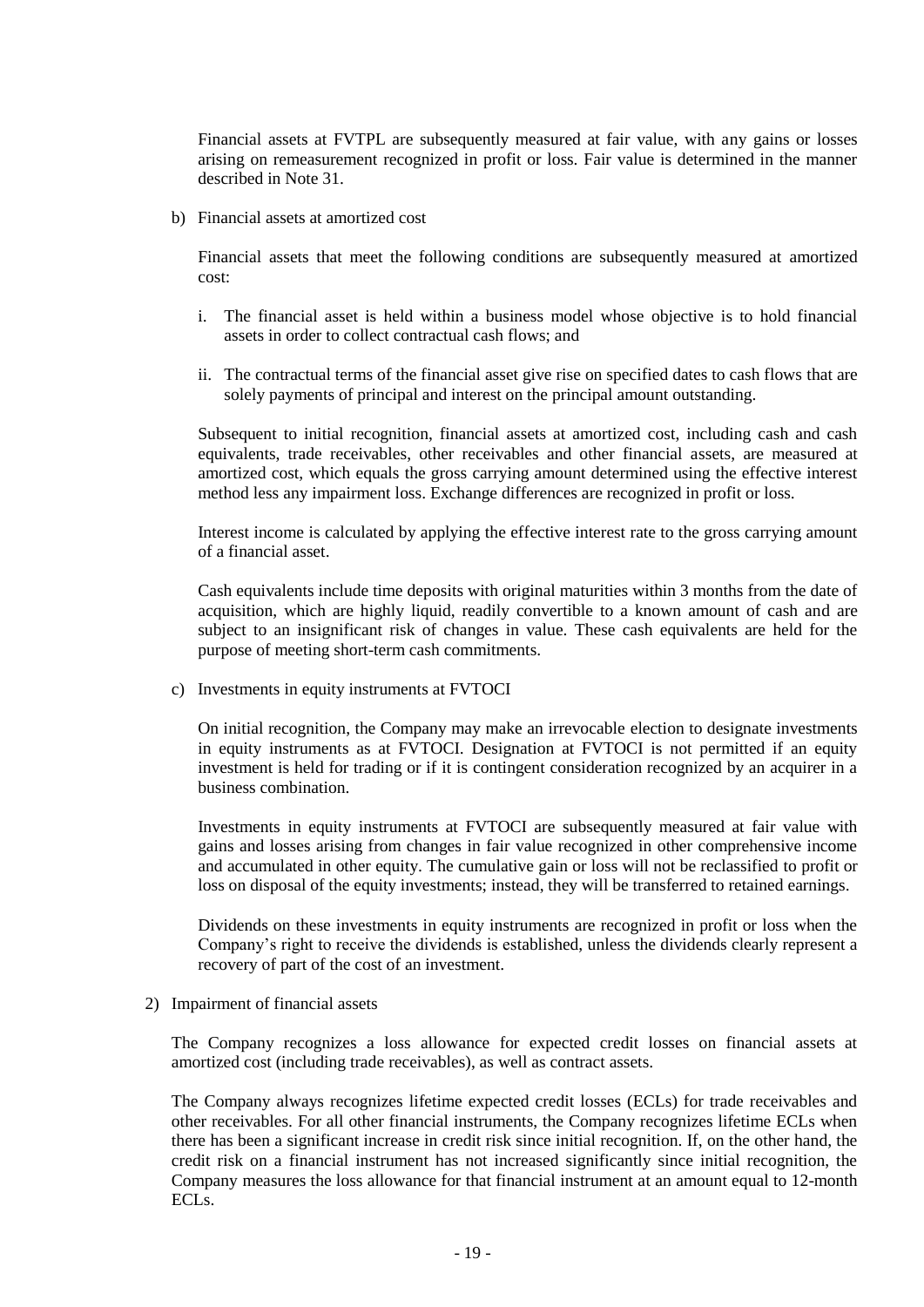Expected credit losses reflect the weighted average of credit losses with the respective risks of a default occurring as the weights. Lifetime ECL represents the expected credit losses that will result from all possible default events over the expected life of a financial instrument. In contrast, 12-month ECL represents the portion of lifetime ECL that is expected to result from default events on a financial instrument that are possible within 12 months after the reporting date.

The impairment loss of all financial assets is recognized in profit or loss by a reduction in their carrying amounts through a loss allowance account, except for investments in debt instruments that are measured at FVTOCI, for which the loss allowance is recognized in other comprehensive income and the carrying amounts of such financial assets are not reduced.

3) Derecognition of financial assets

The Company derecognizes a financial asset only when the contractual rights to the cash flows from the asset expire or when it transfers the financial asset and substantially all the risks and rewards of ownership of the asset to another party.

On derecognition of a financial asset at amortized cost in its entirety, the difference between the asset's carrying amount and the sum of the consideration received and receivable is recognized in profit or loss. On derecognition of an investment in a debt instrument at FVTOCI, the difference between the asset's carrying amount and the sum of the consideration received and receivable and the cumulative gain or loss which had been recognized in other comprehensive income is recognized in profit or loss. However, on derecognition of an investment in an equity instrument at FVTOCI, the difference between the asset's carrying amount and the sum of the consideration received and receivable is recognized in profit or loss, and the cumulative gain or loss which had been recognized in other comprehensive income is transferred directly to retained earnings, without recycling through profit or loss.

b. Equity instruments

Debt and equity instruments issued by the Company are classified as either financial liabilities or as equity in accordance with the substance of the contractual arrangements and the definitions of a financial liability and an equity instrument.

Equity instruments issued by the Company are recognized at the proceeds received, net of direct issue costs.

Repurchase of the Company's own equity instruments is recognized in and deducted directly from equity. No gain or loss is recognized in profit or loss on the purchase, sale, issue or cancellation of the Company's own equity instruments.

- c. Financial liabilities
	- 1) Subsequent measurement

Except for financial liabilities at FVTPL, all financial liabilities are measured at amortized cost using the effective interest method.

2) Derecognition of financial liabilities

The difference between the carrying amount of a financial liability derecognized and the consideration paid, including any non-cash assets transferred or liabilities assumed, is recognized in profit or loss.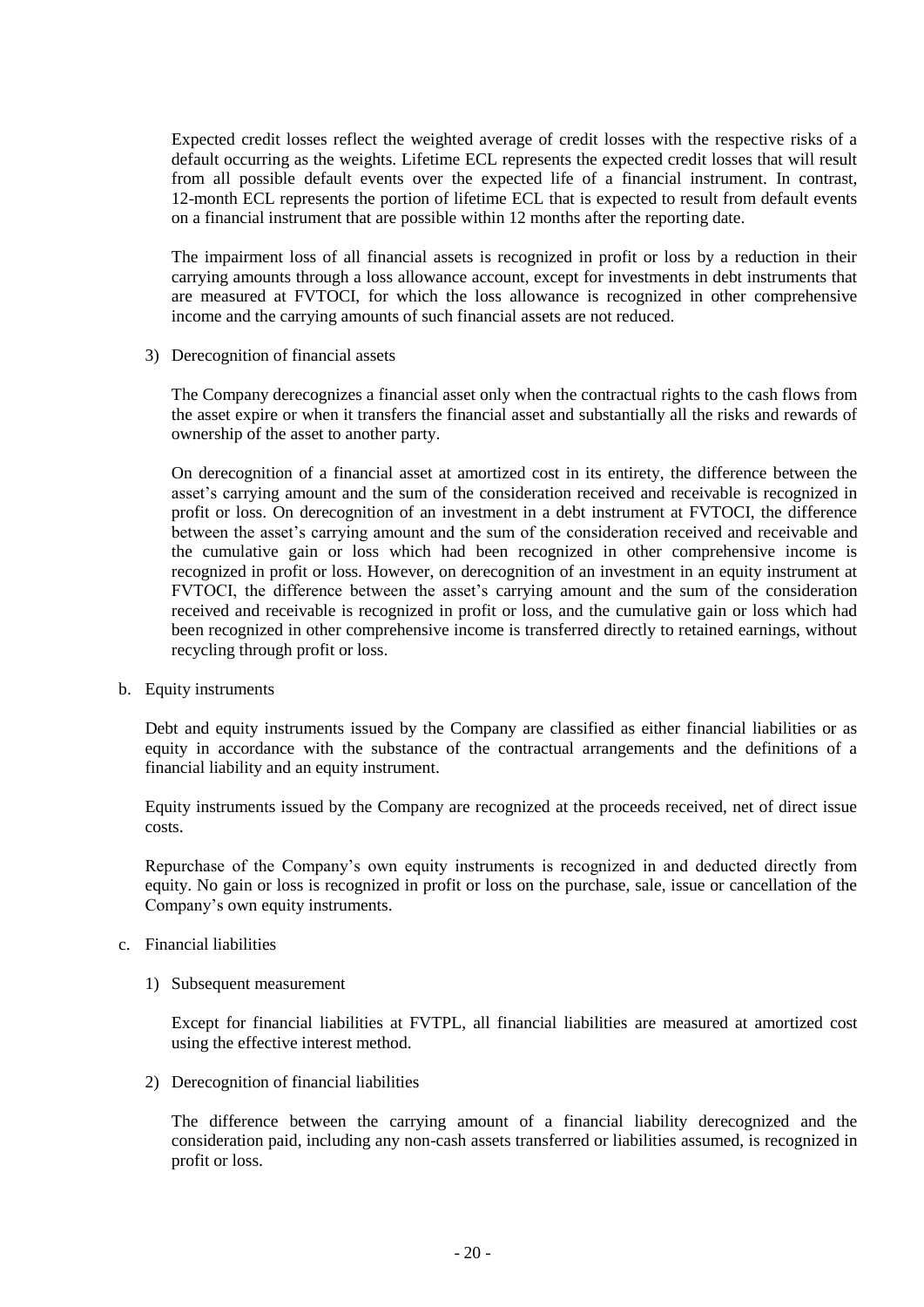#### d. Convertible bonds

The component parts of compound instruments (i.e. convertible bonds) issued by the Company are classified separately as financial liabilities and equity in accordance with the substance of the contractual arrangements and the definitions of a financial liability and an equity instrument.

On initial recognition, the fair value of the liability component is estimated using the prevailing market interest rate for similar non-convertible instruments. This amount is recorded as a liability on an amortized cost basis using the effective interest method until extinguished upon conversion or the instrument's maturity date. Any embedded derivative liability is measured at fair value.

The conversion option classified as equity is determined by deducting the amount of the liability component from the fair value of the compound instrument as a whole. This is recognized and included in equity, net of income tax effects, and is not subsequently remeasured. In addition, the conversion option classified as equity will remain in equity until the conversion option is exercised, in which case, the balance recognized in equity will be transferred to capital surplus - share premiums. When the conversion option remains unexercised at maturity, the balance recognized in equity will be transferred to capital surplus - share premiums.

Transaction costs that relate to the issuance of the convertible notes are allocated to the liability and equity components in proportion to the allocation of the gross proceeds. Transaction costs relating to the equity component are recognized directly in equity. Transaction costs relating to the liability component are included in the carrying amount of the liability component.

e. Derivative financial instruments

The Company enters into a variety of derivative financial instruments to manage its exposure to interest rate, foreign exchange rate and fuel price risks, including foreign exchange forward contracts, interest rate swaps, currency options swaps and fuel swaps.

Derivatives are initially recognized at fair value at the date the derivative contracts are entered into and are subsequently remeasured to their fair value at the end of each reporting period. The resulting gain or loss is recognized in profit or loss immediately unless the derivative is designated and effective as a hedging instrument, in which event, the timing of the recognition in profit or loss depends on the nature of the hedging relationship. When the fair value of a derivative financial instrument is positive, the derivative is recognized as a financial asset; when the fair value of a derivative financial instrument is negative, the derivative is recognized as a financial liability.

Derivatives embedded in hybrid contracts that contain financial asset hosts that is within the scope of IFRS 9 are not separated; instead, the classification is determined in accordance with the entire hybrid contract. Derivatives embedded in non-derivative host contracts that are not financial assets within the scope of IFRS 9 (e.g., financial liabilities) are treated as separate derivatives when they meet the definition of a derivative, their risks and characteristics are not closely related to those of the host contracts, and the host contracts are not measured at FVTPL.

#### **Hedge Accounting**

The Company enters into some derivative transactions that aim to manage interest rates, foreign exchange rates, fuel prices, and other factors affecting gains or losses on assets and liabilities. The hedging transactions are defined as cash flow hedges. When entering into hedging transactions, the Company has prepared official documents that describe the hedging relationship between hedging instruments and items which have been hedged, the objective of risk management, the hedging strategy, and the way to evaluate the effectiveness of the hedging instrument.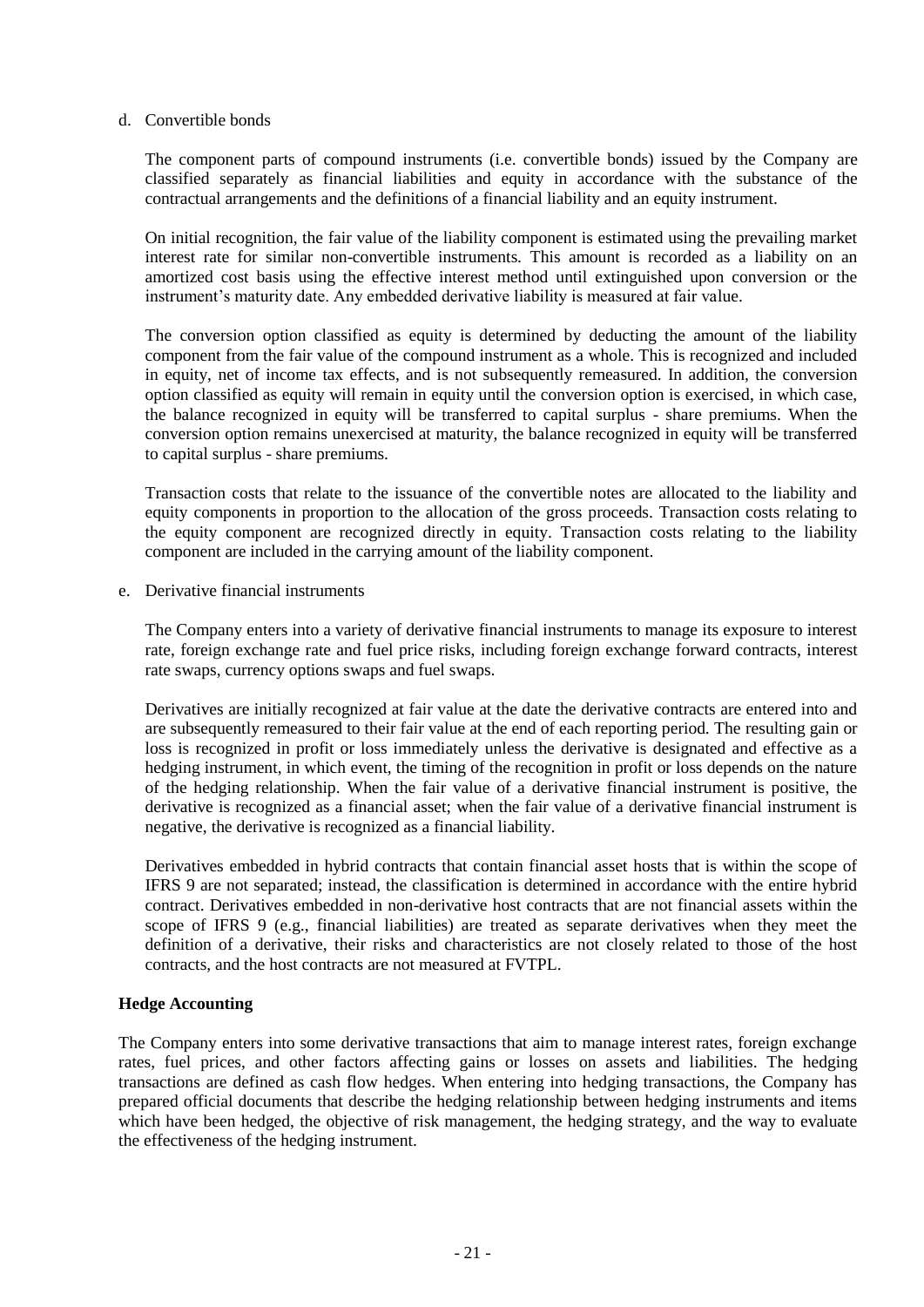The effective portion of changes in the fair value of derivatives that are designated and qualify as cash flow hedges is recognized in other comprehensive income. The gain or loss relating to the ineffective portion is recognized immediately in profit or loss.

The associated gains or losses that were recognized in other comprehensive income are reclassified from equity to profit or loss as a reclassification adjustment in the line item relating to the hedged item in the same period as when the hedged item affects profit or loss. If a hedge of a forecasted transaction subsequently results in the recognition of a non-financial asset or a non-financial liability, the associated gains and losses that were recognized in other comprehensive income are removed from equity and are included in the initial cost of the non-financial asset or non-financial liability.

Starting from 2018, the Company discontinues hedge accounting only when the hedging relationship ceases to meet the qualifying criteria; for instance, when the hedging instrument expires or is sold, terminated or exercised. The cumulative gain or loss on the hedging instrument that has been previously recognized in other comprehensive income from the period in which the hedge was effective remains separately in equity until the forecasted transaction occurs. When a forecasted transaction is no longer expected to occur, the gain or loss accumulated in equity is recognized immediately in profit or loss.

# **Provisions**

The Company recognizes provisions when the Company has a present obligation (legal or constructive) arising from past events (legal or constructive obligation), payment for the obligation is probable, and the expenditure for settling the obligation can be estimated reliably.

The amount recognized as a provision is the best estimate of the expenditure required to settle the present obligation, taking into account the risks and uncertainties surrounding the obligation as of the balance sheet date. When a provision is measured using the cash flows estimated to settle the present obligation, its carrying amount is the present value of those cash flows. When the aircraft lease contracts expire and will be returned to lessor, the Company will assess if there are existing obligations and if a provision is required when signing the lease contract.

#### **Revenue Recognition**

The Company recognizes revenue by applying the following steps:

- Identifying the contract with the customer;
- Identifying the performance obligations in the contract;
- Determine the transaction price;
- Allocate the transaction price to the performance obligations in the contract; and
- Recognize revenue when the Company satisfies a performance obligation.

#### Shipping service revenue

Passenger and cargo revenue are recognized as revenue when the passengers and goods are actually carried. When the tickets are sold, due to the fact that the fulfillment obligations of the shipment have not been met, the relevant amount of revenue is first recorded as contract liabilities until passengers actually board.

#### **Leasing**

At the inception of a contract, the Company assesses whether the contract is, or contains, a lease.

#### The Company as lessee

The Company recognizes right-of-use assets and lease liabilities for all leases at the commencement date of a lease, except for short-term leases and low-value asset leases accounted for applying a recognition exemption where lease payments are recognized as expenses on a straight-line basis over the lease terms.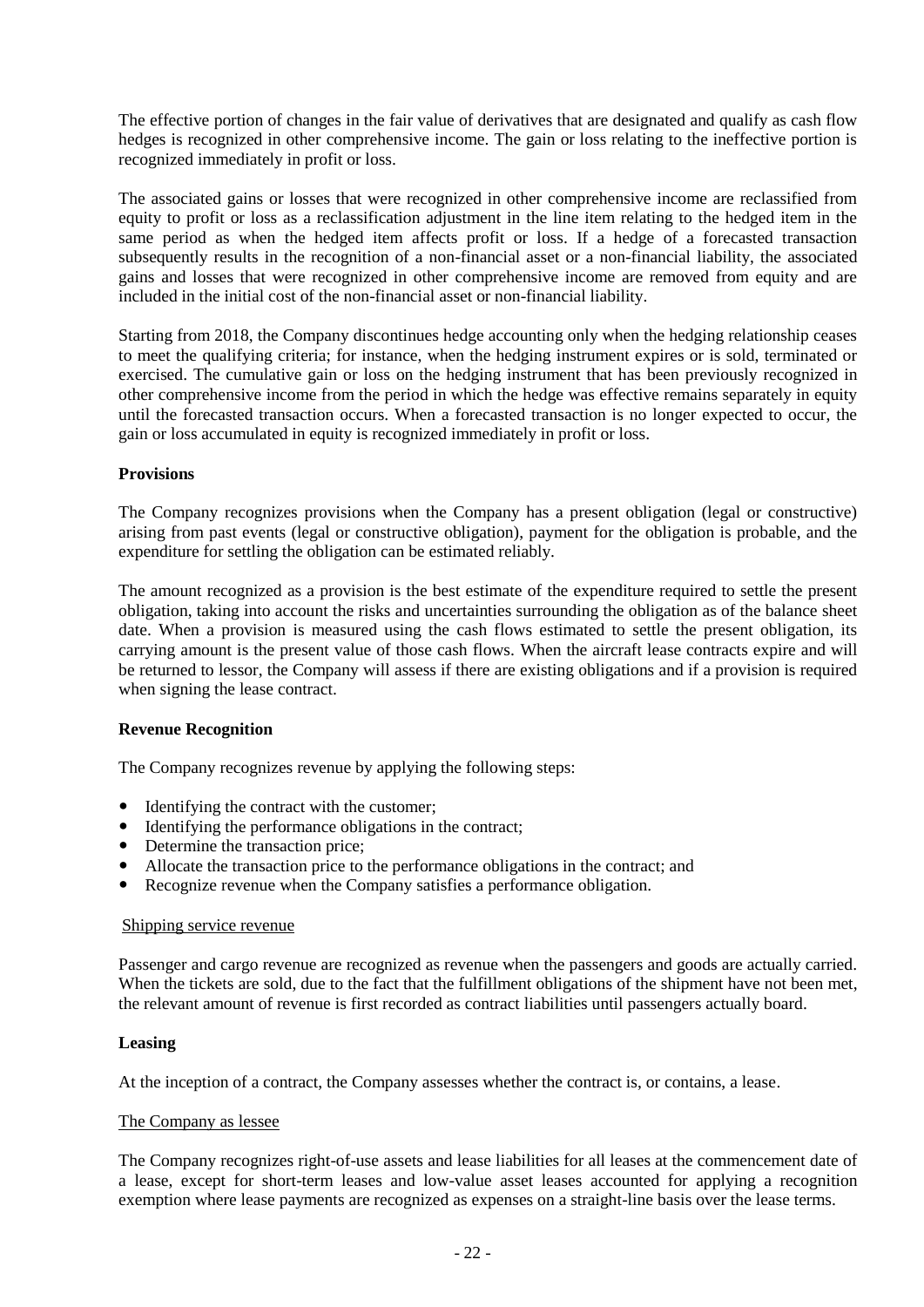Right-of-use assets are initially measured at cost, which comprises the initial measurement of lease liabilities adjusted for lease payments made at or before the commencement date, plus any initial direct costs incurred and an estimate of costs needed to restore the underlying assets, and less any lease incentives received. Right-of-use assets are subsequently measured at cost less accumulated depreciation and impairment losses and adjusted for any remeasurement of the lease liabilities. Right-of-use assets are presented on a separate line in the balance sheets.

Right-of-use assets are depreciated using the straight-line method from the commencement dates to the earlier of the end of the useful lives of the right-of-use assets or the end of the lease terms. However, if leases transfer ownership of the underlying assets to the Company by the end of the lease terms or if the costs of right-of-use assets reflect that the Company will exercise a purchase option, the Company depreciates the right-of-use assets from the commencement dates to the end of the useful lives of the underlying assets.

Lease liabilities are initially measured at the present value of the lease payments, which comprise fixed payments, in-substance fixed payments, variable lease payments which depend on an index or a rate, residual value guarantees, the exercise price of a purchase option if the lessee is reasonably certain to exercise that option, and payments of penalties for terminating a lease if the lease term reflects such termination, less any lease incentives payable. The lease payments are discounted using the interest rate implicit in a lease, if that rate can be readily determined. If that rate cannot be readily determined, the Company uses the lessee's incremental borrowing rate.

Subsequently, lease liabilities are measured at amortized cost using the effective interest method, with interest expense recognized over the lease terms. When there is a change in a lease term, a change in the amounts expected to be payable under a residual value guarantee, a change in the assessment of an option to purchase an underlying asset, or a change in future lease payments resulting from a change in an index or a rate used to determine those payments, the Company remeasures the lease liabilities with a corresponding adjustment to the right-of-use-assets. Lease liabilities are presented on a separate line in the balance sheets.

Variable lease payments that do not depend on an index or a rate are recognized as expenses in the periods in which they are incurred.

For sale and leaseback transactions, if the transfer of an asset satisfies the requirements of IFRS 15 to be accounted for as a sale, the Company recognizes only the amount of any gain or loss which relates to the rights transferred to the buyer-lessor, and adjusts the off-market terms to measure the sale proceeds at fair value. If the transfer does not satisfy the requirements of IFRS 15 to be accounted for as a sale, it is accounted for as a financing transaction.

#### **Employee Benefits**

a. Short-term employee benefits

Liabilities recognized in respect of short-term employee benefits are measured at the undiscounted amount of the benefits expected to be paid in exchange for the related services.

b. Retirement benefits

Payments to the defined contribution retirement benefit plan are recognized as expenses when employees have rendered services entitling them to the contributions.

Defined benefit costs (including service cost, net interest and remeasurement) under the defined contribution retirement benefit plan are determined using the projected unit credit method. Service cost (including current service cost and past service cost) and net interest on the net defined benefit liabilities (assets) are recognized as employee benefits expense in the period in which they occur. Remeasurement, comprising actuarial gains and losses and the return on plan assets (excluding interest),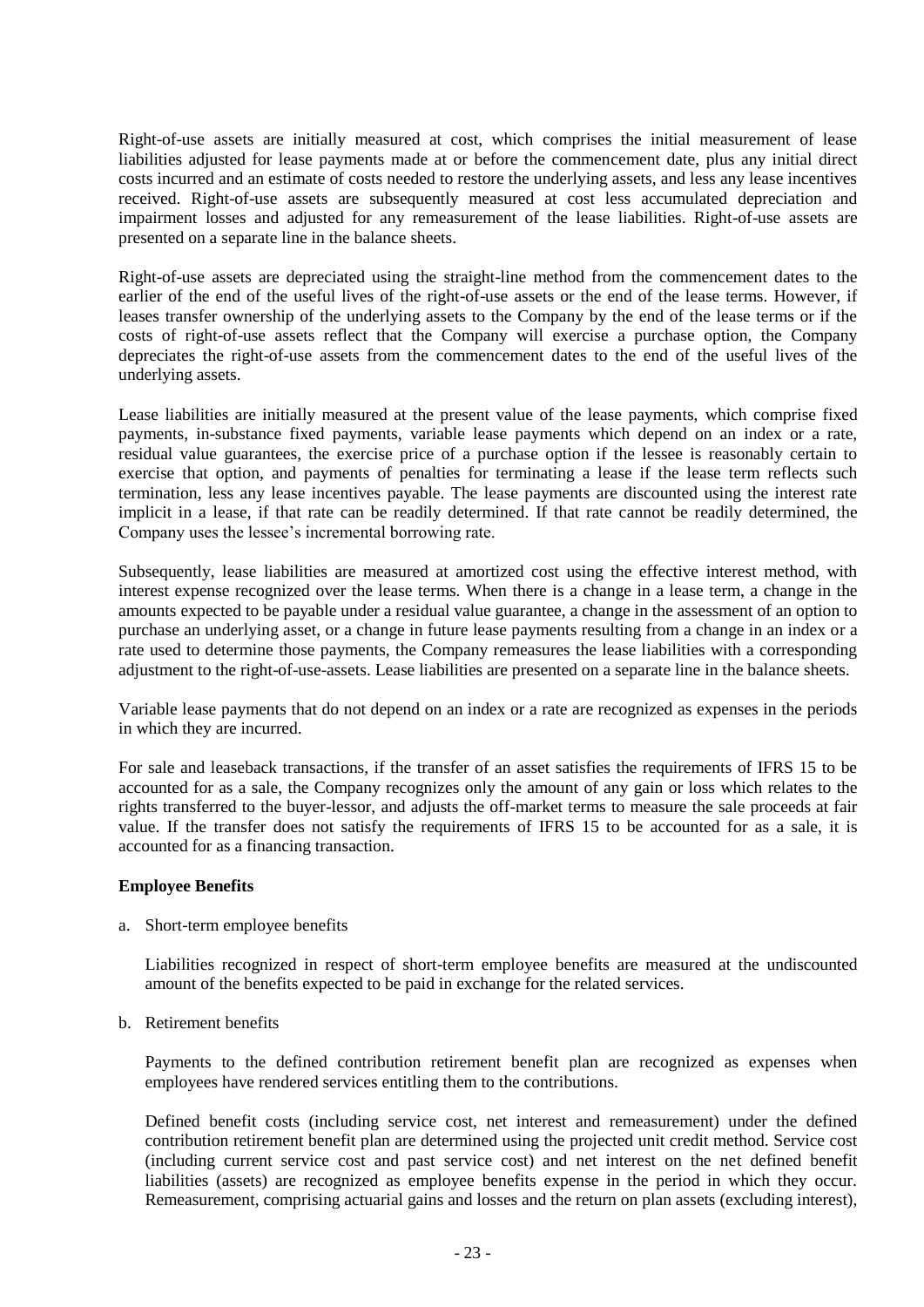is recognized in other comprehensive income in the period in which it occurs. Remeasurement recognized in other comprehensive income is reflected immediately in retained earnings and will not be reclassified to profit or loss.

Net defined benefit liabilities (assets) represent the actual deficit in the Company's defined benefit plans.

#### **Borrowing Costs**

Borrowing costs directly attributable to the acquisition, construction or production of qualifying assets (assets which are substantially ready for their intended use or sale through a fairly long period) are added to the cost of those assets, until such time as the assets are substantially ready for their intended use or sale.

Investment income earned on the temporary investment of specific borrowings pending their expenditure on qualifying assets is deducted from the borrowing costs eligible for capitalization.

Other than that which is stated above, all other borrowing costs are recognized in profit or loss in the period in which they are incurred.

#### **Government Grants**

Government grants are not recognized until there is reasonable assurance that the Company will comply with the conditions attached to them and that the grants will be received.

Government grants are recognized in profit or loss on a systematic basis over the periods in which the Company recognizes as expenses the related costs for which the grants are intended to compensate.

Government grants that are receivable as compensation for expenses or losses already incurred or for the purpose of giving immediate financial support to the Company with no future related costs are recognized in profit or loss in the period in which they are received.

The benefit of a government loan received at a below-market rate of interest is treated as a government grant measured as the difference between the proceeds received and the fair value of the loan based on prevailing market interest rates.

#### **Frequent Flyer Programs**

The Company has a "Dynasty Flyer Program" through which program members can convert accumulated mileage to a cabin upgrade, free tickets and other member rewards.

A portion of passenger revenue attributable to the rewards for the frequent flyer program is deferred. The Company recognizes this deferred revenue as revenue only when the Company has fulfilled its obligations on the granting of rewards or when the period for converting the mileage to rewards has expired.

#### **Share-based Payment Arrangements**

Equity-settled share-based payments to employees are measured at the fair value of the equity instruments at the grant date.

The fair value determined at the grant date of the equity-settled share-based payments is expensed on a straight-line basis over the vesting period, based on the Company's estimate of equity instrument that will eventually vest, with a corresponding increase in capital surplus - employee share options. The fair value determined at the grant date of the equity-settled share-based payments is recognized as an expense in full at the grant date when the granted share options are vested immediately.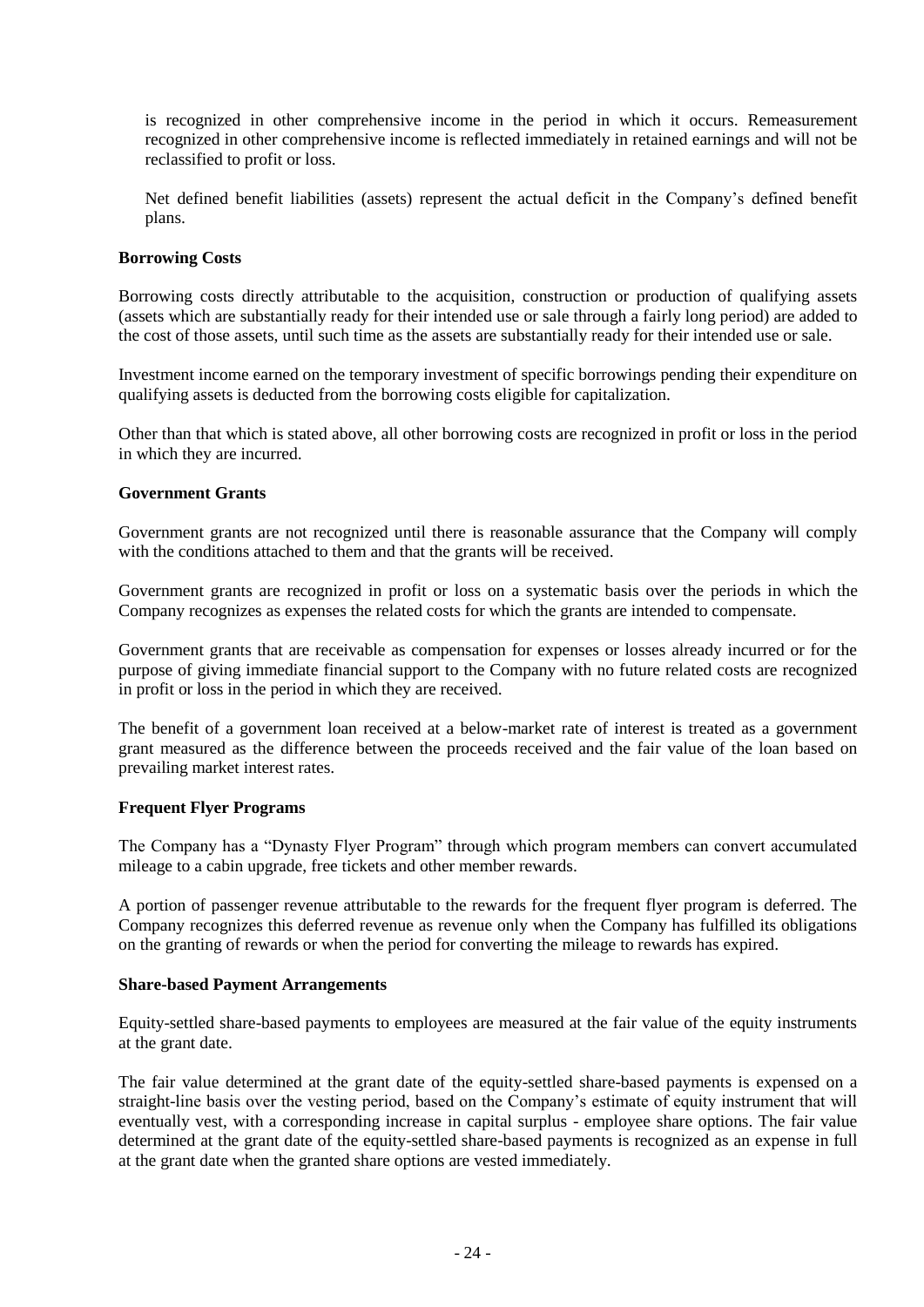# **Taxation**

Income tax expense represents the sum of the current tax and deferred tax.

a. Current tax

The current tax liabilities are based on current taxable profit. Since part of the income and expenses are taxable or deductible in other periods, or in accordance with the relevant tax laws are taxable or deductible, current taxable profit differs from net profit reported in the statements of comprehensive income. The Company's current tax liabilities are calculated by the tax rate was legislated or substantially legislated at the balance sheet date.

According to the Income Tax Law, an additional tax at 10% of unappropriated earnings is provided for as income tax in the year the shareholders approve the retention of these earnings.

Adjustments of prior years' tax liabilities are added to or deducted from the current year's tax provision.

b. Deferred tax

Deferred tax is recognized on temporary differences between the carrying amounts of assets and liabilities in the financial statements and the corresponding tax bases used in the computation of taxable profit. Deferred tax liabilities are generally recognized for all taxable temporary differences. Deferred tax assets are generally recognized for all deductible temporary differences, unused loss carryforwards and unused tax credits for purchases of machinery, equipment and technology, research and development expenditures, and personnel training expenditures to the extent that it is probable that taxable profit will be available against which those deductible temporary differences can be utilized.

Deferred tax liabilities are recognized for taxable temporary differences associated with investments in subsidiaries and associates and interests in joint ventures, except where the Company is able to control the reversal of the temporary difference and it is probable that the temporary difference will not reverse in the foreseeable future. Deferred tax assets arising from deductible temporary differences associated with such investments and interests are only recognized to the extent that it is probable that there will be sufficient taxable profit against which to utilize the benefits of the temporary differences and they are expected to reverse in the foreseeable future.

The carrying amount of deferred tax assets is reviewed at the end of each reporting period and reduced to the extent that it is no longer probable that sufficient taxable profit will be available to allow all or part of the assets to be recovered. A previously unrecognized deferred tax asset is also reviewed at the end of each reporting period and recognized to the extent that it has become probable that future taxable profit will allow the deferred tax asset to be recovered.

Deferred tax liabilities and assets are measured at the tax rates that are expected to apply in the period in which the liabilities are settled or the assets are realized, based on tax rates (and tax laws) that have been enacted or substantively enacted by the end of the reporting period. The measurement of deferred tax liabilities and assets reflects the tax consequences that would follow from the manner in which the Company expects, at the end of the reporting period, to recover or settle the carrying amount of its assets and liabilities.

#### c. Current and deferred taxes for the year

Current and deferred taxes are recognized in profit or loss, except when they relate to items that are recognized in other comprehensive income or directly in equity, in which case, the current and deferred taxes are also recognized in other comprehensive income or directly in equity, respectively.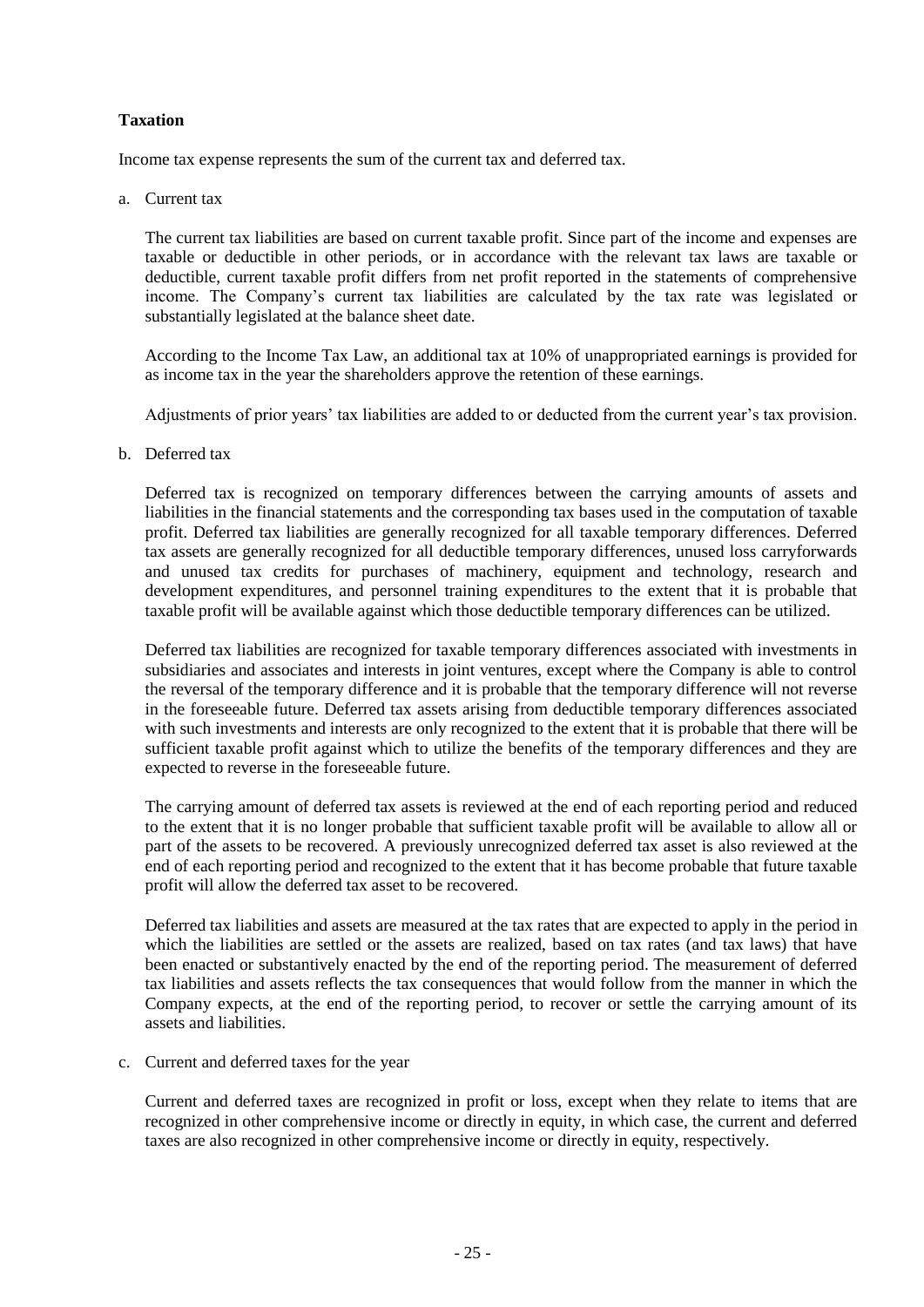#### **Maintenance and Overhaul Costs**

Routine maintenance costs are recognized in profit or loss in the period in which they are incurred.

The overhaul costs of an owned or leased aircraft that meet the criteria for fixed asset capitalization are capitalized as replacements for aircraft and engines and are depreciated on a straight line basis over the expected annual overhaul cycle.

# **5. CRITICAL ACCOUNTING JUDGMENTS AND KEY SOURCES OF ESTIMATION UNCERTAINTY**

In the application of the Company's accounting policies as disclosed in Note 4, management is required to make judgments, estimations and assumptions about the carrying amounts of assets and liabilities that are not readily apparent from other sources. The estimates and associated assumptions are based on historical experience and other factors that are considered relevant. Actual results may differ from these estimates.

The estimates and underlying assumptions are reviewed on an ongoing basis. Revisions to accounting estimates are recognized in the period in which the estimates are revised if the revisions affect only that period or in the period of the revisions and future periods if the revisions affect both current and future periods.

#### **Key Sources of Estimation Uncertainty**

The key assumptions concerning the future and other key sources of estimation uncertainty at the end of the reporting period that have a significant risk of causing a material adjustment to the carrying amounts of assets and liabilities within the next financial year are discussed below.

#### **Defined Benefit Obligations**

The present value of defined benefit obligations at the end of the reporting period is calculated using actuarial assumptions. Those assumptions, which are based on management's judgments and estimates, comprise the discount rate and expected return on plan assets. Changes in actuarial assumptions may have a material impact on the amount of defined benefit obligations.

#### **6. CASH AND CASH EQUIVALENTS**

|                                                                  | December 31 |            |    |            |
|------------------------------------------------------------------|-------------|------------|----|------------|
|                                                                  |             | 2020       |    | 2019       |
| Cash on hand and revolving funds                                 | S           | 65.987     | \$ | 58,661     |
| Checking accounts and demand deposits                            |             | 12,864,010 |    | 4,867,015  |
| Cash equivalents                                                 |             |            |    |            |
| Time deposits with original maturities of less than three months |             | 5,880,682  |    | 12,662,162 |
| Repurchase agreements collateralized by bonds                    |             | 1,149,141  |    | 3,038,176  |
|                                                                  |             | 19,959,820 |    | 20,626,014 |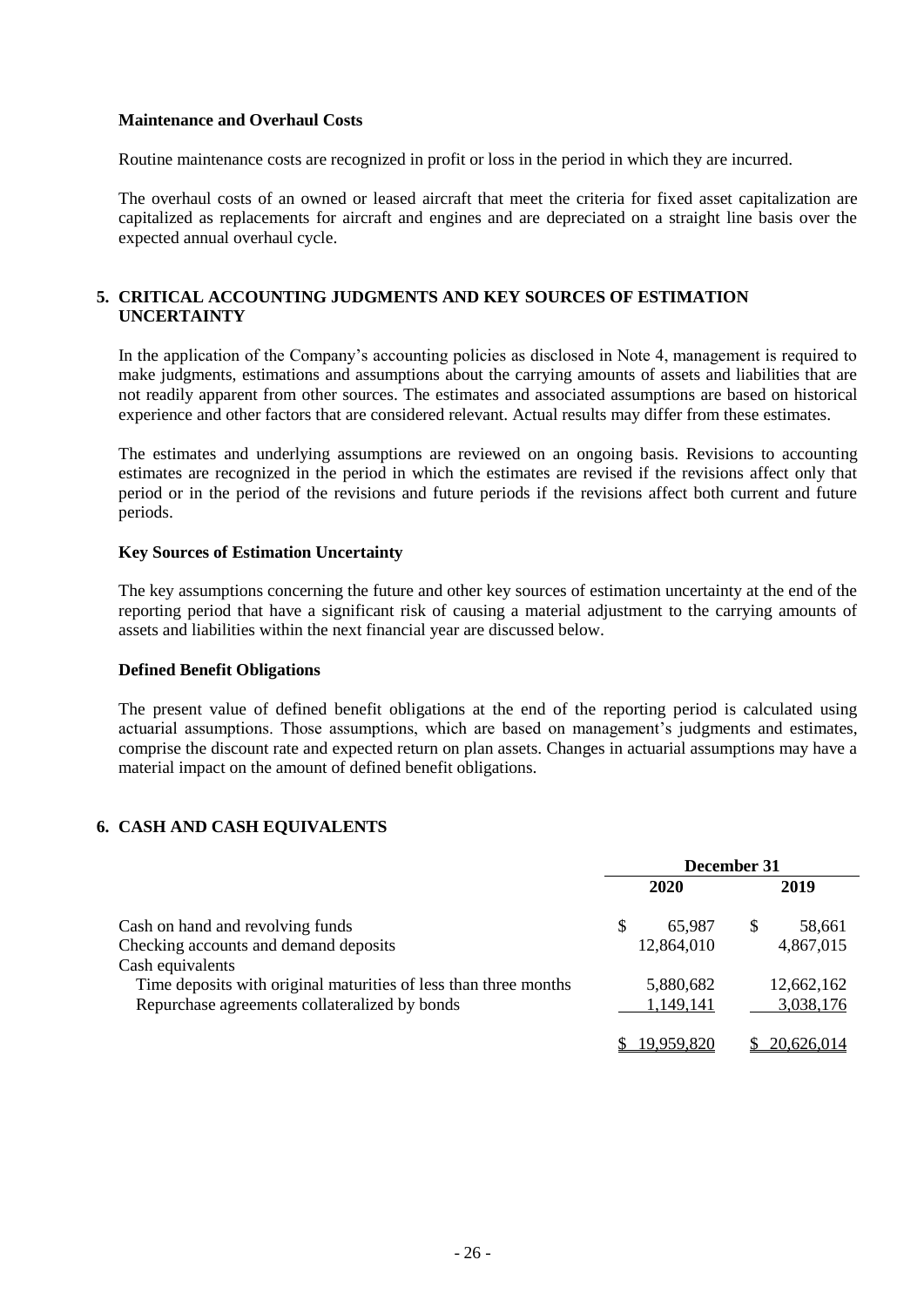The market rate intervals of cash in banks and cash equivalents at the end of the reporting period were as follows:

|                                                                  | December 31       |                   |
|------------------------------------------------------------------|-------------------|-------------------|
|                                                                  | 2020              | 2019              |
| Bank balance                                                     | $0.00\% - 1.90\%$ | $0.01\%$ -1.90%   |
| Time deposits with original maturities of less than three months | $0.30\% - 0.55\%$ | $0.60\% - 2.55\%$ |
| Repurchase agreements collateralized by bonds                    | $0.41\% - 0.49\%$ | $0.55\%$ -0.70%   |

The Company designated some deposits denominated in USD and repurchase agreements collateralized by bonds as hedging instruments to avoid exchange rate fluctuations on final payments of aircraft orders and prepayments for equipment, and applied cash flow hedge accounting to hedge its foreign exchange exposure. The contract information is as follows:

|                                       | <b>Maturity Date</b> | <b>Subject</b>                         | Carrying<br><b>Value</b>                                                      |
|---------------------------------------|----------------------|----------------------------------------|-------------------------------------------------------------------------------|
| December 31, 2020                     | 2021.1.4-2021.11.1   | Financial assets for hedging - current | \$7,613,636                                                                   |
| Impact on comprehensive income (loss) |                      |                                        |                                                                               |
|                                       |                      |                                        | <b>Recognized in</b><br><b>Other</b><br>Comprehensive<br><b>Income</b> (Loss) |
| For the year ended December 31, 2020  |                      |                                        | \$ (372,632)                                                                  |

The amount of hedging instrument settlements recognized as prepayments for equipment in 2020 was \$81,111 thousand.

# **7. FINANCIAL INSTRUMENTS AT FAIR VALUE THROUGH PROFIT OR LOSS (FVTPL)**

|                                                                                                                                                         | December 31 |      |
|---------------------------------------------------------------------------------------------------------------------------------------------------------|-------------|------|
|                                                                                                                                                         | 2020        | 2019 |
| Financial assets - current                                                                                                                              |             |      |
| Financial assets mandatorily classified at FVTPL<br>Derivative financial instruments (not under hedge accounting)<br>Foreign exchange forward contracts |             |      |
| Financial liabilities - current                                                                                                                         |             |      |
| Derivative financial instruments (not under hedge accounting)<br>Foreign exchange forward contracts                                                     |             |      |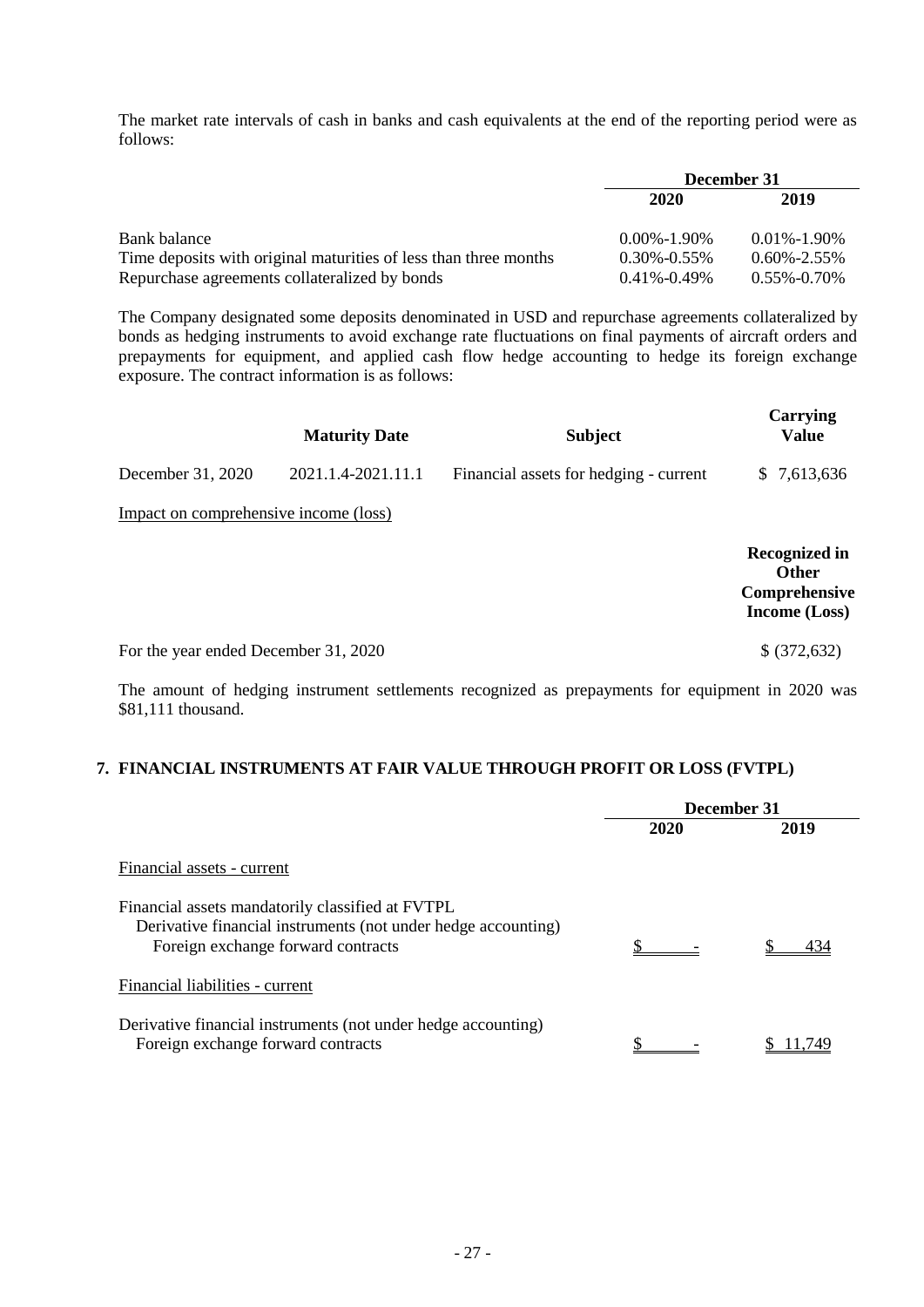At the end of the reporting period, outstanding foreign exchange forward contracts not under hedge accounting were as follows:

|                       | <b>Currency</b> | <b>Maturity Date</b>  | <b>Notional Amount</b><br>(In Thousands) |
|-----------------------|-----------------|-----------------------|------------------------------------------|
| December 31, 2019     |                 |                       |                                          |
| Buy forward contracts | NTD/USD         | 2020.01.15-2020.07.31 | NTD570,571/USD19,000                     |

# **8. FINANCIAL ASSETS AT FAIR VALUE THROUGH OTHER COMPREHENSIVE INCOME**

#### **Investments in Equity Instruments**

|                                         | December 31 |              |
|-----------------------------------------|-------------|--------------|
|                                         | 2020        | 2019         |
| Non-current                             |             |              |
| Foreign investments                     |             |              |
| Unlisted shares<br>Domestic investments | \$117,457   | 80,991<br>\$ |
| Unlisted shares                         | 29,704      | 26,865       |
|                                         |             |              |
|                                         | 147,161     | 107,856      |

These investments in equity instruments are not held for trading. Instead, they are held for medium- to long-term strategic purposes. Accordingly, the management elected to designate these investments in equity instruments as at FVTOCI as it believes that recognizing short-term fluctuations in these investments' fair values in profit or loss would not be consistent with the Company's strategy of holding these investments for long-term purposes.

# **9. FINANCIAL ASSETS AT AMORTIZED COST**

|                                                              | December 31  |                  |
|--------------------------------------------------------------|--------------|------------------|
|                                                              | 2020<br>2019 |                  |
| Current                                                      |              |                  |
| Time deposits with original maturities of more than 3 months | \$5,863,137  | <u>1,460,450</u> |

The range of interest rates for time deposits with original maturities of more than 3 months was approximately 0.40%-0.53% and 0.60%-2.44% per annum as of December 31, 2020 and 2019, respectively.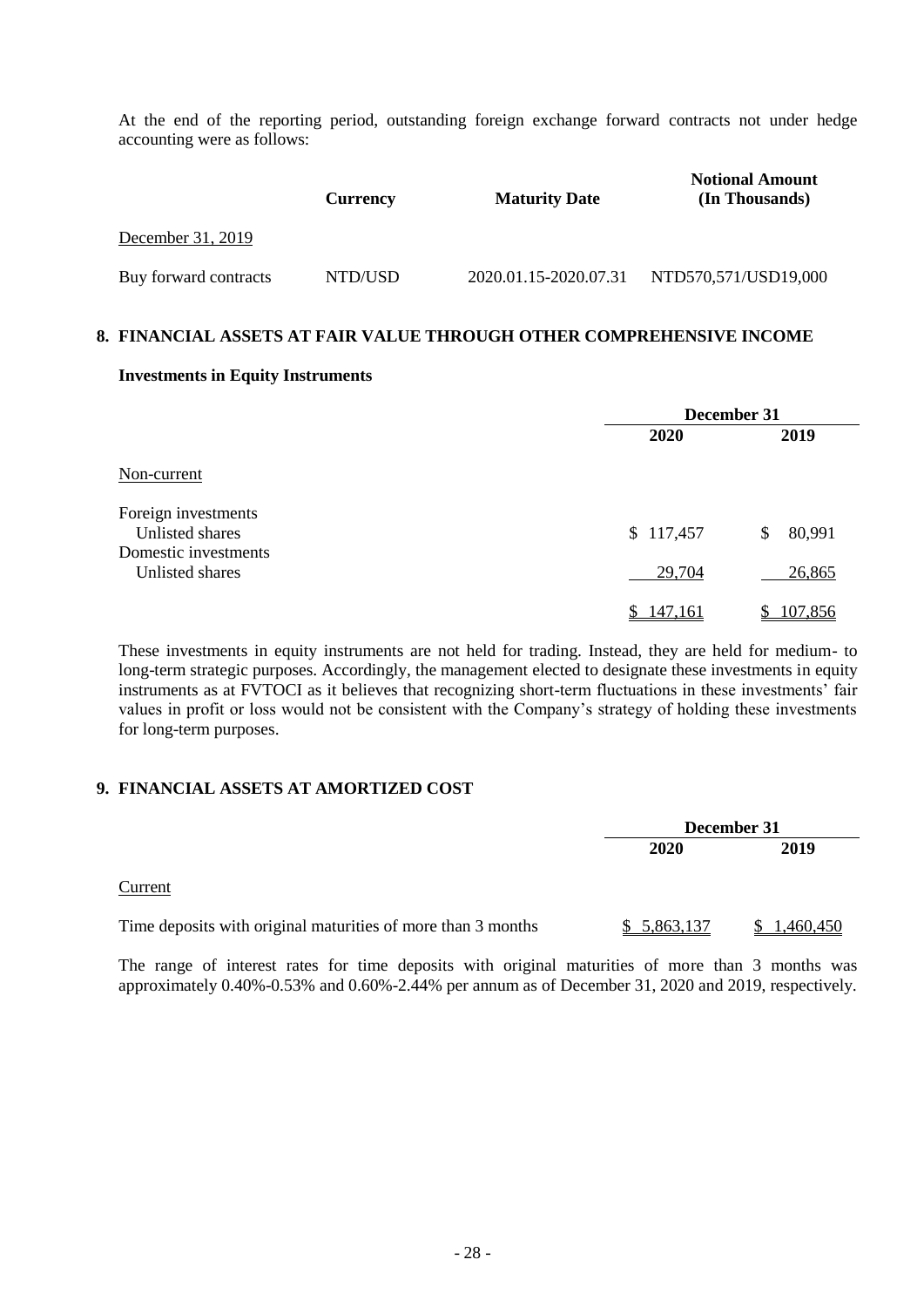# **10. NOTES RECEIVABLE AND ACCOUNTS RECEIVABLE**

|                                                                                   | December 31                          |                                      |  |
|-----------------------------------------------------------------------------------|--------------------------------------|--------------------------------------|--|
|                                                                                   | 2020                                 | 2019                                 |  |
| Notes receivable                                                                  | \$                                   | 297,075                              |  |
| Accounts receivable                                                               |                                      |                                      |  |
| At amortized cost<br>Gross carrying amount<br>Less: Allowance for impairment loss | 9,363,777<br>(165, 722)<br>9,198,055 | 7,577,460<br>(180, 104)<br>7,397,356 |  |
|                                                                                   | 9,198,055                            | 7,694,431                            |  |

The average credit period was 7 to 55 days. In determining the recoverability of a trade receivable, the Company considered any change in the credit quality of the receivable since the date credit was initially granted to the end of the reporting period, and any allowance for impairment loss was based on the estimated irrecoverable amounts determined by reference to the Company's past default experience with the counterparty and an analysis of the counterparty's current financial position. The Company adopted a policy of only dealing with entities that are rated the equivalent of investment grade or higher and obtaining sufficient collateral, where appropriate, as a means of mitigating the risk of financial loss from defaults. Credit rating information is obtained from independent rating agencies where available or, if not available, the Company uses other publicly available financial information or its own trading records to rate its major customers. The Company's exposure and the credit ratings of its counterparties are continuously monitored and the aggregate value of transactions concluded is spread amongst approved counterparties. Credit exposure is controlled by counterparty limits that are reviewed and approved by the risk management committee annually.

The Company applies the simplified approach to allowing for expected credit losses prescribed by IFRS 9, which permits the use of lifetime expected loss allowance for all trade receivables. The expected credit losses on trade receivables are estimated using a provision matrix by reference to past default experience with the debtors and an analysis of the debtors' current financial position, adjusted for general economic conditions of the industry in which the debtors operate and an assessment of both the current as well as the forecasted direction of economic conditions at the reporting date. As the Company's historical credit loss experience does not show significantly different loss patterns for different customer segments, the loss allowance based on the past due status is not further distinguished according to the different segments of the Company's customer base.

The Company writes off a trade receivable when there is information indicating that the debtor is experiencing severe financial difficulty and there is no realistic prospect of recovery. For accounts receivable that have been written off, the Company continues to engage in enforcement activity to attempt to recover the receivables which are due. Where recoveries are made, these are recognized in profit or loss.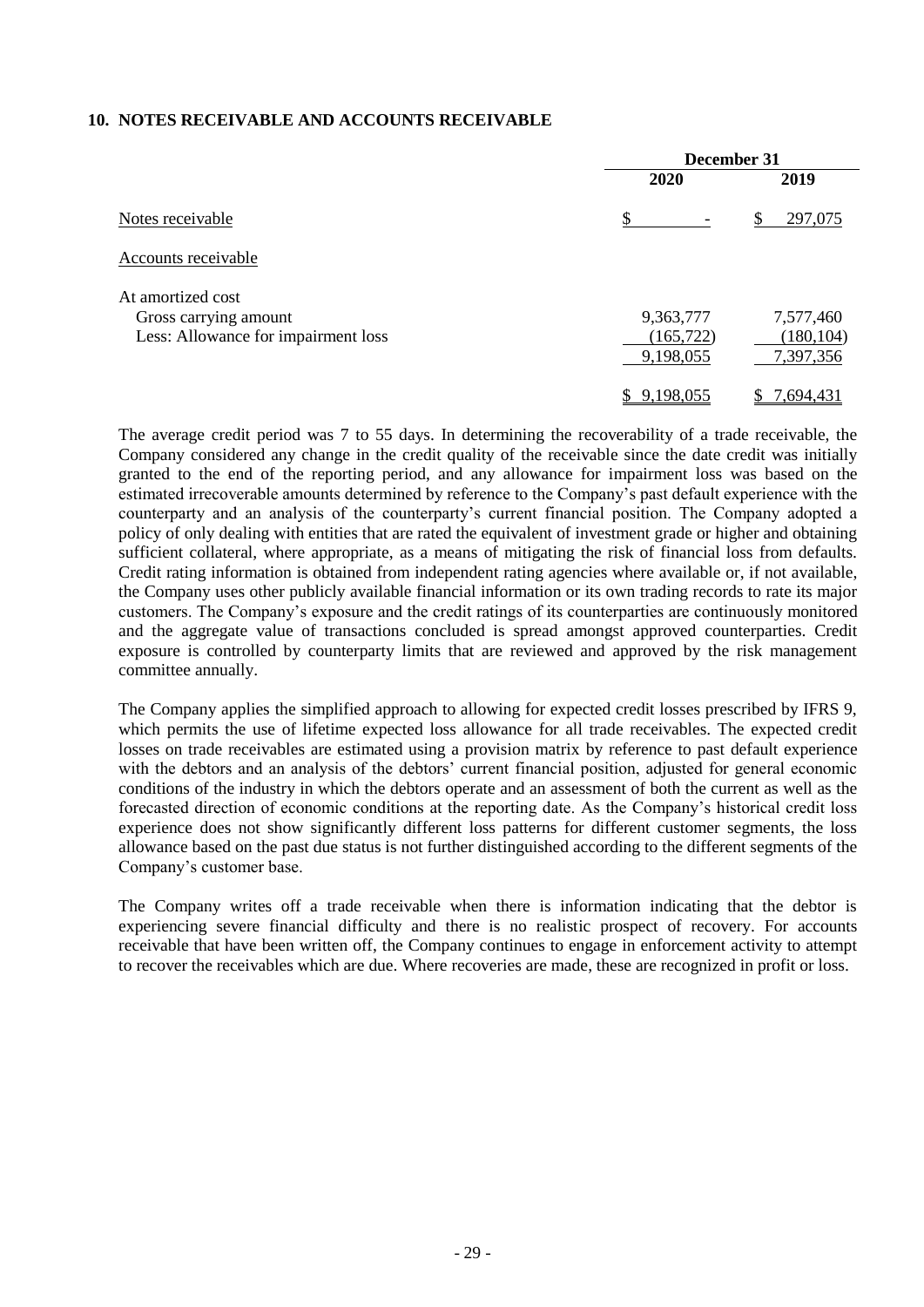The following table details the loss allowance of trade receivables based on the Company's provision matrix.

# December 31, 2020

|                                                   | <b>Not Past Due</b> | Up to 30 Days          | <b>31 to 60 Days</b> | 61 to 90 Days | Over 90 Days  | <b>Total</b>       |
|---------------------------------------------------|---------------------|------------------------|----------------------|---------------|---------------|--------------------|
| Expected credit loss rate                         |                     | 1.04%                  | 47.77%               | 100%          | 100%          |                    |
| Gross carrying amount<br>Loss allowance (lifetime | \$9,167,202         | $\mathbb{S}$<br>29,463 | \$<br>3,366          | \$<br>2,887   | \$<br>160,859 | \$9,363,777        |
| ECLs                                              | (59)                | (309)                  | (1,608)              | (2,887)       | (160, 859)    | (165, 722)         |
| Amortized cost                                    | \$9,167,143         | 29,154<br>\$           | 1,758<br>S.          | S.            |               | <u>\$9,198,055</u> |
| December 31, 2019                                 |                     |                        |                      |               |               |                    |
|                                                   | <b>Not Past Due</b> | Up to 30 Days          | <b>31 to 60 Days</b> | 61 to 90 Days | Over 90 Days  | <b>Total</b>       |
| Expected credit loss rate                         | 0.03%               | 0.15%                  | 15.89%               | 22.14%        | 100\%         |                    |
| Gross carrying amount<br>Loss allowance (lifetime | \$6,070,753         | \$1,241,766            | \$<br>37,891         | \$<br>73,058  | \$<br>153,992 | \$7,577,460        |
| ECLs                                              | (2,052)             | (1,862)                | (6,020)              | (16, 178)     | (153,992)     | (180, 104)         |
| Amortized cost                                    | \$ 6,068,701        | 1,239,904<br>\$        | 31,871               | 56,880        |               | 7,397,356          |

The movements of the loss allowance of accounts receivables were as follows:

|                                          | For the Year Ended December 31 |           |  |
|------------------------------------------|--------------------------------|-----------|--|
|                                          | 2020                           | 2019      |  |
| Balance at January 1                     | 180,104<br>S.                  | \$191,079 |  |
| Add: Net remeasurement of loss allowance | 3,000                          | 24,000    |  |
| Less: Amounts written off                | (17, 382)                      | (34, 975) |  |
| Foreign exchange gains and losses        |                                |           |  |
| Balance at December 31                   | 165.722                        | 180,104   |  |

# **11. INVENTORIES**

|                                        | December 31 |             |
|----------------------------------------|-------------|-------------|
|                                        | 2020        | 2019        |
| Aircraft spare parts                   | \$7,251,353 | \$7,390,981 |
| Items for in-flight sale               | 627,437     | 571,601     |
| Work in process - maintenance services | 214,362     | 283,933     |
|                                        | 8,093,152   | 8,246,515   |

The operating costs for the years ended December 31, 2020 and 2019 included losses from inventory write-downs of 190,548 thousand and \$317,629 thousand, respectively.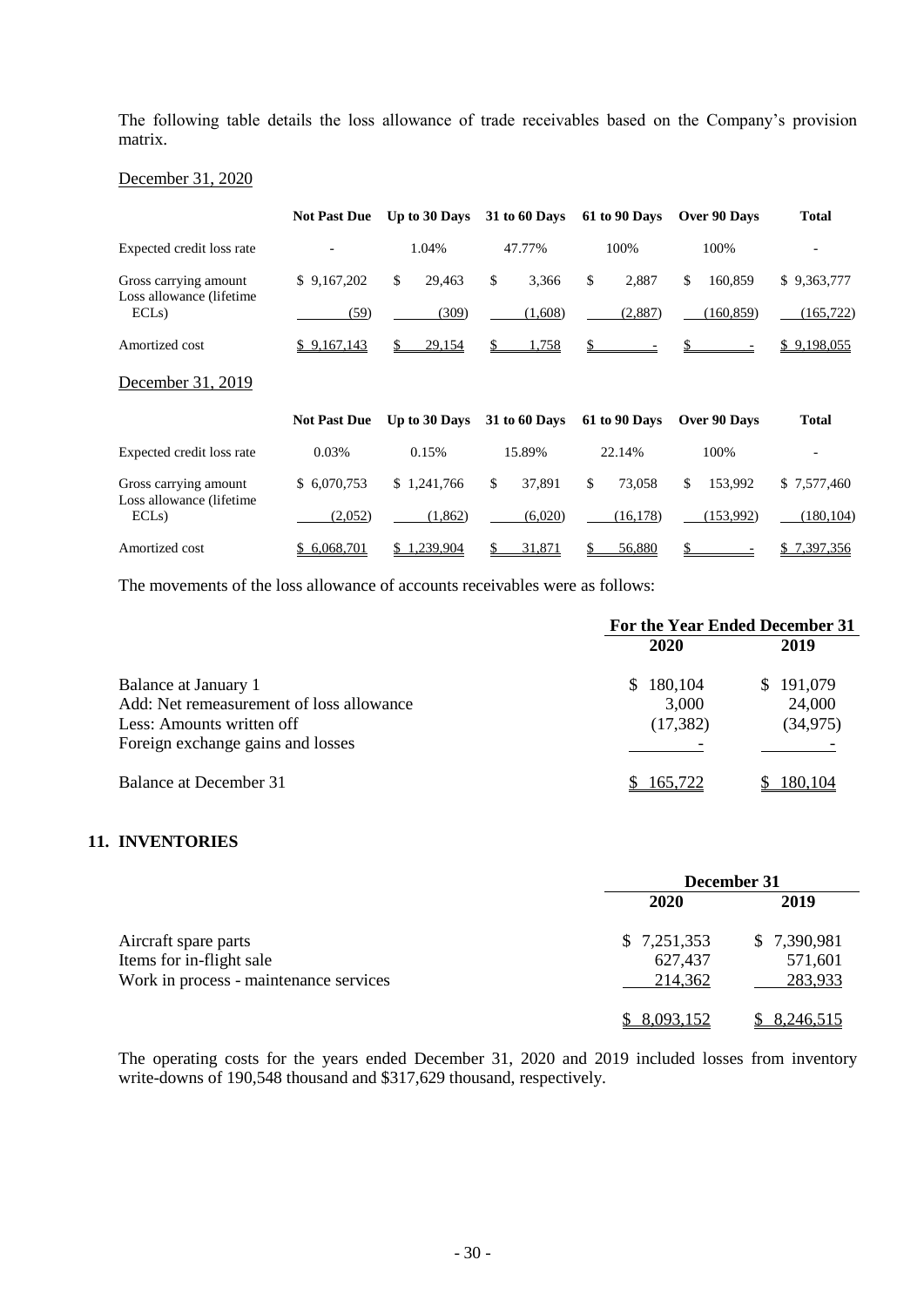# **12. NON-CURRENT ASSETS HELD FOR SALE**

| December 31  |                          |
|--------------|--------------------------|
| 2020         | 2019                     |
| 89 296<br>G. | $\overline{\phantom{0}}$ |

To enhance its competitiveness, the Company plans to introduce new aircraft and retire old aircraft according to a planned schedule. Such aircraft, classified as non-current assets held for sale, had an original book value which was higher than the expected sale price and which was recognized as an impairment loss. However, the actual loss shall be identified by the actual sale price.

In 2019, the Company completed the disposal procedures of some aircraft and recognized a loss on disposal of \$10,462 thousand for the year ended December 31, 2019.

The fair value was determined by transactions of the related market, and the proposed sale price was based on the current status of the aircraft. The fair value is classified as Level 3.

# **13. INVESTMENTS ACCOUNTED FOR USING THE EQUITY METHOD**

|                                                       |                            | December 31      |
|-------------------------------------------------------|----------------------------|------------------|
|                                                       | 2020                       | 2019             |
| Investments in subsidiaries                           | 11,155,607<br>\$.          | 12,004,180<br>\$ |
| Investments in associates                             | 282,471                    | 471,267          |
| Investments in jointly controlled entities            | 883,079                    | 1,007,430        |
|                                                       | \$12,321,157               | \$13,482,877     |
| Investment in subsidiaries<br>a.                      |                            |                  |
|                                                       |                            | December 31      |
|                                                       | 2020                       | 2019             |
| Unlisted companies                                    |                            |                  |
| Tigerair Taiwan Co., Ltd.                             | $\mathcal{S}$<br>2,304,113 | \$<br>1,946,328  |
| <b>CAL Park</b>                                       | 1,605,033                  | 1,552,310        |
| <b>Mandarin Airlines</b>                              | 1,223,259                  | 1,494,603        |
| <b>CAL-Dynasty International</b>                      | 1,188,110                  | 1,276,546        |
| Taiwan Air Cargo Terminal                             | 1,556,133                  | 1,517,946        |
| <b>Taoyuan International Airport Services</b>         | 602,688                    | 737,245          |
| <b>CAL-Asia Investment</b>                            | 469,979                    | 559,562          |
| Sabre Travel Network (Taiwan)                         | 232,883                    | 460,213          |
| <b>CAL Hotel</b>                                      | 405,353                    | 479,259          |
| <b>Taiwan Airport Services</b>                        | 200,794                    | 276,134          |
| <b>Dynasty Aerotech International Corp</b>            | 136,630                    | 88,313           |
| Taiwan Aircraft Maintenance And Engineering Co., Ltd. | 699,793                    | 921,989          |
| Yestrip                                               | 10,270                     | 25,268           |
| <b>Global Sky Express</b>                             | 7,643                      | 7,294            |
| <b>Kaohsiung Catering Services</b>                    | 512,926                    | 661,170          |
|                                                       | 11,155,607<br>\$           | 12,004,180<br>\$ |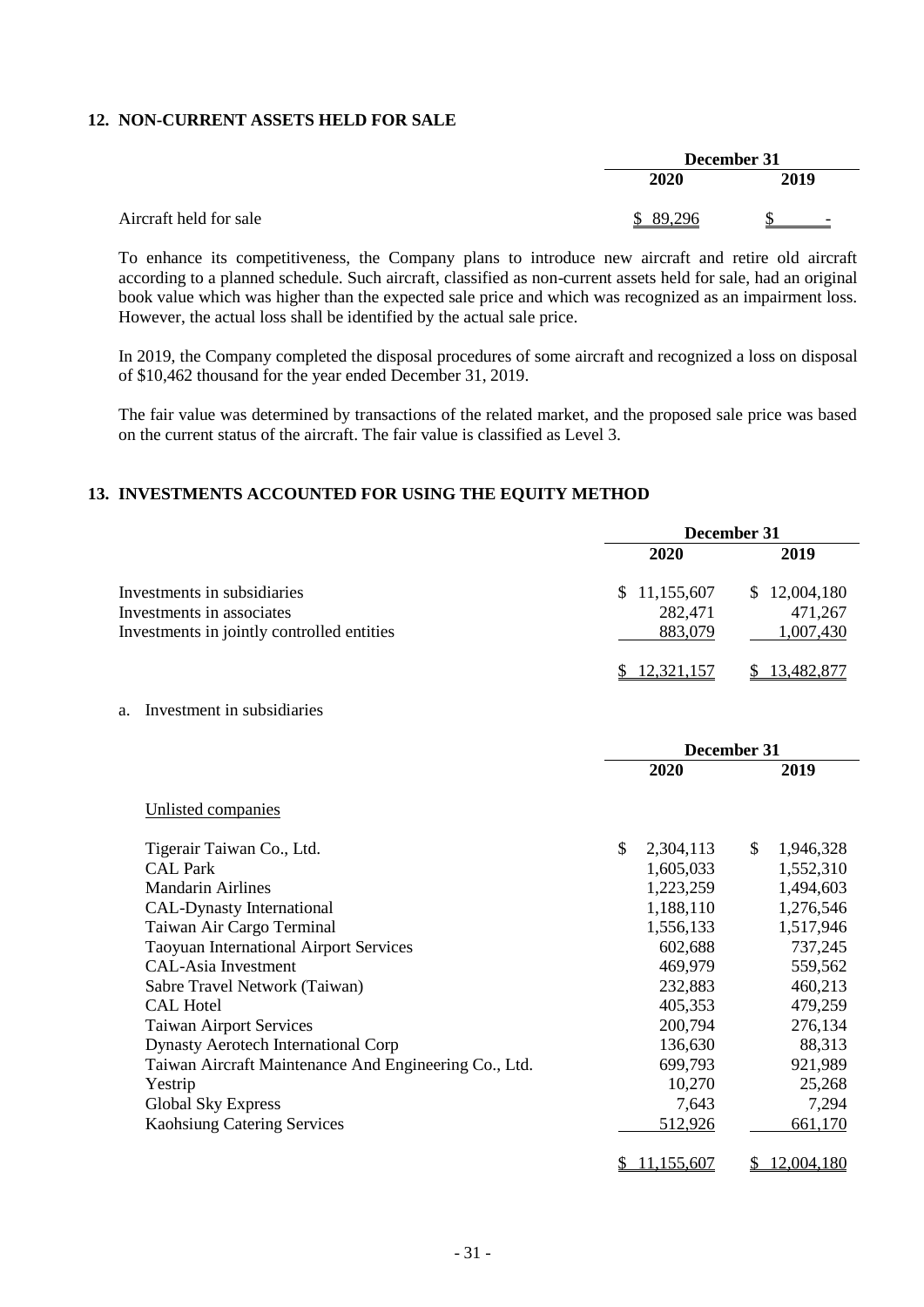At the end of the reporting period, the proportion of ownership and voting rights in subsidiaries held by the Company were as follows:

|                                                       | December 31 |      |
|-------------------------------------------------------|-------------|------|
|                                                       | 2020        | 2019 |
| Tigerair Taiwan Co., Ltd.                             | 76%         | 69%  |
| Taiwan Air Cargo Terminal                             | 54%         | 54%  |
| <b>CAL Park</b>                                       | 100\%       | 100% |
| <b>Mandarin Airlines</b>                              | 94%         | 94%  |
| CAL-Dynasty International                             | 100%        | 100% |
| <b>Taoyuan International Airport Services</b>         | 49%         | 49%  |
| <b>CAL-Asia Investment</b>                            | 100%        | 100% |
| Sabre Travel Network (Taiwan)                         | 94%         | 94%  |
| <b>Taiwan Airport Services</b>                        | 47%         | 47%  |
| <b>CAL Hotel</b>                                      | 100%        | 100% |
| <b>Dynasty Aerotech International Corp</b>            | 100%        | 100% |
| Taiwan Aircraft Maintenance And Engineering Co., Ltd. | 100%        | 100% |
| <b>Dynasty Holidays</b>                               |             |      |
| Yestrip                                               | 100%        | 100% |
| Global Sky Express                                    | 25%         | 25%  |
| <b>Kaohsiung Catering Services</b>                    | 54%         | 54%  |

Each of the Company's holdings of the issued share capital of Taoyuan International Airport Service, Taiwan Airport Service and Global Sky Express did not exceed 50%, but since the Company had control over these investees, they were listed as subsidiaries.

In order to prepare for the listing of Tigerair Taiwan Co., Ltd. and comply with the rules relating to the examination for public listing, the release of the shares of Tigerair Taiwan Co., Ltd. held by the Company was resolved in the shareholders' meeting of the Company on June 25, 2019. The shares shall be subscribed by all shareholders of the Company on the basis of the percentage of shareholdings. For the waiver of subscribed shares by the original shareholders or the undersubscribed portion, the chairman was authorized to designate specific persons for subscription. The subscription price was set at \$41 per share. In October and December 2019, the shares were fully paid and were completely delivered and transferred. The amount of proceeds from disposal was \$1,679,789 thousand, and the related gain on disposal was \$1,129,080 thousand and recognized as capital surplus.

To strengthen the capital structure of Tigerair Taiwan Co., Ltd., the board of directors of the Company approved the plan to issue ordinary shares for cash at \$25 per share on August 6, 2020. The Company subscribed for 47,228 thousand shares in October 2020 and 26,286 thousand shares in November 2020. Because the shares are subscribed at a percentage different from its existing ownership percentage, the Company's retained earnings decreased by \$169,272 thousand.

The share of profit or loss of subsidiaries recognized under the equity method was as follows:

|                        | 2020          | 2019        |
|------------------------|---------------|-------------|
| Share of profit (loss) | \$(1,590,853) | \$1,529,721 |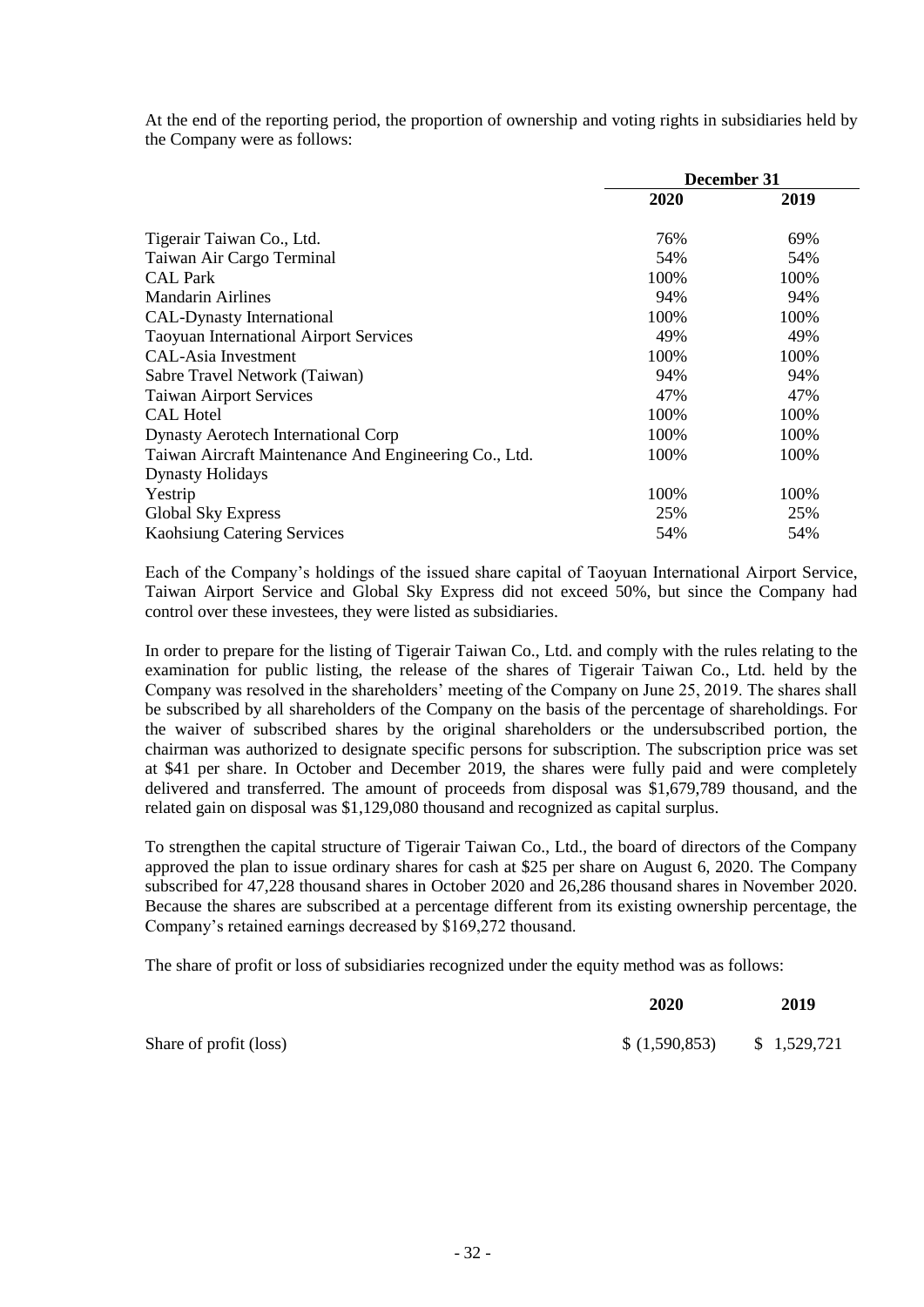#### b. Investments in associates

|                                                    | December 31              |                     |  |
|----------------------------------------------------|--------------------------|---------------------|--|
|                                                    | 2020                     | 2019                |  |
| Unlisted companies                                 |                          |                     |  |
| China Aircraft Services<br><b>Dynasty Holidays</b> | \$277,234<br>5,237       | \$461,263<br>10,004 |  |
|                                                    | 282,471<br>$\mathcal{S}$ | 471,267             |  |

At the end of the reporting period, the proportion of ownership and voting rights in associates held by the Company were as follows:

|                                | December 31 |      |  |
|--------------------------------|-------------|------|--|
|                                | 2020        | 2019 |  |
| <b>China Aircraft Services</b> | 20%         | 20%  |  |
| <b>Dynasty Holidays (Note)</b> | 20%         | 20%  |  |

Note: Dynasty Holidays was listed as an associate on January 31, 2019.

The recognized investment income of associates accounted for using the equity method was as follows:

|                                                    | 2020                   | 2019   |
|----------------------------------------------------|------------------------|--------|
| China Aircraft Services<br><b>Dynasty Holidays</b> | \$(102,758)<br>(4,740) | 10,365 |
|                                                    | (107.498)              | 10,380 |

The board of directors of the Company decided to sell a portion of the equity of its subsidiary, Dynasty Holidays, to H.I.S. Taiwan Co., Ltd. on January 21, 2019 and completed the transaction on January 31, 2109. After the disposal of the equity, the Company's issued share capital decreased from 51% to 20%. Dynasty Holidays was classified as an associate since the Company lost control of the subsidiary. Therefore, the relevant assets and liabilities were not consolidated in the current period and only the profit and loss from January 1, 2019 to January 31, 2019 were consolidated. For information on the disposal of the subsidiary, refer to Note 31.

c. Investments in jointly controlled entities

The investments in jointly controlled entities were as follows:

|                                                                                                | December 31 |                              |   |                              |
|------------------------------------------------------------------------------------------------|-------------|------------------------------|---|------------------------------|
|                                                                                                |             | 2020                         |   | 2019                         |
| <b>China Pacific Catering Services</b><br>China Pacific Laundry Services<br><b>NORDAM</b> Asia | \$          | 695,959<br>149,353<br>37,767 | S | 801,070<br>168,547<br>37,813 |
|                                                                                                |             | 883,079                      |   | .007.430                     |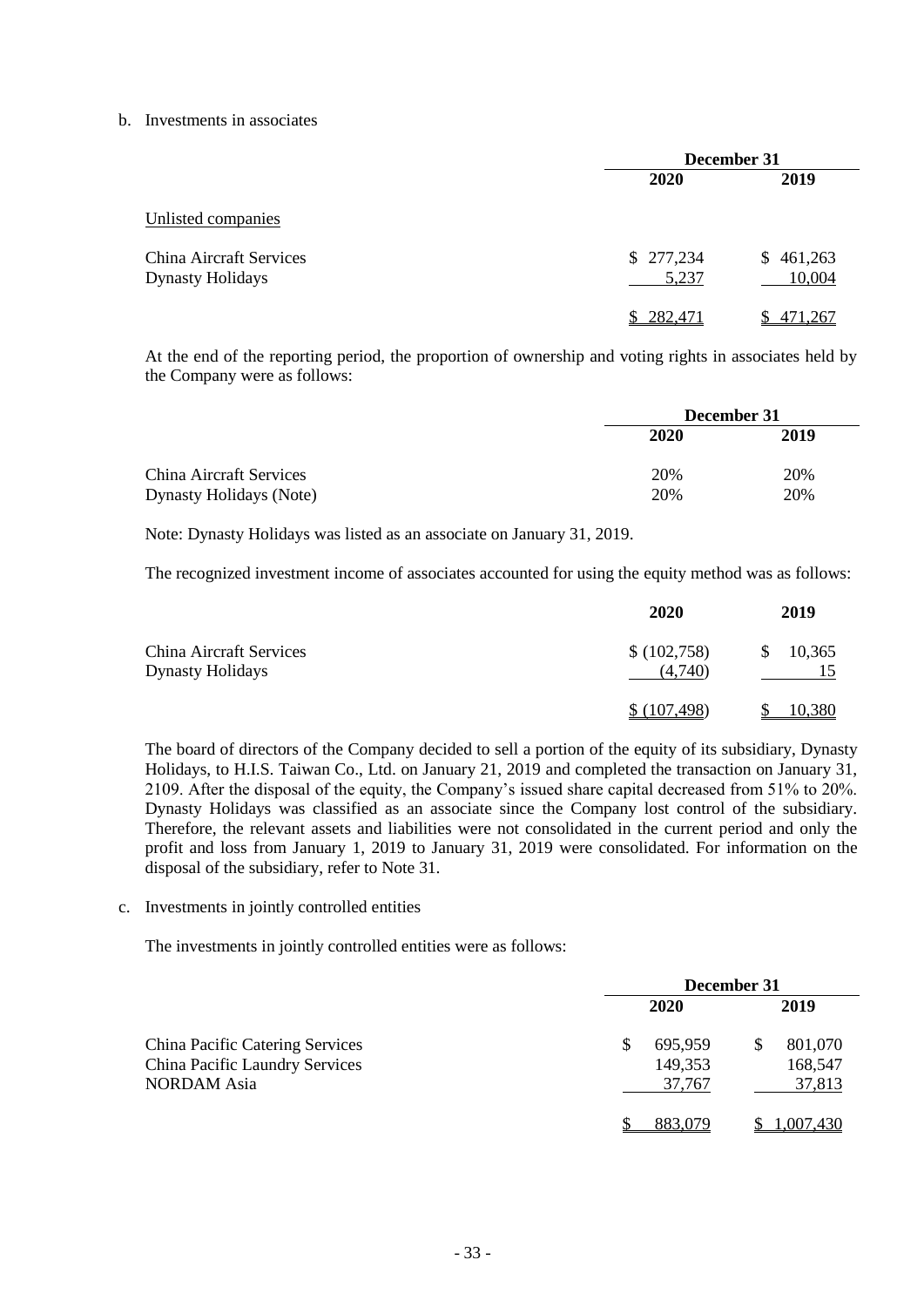At the end of the reporting period, the percentages of ownership and voting rights in jointly controlled entities held by the Company were as follows:

|                                        | December 31 |      |  |
|----------------------------------------|-------------|------|--|
|                                        | 2020        | 2019 |  |
| <b>China Pacific Catering Services</b> | 51%         | 51%  |  |
| <b>China Pacific Laundry Services</b>  | 55%         | 55%  |  |
| <b>NORDAM</b> Asia                     | 49%         | 49%  |  |

The Company signed a joint venture agreement with the Taikoo Company to invest in China Pacific Catering Services and China Pacific Laundry Services. According to the agreement, both parties have the majority of voting power in the board of directors to pass a motion for veto, and therefore the Company does not have control.

To enhance the Company's maintenance capabilities, the Company established a joint venture with the US NORDAM Aerospace Group in December 2017, to provide thrust reversers and composite repair services in Asia under the NORDAM brand. NORDAM has filed for Chapter 11 bankruptcy reorganization in the USA on July 22, 2018 to solve the business dispute with its cooperative partner, so its operation was not impacted. NORDAM Asia suspended its operation from October 5, 2018 to October 4, 2019 and resumed business on October 4, 2019. The Company increased the capital of NORDAM Asia by \$35,525 thousand in November 2019.

Details of the investment income attributable to investments in jointly controlled entities were as follows:

|                                        | December 31  |           |  |
|----------------------------------------|--------------|-----------|--|
|                                        | 2020         | 2019      |  |
| <b>China Pacific Catering Services</b> | \$(136, 459) | \$256,899 |  |
| China Pacific Laundry Services         | (15, 475)    | 15,030    |  |
| <b>NORDAM</b> Asia                     | (46)         | (70)      |  |
|                                        |              | 271.859   |  |

The Company's shares of other comprehensive income of subsidiaries, associates and jointly controlled entities were losses of \$4,890 thousand and \$85,977 thousand in 2020 and 2019, respectively.

The financial statements used as a basis of the amounts of and related information on the investments accounted for using the equity method and the share of profit or loss and other comprehensive income of those investments for the years ended December 31, 2020 and 2019 were all independently audited, except for China Aircraft Services. However, the management determined that there would have been no significant adjustments had this investee's financial statements been independently audited.

For details on services, major business offices and the country where the above associates and jointly controlled entities are registered, refer to Table 6 "Names, Locations, And Other Information of Investees Over Which the Company Exercises Significant Influence", and Table 7 "Investments In Mainland China", following the notes to the financial statements.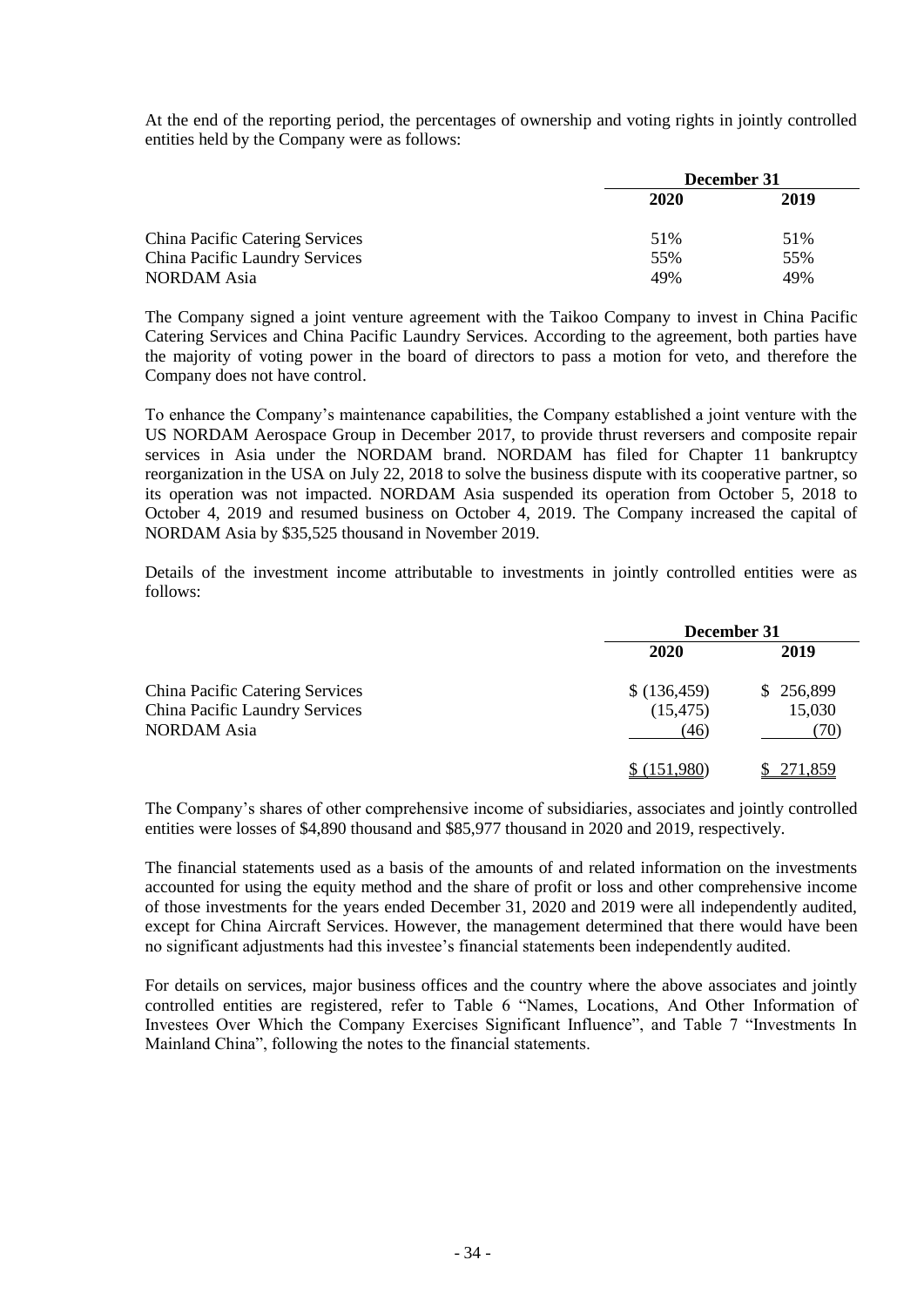# **14. PROPERTY, PLANT AND EQUIPMENT**

|                                                                                                                    | <b>Freehold Land</b>                                   | <b>Buildings</b>                                  | Flight<br>Equipment                                                       | Equipment<br>under Finance<br>Leases                | <b>Others</b>                                          | Total                                                                     |
|--------------------------------------------------------------------------------------------------------------------|--------------------------------------------------------|---------------------------------------------------|---------------------------------------------------------------------------|-----------------------------------------------------|--------------------------------------------------------|---------------------------------------------------------------------------|
| Cost                                                                                                               |                                                        |                                                   |                                                                           |                                                     |                                                        |                                                                           |
| Balance at January 1,<br>2019<br>Additions<br>Disposals<br>Reclassification                                        | \$<br>193.013<br>$\overline{\phantom{a}}$              | \$<br>7,335,537<br>37,725<br>(162)<br>10,658      | \$255,579,627<br>2,211,321<br>(20, 698, 042)<br>29,815,008                | \$<br>25,211,677<br>(79, 866)<br>(25, 131, 811)     | 6,340,546<br>\$<br>148,696<br>(85, 852)<br>106,257     | \$294,660,400<br>2,397,742<br>(20, 863, 922)<br>4,800,112                 |
| Balance at December 31,<br>2019                                                                                    | \$<br>193,013                                          | 7,383,758<br>\$                                   | \$266,907,914                                                             |                                                     | 6,509,647<br>\$                                        | \$280,994,332                                                             |
| Accumulated depreciation<br>and impairment                                                                         |                                                        |                                                   |                                                                           |                                                     |                                                        |                                                                           |
| Balance at January 1,<br>2019<br>Depreciation expense<br>Disposals<br>Reclassification                             | \$<br>ä,<br>$\overline{\phantom{a}}$                   | \$<br>(3,880,602)<br>(175, 943)<br>162<br>$\sim$  | \$(122, 357, 428)<br>(18, 186, 434)<br>14,899,562<br>(14,692,000)         | \$(14,074,608)<br>(741,780)<br>79,866<br>14,736,522 | \$<br>(5,318,708)<br>(284, 537)<br>76,586<br>(45, 104) | \$(145,631,346)<br>(19,388,694)<br>15,056,176<br>(582)                    |
| Balance at December 31,<br>2019                                                                                    |                                                        | (4,056,383)<br>\$                                 | \$(140, 336, 300)                                                         |                                                     | (5,571,763)<br>\$                                      | \$(149, 964, 446)                                                         |
| Balance at December 31,<br>2019, net value                                                                         | \$<br>193,013                                          | 3,327,375                                         | \$126,571,614                                                             |                                                     | 937,884                                                | \$131,029,886                                                             |
| Cost                                                                                                               |                                                        |                                                   |                                                                           |                                                     |                                                        |                                                                           |
| Balance at January 1,<br>2020<br><b>Additions</b><br>Disposals<br>Reclassification                                 | \$<br>193,013<br>(11, 420)<br>$\overline{\phantom{a}}$ | \$<br>7,383,758<br>19,464<br>(369, 651)<br>$\sim$ | \$266,907,914<br>621,587<br>(3,718,075)<br>11,792,738                     | \$                                                  | \$<br>6,509,647<br>218,603<br>(171, 769)<br>8,269      | \$280,994,332<br>859,654<br>(4,270,915)<br>11,801,007                     |
| Balance at December 31,<br>2020                                                                                    | 181,593<br>\$                                          | 7,033,571                                         | \$275,604,164                                                             |                                                     | 6,564,750<br>\$                                        | \$289,384,078                                                             |
| Accumulated depreciation<br>and impairment                                                                         |                                                        |                                                   |                                                                           |                                                     |                                                        |                                                                           |
| Balance at January 1,<br>2020<br>Depreciation expense<br>Disposals<br><b>Impairment</b> losses<br>Reclassification | \$<br>L,<br>÷<br>÷,                                    | \$<br>(4,056,383)<br>(180, 609)<br>369,651        | \$(140, 336, 300)<br>(17,588,803)<br>3,446,678<br>(424, 573)<br>1,489,158 | \$                                                  | \$<br>(5,571,763)<br>(293, 613)<br>171,378<br>5,563    | \$(149, 964, 446)<br>(18,063,025)<br>3,987,707<br>(424, 573)<br>1,494,721 |
| Balance at December 31,<br>2020                                                                                    |                                                        | (3,867,341)<br>\$                                 | \$(153, 413, 840)                                                         |                                                     | (5,688,435)<br>\$                                      | \$(162,969,616)                                                           |
| Balance at December 31,<br>2020, net value                                                                         | \$<br>181,593                                          | 3,166,230<br>\$                                   | \$122,190,324                                                             |                                                     | 867,315<br>\$                                          | \$126,414,462                                                             |

Reclassification is mainly resulted from the transfer of prepayments for equipment.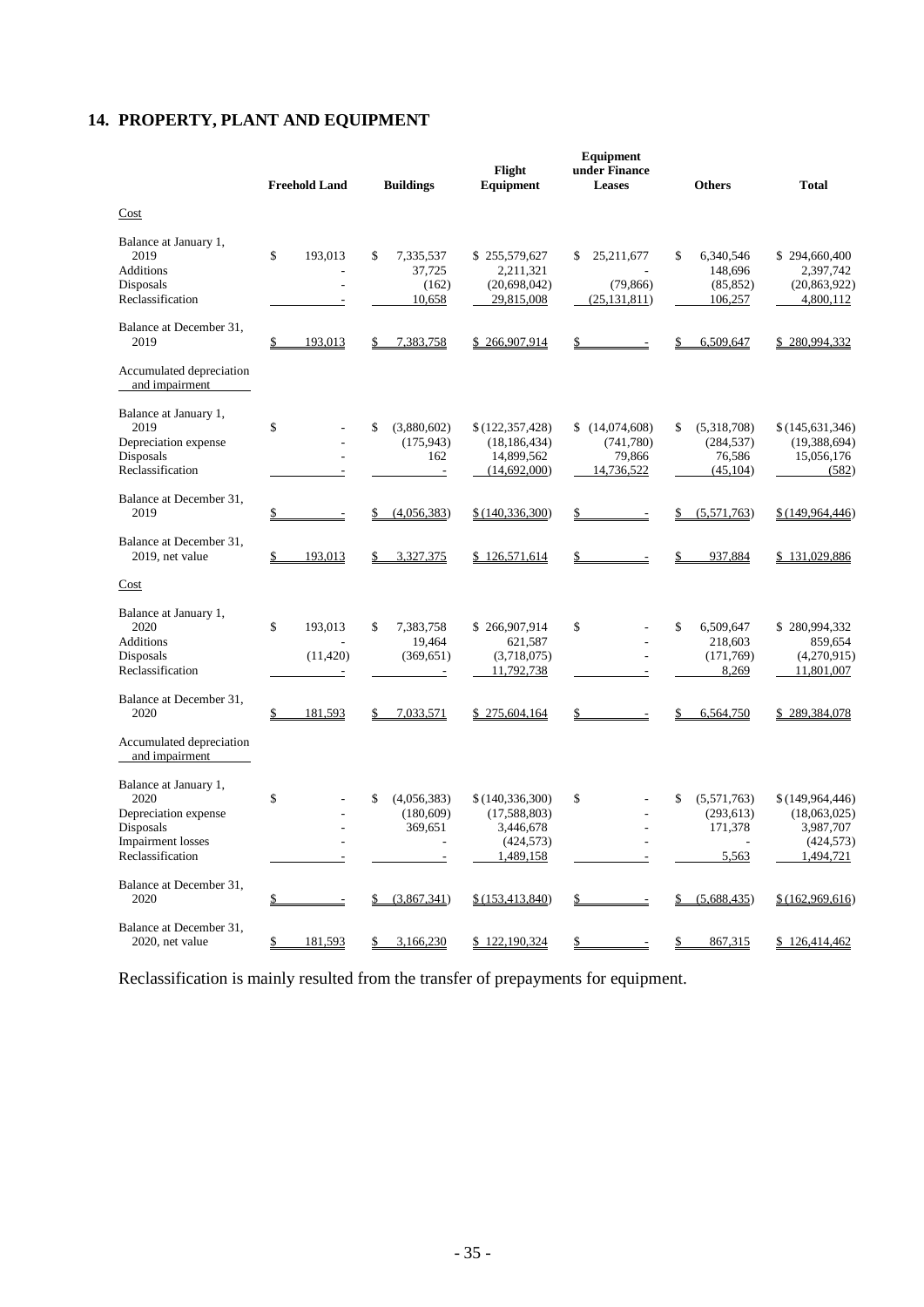The above items of property, plant and equipment are depreciated on a straight-line basis over the estimated useful life of the asset:

| <b>Building</b>                                     |               |
|-----------------------------------------------------|---------------|
| Main buildings                                      | $45-55$ years |
| Others                                              | $10-25$ years |
| Machinery and equipment                             |               |
| Electro-mechanical equipment                        | 25 years      |
| Others                                              | $3-13$ years  |
| Office equipment                                    | $3-15$ years  |
| Leasehold improvements                              |               |
| Building improvements                               | 5 years       |
| Others                                              | 3-5 years     |
| Flight equipment and equipment under finance leases |               |
| Airframes                                           | $18-25$ years |
| Aircraft cabins                                     | $10-20$ years |
| Engines                                             | $12-20$ years |
| Heavy maintenance on aircraft                       | 6-8 years     |
| Engine overhauls                                    | $3-10$ years  |
| Landing gear overhauls                              | 8-12 years    |
| Repairable spare parts                              | $3-15$ years  |
| Leased aircraft improvements                        | 5-12 years    |

Regarding changes in fleet composition, current and forecasted market values, and other technical factors, the Company recognized impairment losses on a part of aircraft equipment of \$424,573 thousand in 2020.

Refer to Note 32 for the carrying amounts of aircraft equipment and right-of-use assets pledged by the Company.

Based on the particularity of risk in the aviation industry, all of the Company's assets such as aircraft, real estate, and movable property are adequately insured to diversify the potential risk related to operations.

#### **15. INVESTMENT PROPERTIES**

|                                          |             | December 31 |  |
|------------------------------------------|-------------|-------------|--|
|                                          | 2020        | 2019        |  |
| Carrying amount<br>Investment properties | \$2,047,448 | \$2,047,448 |  |

The investment properties held by the Company were land located in Nankan, which were leased to others.

The fair value of the investment properties held by the Company was \$2,456,472 thousand and \$2,473,771 thousand as of December 31, 2020 and 2019, respectively. The fair value valuation was performed by independent qualified professional valuers, and the future income evaluated by management was based on market transactions. All of the Company's investment properties were held under freehold interest.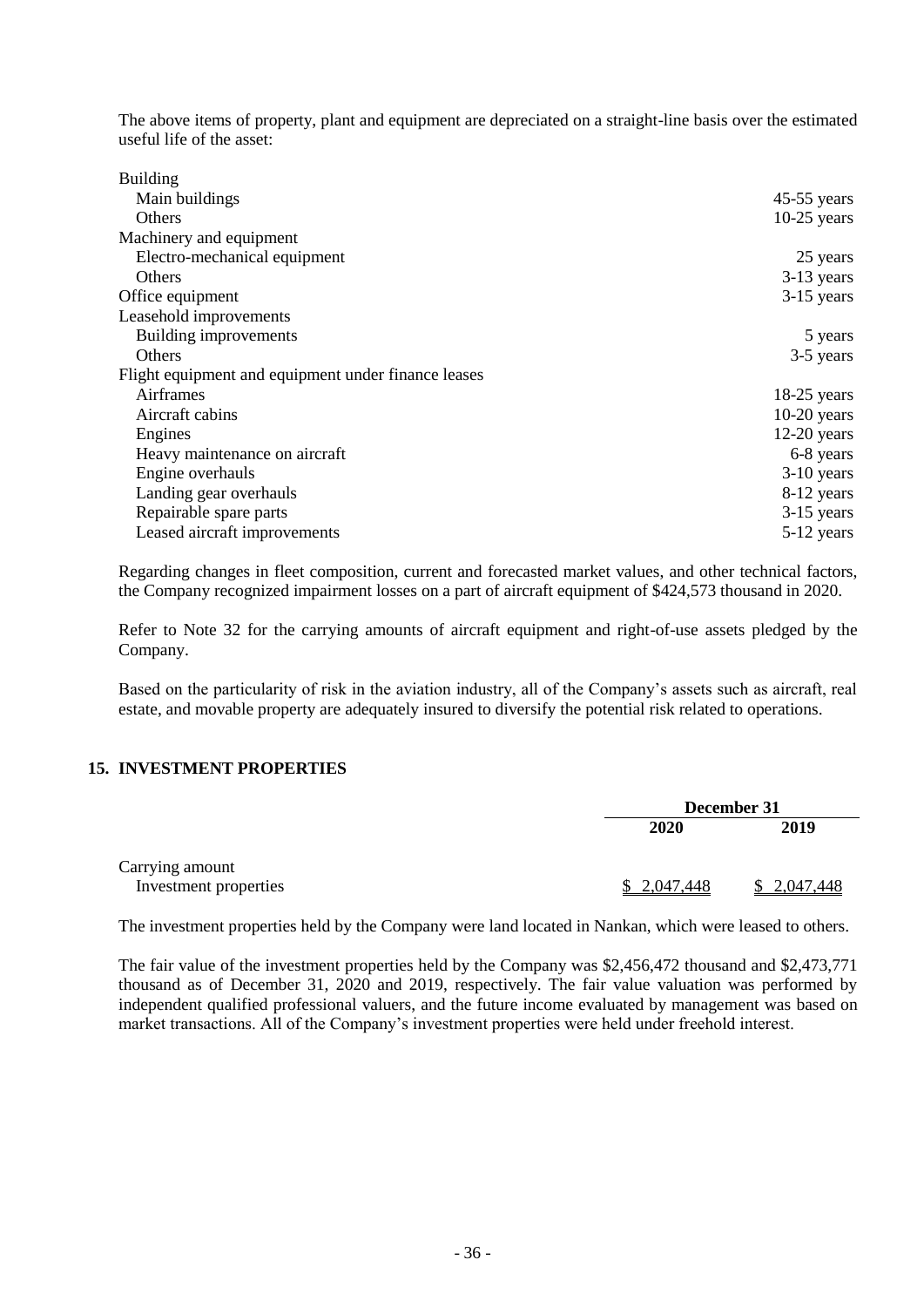## **16. OTHER INTANGIBLE ASSETS**

|                                                                                            | Computer<br><b>Software Costs</b>       | <b>Accumulated</b><br>Amortization     | <b>Net Value</b>                                   |
|--------------------------------------------------------------------------------------------|-----------------------------------------|----------------------------------------|----------------------------------------------------|
| Balance at January 1, 2019<br><b>Additions</b><br>Amortization expense                     | 2,060,785<br>\$.<br>157,571             | \$(1,081,077)<br>(165, 981)            | \$<br>979,708<br>157,571<br>(165,981)              |
| Balance at December 31, 2019                                                               | \$2,218,356                             | \$(1,247,058)                          | 971,298                                            |
| Balance at January 1, 2020<br><b>Additions</b><br>Amortization expense<br>Reclassification | 2,218,356<br>S.<br>95,217<br>(765, 786) | \$(1,247,058)<br>(169, 158)<br>735,882 | \$<br>971,298<br>95,217<br>(169, 158)<br>(29, 904) |
| Balance at December 31, 2020                                                               | 547.787.ا                               | (680, 334)                             | 867,453                                            |

The above items of other intangible assets are amortized on a straight-line basis over 2-10 years.

#### **17. OTHER ASSETS**

|                                                                                                      | December 31                                   |                                                     |
|------------------------------------------------------------------------------------------------------|-----------------------------------------------|-----------------------------------------------------|
|                                                                                                      | 2020                                          | 2019                                                |
| Current                                                                                              |                                               |                                                     |
| Temporary payments<br>Prepayments<br>Others                                                          | \$<br>19,111<br>134,055<br>299,248<br>452,414 | \$<br>94,682<br>1,551,113<br>460,404<br>\$2,106,199 |
| Non-current                                                                                          |                                               |                                                     |
| Prepayments for aircraft<br>Prepayments - long-term<br>Refundable deposits<br>Other financial assets | \$5,069,541<br>2,042,609<br>585,451<br>18,078 | \$8,322,518<br>2,264,220<br>621,715<br>19,103       |
|                                                                                                      | 7,715,679<br>\$                               | \$11,227,556                                        |

The prepayments for aircraft comprised the prepaid deposits and capitalized interest from the purchase of A321neo and B777F aircraft. For details on the A321neo and B777F aircraft purchase contracts, refer to Note 33.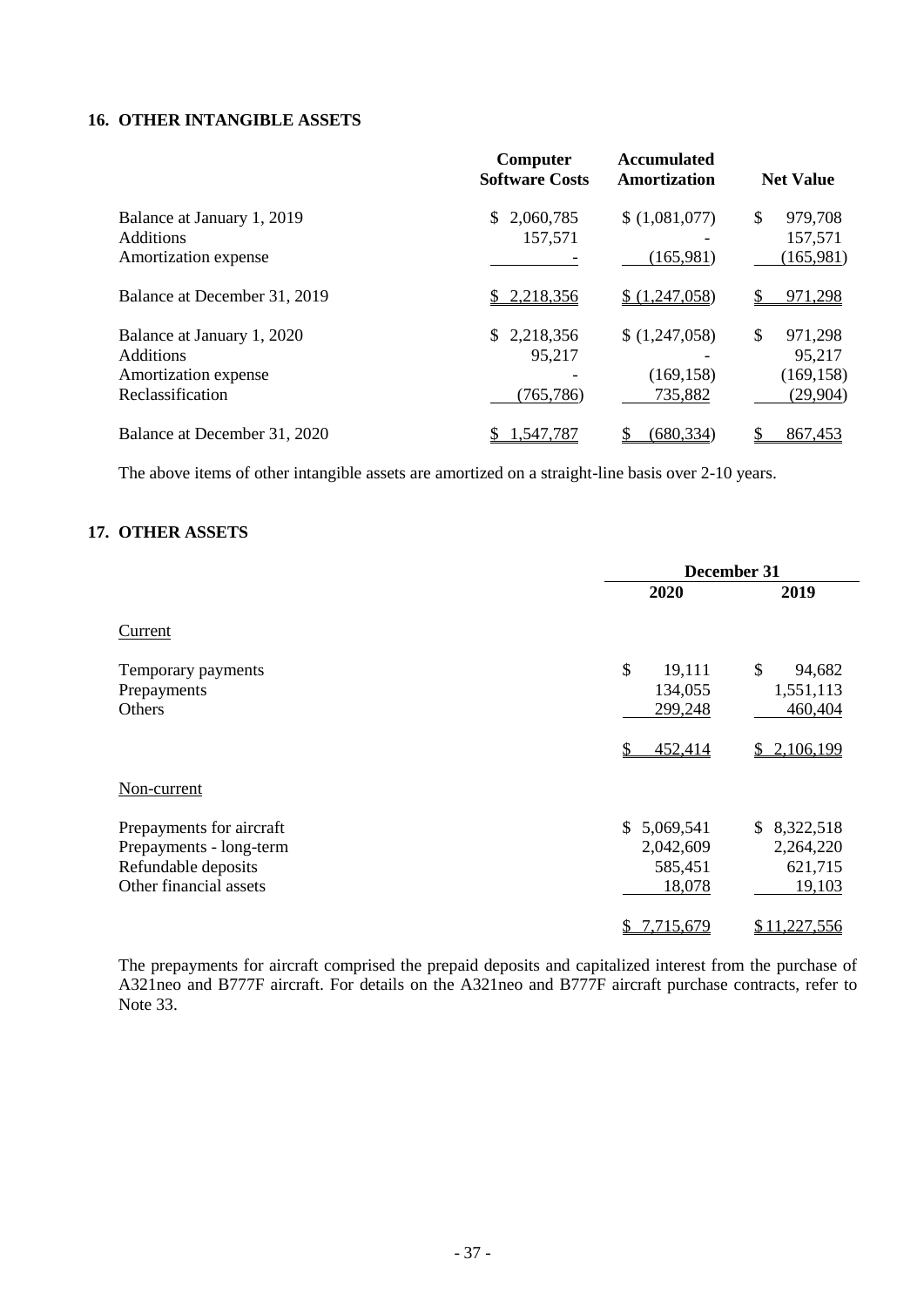#### **18. BORROWINGS**

a. Short-term bills payable

|                                                                 | December 31           |      |
|-----------------------------------------------------------------|-----------------------|------|
|                                                                 | <b>2020</b>           | 2019 |
| Commercial paper<br>Less: Unamortized discount on bills payable | \$8,100,000<br>11,118 | \$   |
|                                                                 | \$8,088,882           |      |
| Annual discount rate                                            | $0.99\% - 1.00\%$     | ۰    |

#### b. Long-term borrowings

|                            | December 31       |                  |
|----------------------------|-------------------|------------------|
|                            | 2020              | 2019             |
| Unsecured bank loans       | 21,650,000<br>\$  | \$<br>650,000    |
| Secured bank loans         | 32,885,883        | 30,435,870       |
| Commercial paper           |                   |                  |
| Proceeds from issue.       | 29,100,000        | 31,300,000       |
| Less: Unamortized discount | 22,046            | 59,382           |
|                            | 83,613,837        | 62,326,488       |
| Less: Current portion      | 14,798,442        | 13,708,320       |
|                            | 68,815,395<br>S.  | 48,618,168<br>S. |
| Interest rates             | $0.81\% - 1.22\%$ | 1.08%-1.46%      |

For information on secured bank loans which were secured by flight equipment, refer to Note 32.

Bank loans (New Taiwan dollars and U.S. dollars) are repayable quarterly, semiannually or in lump sum upon maturity. Related information is summarized as follows:

|         |               | December 31 |  |
|---------|---------------|-------------|--|
|         | 2020          | 2019        |  |
| Periods | $2016/6/27$ - | 2008/2/26-  |  |
|         | 2032/6/30     | 2030/4/25   |  |

The Company has note issuance facilities (NIFs) obtained from certain financial institutions. The NIFs, with various maturities until March 2025, were used by the Company to guarantee commercial paper which it issued. The commercial paper was issued at discount rates of 1.0263%-1.1167% in 2020 and 1.1300%-1.1680% in 2019.

In accordance with the "Regulations on Relief and Revitalization Measures for Industries and Enterprises Affected by Severe Pneumonia with Novel Pathogens" endorsed by the Ministry of Transportation and Communications and the "Operational Guides on Relief Loan Guarantees for Ailing Aviation Industry Affected by Severe Pneumonia with Novel Pathogens", the Company applied for project finance loans from financial institutions to maintain its operations; and special funds, credit guarantees along with subsidized interest rates were provided by the government. The total amount of the loans is \$20,000,000 thousand, which shall be repaid within 2 years from the date of initial drawdown. As of December 31, 2020, the Company had made a drawdown in the amount of \$20,000,000 thousand.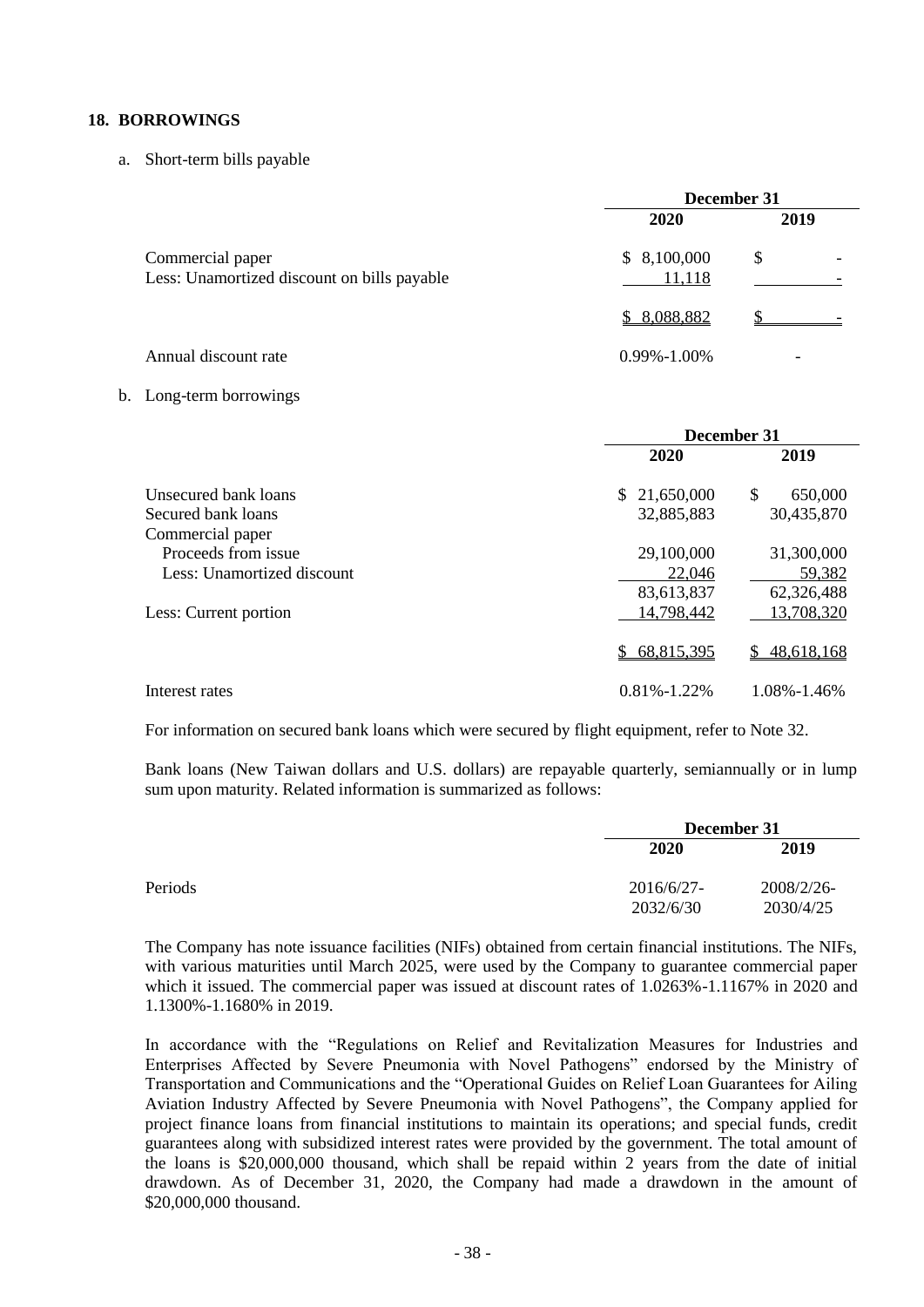# **19. BONDS PAYABLE**

|                                                                                                                                                                                                                                                                                                                                          | December 31                                                         |                                                                                   |
|------------------------------------------------------------------------------------------------------------------------------------------------------------------------------------------------------------------------------------------------------------------------------------------------------------------------------------------|---------------------------------------------------------------------|-----------------------------------------------------------------------------------|
|                                                                                                                                                                                                                                                                                                                                          | 2020                                                                | 2019                                                                              |
| Unsecured corporate bonds first-time issued in 2013<br>Unsecured corporate bonds first-time issued in 2016<br>Unsecured corporate bonds second-time issued in 2016<br>Unsecured corporate bonds first-time issued in 2017<br>Unsecured corporate bonds second-time issued in 2017<br>Unsecured corporate bonds first-time issued in 2018 | \$<br>2,500,000<br>2,500,000<br>1,000,000<br>2,600,000<br>4,500,000 | 2,750,000<br>\$.<br>5,000,000<br>5,000,000<br>2,350,000<br>3,500,000<br>4,500,000 |
| Unsecured corporate bonds first-time issued in 2019<br>Convertible bonds - sixth-time issue<br>Less: Current portion and put option of convertible bonds                                                                                                                                                                                 | 3,500,000<br>5,832,859<br>22,432,859<br>12,132,859                  | 3,500,000<br>5,752,625<br>32, 352, 625<br>10,000,000                              |
|                                                                                                                                                                                                                                                                                                                                          | 10,300,000                                                          | 22,352,625                                                                        |

**Rate** 

Related issuance conditions were as follows:

| Category                                                                                                                                                | Period                    | <b>Conditions</b>                                                                           | (%)         |
|---------------------------------------------------------------------------------------------------------------------------------------------------------|---------------------------|---------------------------------------------------------------------------------------------|-------------|
| Seven-year private unsecured bonds - issued at<br>par in January 2013; repayable in January<br>2019 and 2020; 1.85% interest p.a., payable<br>annually  | 2013.01.17-<br>2020.01.17 | Principal repayable in<br>January of 2019 and 2020;<br>indicator rate; payable<br>annually  | 1.85        |
| Five-year unsecured bonds - issued at par in<br>May 2016; repayable in May 2020 and<br>2021; 1.19% interest p.a., payable annually                      | 2016.05.26-<br>2021.05.26 | Principal repayable in May of<br>2020 and 2021; interest p.a.<br>payable annually           | 1.19        |
| Five-year unsecured bonds - issued at par in<br>September 2016; repayable in<br>September 2020 and 2021; 1.08% interest<br>p.a., payable annually       | 2016.09.27-<br>2021.09.27 | Principal repayable in<br>September of 2020 and<br>2021; interest p.a. payable<br>annually  | 1.08        |
| Three-year private unsecured bonds - issued at<br>par in May 2017; repayable on due date;<br>interest of 1.2% p.a., payable annually                    | 2017.05.19-<br>2020.05.19 | Principal repayable on due<br>date; indicator rate;<br>payable annually                     | 1.20        |
| Seven-year private unsecured bonds - issued at<br>par in May 2017; repayable on due date;<br>interest of 1.75% p.a., payable annually                   | 2017.05.19-<br>2024.05.19 | Principal repayable on due<br>date; indicator rate;<br>payable annually                     | 1.75        |
| Three-year private unsecured bonds - issued at<br>par in October 2017; repayable on due date;<br>interest of 1.14% p.a., payable annually               | 2017.10.12-<br>2020.10.12 | Principal repayable on due<br>date; indicator rate;<br>payable annually                     | 1.14        |
| Five-year private unsecured bonds - issued at<br>par in October 2017; repayable in October<br>2021 and 2022; 1.45% interest p.a., payable<br>annually   | 2017.10.12-<br>2022.10.12 | Principal repayable in<br>October of 2021 and 2022;<br>indicator rate; payable<br>annually  | 1.45        |
| Five-year private unsecured bonds - issued at<br>par in November 2018; repayable in<br>November 2022 and 2023; 1.32% interest<br>p.a., payable annually | 2018.11.30-<br>2023.11.30 | Principal repayable in<br>November of 2022 and<br>2023; indicator rate;<br>payable annually | 1.32        |
|                                                                                                                                                         |                           |                                                                                             | (Continued) |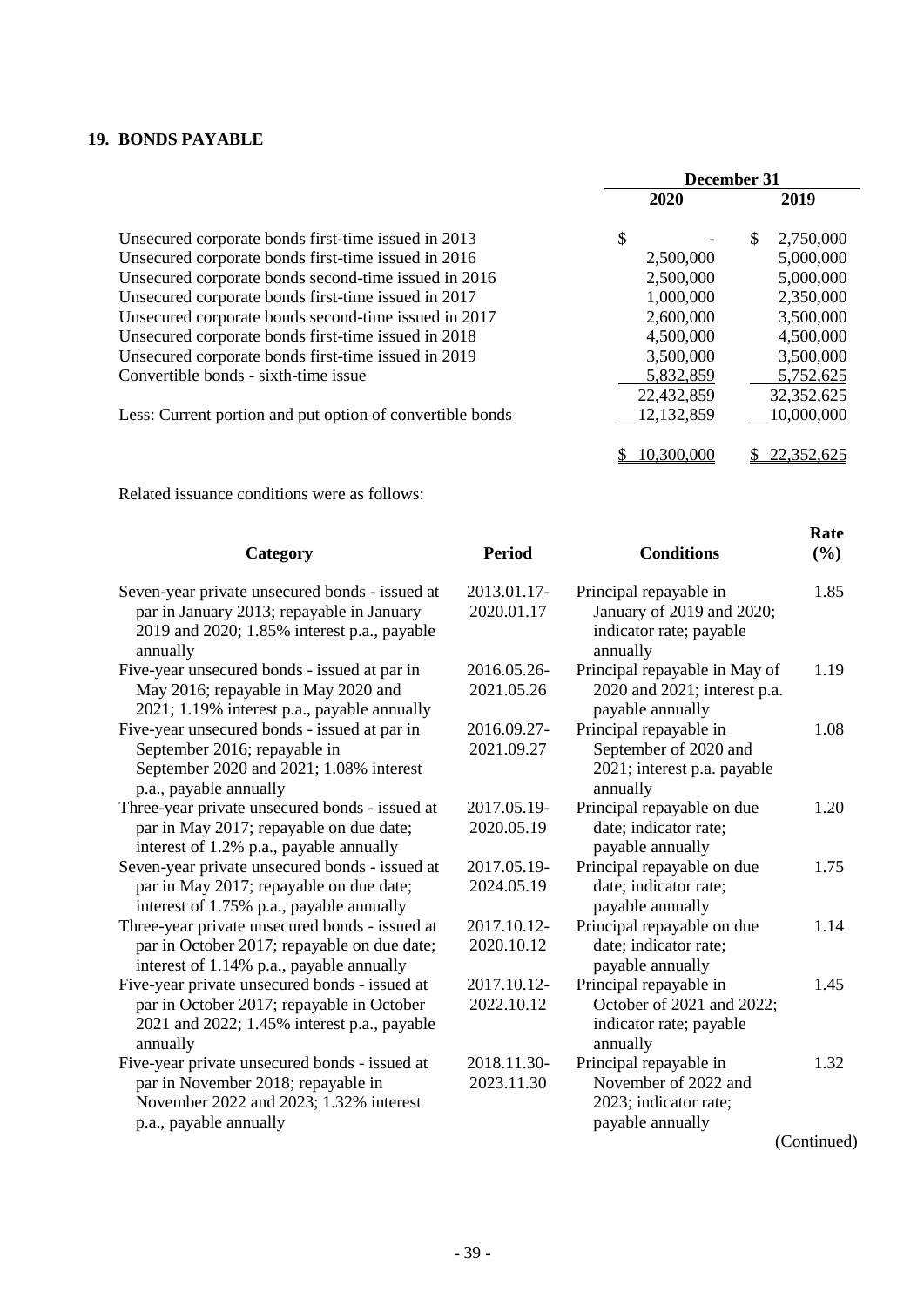| Category                                                                                                                                                 | <b>Period</b>             | <b>Conditions</b>                                                                                       | Rate<br>(%) |
|----------------------------------------------------------------------------------------------------------------------------------------------------------|---------------------------|---------------------------------------------------------------------------------------------------------|-------------|
| Seven-year private unsecured bonds - issued at<br>par in November 2018; repayable in<br>November 2022 and 2023; 1.45% interest<br>p.a., payable annually | 2018.11.30-<br>2025.11.30 | Principal repayable in<br>November of 2022 and<br>2023; indicator rate;<br>payable annually             | 1.45        |
| Five-year private unsecured bonds - issued at<br>par in June 2019; repayable in June 2023<br>and 2024; 1.10% interest p.a., payable<br>annually          | 2019.06.21-<br>2024.06.21 | Principal repayable in June of<br>2023 and 2024; indicator<br>rate; payable annually                    | 1.10        |
| Seven-year private unsecured bonds - issued at<br>par in June 2019; repayable in June 2025<br>and 2026; 1.32% interest p.a., payable<br>annually         | 2019.06.21-<br>2026.06.21 | Principal repayable in June of<br>2025 and 2026; indicator<br>rate; payable annually                    | 1.32        |
| Five-year convertible bonds - issued at<br>discount in January 2018; repayable in lump<br>sum upon maturity; 1.3821% discount rate<br>p.a.               | 2018.01.30-<br>2023.01.30 | Except for converting to share<br>capital or buying back,<br>principal repayable in<br>December of 2023 |             |
|                                                                                                                                                          |                           |                                                                                                         | (Concluded) |

The Company issued its 2016 first unsecured corporate bonds with a face value of \$5,000,000 thousand, and the purchasers of the bonds included Mandarin Airlines Co., Ltd. and Sabre Travel Network (Taiwan) Co., Ltd., which had a face value of \$150,000 thousand, and the amount was eliminated in the Company's financial statements.

The Company issued the sixth issue of its unsecured convertible bonds, and the issuance conditions were as follows:

- a. The holders may demand a lump-sum payment for the bonds upon maturity.
- b. The holders can request that the Company repurchase their bonds at face value on the third anniversary of the offering date. The holders can exercise the right to sell on January 30, 2021.
- c. The Company may redeem the bonds at face value between April 30, 2018 and December 20, 2022 under certain conditions.
- d. Between January 26, 2014 and December 16, 2018 (except for the period between the former dividend date and the date of the dividend declaration on record), holders may convert the bonds to the Company's ordinary shares. The initial conversion price was set at NT\$13.2, which is subject to adjustment if there is a capital injection by cash, share dividend distribution, and the proportion of cash dividends per share in market price exceeding 1.5%. Because the Company distributed cash dividends on July 29, 2019, the conversion price was adjusted to NT\$12.6.

The convertible bonds contain both liability and equity components. The equity component was presented in equity under the heading of capital surplus - options. The effective interest rate of the liability component was 1.3821% per annum on initial recognition.

| Proceeds from issuance                      | \$6,012,000 |
|---------------------------------------------|-------------|
| Equity component                            | (409, 978)  |
| Liability component at the date of issuance | \$5,602,022 |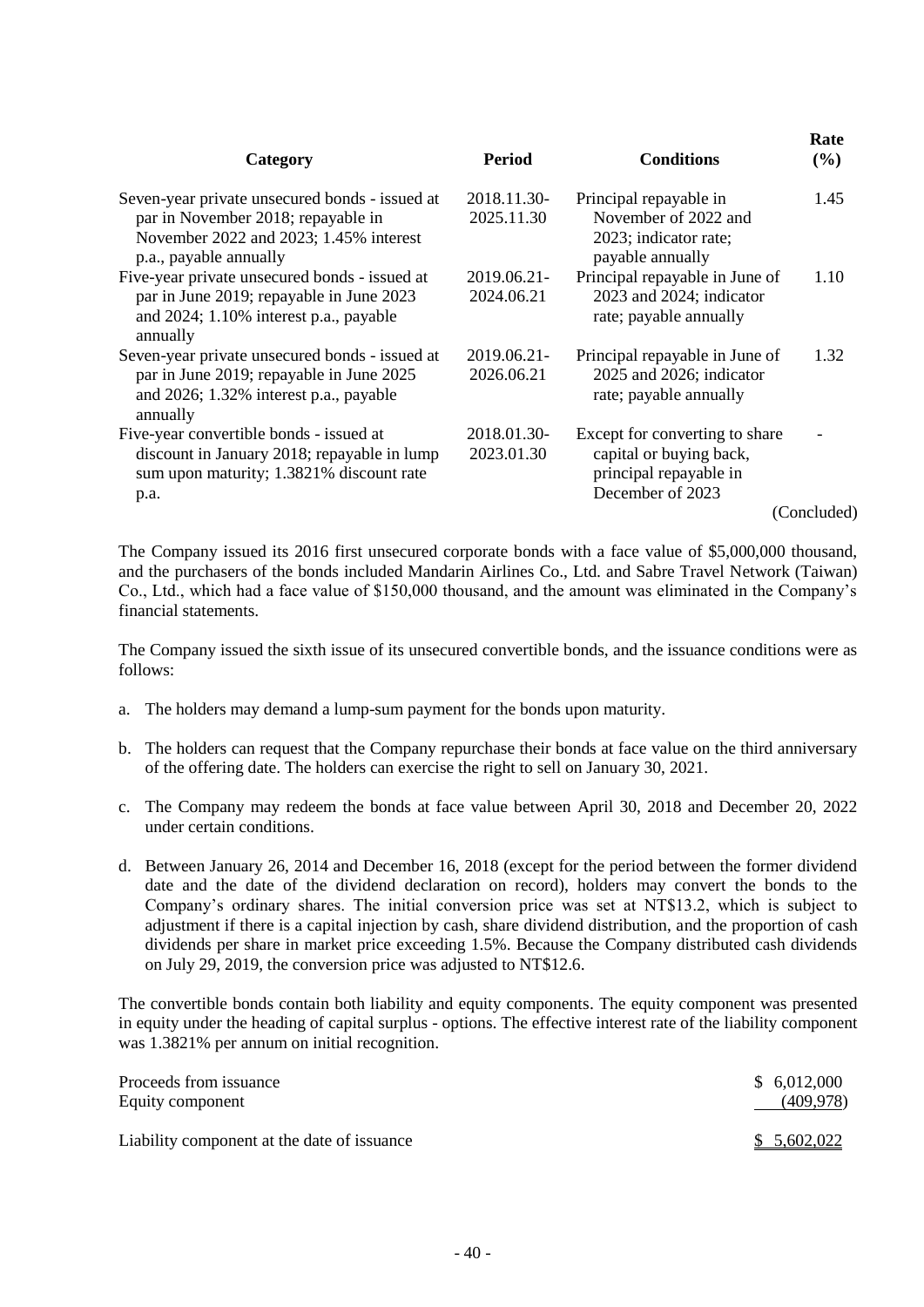The seventh issue of the Company's unsecured convertible bonds was resolved by the board of directors of the Company on August 7, 2019. The cumulative face value of the bonds shall not exceed \$3,000,000 thousand. The bonds are issued at 100%-100.5% of the face value, and the issuance period is 5 years. During the period of public offerings, the stock market and the domestic capital market were volatile due to Coronavirus Pneumonia and the changes in the share price of the Company were unfavorable to the seventh issue of the Company's unsecured convertible bonds. After comprehensive consideration, the issuance was suspended with the permission of the competent authority based on the best interest of the Company and the shareholders' equity.

The seventh issue of the Company's unsecured convertible bonds was resolved by the board of directors of the Company on August 6, 2020. The cumulative face value of the bonds shall not exceed \$6,000,000 thousand. The bonds are issued at 100%-100.5% of the face value, and the issuance period is 5 years.

#### **20. LEASE AGREEMENTS**

#### a. Right-of-use assets

|                                      | December 31               |                                |
|--------------------------------------|---------------------------|--------------------------------|
|                                      | 2020                      | 2019                           |
| Carrying amounts                     |                           |                                |
| Land                                 | $\mathbb{S}$<br>3,367,875 | $\mathbb{S}$<br>3,442,366      |
| <b>Buildings</b>                     | 6,986,866                 | 6,950,330                      |
| Flight equipment                     | 44,201,020                | 53,870,134                     |
|                                      | \$54,555,761              | 64,262,830<br>S.               |
|                                      |                           | For the Year Ended December 31 |
|                                      | 2020                      | 2019                           |
| Additions to right-of-use assets     | 2,084,799<br>\$.          | 5,043,409<br>\$                |
| Depreciation for right-of-use assets |                           |                                |
| Land                                 | $\mathcal{S}$<br>172,757  | \$<br>171,147                  |
| <b>Buildings</b>                     | 383,898                   | 767,939                        |
| Flight equipment                     | 9,399,066                 | 9,070,855                      |
|                                      | 9,955,721                 | 10,009,941                     |
| b. Lease liabilities                 |                           |                                |

|                  | December 31 |            |  |
|------------------|-------------|------------|--|
|                  | 2020        | 2019       |  |
| Carrying amounts |             |            |  |
| Current          | 842,592     | 695,215    |  |
| Non-current      | 10,055,776  | 10,909,262 |  |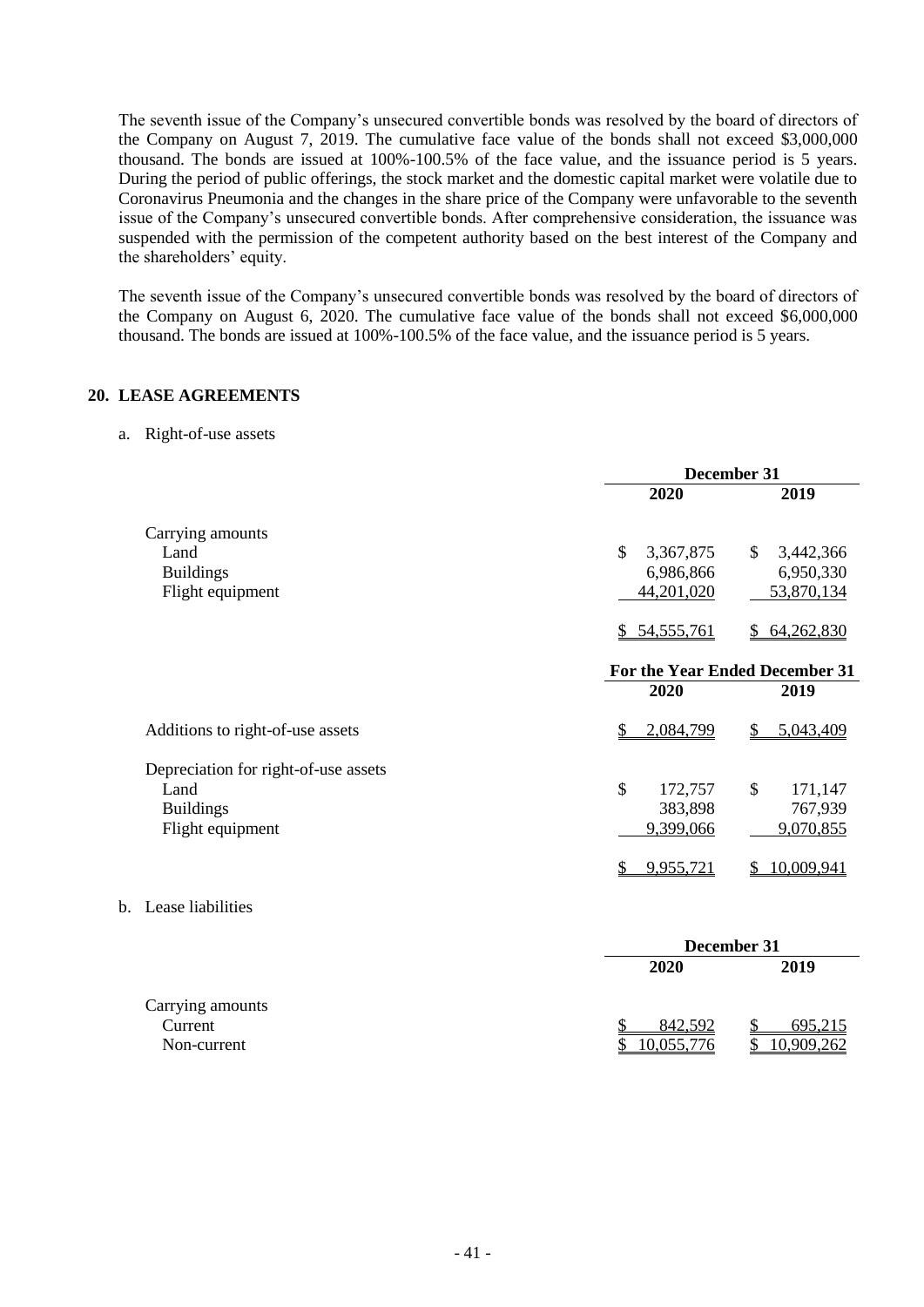Range of discount rate for lease liabilities (include US lease hedging instruments):

|                          | December 31                   |                               |  |
|--------------------------|-------------------------------|-------------------------------|--|
|                          | 2019<br>2020                  |                               |  |
| Land<br><b>Buildings</b> | 1.09%-1.65%<br>$0\% - 3.56\%$ | 1.09%-1.65%<br>$0\% - 3.56\%$ |  |
| Flight equipment         | $0.68\% - 3.16\%$             | 2.49%-3.16%                   |  |

c. Financial liabilities under hedge accounting

The Company specifies a part of US lease contract as hedging instruments to avoid exchange rate fluctuations is passenger revenue, and applies the accounting treatment of cash flow hedging. The lease information is as follows:

|                   | <b>Maturity Date</b> | <b>Subject</b>                                     | <b>Carrying Value</b> |
|-------------------|----------------------|----------------------------------------------------|-----------------------|
| December 31, 2020 | 2022.2.9-2028.5.15   | Financial liabilities for hedging -<br>current     | 8,120,445<br>\$.      |
|                   |                      | Financial liabilities for hedging -<br>non-current | 32,455,333            |
| December 31, 2019 | 2021.4.15-2028.5.15  | Financial liabilities for hedging -<br>current     | 8,577,482             |
|                   |                      | Financial liabilities for hedging -<br>non-current | 42,420,205            |

Influence of comprehensive income

|                                                                              | Recognized in<br><b>Other</b><br>Comprehensive<br><b>Reclassified to</b><br><b>Income</b><br>Income |                                      |  |
|------------------------------------------------------------------------------|-----------------------------------------------------------------------------------------------------|--------------------------------------|--|
| For the year ended December 31, 2020<br>For the year ended December 31, 2019 | \$2,099,550<br>1,457,058                                                                            | 352,674<br><sup>\$</sup><br>(24,029) |  |

d. Material leasing activities and terms

As lessee, China Airlines leased ten 777-300ER planes, fifteen A330-300 planes and fifteen 737-800 planes for operation, lease period are 8 to 12 years from February 2006 to May 2028. The rental pricing method is partly a fixed amount of funds, and some of them are floating rents, floating rents are according to benchmark ratio, the rent is revised every half year. When the lease expires, the lease agreements have no purchase rights.

The information of refundable deposits and issuance of letter of credit due to rental of planes:

|                                          | December 31                           |                      |  |
|------------------------------------------|---------------------------------------|----------------------|--|
|                                          | 2020                                  | 2019                 |  |
| Refundable deposits<br>Credit guarantees | 438,117<br><sup>\$</sup><br>1,330,772 | 463,115<br>1,406,702 |  |

e. Lease agreement

The Company signed a rental contract for six A321neo with Air Lease Corporation on September 2019, which is expected to be introduced between 2021 and 2022.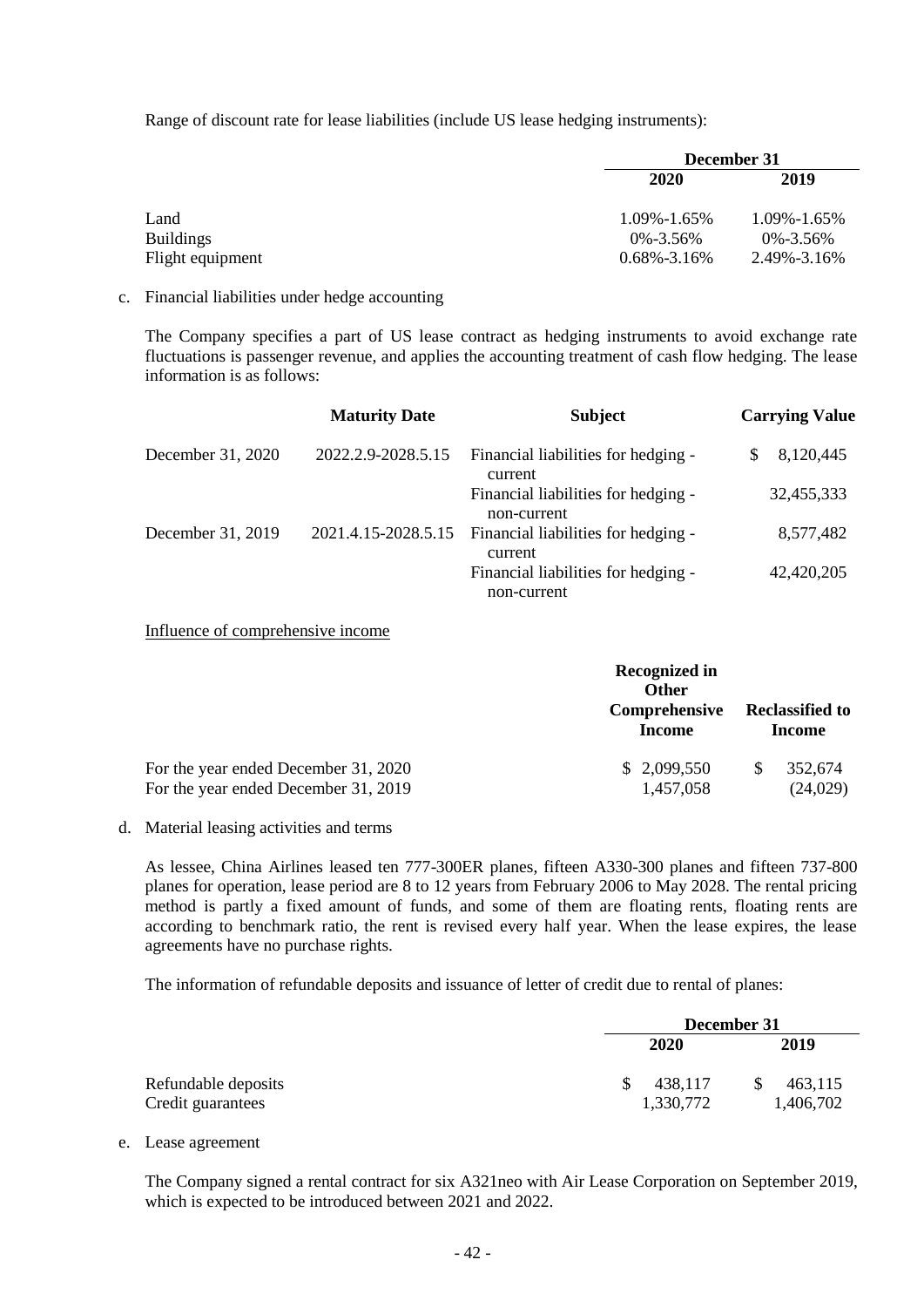The Company signed a rental letter of intent for eight A321neo with CALC Lease Corporation on October 2019, which is expected to be introduced in 2022.

The Company also signed related aircraft purchase agreement, please refer to note 33 for details.

f. Sale and leaseback

In order to revitalize assets and strengthen the financial structure, the Company sold five of its own A330-300 aircraft to Altavair L.P. in September 2019 through sale and leaseback arrangement for \$4,905,660 thousand. The lease term was 5 to 6 years and a loss of \$103,775 thousand was incurred. The lease agreement had no terms for lease renewal or offtake rights. The annual lease payments for each aircraft are from US\$5,389 thousand to US\$5,437 thousand.

As lessee, the Company leased office buildings and equipment from CAL Park. Lease period is 2 years, and the fixed payment (tax included) is \$20,238 thousand per month.

#### g. Other lease information

The Company uses operating lease agreement for investment properties, refer to Note 15.

|                                        | For the Year Ended December 31 |              |  |
|----------------------------------------|--------------------------------|--------------|--|
|                                        | 2020                           | 2019         |  |
| Short-term and low price lease payment | 16.450                         | 18.144       |  |
| Total of lease cash outflow            | 10.528.143)                    | (11.583.349) |  |

The Company chooses to waive the recognition of the contract provisions for the short-term leases and low price lease, and does not recognize the related right-of-use assets and lease liabilities for such lease.

## **21. OTHER PAYABLES**

|                              | December 31 |           |    |            |
|------------------------------|-------------|-----------|----|------------|
|                              |             | 2020      |    | 2019       |
| Fuel costs                   | S           | 1,718,503 | \$ | 3,419,803  |
| Short-term employee benefits |             | 1,592,141 |    | 1,577,322  |
| Ground service expenses      |             | 956,831   |    | 1,178,184  |
| Terminal surcharges          |             | 346,952   |    | 914,428    |
| Repair expenses              |             | 285,146   |    | 1,136,588  |
| Commission expenses          |             | 184,363   |    | 509,520    |
| Interest expenses            |             | 116,168   |    | 214,089    |
| Others                       |             | 1,927,976 |    | 1,942,269  |
|                              |             | 7,128,080 |    | 10,892,203 |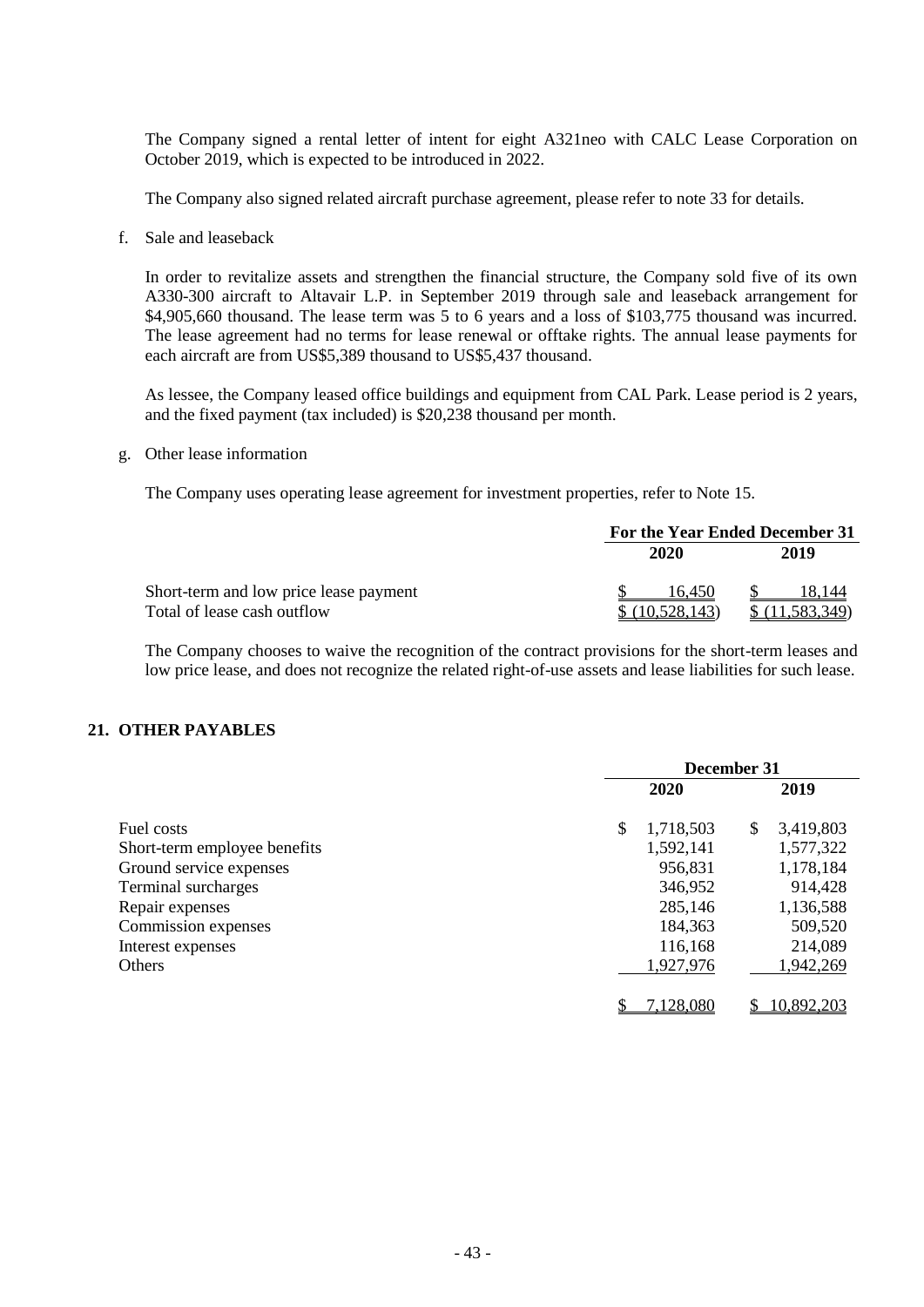## **22. CONTRACT LIABILITIES/DEFERRED REVENUE**

|                                                 | December 31                           |                                         |  |
|-------------------------------------------------|---------------------------------------|-----------------------------------------|--|
|                                                 | 2020                                  | 2019                                    |  |
|                                                 | <b>Contract</b><br><b>Liabilities</b> | <b>Contract</b><br><b>Liabilities</b>   |  |
| Frequent flyer programs<br>Advance ticket sales | \$<br>2,657,942<br>2,322,008          | $\mathbb{S}$<br>2,884,122<br>17,936,476 |  |
|                                                 | 4,979,950                             | 20,820,598<br>S.                        |  |
| Current<br>Non-current                          | \$<br>3,218,846<br>1,761,104          | 18,584,287<br>S.<br>2,236,311           |  |
|                                                 | 4,979,950                             | 20,820,598                              |  |

### **23. PROVISIONS**

|                             | December 31       |                       |
|-----------------------------|-------------------|-----------------------|
|                             | 2020              | 2019                  |
| Operating leases - aircraft | \$13,741,244      | 9,431,736             |
| Current<br>Non-current      | S<br>13,741,244   | \$.<br>۰<br>9,431,736 |
|                             | <u>13,741,244</u> | 9,431,736             |

The Company rented flight equipment under operating lease agreements. Under the contracts (some of the leased flight equipment's lease payments are calculated monthly), when the lease expires and the equipment is returned to the lessor, the flight equipment has to be repaired according to the expected years of use, number of flight hours, flight cycle and the number of engine revolutions. The Company had existing obligations to recognize provisions when signing a lease or during the lease term.

|                                                                                                            | <b>Aircraft Lease</b><br><b>Contract</b>                           |
|------------------------------------------------------------------------------------------------------------|--------------------------------------------------------------------|
| Balance at January 1, 2019<br>Additional provisions recognized<br>Usage<br>Effect of exchange rate changes | 7,999,015<br>$\mathbb{S}$<br>3,616,519<br>(1,970,226)<br>(213,572) |
| Balance at December 31, 2019                                                                               | 9,431,736<br>\$                                                    |
| Balance at January 1, 2020<br>Additional provisions recognized<br>Usage<br>Effect of exchange rate changes | $\mathbb{S}$<br>9,431,736<br>5,580,416<br>(705, 117)<br>(565, 791) |
| Balance at December 31, 2020                                                                               | 13,741,244                                                         |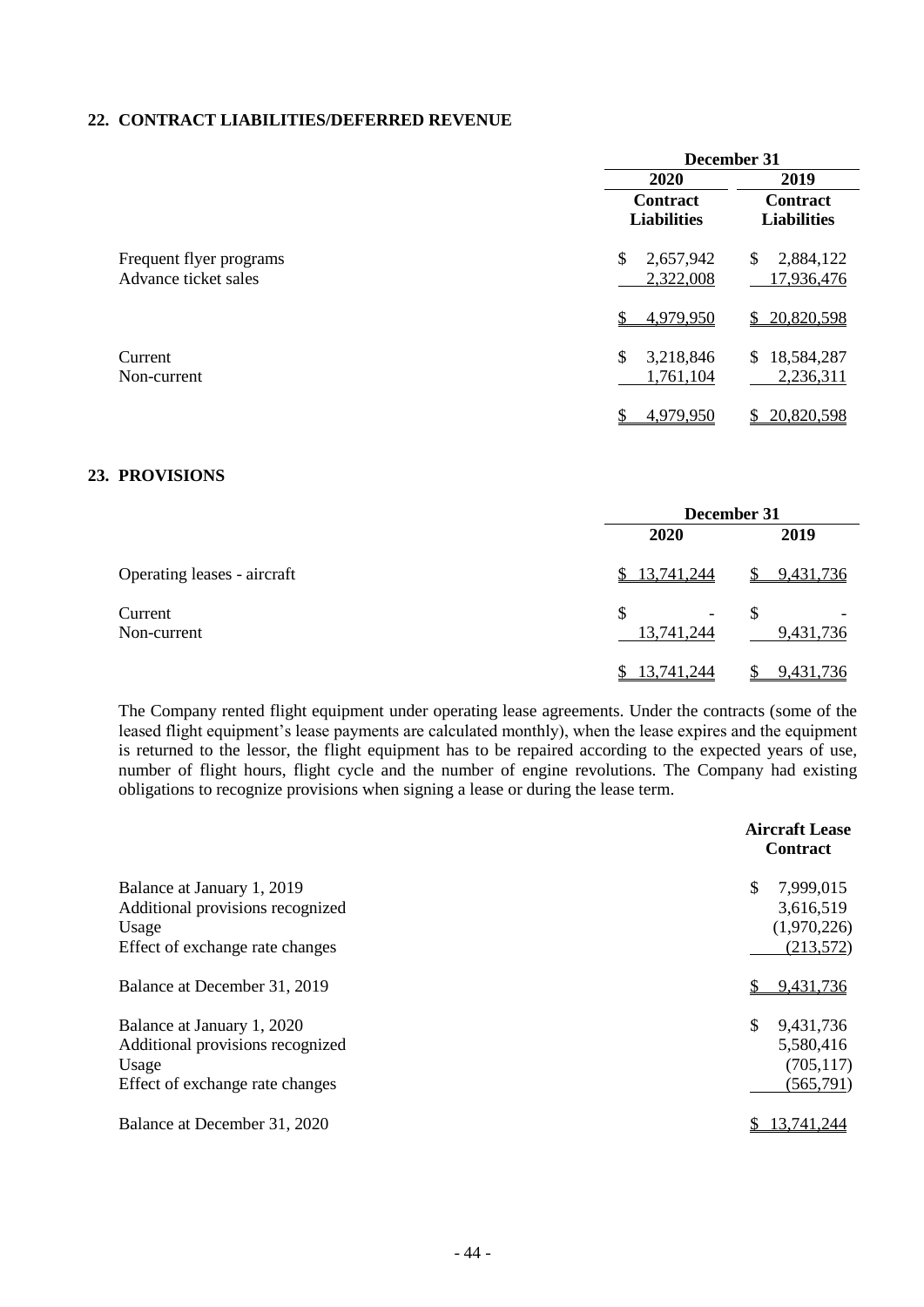#### **24. RETIREMENT BENEFIT PLANS**

a. Defined contribution plans

The Company adopted a pension plan under the Labor Pension Act (LPA), which is a state-managed defined contribution plan. Under the LPA, an entity makes monthly contributions to employees' individual pension accounts at 6% of monthly salaries and wages.

b. Defined benefit plans

The Company adopted the defined benefit plan under the Labor Standards Law, under which pension benefits are calculated on the basis of the length of service and average monthly salaries of the six months before retirement. The Company contribute amounts equal to 15% of total monthly salaries and wages to a pension fund administered by the pension fund monitoring committee. Pension contributions are deposited in the Bank of Taiwan in the committee's name.

Before the end of each year, the Company assesses the balance in the pension fund. If the amount of the balance in the pension fund is inadequate to pay retirement benefits for employees who conform to retirement requirements in the next year, the Company is required to fund the difference in one appropriation that should be made before the end of March of the next year. The pension fund is managed by the Bureau of Labor Funds, Ministry of Labor (the "Bureau"); the Company has no right to influence the investment policy and strategy.

The amounts included in the balance sheets in respect of the Company's defined benefit plans were as follows:

|                                                                          | December 31                 |                             |  |
|--------------------------------------------------------------------------|-----------------------------|-----------------------------|--|
|                                                                          | 2020                        | 2019                        |  |
| Present value of defined benefit obligation<br>Fair value of plan assets | \$14,458,016<br>(6,240,621) | \$13,932,511<br>(6,343,766) |  |
| Net defined benefit liabilities                                          | 8,217,395                   | 7,588,745                   |  |

Movements in net defined benefit liabilities (assets) were as follows:

|                                           | <b>Present Value</b><br>of the Defined<br><b>Benefit</b><br>Obligation | <b>Fair Value of</b><br>the Plan Assets | <b>Net Defined</b><br><b>Benefit</b><br><b>Liabilities</b><br>(Assets) |
|-------------------------------------------|------------------------------------------------------------------------|-----------------------------------------|------------------------------------------------------------------------|
| Balance at January 1, 2019                | 13,117,255<br>\$.                                                      | (6,184,472)<br>S.                       | 6,932,783<br>S.                                                        |
| Service cost                              |                                                                        |                                         |                                                                        |
| Current service cost                      | 1,187,281                                                              |                                         | 1,187,281                                                              |
| Net interest expense (income)             | 118,517                                                                | (56, 049)                               | 62,468                                                                 |
| Recognized in profit or loss              | 1,305,798                                                              | (56,049)                                | 1,249,749                                                              |
| Remeasurement                             |                                                                        |                                         |                                                                        |
| Return on plan assets (excluding amounts) |                                                                        |                                         |                                                                        |
| included in net interest)                 |                                                                        | (219, 345)                              | (219, 345)                                                             |
| Actuarial loss - changes in financial     |                                                                        |                                         |                                                                        |
| assumptions                               | 290,044                                                                |                                         | 290,044                                                                |
| Actuarial loss - experience adjustments   | 491,560                                                                |                                         | 491,560                                                                |
| Recognized in other comprehensive income  | 781,604                                                                | (219, 345)                              | 562,259                                                                |
| Contributions from the employer           |                                                                        | (1,038,624)                             | (1,038,624)                                                            |
| Benefits paid                             | (1, 154, 724)                                                          | 1,154,724                               |                                                                        |
|                                           |                                                                        |                                         | (Continued)                                                            |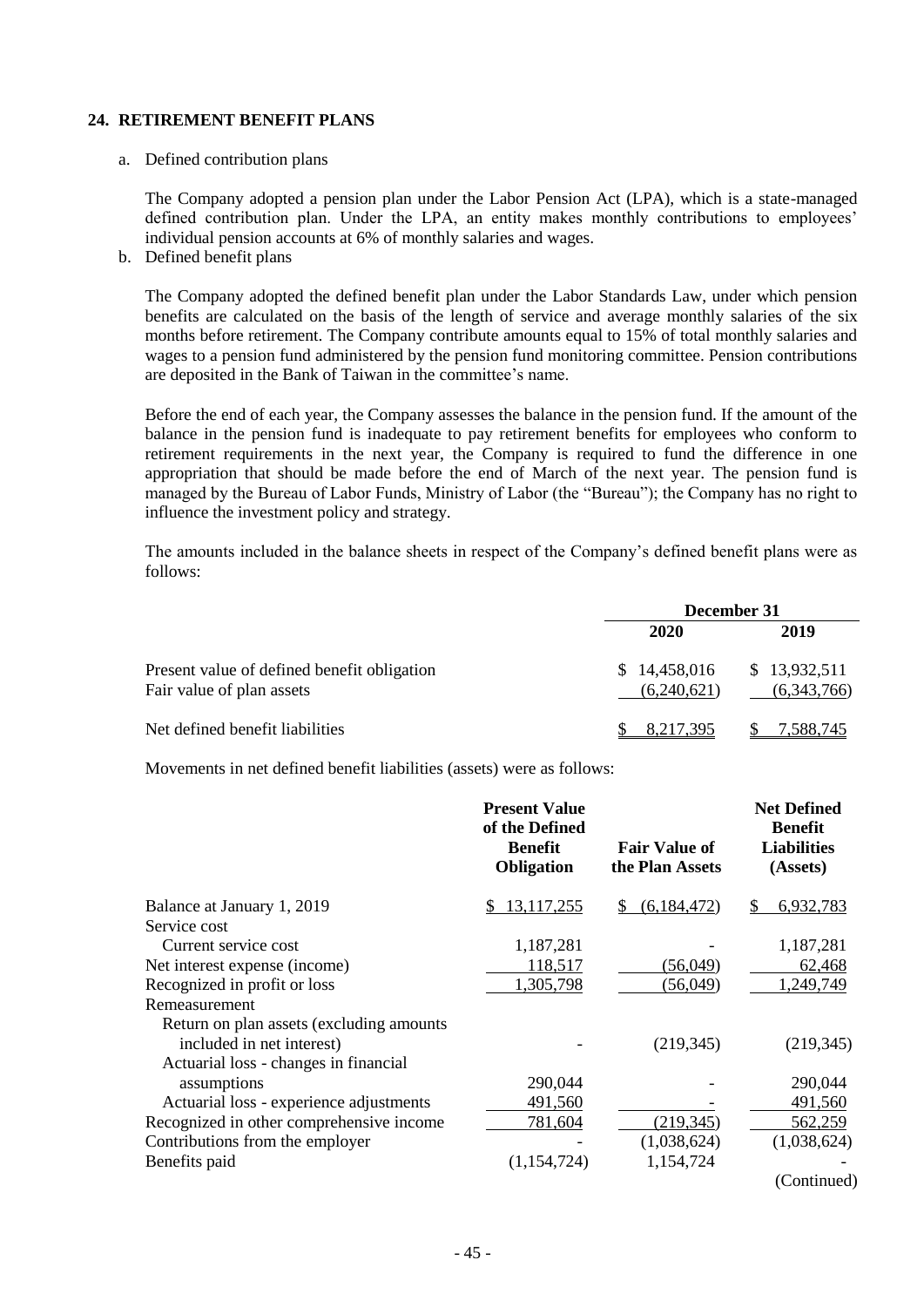|                                          | <b>Present Value</b><br>of the Defined<br><b>Benefit</b><br>Obligation | <b>Fair Value of</b><br>the Plan Assets | <b>Net Defined</b><br><b>Benefit</b><br><b>Liabilities</b><br>(Assets) |
|------------------------------------------|------------------------------------------------------------------------|-----------------------------------------|------------------------------------------------------------------------|
| Direct payment to employees from the     |                                                                        |                                         |                                                                        |
| employer                                 | \$<br>(117, 492)                                                       | \$                                      | \$<br>(117, 492)                                                       |
| Effect of exchange rate changes          | 70                                                                     |                                         | 70                                                                     |
| Balance at December 31, 2019             | 13,932,511                                                             | (6,343,766)                             | 7,588,745                                                              |
| Service cost                             |                                                                        |                                         |                                                                        |
| Current service cost                     | 1,186,945                                                              |                                         | 1,186,945                                                              |
| Net interest expense (income)            | 96,038                                                                 | (43,803)                                | 52,235                                                                 |
| Recognized in profit or loss             | 1,282,983                                                              | (43,803)                                | 1,239,180                                                              |
| Remeasurement                            |                                                                        |                                         |                                                                        |
| Return on plan assets (excluding amounts |                                                                        |                                         |                                                                        |
| included in net interest)                |                                                                        | (213,741)                               | (213,741)                                                              |
| Actuarial loss - changes in financial    |                                                                        |                                         |                                                                        |
| assumptions                              | 498,254                                                                |                                         | 498,254                                                                |
| Actuarial loss - experience adjustments  | 209,705                                                                |                                         | 209,705                                                                |
| Recognized in other comprehensive income | 707,959                                                                | (213,741)                               | 494,218                                                                |
| Contributions from the employer          |                                                                        | (933, 458)                              | (933, 458)                                                             |
| Benefits paid                            | (1,294,147)                                                            | 1,294,147                               |                                                                        |
| Direct payment to employees              | (154, 058)                                                             |                                         | (154, 058)                                                             |
| Effect of exchange rate changes          | (17,232)                                                               |                                         | (17,232)                                                               |
| Balance at December 31, 2020             | 14,458,016                                                             | (6,240,621)                             | 8,217,395                                                              |
|                                          |                                                                        |                                         | (Concluded)                                                            |

Through the defined benefit plans under the Labor Standards Law, the Company is exposed to the following risks:

- 1) Investment risk: The plan assets are invested in domestic and foreign equity and debt securities, bank deposits, etc. The investment is conducted at the discretion of the Bureau or under the mandated management. Based on relevant regulations, the return generated by plan assets should not be below the interest rate for a two-year time deposit with local banks.
- 2) Interest risk: A decrease in the government bond interest rate will increase the present value of the defined benefit obligation; however, this will be partially offset by an increase in the return on the plan's debt investments.
- 3) Salary risk: The present value of the defined benefit obligation is calculated by reference to the future salaries of plan participants. Thus, an increase in the salaries of the plan participants will increase the present value of the defined benefit obligations.

The actuarial valuations of the present value of the defined benefit obligation were carried out by qualified actuaries. The significant assumptions used for the purposes of the actuarial valuations were as follows:

|                                  | December 31 |        |  |
|----------------------------------|-------------|--------|--|
|                                  | 2020        | 2019   |  |
| Discount rate                    | 0.34%       | 0.71%  |  |
| Expected rate of salary increase | 1.00%       | $00\%$ |  |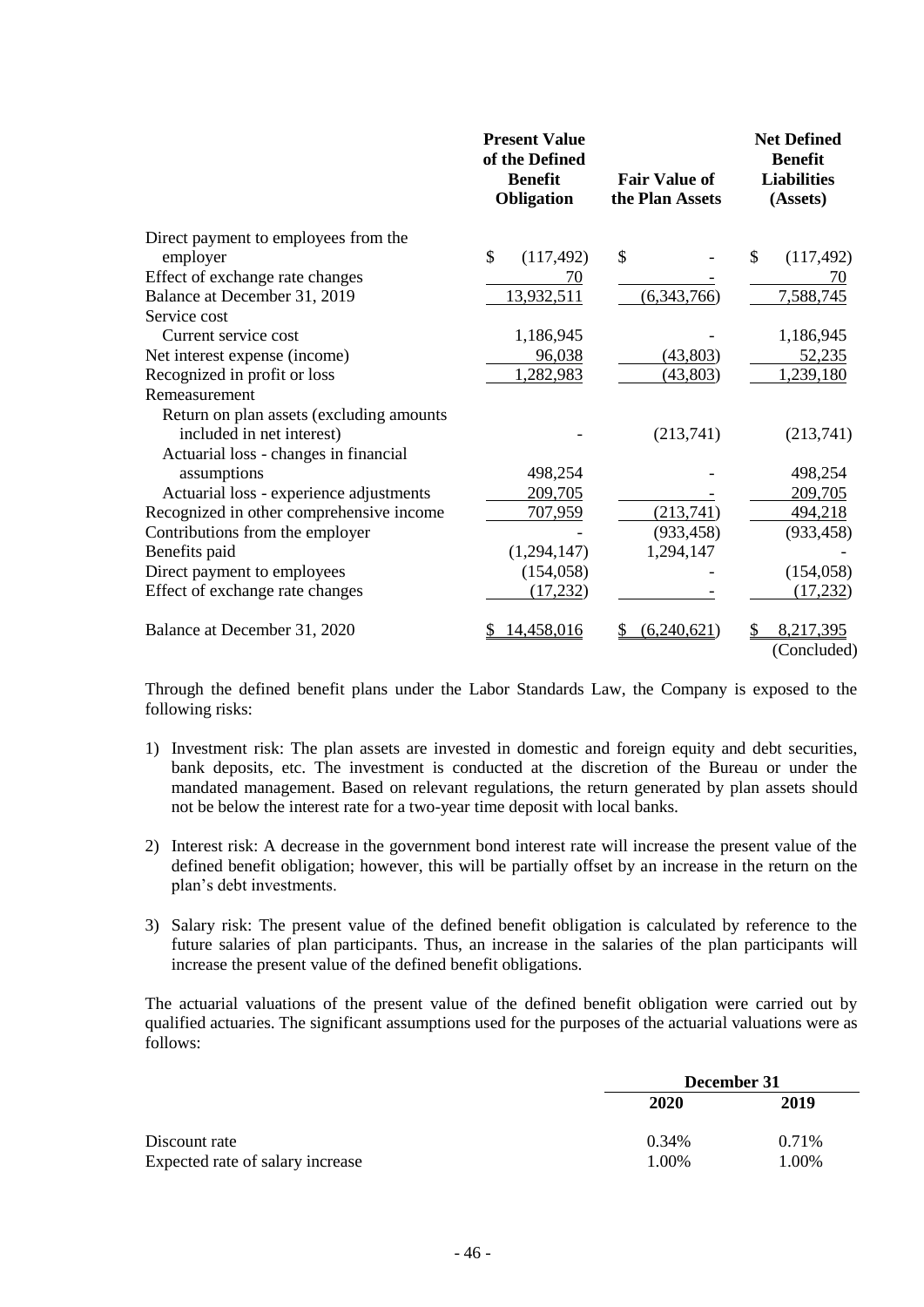If possible reasonable change in each of the significant actuarial assumptions will occur and all other assumptions will remain constant, the present value of the defined benefit obligation would increase (decrease) as follows:

|                                  | December 31   |              |  |
|----------------------------------|---------------|--------------|--|
|                                  | 2020          | 2019         |  |
| Discount rate                    |               |              |  |
| $0.25\%/0.5\%$ increase          | $$$ (318,904) | \$ (613,408) |  |
| $0.25\%/0.5\%$ decrease          | \$332,769     | \$653,413    |  |
| Expected rate of salary increase |               |              |  |
| $0.5\%$ increase                 | 651,673       | 626,743      |  |
| $0.5\%$ decrease                 |               | (600.073)    |  |

The sensitivity analysis presented above may not be representative of the actual change in the present value of the defined benefit obligation as it is unlikely that the change in assumptions would occur in isolation of one another as some of the assumptions may be correlated.

|                                                          | December 31 |           |  |
|----------------------------------------------------------|-------------|-----------|--|
|                                                          | 2020        | 2019      |  |
| The expected contributions to the plan for the next year | \$ 740,777  | 736,056   |  |
| The average duration of the defined benefit obligation   | 9.5 years   | 9.6 years |  |

## **25. EQUITY**

a. Share capital

#### Ordinary shares

|                                                                                                      | December 31                             |                                       |  |
|------------------------------------------------------------------------------------------------------|-----------------------------------------|---------------------------------------|--|
|                                                                                                      | 2020                                    | 2019                                  |  |
| Number of authorized shares (in thousands)<br>Amount of authorized shares<br>Amount of issued shares | 7.000.000<br>70,000,000<br>54, 209, 846 | 7.000.000<br>70,000,000<br>54,209,846 |  |

#### b. Capital surplus

|                                                                  | December 31 |         |   |           |
|------------------------------------------------------------------|-------------|---------|---|-----------|
|                                                                  |             | 2020    |   | 2019      |
| Income of convertible bonds in excess of par value and           |             |         |   |           |
| conversion premium                                               | \$          | 146,351 | S | 315,114   |
| Dividends distributed to subsidiaries                            |             |         |   | 3,909     |
| Retirement of treasury shares                                    |             | 33,513  |   | 33,513    |
| Difference in sale price of share of subsidiaries and book value |             |         |   | 1,129,080 |
| Expired employee share options                                   |             | 11,747  |   | 11,747    |
| Long-term investments                                            |             | 119,134 |   | 118,962   |
| Bonds payable equity component                                   |             | 409,978 |   | 409,978   |
| <b>Others</b>                                                    |             | 466,604 |   | 466,604   |
|                                                                  |             | 187,327 |   | 2,488,907 |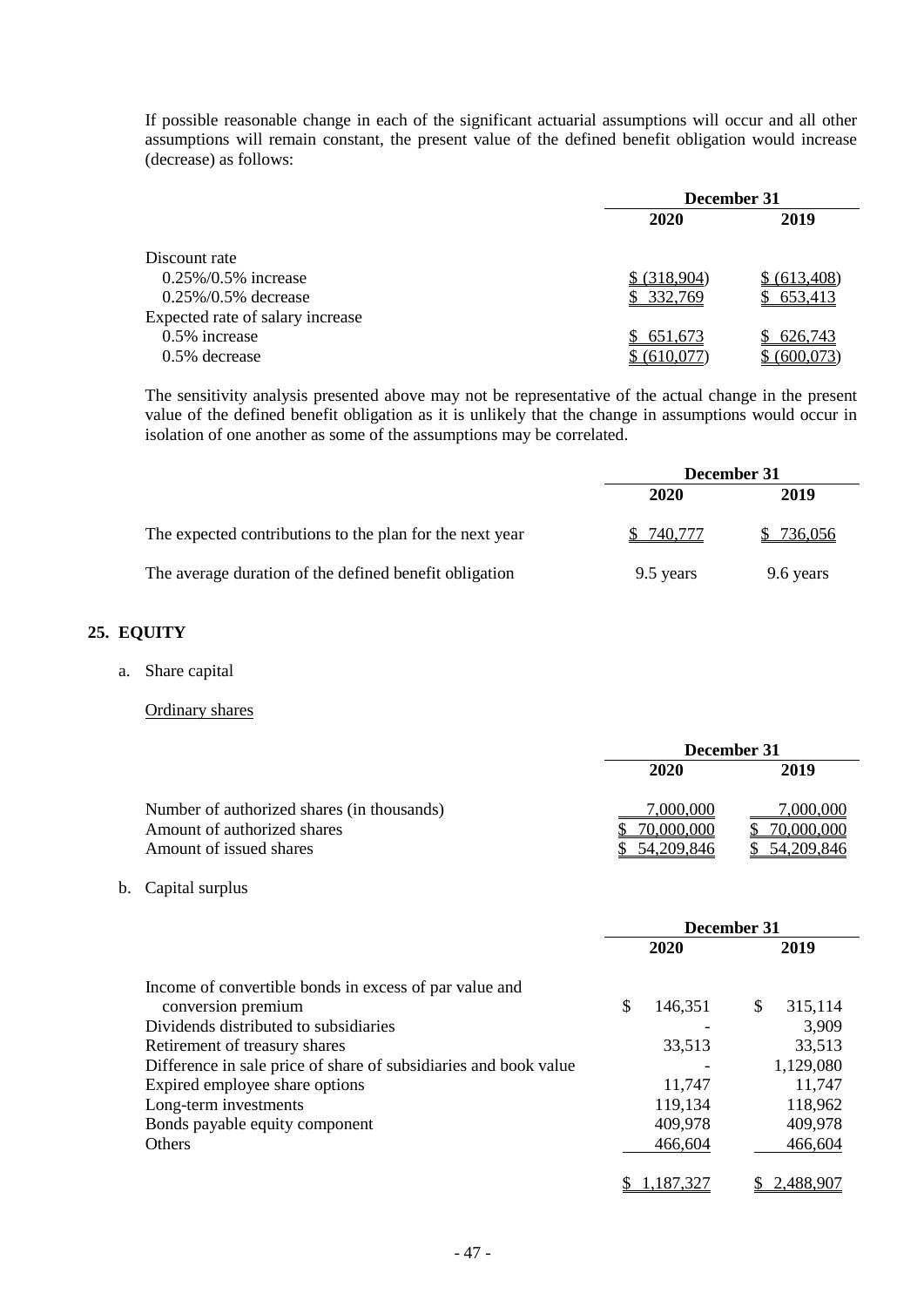The capital surplus from shares issued in excess of par (additional paid-in capital from issuance of ordinary shares) may be used to offset a deficit; in addition, when the Company has no deficit, such capital surplus may be distributed as cash dividends or transferred to capital (limited to a certain percentage of the Company's paid-in capital).

The capital surplus from long-term investments, employee shares options expired, dividends distributed to subsidiaries and retirement of treasury shares may not be used for any purpose, expect for offsetting a deficit. As for capital surplus from conversion of convertible bonds payable may not be used for any purpose.

c. Appropriation of earnings and dividend policy

Under the dividend policy as set forth in the Company's Articles of Incorporation (the "Articles"), where the Company made a profit in a fiscal year, the profit shall be first utilized for paying taxes, offsetting losses of previous years, setting aside as legal reserve 10% of the remaining profit, setting aside or reversing a special reserve in accordance with the laws and regulations, and then any remaining profit together with any undistributed retained earnings shall be used by the Company's board of directors as the basis for proposing a distribution plan, which is to distribute dividends and bonus no less than 50% of the remaining profit and undistributed retained earnings. The dividends and bonus mentioned above can be distributed in the form of new shares or cash, and the cash dividends should be no less than 30% of the total dividends.

Under the Company Act, if surplus earnings are distributed in the form of new shares, the distribution of shares shall be approved in the meeting of the board of directors; if such earnings are distributed in the form of cash, the cash distribution shall be authorized after a resolution has been adopted by a majority vote at a meeting of the board of directors attended by two-thirds of the total number of directors; and in addition, a report of such distribution shall be submitted to the shareholders' meeting. If the Company has no loss, according to laws and regulations, the Company can distribute its capital reserve, in whole or in part, by issuing new shares or cash based on financial, business and management considerations. If such surplus earnings is distributed in the form of new shares, it shall be approved by a meeting of the board of directors; if such surplus earning is distributed in the form of cash, it shall be authorized after a resolution has been adopted by a majority vote at a meeting of the board of directors attended by two-thirds of the total number of directors; and in addition thereto a report of such distribution shall be submitted to the shareholders' meeting.

Under the dividend policy as set forth in the Company's Articles of Incorporation (the "Articles") based on the amended Company Act, where the Company made profit in a fiscal year, the profit shall be first utilized for paying taxes, offsetting losses of previous years, setting aside as a legal reserve 10% of the remaining profit, setting aside or reversing a special reserve in accordance with the laws and regulations, and then any remaining profit together with any undistributed retained earnings shall be used by the Company's board of directors as the basis for proposing a distribution plan with due consideration of any future aircraft acquisition plans and fund demands, which should be resolved in the shareholders' meeting for the distribution of dividends and bonuses to shareholders by cash or shares (cash dividends cannot be less than 30% of total dividends distributed). However, if the Company's profit before tax in a fiscal year after deductions for the abovementioned items is not sufficient for earnings distribution, retained earnings can be used as a supplement for the deficiency.

The Company shall set aside profits as a legal reserve until the legal reserve amounts to the authorized capital. The legal reserve could be used for offsetting deficit of the Company. If the Company has no deficit in a fiscal year, the Company can distribute all or part of the capital surplus by cash or shares with due consideration of finance, marketing and management requirements in accordance with the laws and regulations.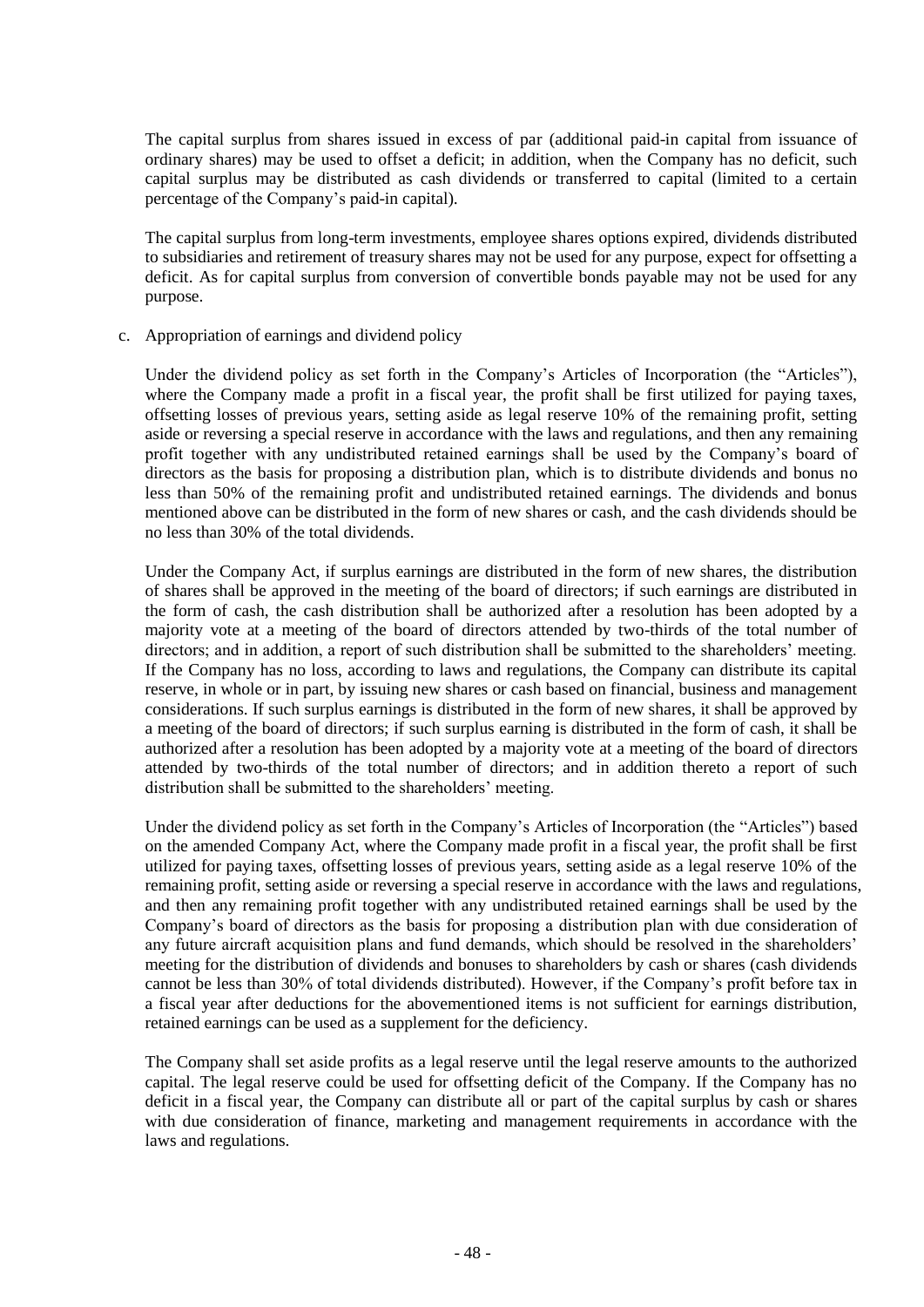The distribution of dividends should be resolved and recognized in the shareholders' meeting in the following year.

1) Offsetting of deficit in 2019

On June 23, 2020, the board proposed to offset the accumulated deficit in 2019. The deficit included a net loss of \$1,199,798 thousand, negative adjustment of other retained earnings of \$577,427 thousand, the remaining amount of accumulated deficit was \$1,777,225 thousand. The Company covered the deficit with legal reserve of \$466,416 thousand, special reserve of \$12,967 thousand and capital reserve of \$1,297,843 thousand.

2) Offsetting of deficit in 2020

On March 18, 2021, the board proposed to offset the accumulated deficit in 2020. The deficit included a net income of \$140,000 thousand and the beginning balance of undistributed retained earnings of \$0, negative adjustment of other retained earnings of \$490,581 thousand, the remaining amount of accumulated deficit was \$350,581 thousand and was offset by capital reserve of \$350,581 thousand.

d. Other equity items

The movement of other equity items is as follows:

|                                                                                       | <b>Exchange</b><br><b>Differences</b> on<br><b>Translation of</b><br>the Financial<br><b>Statements of</b><br>Foreign<br><b>Operations</b> | <b>Unrealized Gain</b><br>(Loss) on<br><b>Financial Assets</b><br>at FVTOCI | Gain (Loss) on<br>Hedging<br><b>Instruments</b> | <b>Total</b>             |
|---------------------------------------------------------------------------------------|--------------------------------------------------------------------------------------------------------------------------------------------|-----------------------------------------------------------------------------|-------------------------------------------------|--------------------------|
| Balance at January 1, 2019<br>Exchange differences on<br>translation of the financial | \$<br>(9,664)                                                                                                                              | \$<br>42,619                                                                | \$<br>25,268                                    | \$<br>58,223             |
| statements of foreign operations                                                      | (59, 174)                                                                                                                                  |                                                                             |                                                 | (59, 174)                |
| Cumulative loss on changes in fair<br>value of hedging instruments                    |                                                                                                                                            |                                                                             | 1,398,296                                       | 1,398,296                |
| Cumulative gain on changes in fair<br>value of hedging instruments                    |                                                                                                                                            |                                                                             |                                                 |                          |
| reclassified to profit or loss                                                        |                                                                                                                                            |                                                                             | 9,305                                           | 9,305                    |
| Unrealized gain on financial assets<br>at FVTOCI                                      |                                                                                                                                            | 24,490                                                                      |                                                 | 24,490                   |
| Share of profit or associates<br>accounted for using equity                           |                                                                                                                                            |                                                                             |                                                 |                          |
| method                                                                                | (6,072)                                                                                                                                    | 54,902                                                                      | (7, 187)                                        | 41,643                   |
| Effects of income tax                                                                 | 11,835                                                                                                                                     | (14, 854)                                                                   | (281, 401)                                      | (284, 420)               |
| Other comprehensive income                                                            |                                                                                                                                            |                                                                             |                                                 |                          |
| (loss) recognized in the period                                                       | (53, 411)                                                                                                                                  | 64,538                                                                      | 1,119,013                                       | 1,130,140                |
| Disposal of subsidiaries<br>Transfers of initial carrying                             | 8,368                                                                                                                                      | 105                                                                         |                                                 | 8,473                    |
| amount of hedged items                                                                |                                                                                                                                            |                                                                             | (603)                                           | (603)                    |
| Balance at December 31, 2019                                                          | \$<br>(54,707)                                                                                                                             | 107,262                                                                     | 1,143,678                                       | 1,196,233<br>(Continued) |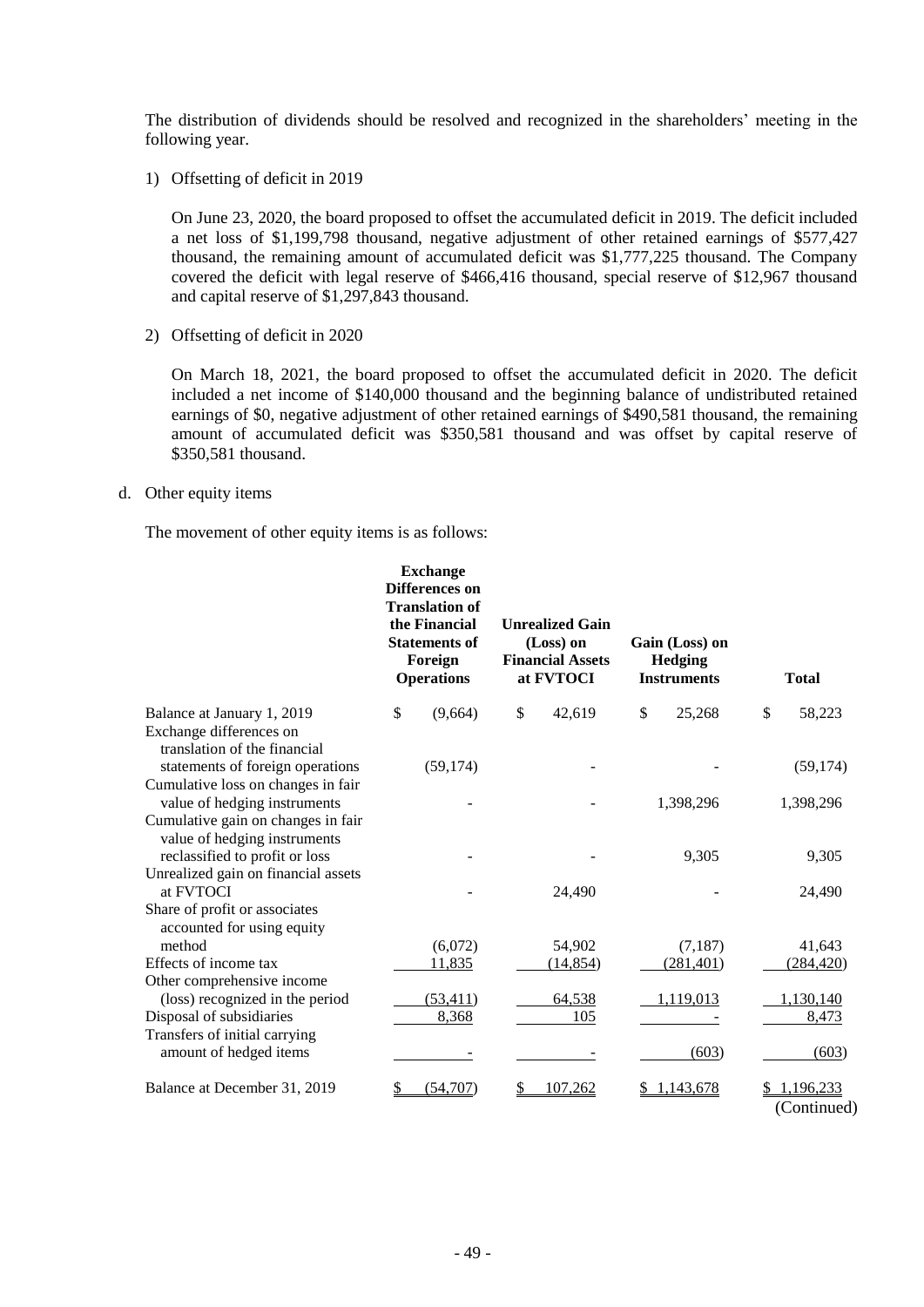|                                                                                             | <b>Exchange</b><br><b>Differences</b> on<br><b>Translation of</b><br>the Financial<br><b>Statements of</b><br>Foreign<br><b>Operations</b> | <b>Unrealized Gain</b><br>(Loss) on<br><b>Financial Assets</b><br>at FVTOCI | Gain (Loss) on<br>Hedging<br><b>Instruments</b> | <b>Total</b>               |
|---------------------------------------------------------------------------------------------|--------------------------------------------------------------------------------------------------------------------------------------------|-----------------------------------------------------------------------------|-------------------------------------------------|----------------------------|
| Balance at January 1, 2020                                                                  | \$<br>(54,707)                                                                                                                             | \$<br>107,262                                                               | \$1,143,678                                     | 1,196,233<br>\$            |
| Exchange differences on<br>translation of the financial<br>statements of foreign operations | (101, 142)                                                                                                                                 |                                                                             |                                                 | (101, 142)                 |
| Cumulative loss on changes in fair                                                          |                                                                                                                                            |                                                                             |                                                 |                            |
| value of hedging instruments                                                                |                                                                                                                                            |                                                                             | 1,907,401                                       | 1,907,401                  |
| Cumulative gain on changes in fair<br>value of hedging instruments                          |                                                                                                                                            |                                                                             |                                                 |                            |
| reclassified to profit or loss                                                              |                                                                                                                                            |                                                                             | (283, 210)                                      | (283, 210)                 |
| Unrealized gain on financial assets<br>at FVTOCI                                            |                                                                                                                                            | 39,305                                                                      |                                                 | 39,305                     |
| Share of profit or associates<br>accounted for using equity                                 |                                                                                                                                            |                                                                             |                                                 |                            |
| method                                                                                      | 1,368                                                                                                                                      | (84, 893)                                                                   | 2,837                                           | (80, 688)                  |
| Effects of income tax                                                                       | 20,229                                                                                                                                     | 9,685                                                                       | (365,036)                                       | (335, 122)                 |
| Other comprehensive income                                                                  |                                                                                                                                            |                                                                             |                                                 |                            |
| (loss) recognized in the period                                                             | (79, 545)                                                                                                                                  | (35,903)                                                                    | 1,261,992                                       | 1,146,544                  |
| Transfers of initial carrying<br>amount of hedged items                                     |                                                                                                                                            |                                                                             | 200,989                                         | 200,989                    |
| Balance at December 31, 2020                                                                | (134, 252)                                                                                                                                 | 71,359                                                                      | 2,606,659                                       | \$2,543,766<br>(Concluded) |

# e. Treasury shares

Treasury shares are the Company's shares held by its subsidiaries, as of December 31, 2020 and 2019 were as follows:

# **(In Thousands of Shares)**

| <b>Period of Treasury Shares</b>                                             | Number of<br>Shares,<br><b>Beginning of</b><br>Year | <b>Reduction</b><br>During the<br>Year | Number of<br><b>Shares, End of</b><br>Year |
|------------------------------------------------------------------------------|-----------------------------------------------------|----------------------------------------|--------------------------------------------|
| For the year ended December 31, 2020<br>For the year ended December 31, 2019 | 2,889<br>2,889                                      | (814)                                  | <u>2,075</u><br>2,889                      |
| <b>Subsidiary</b>                                                            | <b>Shares</b><br>(In Thousands)                     | Carrying<br><b>Amount</b>              | <b>Market Value</b>                        |
| December 31, 2020                                                            |                                                     |                                        |                                            |
| <b>Mandarin Airlines</b>                                                     | 2,075                                               | <u>\$24,999</u>                        | 24,999                                     |
| December 31, 2019                                                            |                                                     |                                        |                                            |
| Mandarin Airlines<br><b>Dynasty Aerotech International Corp</b>              | 2,075<br>814                                        | 18,796<br>S.<br>7,376                  | 18,796<br>S<br>7,376                       |
|                                                                              |                                                     | 26,172                                 | 26,172                                     |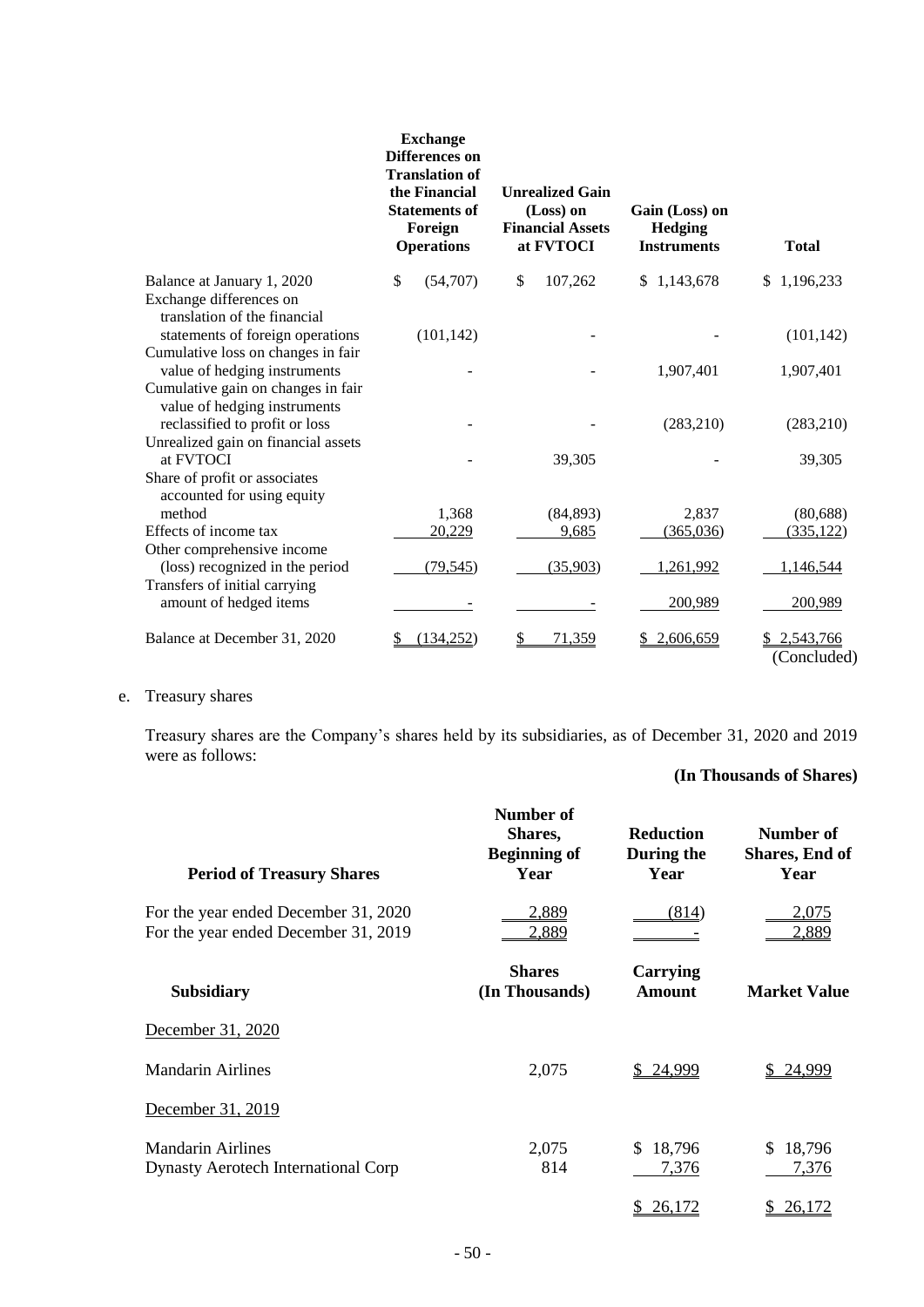The above acquisitions by subsidiaries of the Company's shares in previous years was due to investment planning. The shares of the Company held by its subsidiaries were treated as treasury shares. The subsidiaries can exercise shareholders' right on these treasury shares, except for the right to subscribe for the Company's new shares and voting rights.

Dynasty Aerotech International Corp. sold a total of 814 thousand shares of the Company in 2020 and the disposal price was \$6,854 thousand.

## **26. NET INCOME**

#### a. Revenue

|           | For the Year Ended December 31 |                            |  |  |
|-----------|--------------------------------|----------------------------|--|--|
|           | 2020                           | 2019                       |  |  |
| Passenger | 20,508,133<br>SS.              | 96,176,865<br><sup>S</sup> |  |  |
| Cargo     | 81,692,574                     | 43,406,487                 |  |  |
| Others    | 4,126,416                      | 6,789,049                  |  |  |
|           | 106,327,123                    | 146,372,401                |  |  |

## b. Other income

|                 | For the Year Ended December 31 |           |  |
|-----------------|--------------------------------|-----------|--|
|                 | 2020                           | 2019      |  |
| Interest income | \$208,081                      | \$314,944 |  |
| Dividend income | 8,720                          | 10,112    |  |
| Subsidy income  | 29,309                         | 38,621    |  |
| Others          | 194,651                        | 160,556   |  |
|                 | 440,761                        | 524,233   |  |

## c. Other gains and losses

|                                                                | For the Year Ended December 31 |                     |  |
|----------------------------------------------------------------|--------------------------------|---------------------|--|
|                                                                | 2020                           | 2019                |  |
| Gain on disposal property, plant and equipment                 | \$<br>8,005                    | 26,377              |  |
| Net loss on financial assets as held for trading               | 3,596                          | 25,700              |  |
| Gain (loss) on foreign exchange, net                           | 259,796                        | (262, 610)          |  |
| Impairment loss recognized on non-current assets held for sale | (46, 757)                      |                     |  |
| Impairment loss recognized on flight equipment                 | (424, 573)                     |                     |  |
| Gain on disposal of investment                                 |                                | 7,656               |  |
| Loss on non-current assets held for sale                       |                                | (10, 462)           |  |
| Loss on sale and leaseback                                     |                                | (103, 775)          |  |
| <b>Others</b>                                                  | (323,894)                      | (252, 468)          |  |
|                                                                | (523.827)                      | <u>\$ (569,582)</u> |  |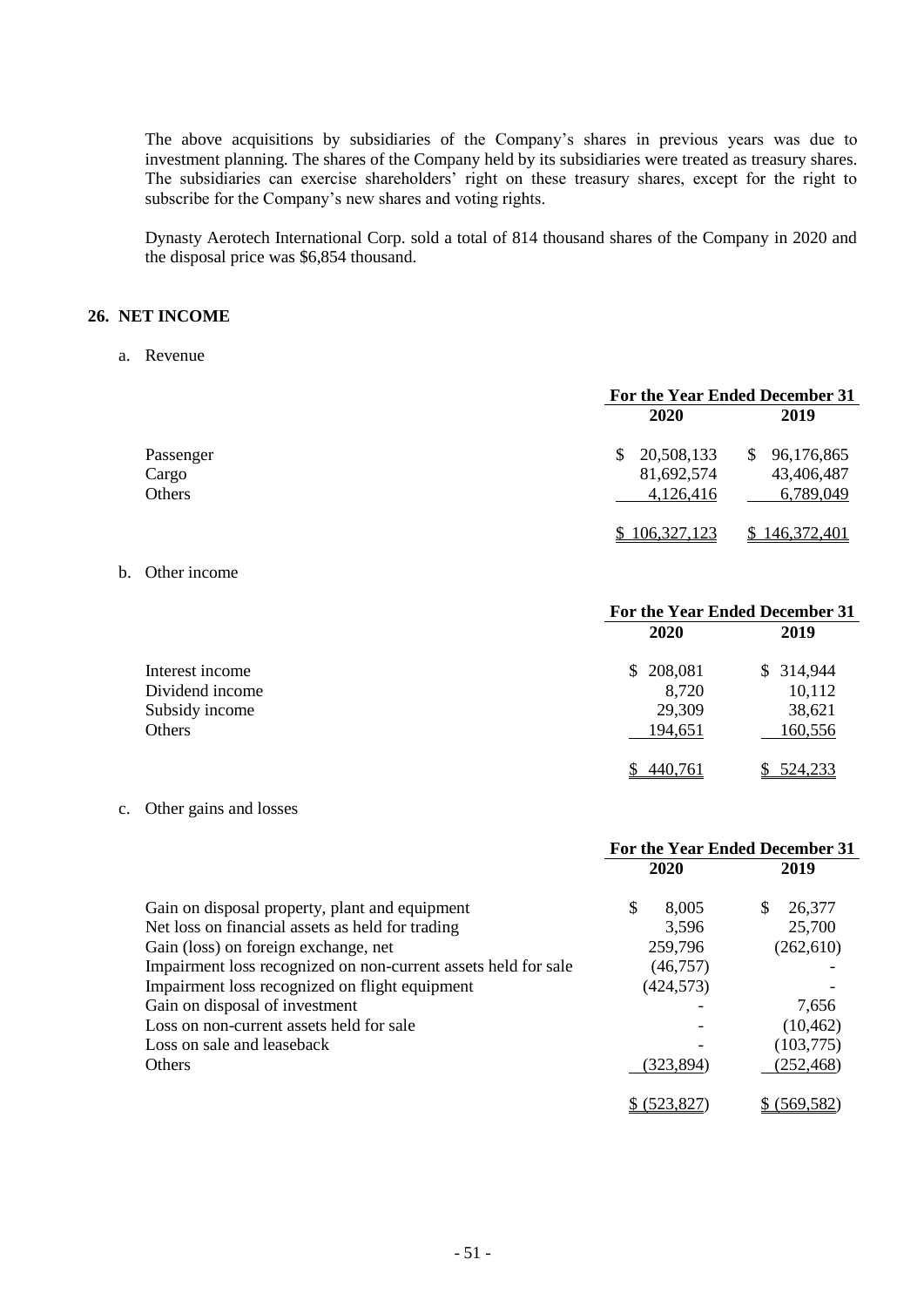#### d. Finance costs

|                               | For the Year Ended December 31 |               |  |
|-------------------------------|--------------------------------|---------------|--|
|                               | 2020                           | 2019          |  |
| Interest expense              |                                |               |  |
| Bonds payable                 | \$<br>344,034                  | 431,599<br>\$ |  |
| Bank loans                    | 834,611                        | 703,681       |  |
| Interest on lease liabilities | 1,601,718                      | 1,898,892     |  |
|                               | 2,780,363                      | 3,034,172     |  |

Information about capitalized interest was as follows:

|                         | For the Year Ended December 31 |                        |  |
|-------------------------|--------------------------------|------------------------|--|
|                         | 2020                           | 2019                   |  |
| Capitalization interest | 75.701<br>$\mathcal{S}$        | $\mathbb{S}$<br>36.404 |  |
| Capitalization rate     | $0.71\% - 1.45\%$              | 1.01%-1.28%            |  |

# e. Depreciation and amortization expenses

|                                         | For the Year Ended December 31 |                  |
|-----------------------------------------|--------------------------------|------------------|
|                                         | 2020                           | 2019             |
| Property, plant and equipment           | 18,063,025<br>\$               | 19,388,694<br>\$ |
| Right-of-use assets                     | 9,955,721                      | 10,009,941       |
| Intangible assets                       | 169,158                        | 165,981          |
|                                         | 28,187,904<br>S.               | \$29,564,616     |
| An analysis of depreciation by function |                                |                  |
| Operating costs                         | 27,360,911<br>S.               | \$28,373,597     |
| Operating expenses                      | 657,835                        | 1,025,038        |
|                                         | 28,018,746<br>\$.              | \$29,398,635     |
| An analysis of amortization by function |                                |                  |
| Operating expenses                      | \$<br>169,158                  | \$<br>165,981    |
| f.<br>Employee benefits expense         |                                |                  |
|                                         | For the Year Ended December 31 |                  |

|                                                                                 | 2020                      | 2019                                  |
|---------------------------------------------------------------------------------|---------------------------|---------------------------------------|
| Post-employment benefits<br>Defined contribution plans<br>Defined benefit plans | 347,320<br>S<br>1,239,180 | 373,187<br><sup>\$</sup><br>1,249,749 |
|                                                                                 | 1,586,500                 | 1,622,936<br>(Continued)              |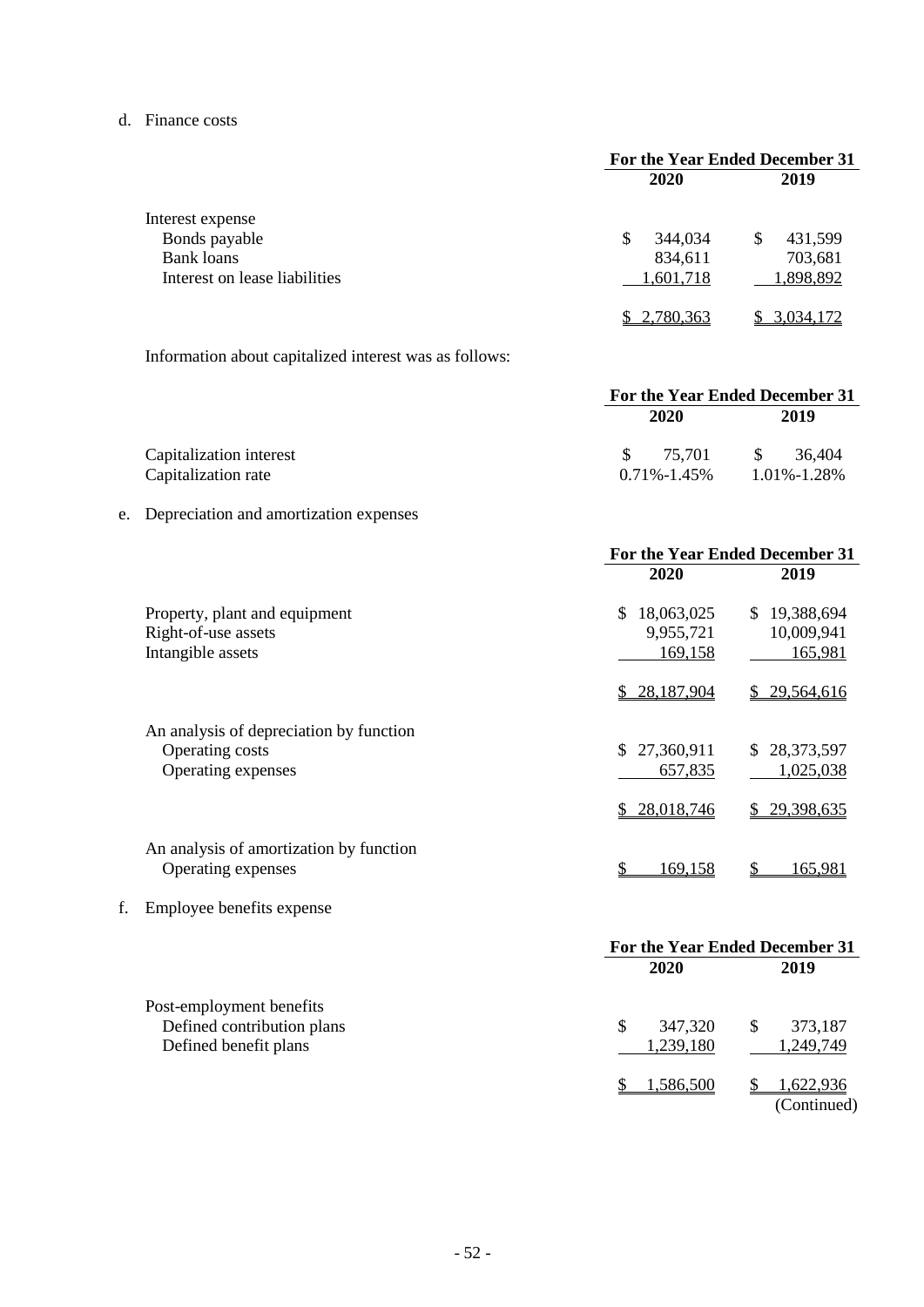|                                                      | For the Year Ended December 31 |                                 |
|------------------------------------------------------|--------------------------------|---------------------------------|
|                                                      | 2020                           | 2019                            |
| Other employee benefits                              |                                |                                 |
| Salary expenses                                      | 12,892,488                     | \$14,475,115                    |
| Labor and health insurance                           | 1,149,065                      | 1,282,461                       |
| Personnel service expenses                           | 3,303,051                      | 4,589,299                       |
|                                                      | 17,344,604                     | 20,346,875<br>S.                |
| An analysis of employee benefits expense by function |                                |                                 |
| <b>Operating costs</b>                               | 14,918,454                     | 17,862,954<br><sup>S</sup>      |
| Operating expenses                                   | 4,012,650                      | 4,106,857                       |
|                                                      | 18,931,104                     | 21,969,811<br>S.<br>(Concluded) |

According to the Company's articles, the Company accrues compensation of employees at rates of no less than 3% of the net profit before income tax and compensation of employees, and accrues profit bonus at a certain rate of profit before tax on the basis of the collective agreement signed with the China Airlines Employees Union. For the years ended December 31, 2020 and 2019, the compensation of employees was not estimated since it was a loss before income tax.

Material differences between such estimated amounts and the amounts proposed by the board of directors on or before the date the annual financial statements are authorized for issue are adjusted in the year that the bonus and remuneration were recognized. If there is a change in the proposed amounts after the annual financial statements were authorized for issue, the differences are recorded as a change in the accounting estimate.

Information on the compensation of employees and remuneration of directors and supervisors resolved by the Company's board of directors is available at the Market Observation Post System website of the Taiwan Stock Exchange.

## **27. INCOME TAX**

a. Income tax recognized in profit or loss

The major components of tax expense were as follows:

|                                                                              | For the Year Ended December 31 |               |
|------------------------------------------------------------------------------|--------------------------------|---------------|
|                                                                              | 2020                           | 2019          |
| Current tax                                                                  |                                |               |
| Current year                                                                 | \$15,676                       | 8,836<br>S    |
| Prior year adjustment                                                        | 280                            | (6,658)       |
| Deferred tax                                                                 |                                |               |
| Current year                                                                 | (67,746)                       | (16,218)      |
| Adjustments to deferred tax attributable to changes in tax rates<br>and laws | 82,885                         | 26,512        |
| Income tax expense recognized in profit or loss                              | 31,095                         | <u>12,472</u> |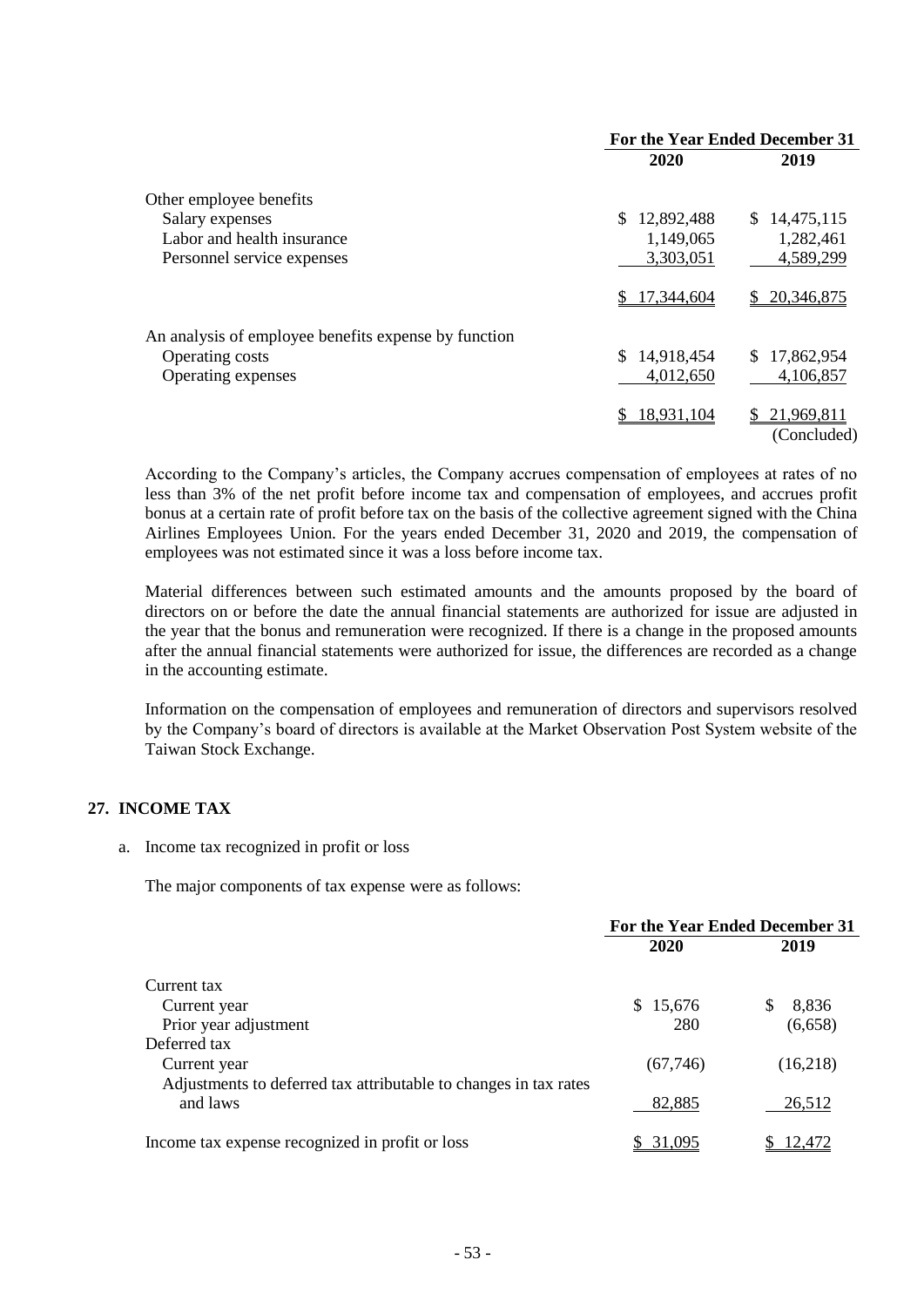A reconciliation of accounting profit and income tax expense is as follows:

|    |                                                                                     | For the Year Ended December 31 |                                |    |               |
|----|-------------------------------------------------------------------------------------|--------------------------------|--------------------------------|----|---------------|
|    |                                                                                     |                                | 2020                           |    | 2019          |
|    | Profit before tax                                                                   | \$                             | 171,095                        |    | \$(1,187,326) |
|    | Income tax expense calculated at the statutory rate<br>Add (deduct) tax effects of: | \$                             | 34,219                         | \$ | (237, 465)    |
|    | Nondeductible expenses in determining taxable income                                |                                | 369,518                        |    | 17,900        |
|    | Tax-exempt income                                                                   |                                | (334, 324)                     |    | (347, 338)    |
|    | Overseas income tax expense                                                         |                                | 15,676                         |    | 8,836         |
|    | Unrecognized loss carryforwards and investment tax credits                          |                                | (137, 159)                     |    | 550,685       |
|    | Adjustments for prior years' tax                                                    |                                | 280                            |    | (6,658)       |
|    | Adjustments to deferred tax attributable to changes in tax rates                    |                                |                                |    |               |
|    | and laws                                                                            |                                | 82,885                         |    | 26,512        |
|    | Income tax expense recognized in profit or loss                                     |                                | 31,095                         | \$ | 12,472        |
| b. | Income tax recognized in other comprehensive income                                 |                                |                                |    |               |
|    |                                                                                     |                                | For the Year Ended December 31 |    |               |
|    |                                                                                     |                                | 2020                           |    | 2019          |
|    | Deferred tax                                                                        |                                |                                |    |               |
|    | Recognized in other comprehensive income                                            |                                |                                |    |               |
|    | Translation of foreign operations                                                   | \$                             | 20,229                         | \$ | 11,835        |
|    | Fair value revaluation of hedging instruments for cash flow                         |                                |                                |    |               |
|    | hedges                                                                              |                                | (365,036)                      |    | (281, 401)    |
|    | Actuarial gain or loss on defined benefit plan                                      |                                | 98,844                         |    | 112,452       |
|    | Fair value changes of financial assets at FVTOCI                                    |                                | 9,685                          |    | (14, 854)     |
|    | Total income tax recognized in other comprehensive income                           |                                | \$ (236,278)                   |    | \$(171,968)   |

## c. Deferred tax assets and liabilities

For the year ended December 31, 2020

| Deferred tax assets        | <b>Beginning</b><br><b>Balance</b> | <b>Recognized in</b><br><b>Profit or Loss</b> | <b>Recognized in</b><br><b>Other</b><br>Compre-<br>hensive<br>Income | <b>Ending</b><br><b>Balance</b> |
|----------------------------|------------------------------------|-----------------------------------------------|----------------------------------------------------------------------|---------------------------------|
| Temporary differences      |                                    |                                               |                                                                      |                                 |
| Defined benefit plans      | 1,527,211<br>S.                    | \$<br>30,333                                  | $\mathcal{S}$<br>98,844                                              | 1,656,388<br>S.                 |
| Frequent flyer programs    | 590,694                            | (42, 817)                                     |                                                                      | 547,877                         |
| Maintenance reserve        | 2,063,485                          | 295,849                                       |                                                                      | 2,359,334                       |
| Allowance for reduction of |                                    |                                               |                                                                      |                                 |
| inventory                  | 294,799                            | (41,590)                                      |                                                                      | 253,209                         |
| <b>Others</b>              | 280,953                            | (195, 593)                                    | 79,691                                                               | 165,051                         |
|                            | 4,757,142                          | 46,182                                        | 178,535                                                              | 4,981,859<br>(Continued)        |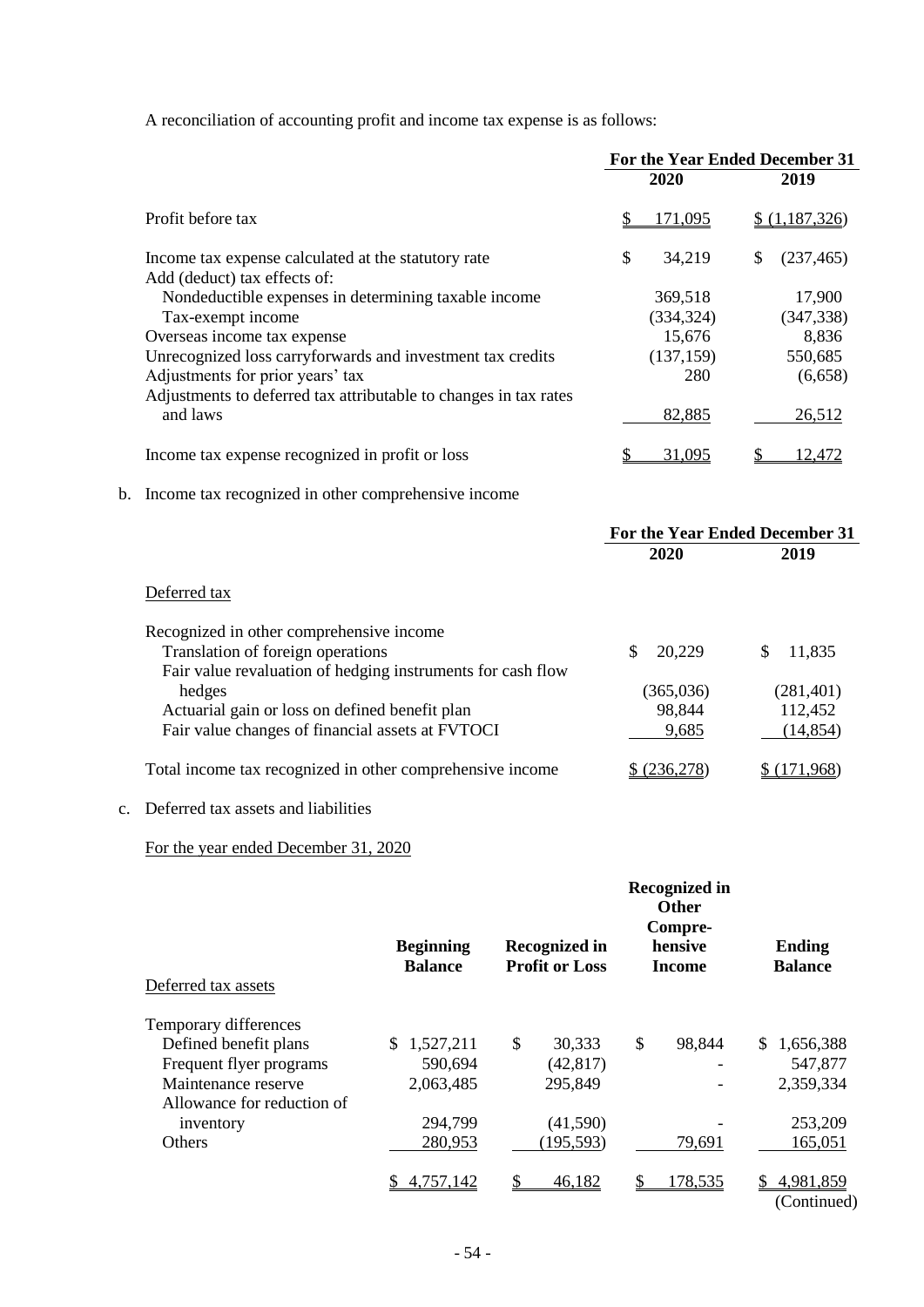|                                                                                | <b>Beginning</b><br><b>Balance</b> | <b>Recognized in</b><br><b>Profit or Loss</b> | <b>Recognized in</b><br><b>Other</b><br>Compre-<br>hensive<br>Income | <b>Ending</b><br><b>Balance</b> |
|--------------------------------------------------------------------------------|------------------------------------|-----------------------------------------------|----------------------------------------------------------------------|---------------------------------|
| Deferred tax liabilities                                                       |                                    |                                               |                                                                      |                                 |
| Temporary differences<br>Unrealized foreign exchange<br>gains<br>Others (Note) | \$<br>81,778<br>317,475            | \$<br>61,322                                  | \$<br>$\overline{\phantom{a}}$<br>414,813                            | \$<br>143,100<br>732,288        |
|                                                                                | 399,253                            | 61,322                                        | \$<br>414,813                                                        | 875,388<br>S<br>(Concluded)     |

# For the year ended December 31, 2019

|                                                      | <b>Beginning</b><br><b>Balance</b> | <b>Recognized in</b><br><b>Profit or Loss</b> | <b>Recognized in</b><br><b>Other</b><br>Compre-<br>hensive<br><b>Income</b> | <b>Ending</b><br><b>Balance</b> |
|------------------------------------------------------|------------------------------------|-----------------------------------------------|-----------------------------------------------------------------------------|---------------------------------|
| Deferred tax assets                                  |                                    |                                               |                                                                             |                                 |
| Temporary differences                                |                                    |                                               |                                                                             |                                 |
| Defined benefit plans                                | 1,396,033<br>\$.                   | \$<br>18,726                                  | \$<br>112,452                                                               | 1,527,211<br>\$                 |
| Frequent flyer programs                              | 510,060                            | 80,634                                        |                                                                             | 590,694                         |
| Maintenance reserve<br>Allowance for reduction of    | 1,674,973                          | 388,512                                       |                                                                             | 2,063,485                       |
| inventory                                            | 333,653                            | (38, 854)                                     |                                                                             | 294,799                         |
| Others                                               | 646,627                            | (377, 534)                                    | 11,860                                                                      | 280,953                         |
|                                                      | 4,561,346<br>S.                    | 71,484                                        | \$<br>124,312                                                               | 4,757,142                       |
| Deferred tax liabilities                             |                                    |                                               |                                                                             |                                 |
| Temporary differences<br>Unrealized foreign exchange |                                    |                                               |                                                                             |                                 |
| gains                                                | \$                                 | \$<br>81,778                                  | \$                                                                          | \$<br>81,778                    |
| Others (Note)                                        | 21,195                             |                                               | 296,280                                                                     | 317,475                         |
|                                                      | \$<br>21,195                       | 81,778                                        | 296,280                                                                     | 399,253                         |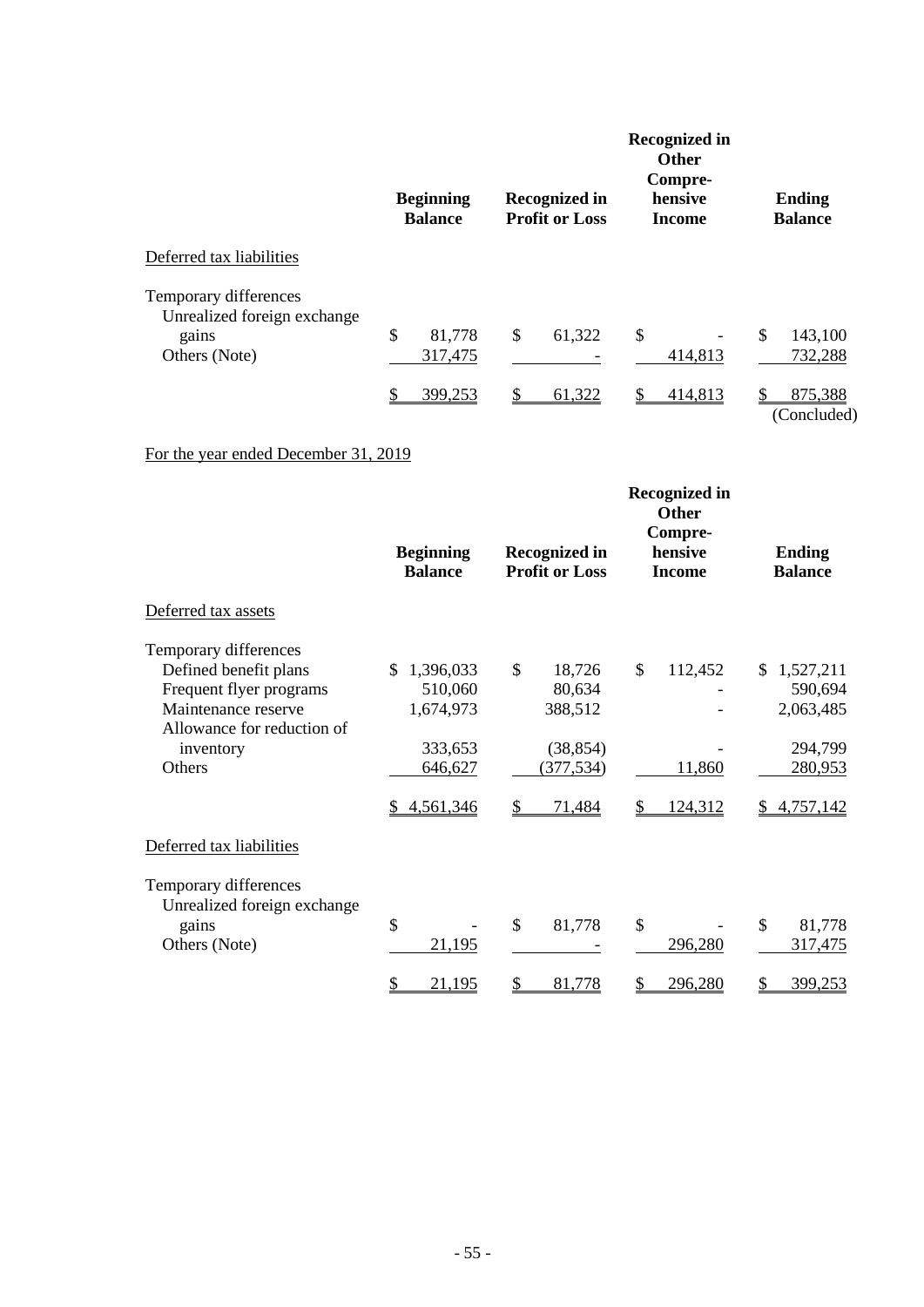Deductible temporary differences, unused loss carryforwards and unused investment credits for which no deferred tax assets have been recognized in the balance sheets are as follows:

|                    | December 31 |                 |  |
|--------------------|-------------|-----------------|--|
|                    | 2020        | 2019            |  |
| Loss carryforwards |             |                 |  |
| 2021               | \$<br>-     | \$2,899,496     |  |
| 2022               |             | 619,799         |  |
| 2026               |             | 202,699         |  |
| 2028               | 495,779     | 1,519,941       |  |
| 2029               | 1,439,287   | 760,157         |  |
|                    | \$1,935,066 | 6,002,092<br>\$ |  |
| Other              | \$4,479,141 | 1,097,908<br>S  |  |

## d. Unused tax loss carryforwards as of December 31, 2020 were as follows:

| <b>Expiry Year</b> | <b>Unused</b><br>Amount    |
|--------------------|----------------------------|
| 2028<br>2029       | 495,779<br>\$<br>1,439,287 |
|                    | 1,935,066<br>\$            |

## e. Income tax returns

The income tax returns of the Company through 2018 have been examined by the tax authorities.

## **28. EARNINGS PER SHARE**

|                                                                                                                 | For the Year Ended December 31 |              |                                |  |
|-----------------------------------------------------------------------------------------------------------------|--------------------------------|--------------|--------------------------------|--|
|                                                                                                                 |                                | 2020         | 2019                           |  |
| Basic earnings per share<br>Diluted earnings per share                                                          |                                | 0.03<br>0.03 | (0.22)<br>(0.22)               |  |
|                                                                                                                 |                                |              | For the Year Ended December 31 |  |
|                                                                                                                 |                                | 2020         | 2019                           |  |
| Earnings used in the computation of basic earnings per share<br>Effect of potentially dilutive ordinary shares: | \$                             | 140,000      | \$(1,199,798)                  |  |
| Interest on convertible bonds (after tax)                                                                       |                                |              |                                |  |
| Earnings used in the computation of diluted earnings per share                                                  |                                | 140.000      | .199.798                       |  |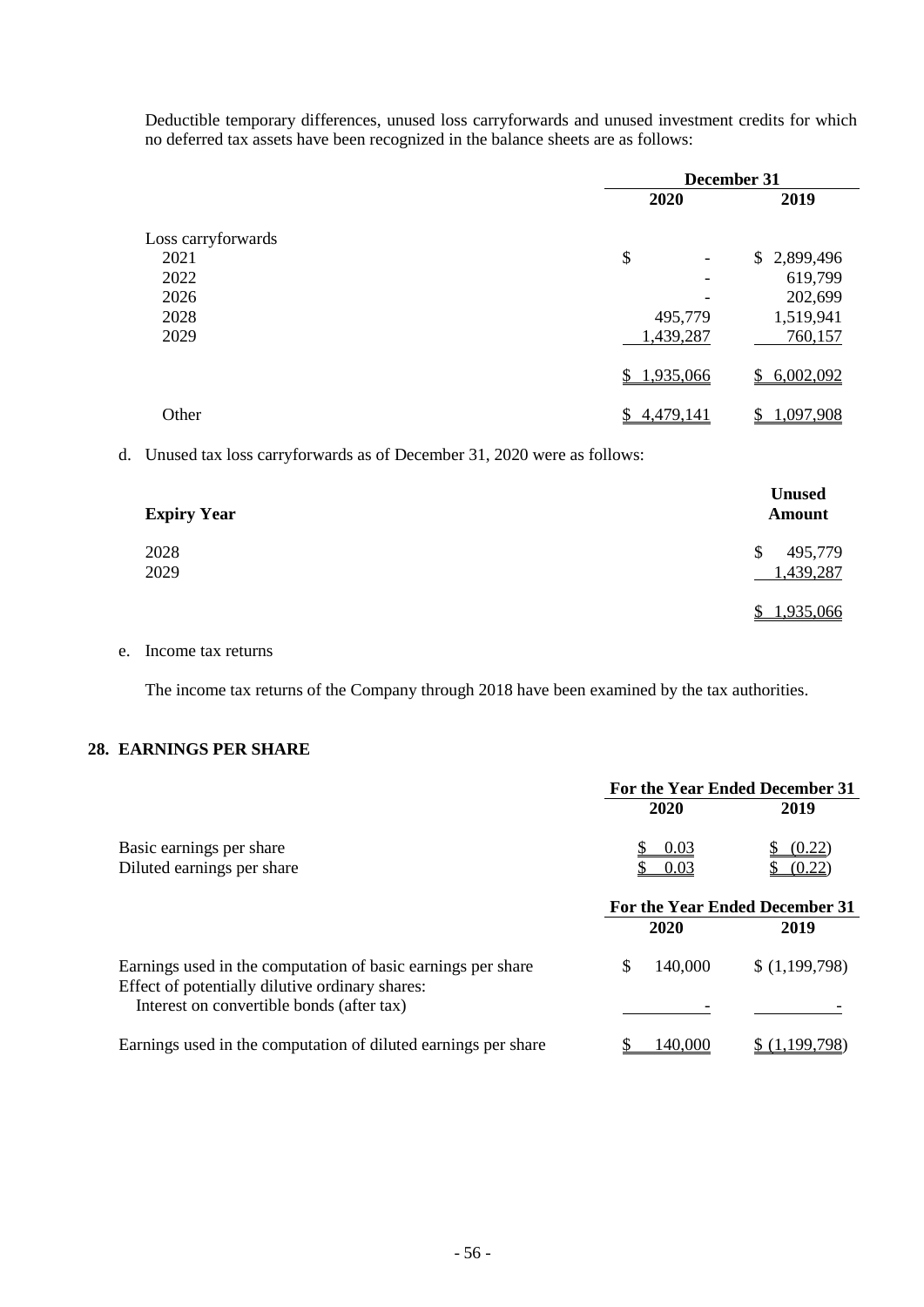|                                                                                                                    | For the Year Ended December 31 |           |  |
|--------------------------------------------------------------------------------------------------------------------|--------------------------------|-----------|--|
|                                                                                                                    | 2020                           | 2019      |  |
| Weighted average number of ordinary shares in computation of basic<br>earnings per share (in thousands)            | 5,418,776                      | 5,418,096 |  |
| Effect of potentially dilutive ordinary shares:<br>Convertible bonds (in thousands)                                |                                |           |  |
| Weighted average number of ordinary shares used in the<br>computation of diluted earnings per share (in thousands) | 5,418,776                      | 5,418,096 |  |

If the Company offers to settle compensation or bonuses paid to employees in cash or shares, the Company assumes the entire amount of the compensation or bonuses would be settled in shares, and the resulting potential shares were included in the weighted average number of shares outstanding used in the computation of diluted earnings per share, if the effect is dilutive. Such dilutive effect of the potential shares was included in the computation of diluted earnings per share until the number of shares to be distributed to employees is resolved in the following year.

## **29. CAPITAL MANAGEMENT**

The Company manages its capital to ensure that entities in the Company will be able to continue as going concerns while maximizing the return to stakeholders through the optimization of the debt and equity balance. The capital structure of the Company consists of net debt (borrowings offset by cash and cash equivalents) and equity of the Company comprising issued capital, reserves, retained earnings, other equity and non-controlling interests.

To support its operating activities and purchase of aircraft, the Company needs to maintain sufficient capital. Therefore, the goal of capital management is to ensure financial resources and operating plan is able to support the future working capital, capital expenditures, debt repayment and dividend expenses and other needs.

#### **30. FINANCIAL INSTRUMENTS**

a. Fair values of financial instruments not measured at fair value

|                              |                    | December 31       |                           |                   |  |  |
|------------------------------|--------------------|-------------------|---------------------------|-------------------|--|--|
|                              |                    | 2020              | 2019                      |                   |  |  |
|                              | Carrying<br>Amount | <b>Fair Value</b> | Carrying<br><b>Amount</b> | <b>Fair Value</b> |  |  |
| <b>Financial liabilities</b> |                    |                   |                           |                   |  |  |
| Bonds payable                | \$22,432,859       | \$22,609,683      | \$32,352,625              | \$32,363,301      |  |  |

Some long-term borrowings are floating-rate financial liabilities, so their carrying amounts are their fair values. The fair values of bonds payable are based on those which are traded in the stock exchange and based on quoted market prices (Level 1).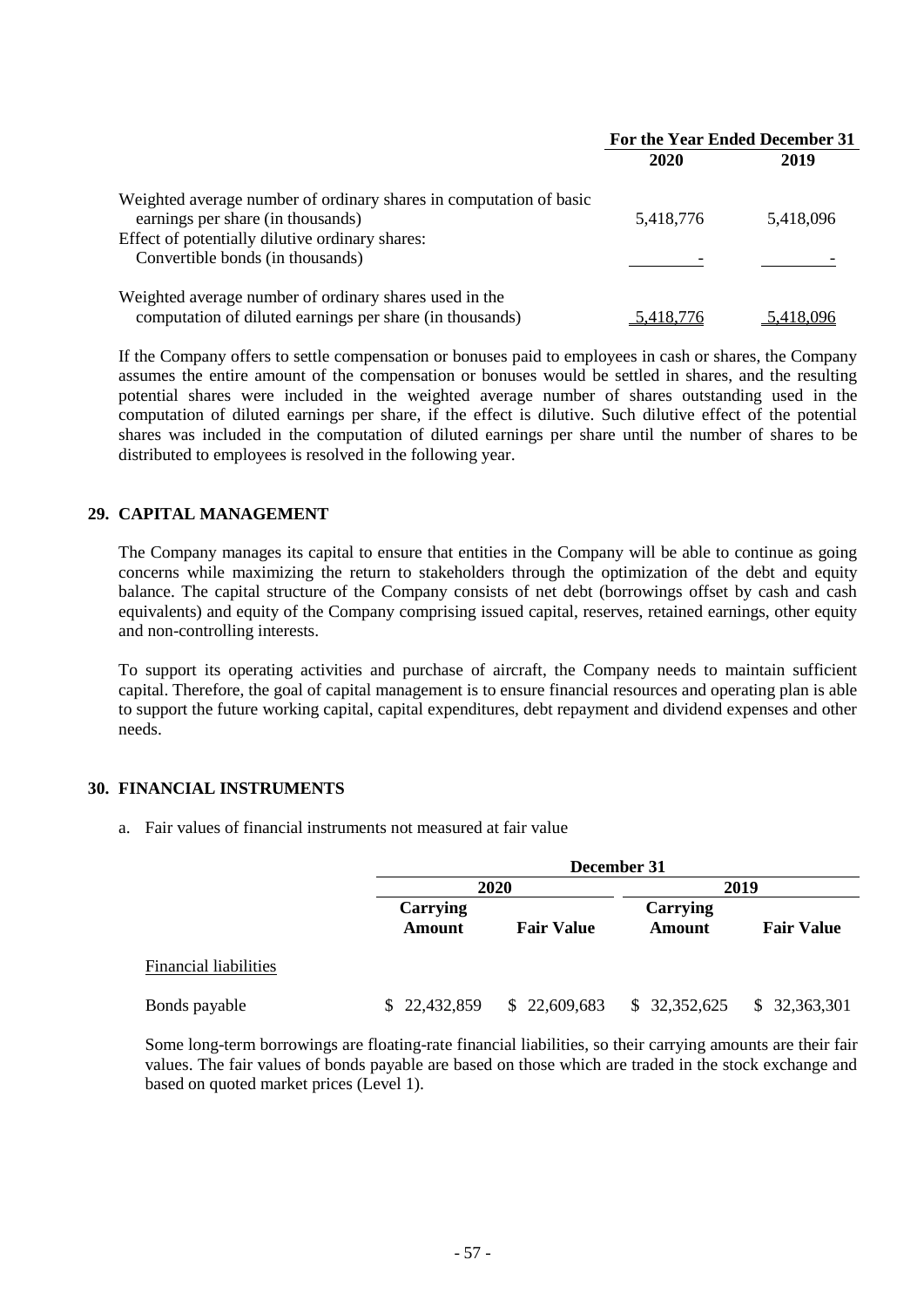b. Fair value of financial instruments measured at fair value on a recurring basis

The following table provides an analysis of financial instruments that are measured subsequent to initial recognition at fair value, grouped into Levels 1 to 3 based on the degree to which the fair value is observable:

- 1) Level 1 fair value measurements are those derived from quoted prices (unadjusted) in active markets for identical assets or liabilities;
- 2) Level 2 fair value measurements are those derived from inputs other than quoted prices included within Level 1 that are observable for the asset or liability, either directly (i.e. as prices) or indirectly (i.e. derived from prices); and
- 3) Level 3 fair value measurements are those derived from valuation techniques that include inputs for the asset or liability that are not based on observable market data (unobservable inputs).

December 31, 2020

|                                                                                                                            | Level 1      | Level 2      | Level 3                                | <b>Total</b>                      |
|----------------------------------------------------------------------------------------------------------------------------|--------------|--------------|----------------------------------------|-----------------------------------|
| Financial assets at FVTOCI<br>Investments in equity instruments<br>Unlisted shares - domestic<br>Unlisted shares - foreign | \$           | \$           | \$<br>29,704<br>117,457                | \$<br>29,704<br>117,457           |
|                                                                                                                            | \$           | \$           | 147,161<br>\$                          | 147,161<br>\$                     |
| Financial assets for hedging                                                                                               | 7,613,636    |              |                                        | 7,613,636                         |
| Financial liabilities for hedging                                                                                          | \$40,575,778 | 5,794<br>\$. | \$                                     | \$40,581,572                      |
| December 31, 2019                                                                                                          |              |              |                                        |                                   |
|                                                                                                                            | Level 1      | Level 2      | Level 3                                | <b>Total</b>                      |
| Financial assets at FVTPL<br>Derivative instruments                                                                        | \$           | 434          |                                        | 434                               |
| Financial assets at FVTOCI<br>Investments in equity instruments<br>Unlisted shares - domestic<br>Unlisted shares - foreign | \$<br>\$     | \$           | \$<br>26,865<br>80,991<br>107,856<br>S | \$<br>26,865<br>80,991<br>107,856 |
| Financial liabilities at FVTPL<br>Derivative instruments                                                                   | \$           | 11,749       | \$                                     | 11,749                            |
| Financial assets for hedging                                                                                               | \$           | \$<br>109    | \$<br>9,479                            | \$<br>9,588                       |
| Financial liabilities for hedging                                                                                          |              |              |                                        | \$51,030,220                      |

There were no transfers between Level 2 and 3 in the current and prior periods.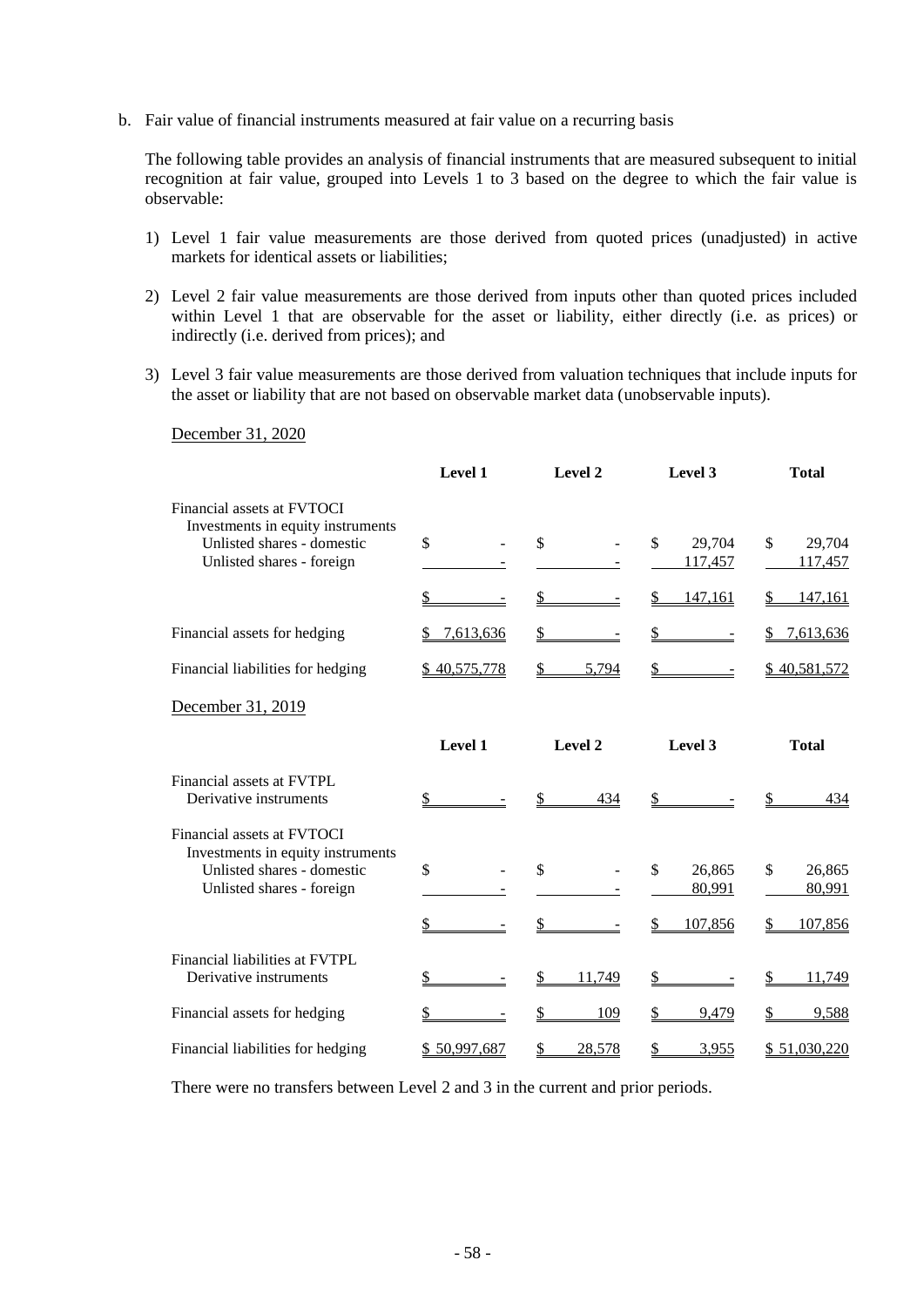4) Valuation techniques and inputs applied for Level 2 fair value measurement

| <b>Financial Instruments</b> | <b>Valuation Techniques and Inputs</b>                                                                                            |  |  |
|------------------------------|-----------------------------------------------------------------------------------------------------------------------------------|--|--|
| Derivative instruments       | The fair values of derivatives (except options) have been                                                                         |  |  |
|                              | determined based on discounted cash flow analyses using<br>interest yield curves applicable for the duration of the               |  |  |
|                              | derivatives. The estimates and assumptions that the Company                                                                       |  |  |
|                              | used to determine the fair values are identical to those used in<br>the pricing of financial instruments for market participants. |  |  |

5) Valuation techniques and inputs applied for Level 3 fair value measurement

The fair values of currency options and fuel options are determined using option pricing models where the significant unobservable inputs are implied fluctuation. An increase in the implied fluctuation used in isolation would result in a decrease in the fair value of currency options and fuel options.

The domestic unlisted equity investment is based on the comparative company valuation to estimate the fair value. The main assumptions are based on the multiplier of the market price of the comparable listed company and the net value per share, which have considered the liquidity discount. The higher the multiplier or the lower the liquidity discount, the higher the fair value of the relevant financial instruments.

The movements of Level 3 financial instruments are as follows:

|                                                                                       | <b>Multiplicator</b>                    | <b>Liquidity</b><br><b>Discount</b> |
|---------------------------------------------------------------------------------------|-----------------------------------------|-------------------------------------|
| December 31, 2020<br>December 31, 2019                                                | 0.79-16.32<br>0.75-13.23                | 80%<br>80%                          |
|                                                                                       | <b>Derivative</b><br><b>Instruments</b> | <b>Equity</b><br><b>Instruments</b> |
| Balance at January 1, 2020<br>Other comprehensive income recognized during the period | \$<br>5,524<br>(5, 524)                 | 107,856<br>\$<br>39,305             |
| Balance at December 31, 2020                                                          |                                         | <u>147,161</u>                      |
|                                                                                       | <b>Derivative</b><br><b>Instruments</b> | <b>Equity</b><br><b>Instruments</b> |
| Balance at January 1, 2019<br>Recognized in other comprehensive income                | \$<br>4,901<br>623                      | \$<br>83,366<br>24,490              |
| Balance at December 31, 2019                                                          | 5,524<br>\$                             | 107,856<br>\$                       |

Because some financial instruments and nonfinancial instruments may not have their fair values disclosed, the total fair value disclosed herein is not the total value of the Company's collective instruments.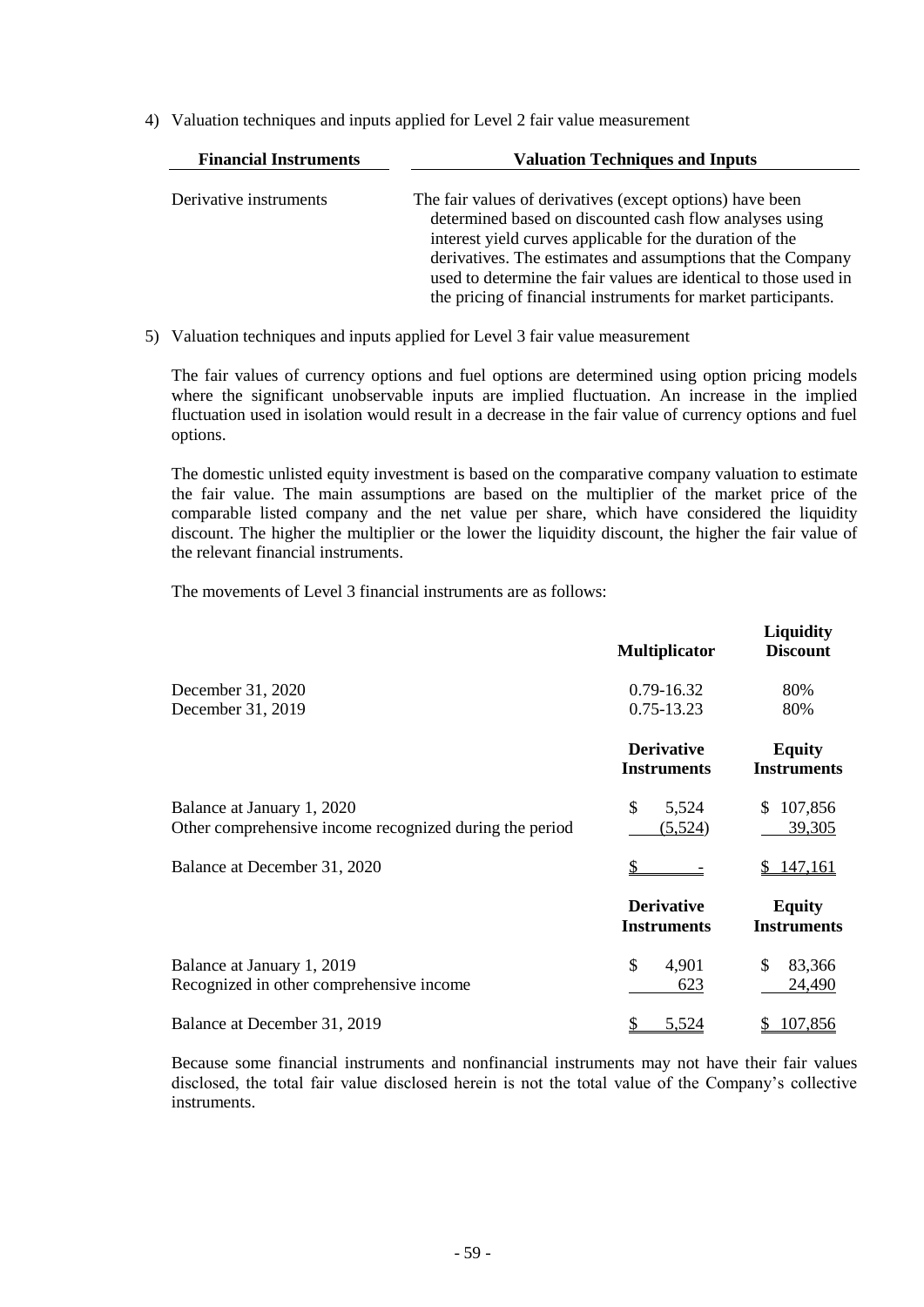c. Categories of financial instruments

|                                                           | December 31 |    |             |
|-----------------------------------------------------------|-------------|----|-------------|
|                                                           | 2020        |    | 2019        |
| Financial assets                                          |             |    |             |
| \$<br>Financial assets at FVTPL                           |             | \$ | 434         |
| Financial assets for hedging                              | 7,613,636   |    | 9,588       |
| Financial assets at amortized cost (Note 1)               | 36,153,687  |    | 31,214,918  |
| Financial assets at FVTOCI - equity instrument investment | 147,161     |    | 107,856     |
| <b>Financial liabilities</b>                              |             |    |             |
| Financial liabilities at FVTPL                            |             |    | 11,749      |
| Financial liabilities for hedging                         | 40,581,572  |    | 51,030,220  |
| Financial liabilities at amortized cost (Note 2)          | 148,012,657 |    | 129,800,759 |

- Note 1: The balances include financial assets measured at amortized cost, which comprise cash and cash equivalents, time deposits with original maturities of more than 3 months, notes and accounts receivable, accounts receivable - related parties, other receivables, refundable deposits and other restricted financial assets.
- Note 2: The balance of financial liabilities measured at amortized cost comprised short-term notes payable, notes and accounts payable, accounts payable - related parties, other payables, bonds payable and long-term loans, lease liabilities, provisions, parts of other current liabilities, parts of other noncurrent liabilities and guarantee deposits.
- d. Financial risk management objectives and policies

The Company has risk management and hedging strategies to respond to changes in the economic, financial environment and in the fuel market. To reduce the financial risks from changes in interest rates, in exchange rates and fuel prices, the Company has its operating costs stay within a specified range by using appropriate financial hedging instruments and hedging percentages in accordance with the "Processing Program of Derivative Financial Instrument Transactions" approved by Company shareholders to reduce the impact of market price on earnings. These risks include market risk (including foreign currency risk, interest rate risk and other price risk), credit risk and liquidity risk.

In addition, the Company has a risk management committee, which meets periodically to evaluate the performance of derivative instruments and determine the appropriate hedging portion. This committee informs the Company of global economic and financial conditions, controls the Company's entire financial risk resulting from changes in the financial environment and fuel prices, and develops the strategy and response to avoid financial risk with the assistance of financial risk experts to effect risk management.

1) Market risk

The Company is primarily exposed to the financial risks of changes in foreign currency exchange rates and interest rates. The Company entered into derivative financial instruments to manage its exposure to foreign currency risk and interest rate risk.

The Company enters into forward contracts, foreign currency option contracts, and interest swap contracts with fair values that are highly negatively correlated to the fair values of hedged items and evaluates the hedging effectiveness of these instruments periodically.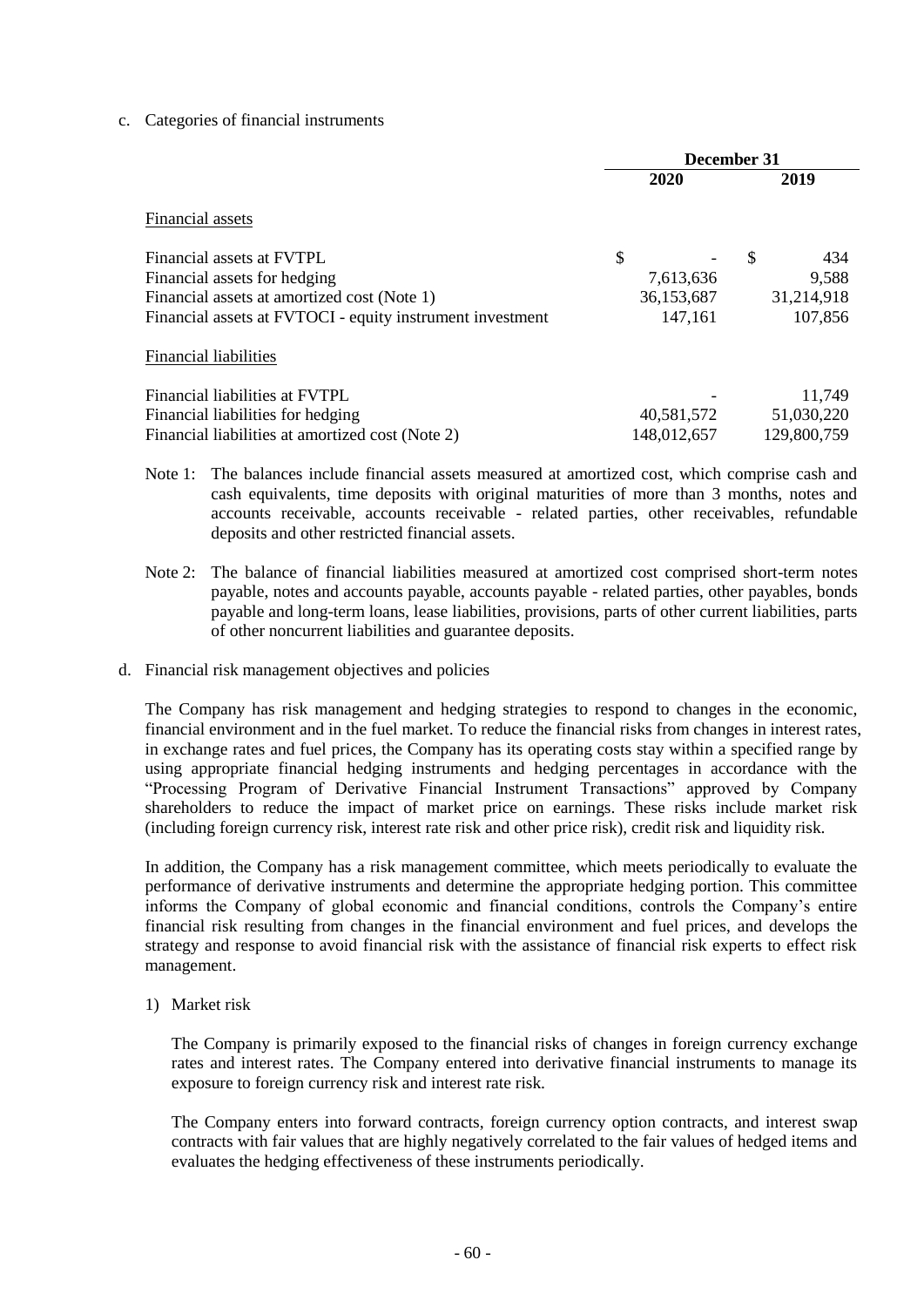#### a) Foreign currency risk

The Company enters into currency option to hedge against the risks of changes in related exchange rates, and enters into foreign exchange forward contracts to hedge against the risks of changes in the related exchange rates of foreign-currency assets, liabilities and commitments.

#### Sensitivity analysis

The Company is mainly exposed to the U.S. dollar.

The following details the Company's sensitivity to a one dollar increase and decrease in the New Taiwan dollar (the functional currency) against the U.S. dollar. The sensitivity amount used when reporting foreign currency risk internally to key management personnel and which represents management's assessment of the reasonably possible change in foreign exchange rates is one dollar. The sensitivity analysis included only outstanding foreign currency denominated monetary items and foreign exchange forward contracts designated as cash flow hedges and adjusts their translation at the end of the reporting period for the New Taiwan dollar strengthening or weakening one dollar against the U.S. dollar.

When New Taiwan dollars increase one dollar against U.S. dollars and all other variables were held constant, there would be an increase in pre-tax profit of \$126,947 thousand and other comprehensive income of \$1,155,267 thousand for the year ended December 31, 2020. A decrease in pre-tax profit of \$40,775 thousand and increase in pre-tax other comprehensive income of \$1,629,223 thousand for the year ended December 31, 2019.

The Company's hedging strategy is to enter into foreign exchange forward contracts to avoid exchange rate exposure of its foreign currency denominated receipts and payments and to manage exchange rate exposure of its aircraft prepayments in the next year. Those transactions are designated as cash flow hedges. When forecasted purchases actually take place, basis adjustments are made to the initial carrying amounts of hedged items.

For the hedges of highly probable aircraft prepayments, as the critical terms (i.e. the notional amount, useful life and underlying asset) of the foreign exchange forward contracts and their corresponding hedged items are the same, the Company performs a qualitative assessment of the effectiveness, and it is expected that the value of the foreign exchange forward contracts and the value of the corresponding hedged items will systematically change in the opposite direction in response to movements in the underlying exchange rates.

The following table summarizes the information relating to the hedging of foreign currency risk. For the information related to lease contract as hedging instruments, please refer to Note 20.

#### December 31, 2020

|                                                                  |          | <b>Notional</b>                  |                         |                     | Line Item in                                                                       |       |                          | <b>Carrying Amount</b> |
|------------------------------------------------------------------|----------|----------------------------------|-------------------------|---------------------|------------------------------------------------------------------------------------|-------|--------------------------|------------------------|
| <b>Hedging Instruments</b>                                       | Currencv | Amount                           | <b>Maturity</b>         | <b>Forward Rate</b> | <b>Balance Sheet</b>                                                               | Asset |                          | Liability              |
| Cash flow hedge<br>Aviation fuel - forward<br>exchange contracts | NTD/USD  | NTD 142,045/<br><b>USD 5.000</b> | 2021.1.29-<br>2021.5.28 | 29.4-29.8           | Financial assets for<br>hedging - current/<br>liabilities for hedging -<br>current |       | $\overline{\phantom{a}}$ | 5.794                  |

The abovementioned hedging instruments applied hedge accounting. The book value of other equity for each hedging item (aviation fuel) was \$(5,794) thousand.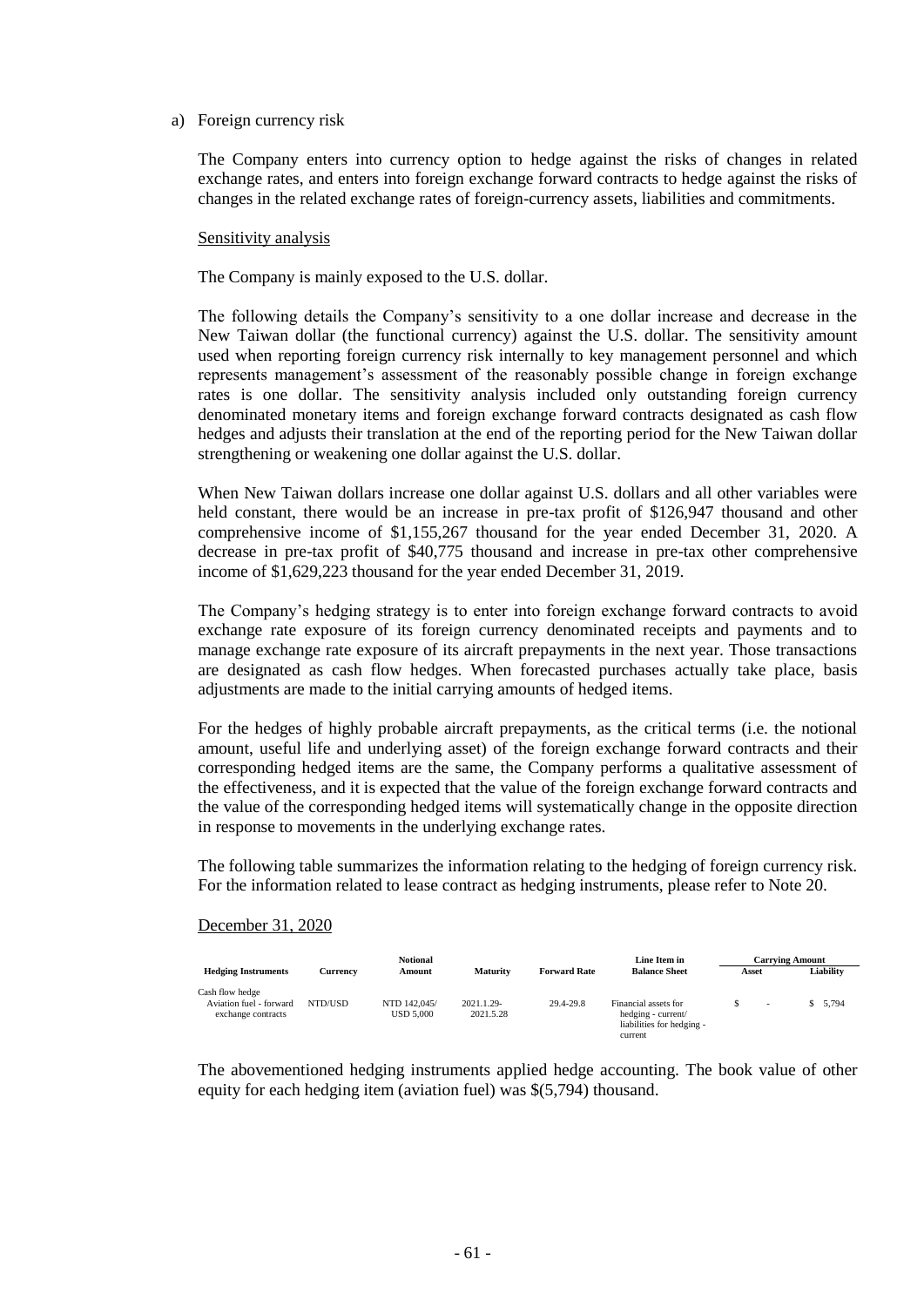#### For the year ended December 31, 2020

| <b>Comprehensive Income</b>                                                  | <b>Hedging Gain</b><br><b>Recognized in</b><br><b>Other</b><br>Comprehensive<br><b>Income</b> | Amount<br><b>Reclassified to</b><br><b>Profit and Loss</b><br>and the<br><b>Adjusted Line</b><br><b>Item</b> |  |  |
|------------------------------------------------------------------------------|-----------------------------------------------------------------------------------------------|--------------------------------------------------------------------------------------------------------------|--|--|
| Cash flow hedge<br>Aviation fuel<br>Aircraft prepayments<br>Maintenance cost | \$<br>4,367<br>(101, 570)                                                                     | (16,616)<br>S<br>16.61                                                                                       |  |  |

For the year ended December 31, 2020, the amount of hedging instruments reclassified to prepayments for equipment was \$119,878 thousand.

#### December 31, 2019

|                                                     |          | <b>Notional</b>            |                          |                     | Line Item in                                                                       | <b>Carrying Amount</b> |       |           |
|-----------------------------------------------------|----------|----------------------------|--------------------------|---------------------|------------------------------------------------------------------------------------|------------------------|-------|-----------|
| <b>Hedging Instruments</b>                          | Currency | Amount                     | <b>Maturity</b>          | <b>Forward Rate</b> | <b>Balance Sheet</b>                                                               |                        | Asset | Liability |
| Cash flow hedge                                     |          |                            |                          |                     |                                                                                    |                        |       |           |
| Aviation fuel - forward<br>exchange contracts       | NTD/USD  | NTD660.661/<br>USD22,000   | 2020.2.27-<br>2020.11.30 | 29.7-30.7           | Financial assets for<br>hedging - current/<br>liabilities for hedging -<br>current | S                      | 32    | \$10,193  |
| Aircraft rentals -<br>forward exchange<br>contracts | NTD/USD  | NTD1.411.411/<br>USD47.000 | 2020.11.4                | 29.6-30.5           | Financial assets for<br>hedging - current/<br>liabilities for hedging -<br>current |                        | 77    | 18.385    |

The abovementioned hedging instruments applied hedge accounting. The book value of other equity for each hedging item (aviation fuel and aircraft rentals in U.S. dollars) was \$(10,161) thousand and \$(18,308) thousand, respectively.

## For the year ended December 31, 2019

| <b>Comprehensive Income</b>                                                  | <b>Hedging Gain</b><br><b>Recognized in</b><br><b>Other</b><br>Comprehensive<br><b>Income</b> | Amount<br><b>Reclassified to</b><br><b>Profit and Loss</b><br>and the<br><b>Adjusted Line</b><br><b>Item</b> |        |  |  |
|------------------------------------------------------------------------------|-----------------------------------------------------------------------------------------------|--------------------------------------------------------------------------------------------------------------|--------|--|--|
| Cash flow hedge<br>Aircraft rentals<br>Aviation fuel<br>Aircraft prepayments | \$(22,214)<br>(10,161)<br>(17,705)                                                            | \$28,374<br>(53)                                                                                             | (Note) |  |  |
|                                                                              |                                                                                               |                                                                                                              |        |  |  |

Note: Decrease in operating costs or foreign exchange loss.

For the year ended December 31, 2019, the amount of hedging instruments reclassified to prepayments for equipment was \$(603) thousand.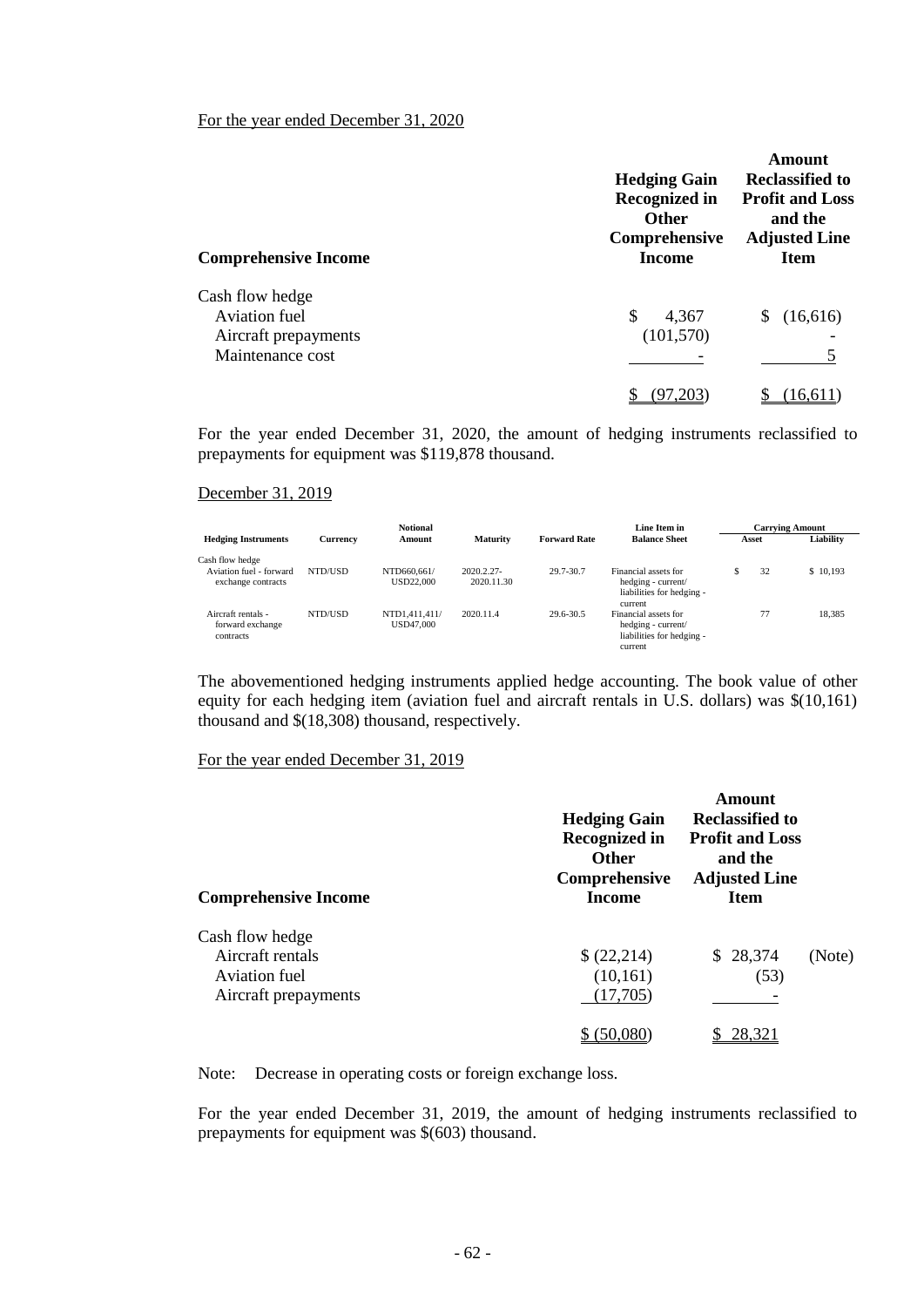#### b) Interest rate risk

The Company enters into interest swap contracts to hedge against the risks on change in net liabilities interest rates.

The risk is managed by the Company through maintaining an appropriate mix of fixed and floating rate borrowings, and using interest rate swap contracts and forward interest rate contracts.

The carrying amount of the Company's financial liabilities with exposure to interest rates at the end of the reporting period were as follows.

|                                                               | December 31 |                              |  |                            |
|---------------------------------------------------------------|-------------|------------------------------|--|----------------------------|
|                                                               |             | 2020                         |  | 2019                       |
| Fair value interest rate risk<br>Cash flow interest rate risk |             | \$ 63,008,637<br>102.601.087 |  | \$83,350,312<br>73.930.965 |

#### Sensitivity analysis

The sensitivity analyses below were determined based on the Company's exposure to interest rates for both derivatives and non-derivative instruments at the end of the reporting period. For floating rate liabilities, the analysis was prepared assuming the amount of the liability outstanding at the end of the reporting period was outstanding for the whole year. One yard (25 basis) increase or decrease was used when reporting interest rate risk internally to key management personnel and represents management's assessment of the reasonably possible change in interest rates.

Had interest rates increased by one yard (25 basis) and all other variables been held constant, the Company's pre-tax profit for the year ended December 31, 2020 would have decreased by \$256,503 thousand.

Had interest rates increased by one yard (25 basis) and all other variables been held constant, the Company's pre-tax profit for the year ended December 31, 2019 would have decreased by \$184,827 thousand.

c) Other price risk

The Company was exposed to fuel price risk on its purchase of aviation fuel. The Company enters into fuel swap contracts to hedge against adverse risks on fuel price changes.

#### December 31, 2020

|                                    |          | <b>Notional</b> |                 |                                                                                              | Line Item in         | <b>Carrying Amount</b> |  |           |                          |
|------------------------------------|----------|-----------------|-----------------|----------------------------------------------------------------------------------------------|----------------------|------------------------|--|-----------|--------------------------|
| <b>Hedging Instrument</b>          | Currencv | Amount          | <b>Maturity</b> | <b>Forward Rate</b>                                                                          | <b>Balance Sheet</b> | Asset                  |  | Liability |                          |
| Cash flow hedges - fuel<br>options | USD      | . .             | $\sim$          | Financial assets for<br>$\sim$<br>hedging - current/<br>liabilities for hedging -<br>current |                      |                        |  |           | $\overline{\phantom{a}}$ |

The abovementioned hedging instruments applied hedge accounting. The book value of other equity for each hedging item (fuel payments) was \$0.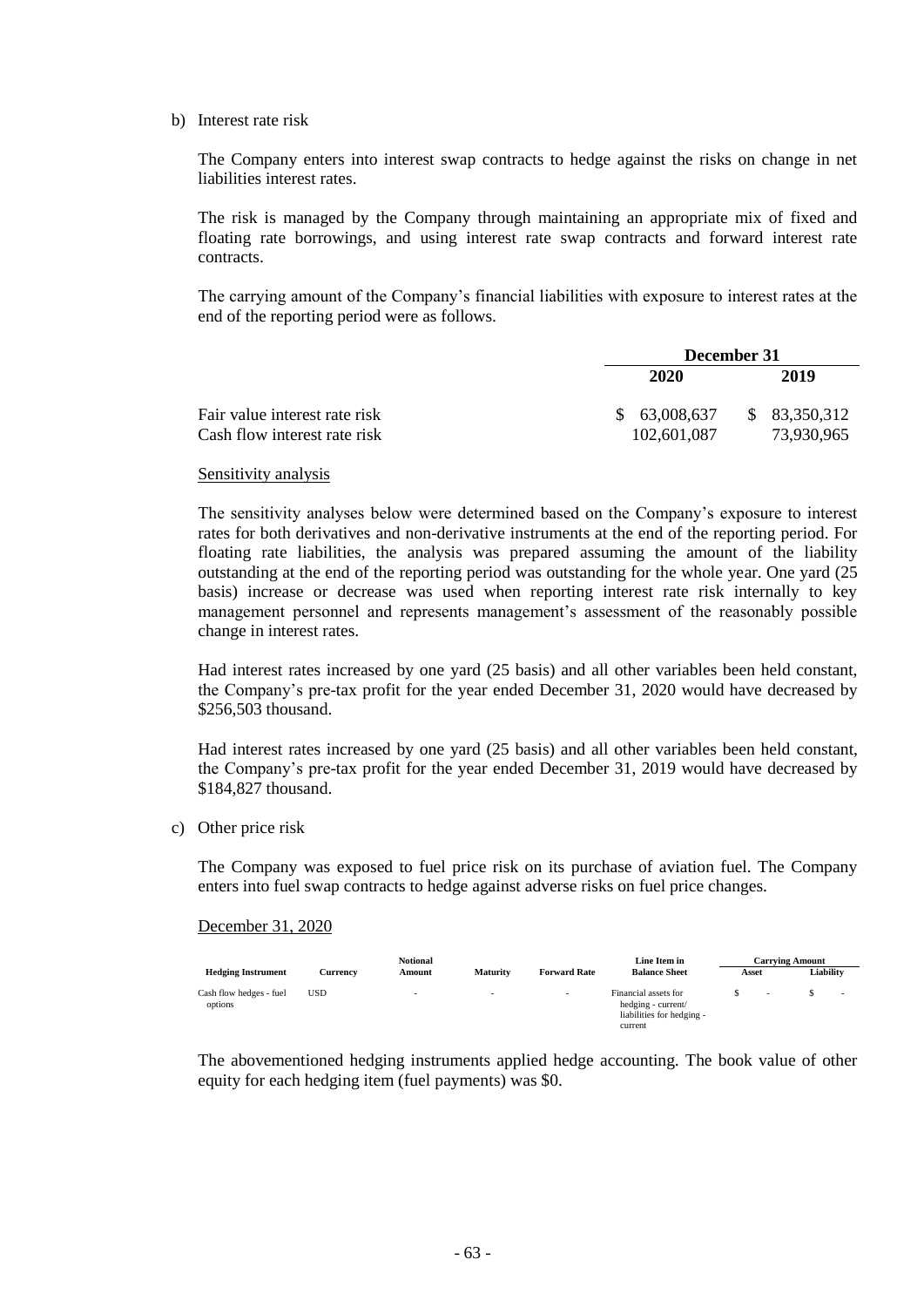## For the year ended December 31, 2020

| <b>Comprehensive Income</b>     | <b>Hedging Gain</b><br>(Loss)<br><b>Recognized in</b><br><b>Other</b><br>Comprehensive<br><b>Income</b> | <b>Amount</b><br><b>Reclassified to</b><br><b>Profit and Loss</b><br>and the<br><b>Adjusted Line</b><br><b>Item</b> |        |  |
|---------------------------------|---------------------------------------------------------------------------------------------------------|---------------------------------------------------------------------------------------------------------------------|--------|--|
| Cash flow hedges - fuel options | \$ (5,524)                                                                                              | \$ (52,853)                                                                                                         | (Note) |  |
|                                 |                                                                                                         |                                                                                                                     |        |  |

Note: Increase in operating costs.

December 31, 2019

|                                    |                 | <b>Notional</b> |                          |                       | Line Item in                                                                       |          | <b>Carrving Amount</b> |
|------------------------------------|-----------------|-----------------|--------------------------|-----------------------|------------------------------------------------------------------------------------|----------|------------------------|
| <b>Hedging Instrument</b>          | <b>Currencv</b> | Amount          | <b>Maturity</b>          | <b>Forward Rate</b>   | <b>Balance Sheet</b>                                                               | Asset    | Liabilitv              |
| Cash flow hedges - fuel<br>options | <b>USD</b>      | NTD5.524        | 2020.3.31-<br>2020.12.31 | USD49.65-<br>USD80.75 | Financial assets for<br>hedging - current/<br>liabilities for hedging -<br>current | \$ 9.479 | 3,955                  |

The abovementioned hedging instruments applied hedge accounting. The book value of other equity for each hedging item (fuel payments) was \$5,524 thousand.

For the year ended December 31, 2019

|                                 | <b>Hedging Gain</b><br>(Loss)        | Amount<br><b>Reclassified to</b>  |        |
|---------------------------------|--------------------------------------|-----------------------------------|--------|
|                                 | <b>Recognized in</b><br><b>Other</b> | <b>Profit and Loss</b><br>and the |        |
| <b>Comprehensive Income</b>     | Comprehensive<br>Income              | <b>Adjusted Line</b><br>Item      |        |
| Cash flow hedges - fuel options | \$<br>623                            | \$(13,597)                        | (Note) |

Note: Increase in operating costs.

#### Sensitivity analysis

The sensitivity analysis below was determined based on the exposure to fuel price risks at the end of the reporting period.

|                                                              | For the Year Ended December 31                         |                                                                               |                                                        |                                                                                      |  |  |  |
|--------------------------------------------------------------|--------------------------------------------------------|-------------------------------------------------------------------------------|--------------------------------------------------------|--------------------------------------------------------------------------------------|--|--|--|
|                                                              | 2020                                                   |                                                                               | 2019                                                   |                                                                                      |  |  |  |
|                                                              | <b>Pre-tax Profit</b><br><b>Increase</b><br>(Decrease) | <b>Other</b><br>Compre-<br>hensive<br>Income<br><b>Increase</b><br>(Decrease) | <b>Pre-tax Profit</b><br><b>Increase</b><br>(Decrease) | <b>Other</b><br>Compre-<br>hensive<br><b>Income</b><br><b>Increase</b><br>(Decrease) |  |  |  |
| Fuel price increase of<br>5%<br>Fuel price decrease of<br>5% | 1,479<br>\$<br>(1, 479)                                | \$                                                                            | \$                                                     | 7,973                                                                                |  |  |  |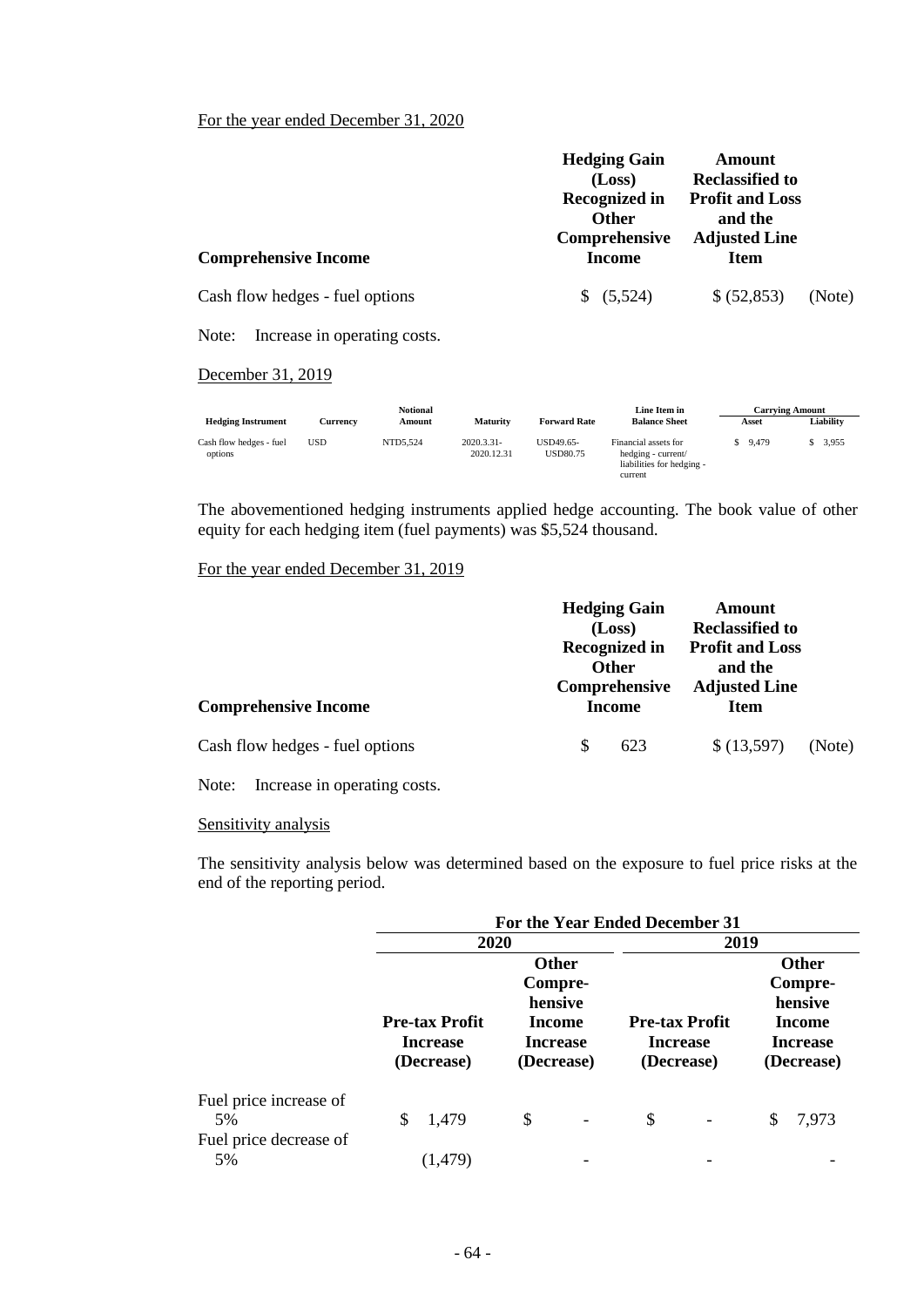#### 2) Credit risk

Credit risk refers to the risk that a counterparty will default on its contractual obligations resulting in financial loss to the Company. The Company's credit risk, primarily comes from accounts receivable generated from operating activities, bank deposits generated from investing activities, fixed investment income and other financial instruments. Operation related credit risk and financial credit risk are managed separately.

#### Operation - related credit risk

The Company has established procedures to management operations related credit risk to maintain the quality of accounts receivable.

To assess individual customers, the Company consider into the financial condition of the customers, the credit rating agency rating, the Company's internal credit rating, transaction history and current economic conditions and many other factors that may affect the repayment. Sometimes, the Company uses certain credit enhancement tools to reduce the credit risk of specific customers.

Since the customers of the industry is dispersed and non-related, the credit risk concentration is not critical aviation.

#### Financial credit risk

Credit risk on bank deposits, investments income and other financial instruments are measured and monitor by the Company's finance department. The Company's trading partners and other parties were well-performing banks and financial institutions, corporations, and government agencies, and so the risk of counterparties failing to discharge an obligation is low; therefore, there is no significant credit risk.

Endorsements given by the Company on behalf of its subsidiaries can be found in Notes  $31(g)$ .

3) Liquidity risk

The objective of the Company's management of liquidity is to maintain cash and cash equivalents sufficient for operating purposes, marketable securities with high liquidity and loan commitments that are sufficient to ensure that the Company has adequate financial flexibility.

#### Liquidity and interest risk rate table

The following table shows the remaining contractual maturity analysis of the Company's financial liabilities with agreed-upon repayment periods, which were based on the date the Company may be required to pay the first repayment and financial liabilities is evaluated based on undiscounted cash flows, including cash flows of interest and principal.

Bank loans with a repayment on demand clause were included in the second column of the table below regardless of whether or not the banks would choose to exercise early their rights to repayment. The maturity dates for other non-derivative financial liabilities were based on the agreed-upon repayment dates. The Company's liquidity analysis for its derivative financial instruments is also shown in the following table. The table was based on the undiscounted contractual net cash inflows and outflows on derivative instruments that settle on a net basis, and the undiscounted gross cash inflows and outflows on those derivatives that require gross settlement. When the amount payable or receivable is not fixed, the amount disclosed has been determined by reference to the projected interest rates as illustrated by yield curves at the end of the reporting period.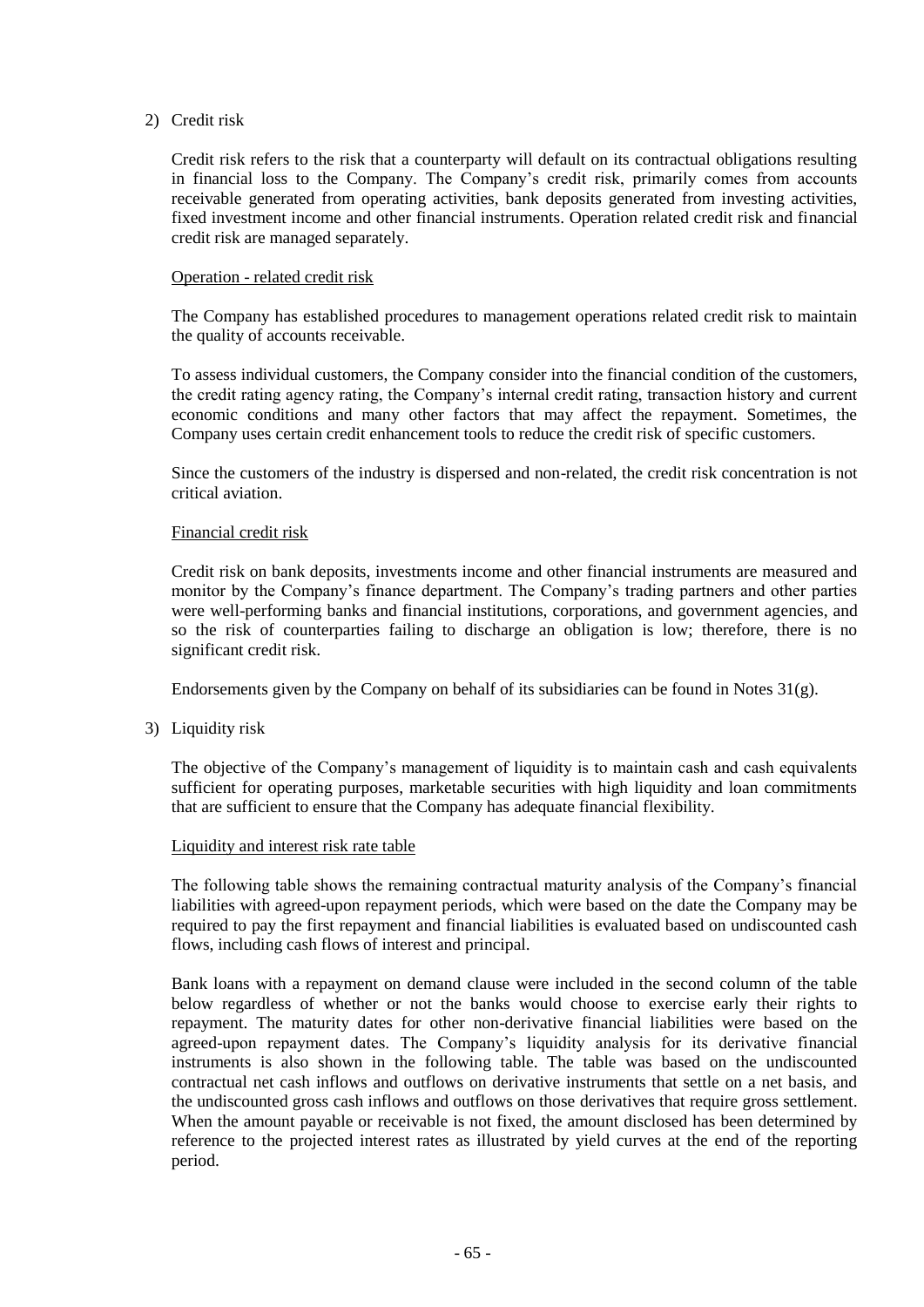# December 31, 2020

|                                       | <b>The Weighted</b><br>Average<br><b>Effective</b><br><b>Interest Rate</b><br>(9/0) |               | Less than 1<br>Year |    | 1 to 5 Years |    | <b>Over 5 Years</b> |
|---------------------------------------|-------------------------------------------------------------------------------------|---------------|---------------------|----|--------------|----|---------------------|
| Finance lease                         |                                                                                     |               |                     |    |              |    |                     |
| liabilities                           | 0.1355                                                                              | \$            | 915,897             | \$ | 2,778,984    | \$ | 9,929,842           |
| Floating interest rate<br>liabilities |                                                                                     |               |                     |    |              |    |                     |
|                                       | 0.9102<br>0.2541                                                                    |               | 15,559,492          |    | 54,822,466   |    | 14,752,347          |
| Hedging instruments                   | 2.4622                                                                              |               | 9,249,609           |    | 32,978,809   |    | 1,815,449           |
| Bonds payable                         |                                                                                     |               | 12,685,204          |    | 9,303,608    |    | 1,280,779           |
|                                       |                                                                                     |               | \$38,410,202        |    | \$99,883,867 |    | \$27,778,417        |
| December 31, 2019                     |                                                                                     |               |                     |    |              |    |                     |
|                                       | The Weighted<br>Average<br><b>Effective</b><br><b>Interest Rate</b><br>(%)          |               | Less than 1<br>Year |    | 1 to 5 Years |    | <b>Over 5 Years</b> |
| Finance lease                         |                                                                                     |               |                     |    |              |    |                     |
| liabilities                           | 0.1448                                                                              | $\mathcal{S}$ | 914,419             | \$ | 3,362,181    | S. | 10,451,021          |
| Floating interest rate                |                                                                                     |               |                     |    |              |    |                     |
| liabilities                           | 0.9576                                                                              |               | 14,284,090          |    | 34,457,400   |    | 14,787,869          |
| Hedging instruments                   | 3.1131                                                                              |               | 10,060,822          |    | 39,729,062   |    | 6,373,333           |
| Bonds payable                         | 2.5273                                                                              |               | 10,823,905          |    | 19,871,174   |    | 3,383,401           |
|                                       |                                                                                     |               | 36,083,236          |    | \$97,419,817 |    | 34,995,624          |
| Loan commitments                      |                                                                                     |               |                     |    |              |    |                     |
|                                       |                                                                                     |               |                     |    | December 31  |    |                     |
|                                       |                                                                                     |               |                     |    | 2020         |    | 2019                |
| Unused bank loan limit (unsecured)    |                                                                                     |               |                     | S. | 21,559,000   | \$ | 18,422,000          |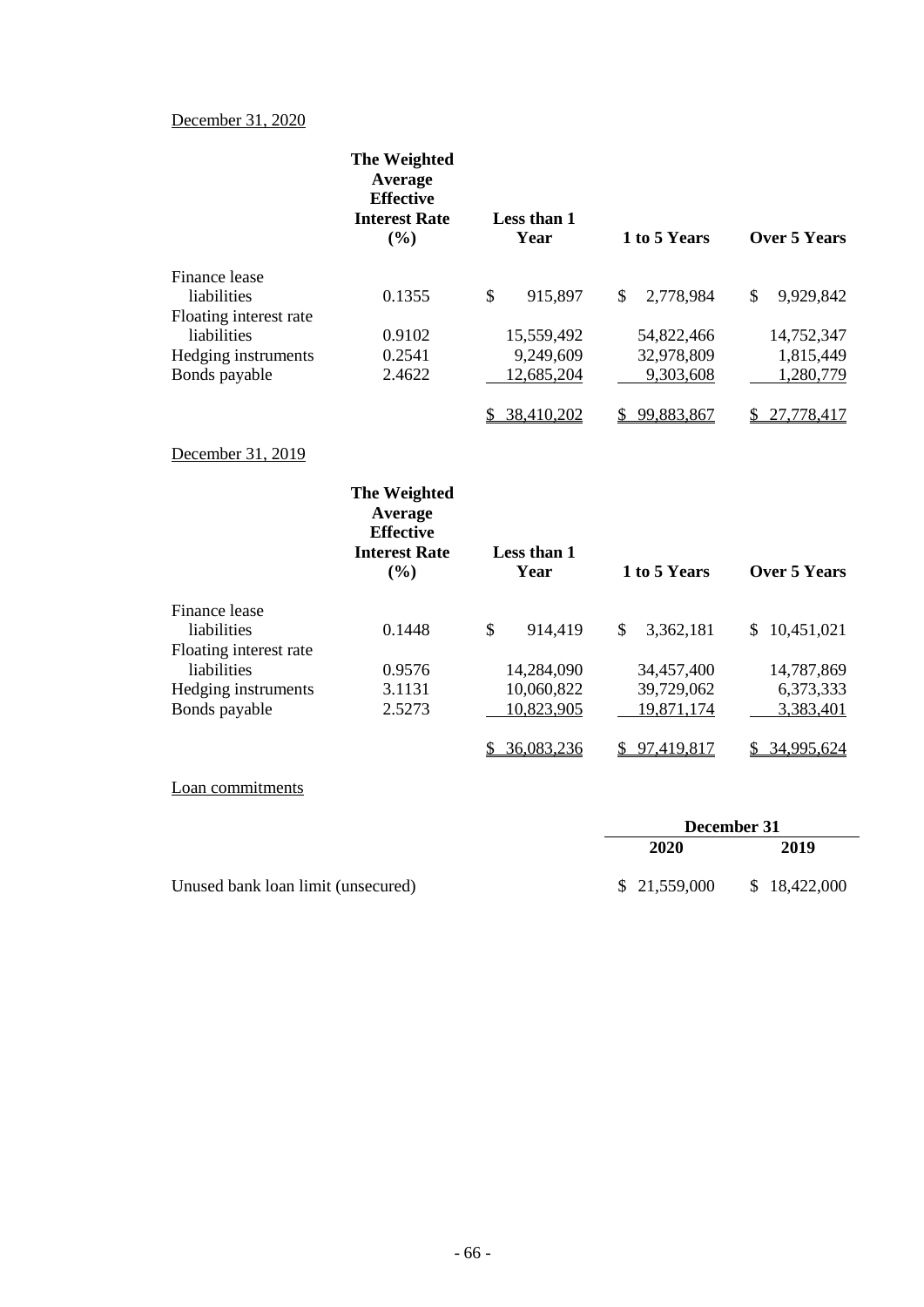## **31. RELATED-PARTY TRANSACTIONS**

Except for the disclosures stated in other notes, transactions between the Company and its related parties are disclosed below:

a. Related parties' names and relationships

| <b>Name</b>                                           | <b>Relationship with the Company</b>                                                                                     |  |  |
|-------------------------------------------------------|--------------------------------------------------------------------------------------------------------------------------|--|--|
|                                                       |                                                                                                                          |  |  |
| Taiwan Aircargo Terminal Company                      | Subsidiary                                                                                                               |  |  |
| Taoyuan International Airport Service Co., Ltd.       | Subsidiary                                                                                                               |  |  |
| Sabre Travel Network (Taiwan), Ltd.                   | Subsidiary                                                                                                               |  |  |
| Taiwan Airport Service Co., Ltd.                      | Subsidiary                                                                                                               |  |  |
| Taiwan Airport Service (Samoa)                        | Subsidiary                                                                                                               |  |  |
| Dynasty Aerotech International Corp.                  | Subsidiary                                                                                                               |  |  |
| Yestrip                                               | Subsidiary                                                                                                               |  |  |
| <b>Global Sky Express</b>                             | Subsidiary                                                                                                               |  |  |
| <b>Mandarin Airlines</b>                              | Subsidiary                                                                                                               |  |  |
| <b>CAL</b> Park                                       | Subsidiary                                                                                                               |  |  |
| CAL Hotel Co., Ltd.                                   | Subsidiary                                                                                                               |  |  |
| <b>CAL-Asia Investment</b>                            | Subsidiary                                                                                                               |  |  |
| Dynasty Holidays, Inc.                                | Associate (become associate in January<br>2019)                                                                          |  |  |
| CAL-Dynasty International Inc.                        | Subsidiary                                                                                                               |  |  |
| Tigerair Taiwan Co., Ltd.                             | Subsidiary                                                                                                               |  |  |
| Taiwan Aircraft Maintenance and Engineering Co., Ltd. | Subsidiary                                                                                                               |  |  |
| <b>Kaohsiung Catering Services</b>                    | Subsidiary                                                                                                               |  |  |
| China Aircraft Service                                | Associate                                                                                                                |  |  |
| Airport Air Cargo Terminal (Xiamen) Co., Ltd.         | Associate                                                                                                                |  |  |
| Airport Air Cargo Service (Xiamen) Co., Ltd.          | Associate                                                                                                                |  |  |
| Eastern United International Logistics (Hong Kong)    | Associate                                                                                                                |  |  |
| <b>China Pacific Catering Services</b>                | Joint venture investment                                                                                                 |  |  |
| China Pacific Laundry Services                        | Joint venture investment                                                                                                 |  |  |
| NORDAM Asia Ltd.                                      | Joint venture investment                                                                                                 |  |  |
| Delica International Co., Ltd.                        | Joint venture investment                                                                                                 |  |  |
| China Aviation Development Foundation                 | Director of the Company and major<br>shareholder                                                                         |  |  |
| Others                                                | Director, key management personnel,<br>chairman, general manager of the<br>Company, spouse and second-degree<br>relative |  |  |

# b. Operating income

|                      |                                                   | For the Year Ended December 31 |                     |
|----------------------|---------------------------------------------------|--------------------------------|---------------------|
| <b>Account Items</b> | <b>Related Party Type</b>                         | 2020                           | 2019                |
| Other income         | Subsidiary<br>Major shareholder of the<br>Company | 696,100<br>5.097               | 2,577,039<br>25,457 |
|                      | Associate<br>Joint venture investment             | 122<br>22.445                  | .239                |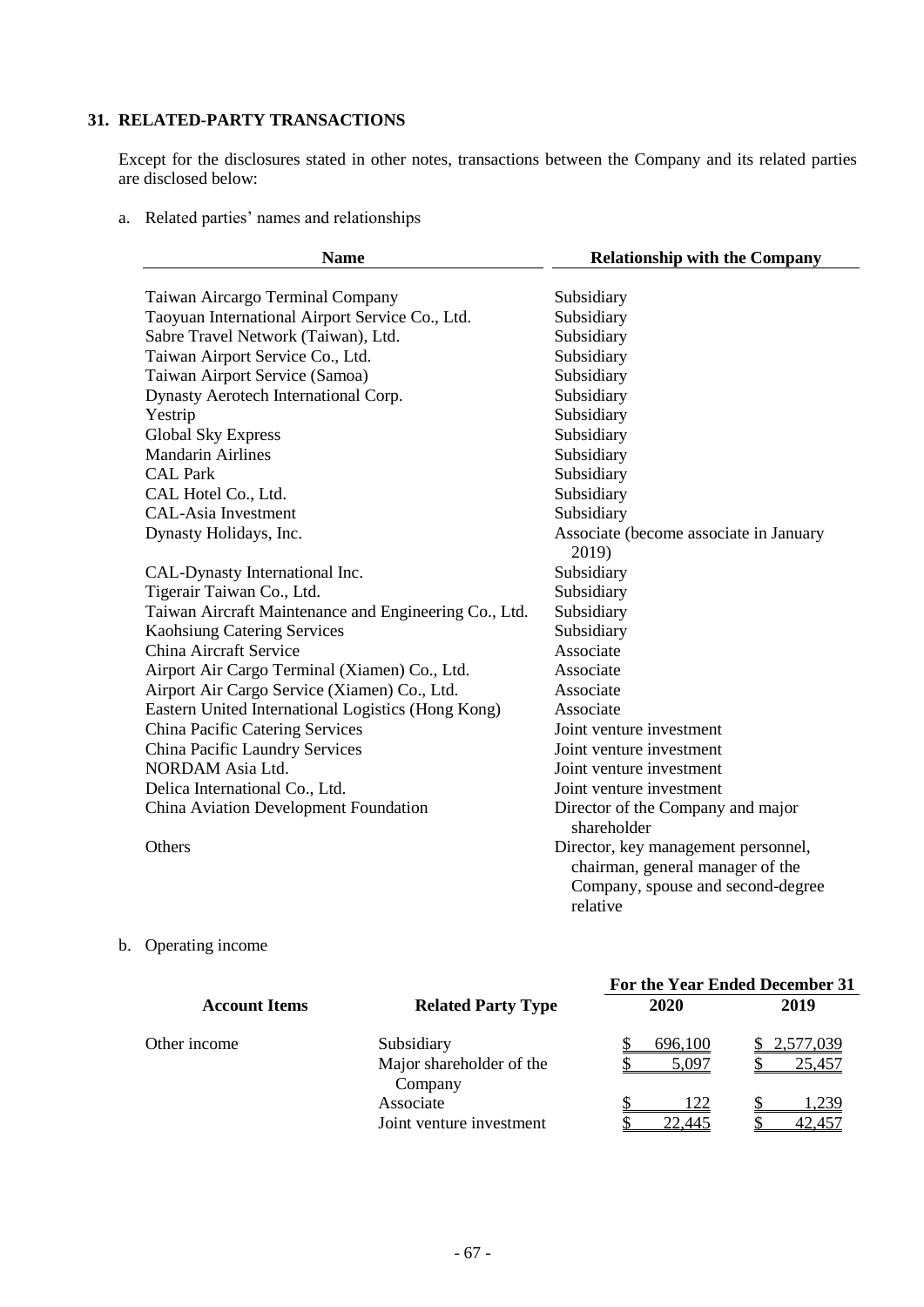c. Purchases

|                                  | For the Year Ended December 31 |           |  |  |
|----------------------------------|--------------------------------|-----------|--|--|
| <b>Related Party Type</b>        | 2020                           | 2019      |  |  |
| Subsidiary                       | 2,611,679                      | 3.915.258 |  |  |
| Major shareholder of the Company | 1.41'                          | 56,474    |  |  |
| Associate                        | 457,005                        | 414.106   |  |  |
| Joint venture investment         | 516.347                        | 1.091     |  |  |

d. Accounts receivable - related parties (generated by operations)

|                                  | December 31 |         |    |                |  |  |
|----------------------------------|-------------|---------|----|----------------|--|--|
| <b>Related Party Type</b>        |             | 2020    |    | 2019           |  |  |
| Subsidiary                       | \$          | 99,757  | \$ | 222,038        |  |  |
| Joint venture investment         |             | 1,667   |    | 7,760          |  |  |
| Major shareholder of the Company |             |         |    | 2,588          |  |  |
|                                  |             | 101.424 |    | <u>232,386</u> |  |  |

The receivables are not guaranteed, and there is no allowance for doubtful accounts related to accounts receivable - related parties. The payment periods of such accounts were within 30 to 90 days, and there are no overdue payments.

e. Accounts payable - related parties (generated by operations)

|                                                                                                                      | December 31 |         |   |          |  |
|----------------------------------------------------------------------------------------------------------------------|-------------|---------|---|----------|--|
| <b>Related Party Type</b><br>Subsidiary<br>Associate<br>Joint venture investment<br>Major shareholder of the Company |             | 2020    |   | 2019     |  |
|                                                                                                                      | \$          | 459,667 | S | 927,419  |  |
|                                                                                                                      |             | 52,187  |   | 51,333   |  |
|                                                                                                                      |             | 76,380  |   | 484,700  |  |
|                                                                                                                      |             |         |   | 5,982    |  |
|                                                                                                                      |             | 588,234 |   | .469.434 |  |

The remaining balance of notes and accounts payable - related parties will be paid in cash if they are not secured.

f. Leases of properties (operating leases)

The Company rented out planes to Mandarin Airlines under an operating lease contract. The monthly rent received is based on flight hours. In 2020 and 2019, the rentals received amounted to \$384,080 thousand and \$1,624,568 thousand, respectively.

Under an operating lease agreement, the Company rented flight training machines and flight simulators from China Aviation Development Foundation to train pilots. The Company paid the rental based on usage hours. In 2020 and 2019, the Company paid rentals of about \$11,417 thousand and \$56,474 thousand, respectively.

In March 2010, the Company signed a yearly renewable operating lease agreement to use the Operating and Aviation Headquarters building of the Taiwan Taoyuan International Airport with CAL Park. In 2020 and 2019, the Company paid rentals of \$207,003 and \$231,288 thousand, respectively.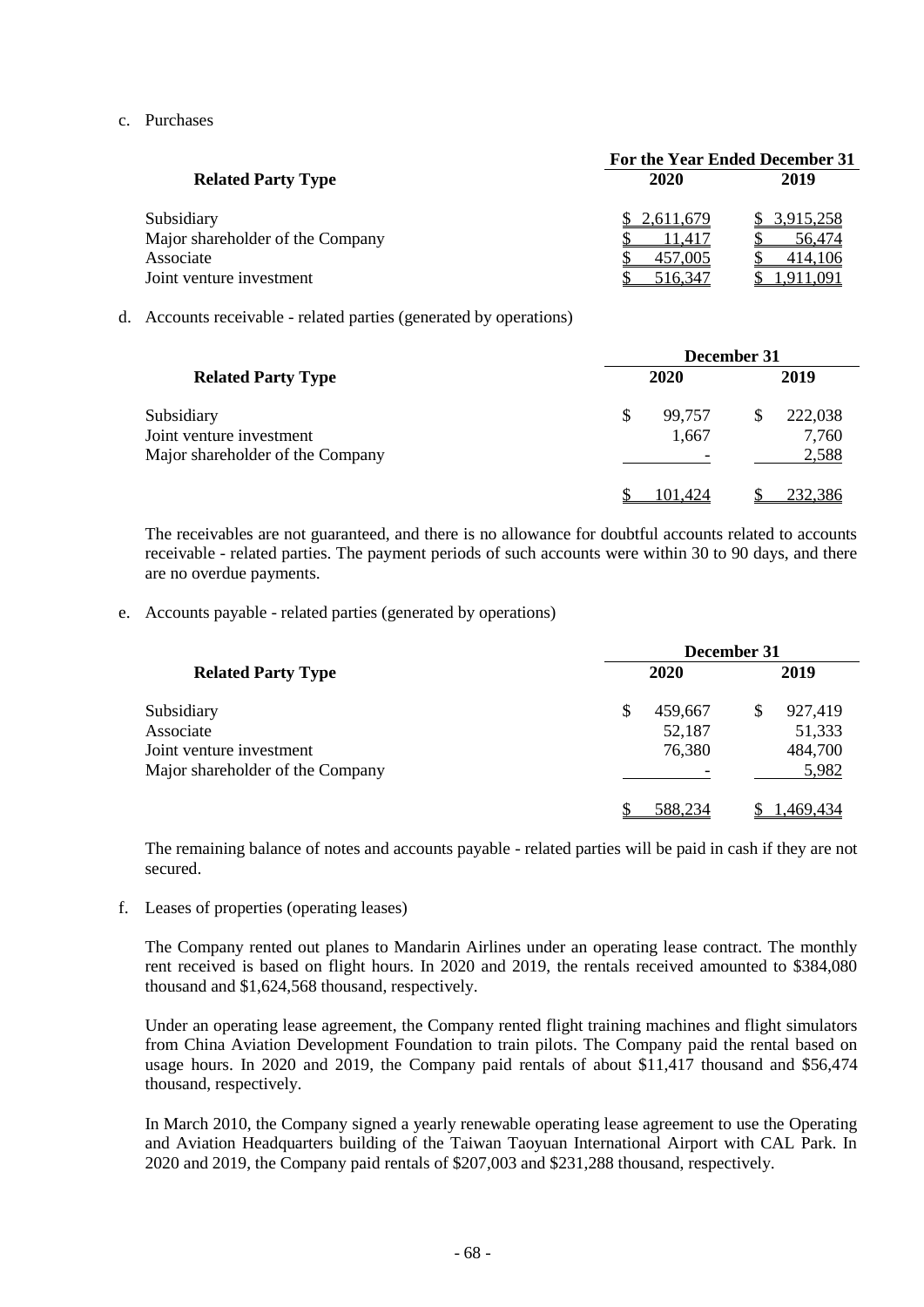#### g. Endorsements and guarantees

|                              | December 31                 |                              |                             |                              |  |  |
|------------------------------|-----------------------------|------------------------------|-----------------------------|------------------------------|--|--|
|                              |                             | 2020                         | 2019                        |                              |  |  |
|                              | <b>Authorized</b><br>Amount | Actual<br><b>Amount Used</b> | <b>Authorized</b><br>Amount | Actual<br><b>Amount Used</b> |  |  |
| The Company                  |                             |                              |                             |                              |  |  |
| <b>CAL</b> Park              | 3,850,000<br>S.             | \$1,892,540                  | \$3,850,000                 | \$2,129,400                  |  |  |
| Taiwan Air Cargo Terminal    |                             |                              | 1,080,000                   |                              |  |  |
| Tigerair Taiwan              | 2,656,591                   | 265,062                      | 3,012,668                   | 685,444                      |  |  |
| Taiwan Air Craft Maintenance | 2,000,000                   | 1,336,000                    | 2,000,000                   | 1,279,827                    |  |  |

h. Bonds payable - related parties

Related parties that invested in the first issue of unsecured bonds in 2016 (Note 19) are summarized as follows:

|                                                           | <b>December 31, 2020</b> |                                        |  |
|-----------------------------------------------------------|--------------------------|----------------------------------------|--|
| <b>Related Party</b>                                      | <b>Units</b>             | <b>Aggregate</b><br><b>Par/Dollars</b> |  |
| The first issue of unsecured bonds in 2016                |                          |                                        |  |
| <b>Mandarin Airlines</b><br>Sabre Travel Network (Taiwan) | 125<br>25                | 125,000<br>\$<br>25,000                |  |

In 2020, interest expense was \$2,499 thousand. This bonds payable will be paid off in May 2021. As of December 31, 2020 the interest payable was \$1,071 thousand.

i. Compensation of key management personnel

|                                                          | For the Year Ended December 31 |                 |    |                 |
|----------------------------------------------------------|--------------------------------|-----------------|----|-----------------|
|                                                          |                                | 2020            |    | 2019            |
| Short-term employee benefits<br>Post-employment benefits | -S                             | 33,376<br>2,525 | \$ | 39,693<br>2,362 |
|                                                          |                                | 35.901          |    | 42,055          |

The remuneration of directors and key executives was determined by the remuneration committee having regard to the performance of individuals and market trends.

#### **32. PLEDGED ASSETS**

The following assets were pledged or mortgaged as collateral for long-term bank loans, lease obligations and business transactions:

|                                                     | December 31                  |                            |  |
|-----------------------------------------------------|------------------------------|----------------------------|--|
|                                                     | 2020                         | 2019                       |  |
| Property, plant and equipment<br>Right-of-use asset | \$30,113,171<br>54, 555, 761 | \$26,956,631<br>64,262,830 |  |
|                                                     | \$84,668,932                 | \$91,219,461               |  |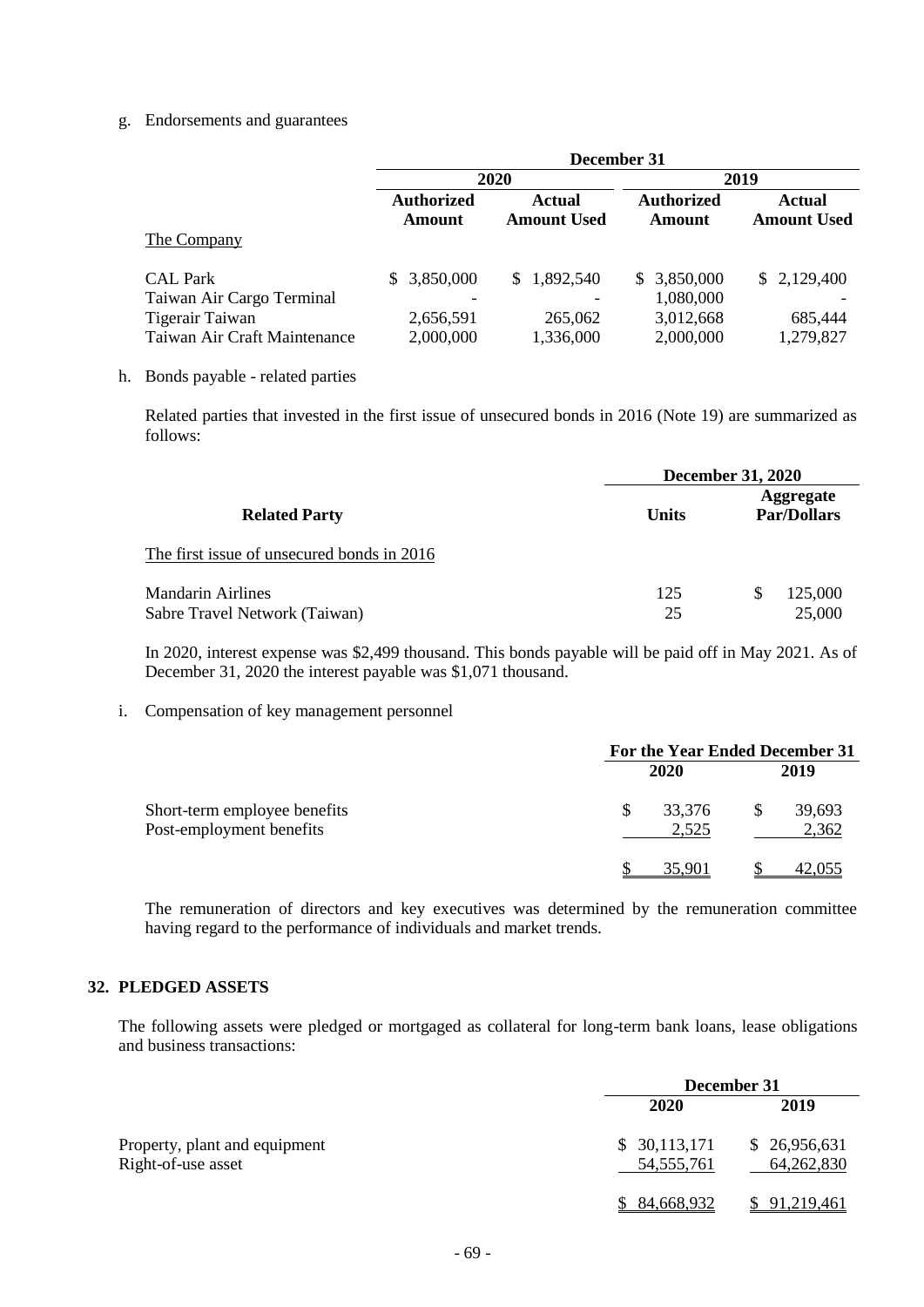## **33. COMMITMENTS AND CONTINGENT LIABILITIES**

As of December 31, 2020, except for the disclosures stated in other notes, the Company had commitments and contingent liabilities as follows:

- a. In October 2019, the Company signed a contract with Airbus S.A.S. to purchase eleven A321neo aircraft and an option to purchase five A321neo aircraft. The total list price of the eleven aircraft is US\$1,676,413 thousand, and the list price of the option to purchase five aircraft is US\$769,922 thousand. The expected delivery periods of the eleven aircraft are from 2024 to 2026. As of December 31, 2020, the list price of the fourteen aircraft had been paid in the amount of US\$32,578 thousand (recognized as prepayments for aircraft). In October 2019, the Company signed a contract with International Aero Engines Company to purchase four backup engines of A321neo. The total list price of the four engines is US\$60,289 thousand. The Company also signed related aircraft rental agreement, please refer to Note 20 for details.
- b. In July and August 2019, the Company signed a contract with the Boeing Company to purchase three 777F aircraft and exercised the option to purchase three 777F aircraft. The total list price of the six aircraft is US\$2,320,315 thousand, and the expected delivery periods are from 2020 to 2023. As of December 31, 2020, two out of the six aircraft has been delivered, the list price had been paid in the amount of US\$122,186 thousand (recognized as prepayments for aircraft), and the total list price of the remaining four aircraft is US\$1,552,879.

#### **34. IMPACT OF COVID-19**

Since the outbreak of the Covid-19 in January 2020, the coronavirus has become a pandemic. The pandemic has now spread around the world and most countries have not removed their travel restrictions. Because the number of inbound and outbound passengers has decreased significantly, the Company adjusts the proportion between passenger aircraft and cargo aircraft used in operations to comply with the government's epidemic prevention policy and cater to market demand. The Company reduces the frequency of passenger air services that have been severely affected, uses the passenger aircraft to support the cargo flight arrangement and expands the function of all-cargo aircraft to maximize the opportunities from air cargo business. Since March 2020, cargo has become the main source of revenue for the Company.

The Company continues to adjust the response measures according to the situation. In addition, to ensure the adequate liquidity, the Company also implements measures for human resource management such as postponing the hiring of newcomers, relaxing the application of special leave, loosening the restrictions on leave without pay, encouraging employees to take leave, adjusting working hours and salaries, etc. The Company's policies to control spending include suspension of non-urgent capital expenditures, reduction in unnecessary expenses for administrative management and sales, negotiation with suppliers for a lower price and postponement of payments.

In 2020, because of the Covid-19, the Company received subsidy of \$1,251,632 thousand for the airport landing fees and parking fees, etc. The subsidy for housing and land rental, and salary expenses was \$745,820 thousand, recognized as deduction from other income and expenses.

The Company has obtained relief loan from the government. Refer to Note 18 for details on the amount of loan and its allocation.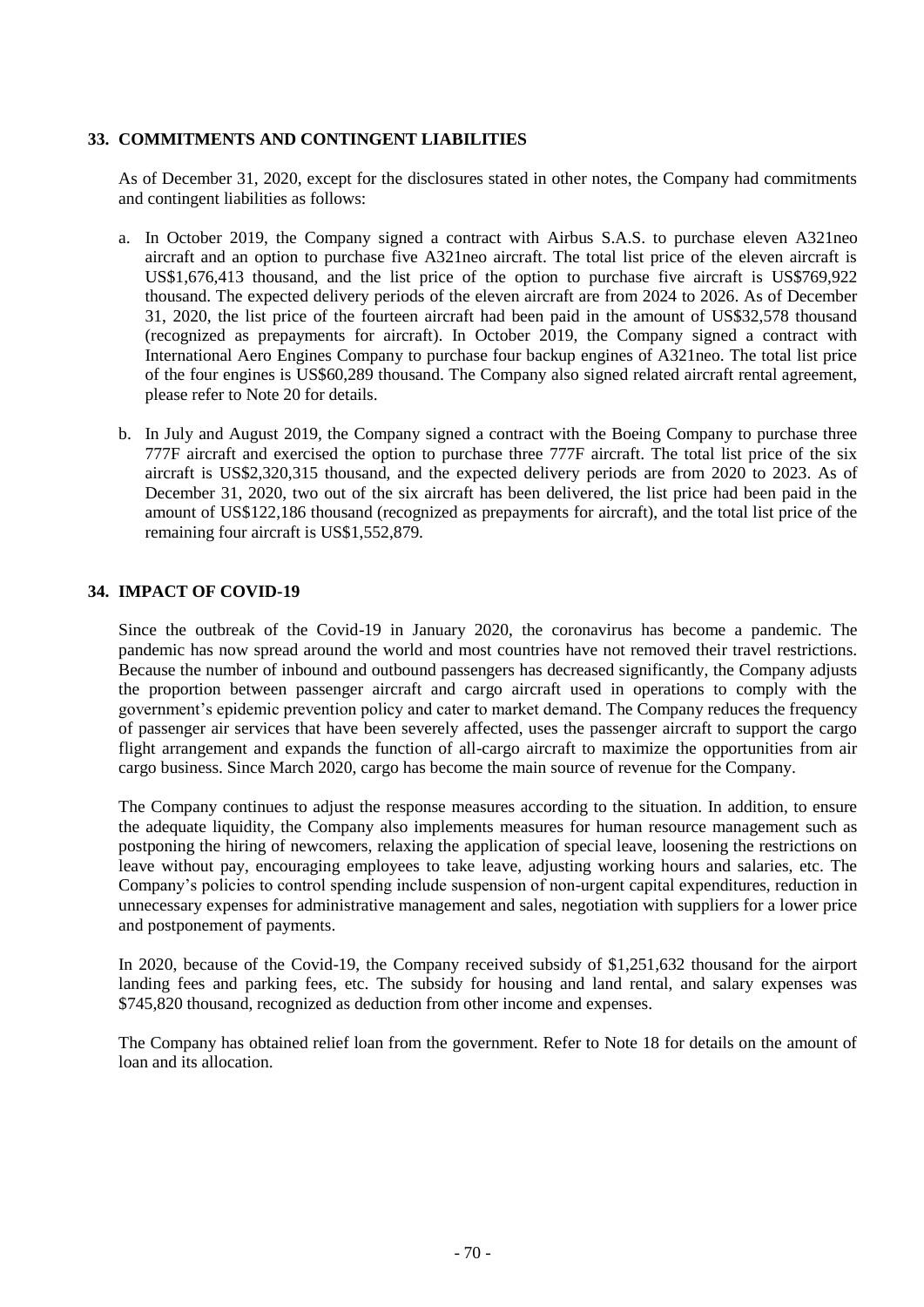## **35. SIGNIFICANT ASSETS AND LIABILITIES DENOMINATED IN FOREIGN CURRENCIES**

The following information was aggregated by the foreign currencies other than functional currencies of the Company entities and the exchange rates between foreign currencies and respective functional currencies were disclosed. The significant assets and liabilities denominated in foreign currencies were as follows:

December 31, 2020

|                                                                                      | Foreign<br><b>Currencies</b><br>(In Thousands)             | <b>Exchange Rate</b>                             | Carrying<br><b>Amount</b>                                        |
|--------------------------------------------------------------------------------------|------------------------------------------------------------|--------------------------------------------------|------------------------------------------------------------------|
| <b>Financial assets</b>                                                              |                                                            |                                                  |                                                                  |
| Monetary items<br><b>USD</b><br><b>EUR</b><br><b>HKD</b><br><b>JPY</b><br><b>RMB</b> | \$<br>640,411<br>18,246<br>338,880<br>3,417,972<br>546,452 | 28.4091<br>34.8432<br>3.6603<br>0.2750<br>4.3440 | 18,193,504<br>\$<br>635,752<br>1,240,403<br>939,942<br>2,373,786 |
| <b>Financial liabilities</b>                                                         |                                                            |                                                  |                                                                  |
| Monetary items<br><b>USD</b><br><b>EUR</b><br><b>HKD</b><br><b>JPY</b><br><b>RMB</b> | 1,927,625<br>6,513<br>72,397<br>2,986,256<br>136,957       | 28.4091<br>34.8432<br>3.6603<br>0.2750<br>4.3440 | 54,762,089<br>226,949<br>264,994<br>821,220<br>594,941           |
| December 31, 2019                                                                    |                                                            |                                                  |                                                                  |
|                                                                                      | Foreign<br><b>Currencies</b><br>(In Thousands)             | <b>Exchange Rate</b>                             | Carrying<br><b>Amount</b>                                        |
| <b>Financial</b> assets                                                              |                                                            |                                                  |                                                                  |
| Monetary items<br><b>USD</b><br><b>EUR</b><br><b>HKD</b><br><b>JPY</b><br><b>RMB</b> | \$<br>502,608<br>18,401<br>225,078<br>5,531,849<br>371,642 | 30.0300<br>33.6700<br>3.8595<br>0.2766<br>4.3048 | 15,093,328<br>\$<br>619,571<br>868,689<br>1,530,109<br>1,599,846 |
| <b>Financial liabilities</b>                                                         |                                                            |                                                  |                                                                  |
| Monetary items<br><b>USD</b><br><b>EUR</b><br><b>HKD</b><br><b>JPY</b><br><b>RMB</b> | 2,179,056<br>7,639<br>67,529<br>5,706,141<br>132,622       | 30.0300<br>33.6700<br>3.8595<br>0.2766<br>4.3048 | 65,437,049<br>257,211<br>260,630<br>1,578,319<br>570,913         |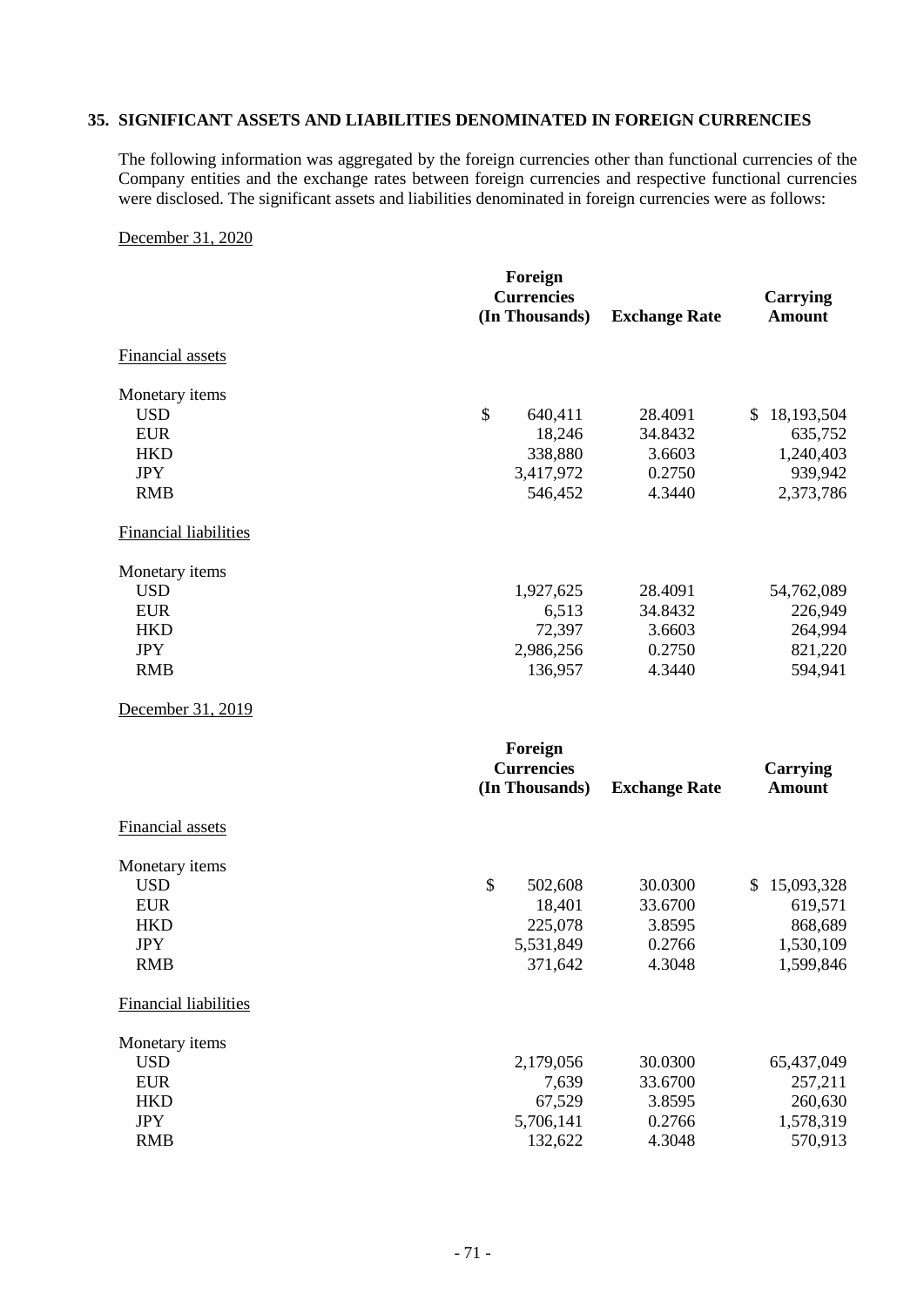For the years ended December 31, 2020 and 2019, the Company's net foreign exchange (losses) gains were \$259,796 thousand and \$(262,610) thousand, respectively. It is impractical to disclose net foreign exchange gains (losses) by each significant foreign currency due to the variety of the foreign currency transactions.

#### **36. ADDITIONAL DISCLOSURES**

- a. Following are the additional disclosures required by the Securities and Futures Bureau for the Company and its investees:
	- 1) Financing provided: Table 1 (attached).
	- 2) Endorsements/guarantees provided: Table 2 (attached).
	- 3) Marketable securities held: Table 3 (attached).
	- 4) Marketable securities acquired and disposed of at costs or prices of at least NT\$300 million or 20% of the paid-in capital: None.
	- 5) Acquisitions of individual real estates at costs or price of at least NT\$100 million or 20% of the paid-in capital: None.
	- 6) Disposals of individual real estates at costs or prices of at least NT\$100 million or 20% of the paid-in capital: None.
	- 7) Total purchases from or sales to related parties amounting to at least NT\$100 million or 20% of the paid-in capital: Table 4 (attached).
	- 8) Receivables from related parties amounting to at least NT\$100 million or 20% of the paid-in capital: Table 5 (attached).
	- 9) Names, locations, and related information of investees over which the Company exercises significant influence: Table 6 (attached).
	- 10) Derivative financial transactions: Notes 7 and 30.
- b. Investment in mainland China: Table 7 (attached).
- c. Information of major shareholders: Table 8 (attached).

#### **37. SEGMENT INFORMATION**

The Company mainly engages in air transportation services for passengers, cargo and others. The major revenue-generating asset is the fleet, which is jointly used for passenger and cargo services. Thus, the Company's sole reportable segment is the flight segment. For operating segment reporting in the financial statements, the Company's reportable segment comprises the flight and the non-flight business departments.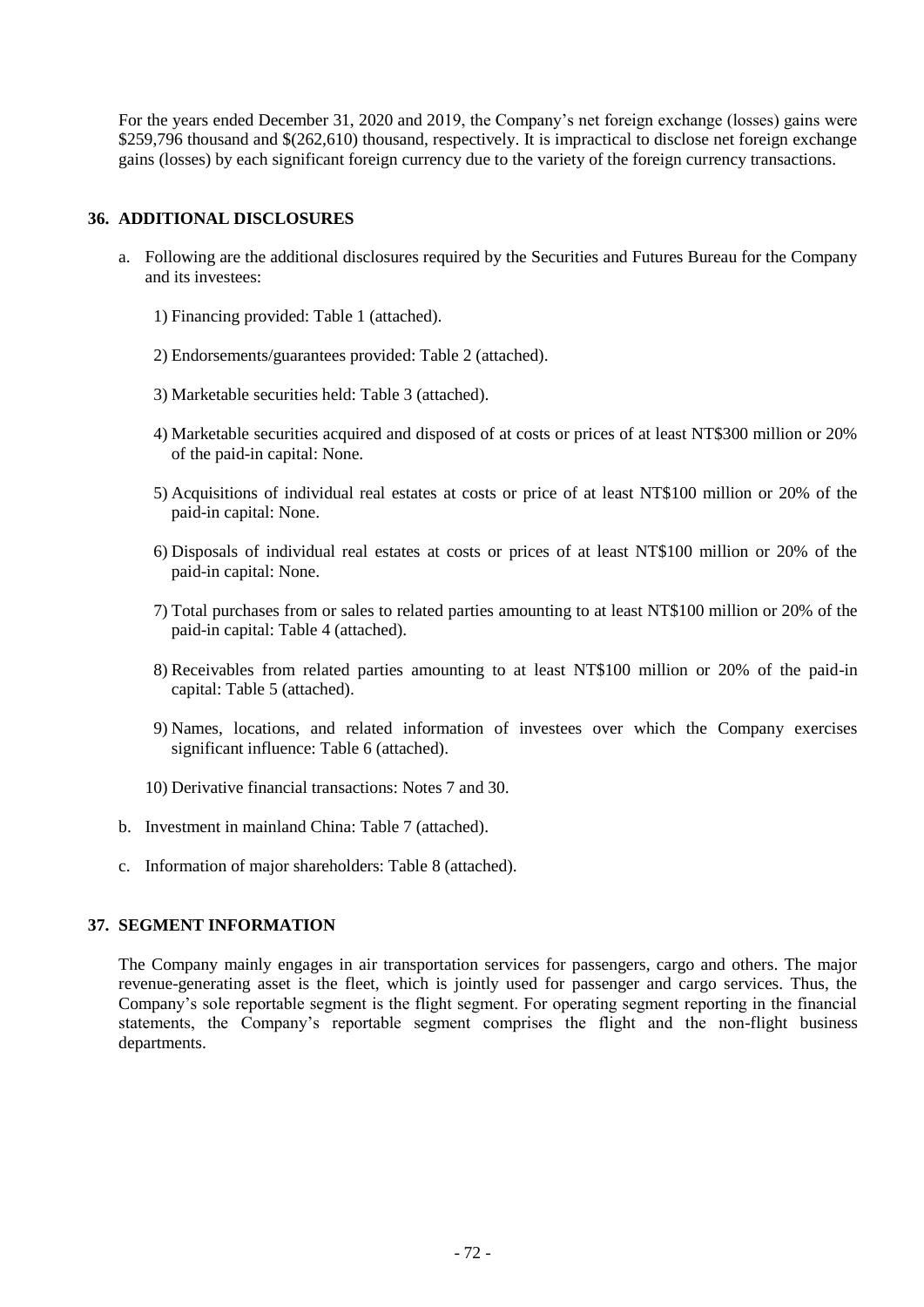# **CHINA AIRLINES, LTD. AND SUBSIDIARIES**

#### **FINANCING PROVIDED TO OTHERS**

**FOR THE YEAR ENDED DECEMBER 31, 2020 (In Thousands of New Taiwan Dollars, Unless Stated Otherwise)**

|     |                           |                                                   | Financial                   |                         | <b>Highest</b>                   |                                 |                                      |                             |                                                     | <b>Business</b>              | <b>Reasons for</b>                               | Allowance for      | Collateral  |              | <b>Financing</b>                     |                                |             |
|-----|---------------------------|---------------------------------------------------|-----------------------------|-------------------------|----------------------------------|---------------------------------|--------------------------------------|-----------------------------|-----------------------------------------------------|------------------------------|--------------------------------------------------|--------------------|-------------|--------------|--------------------------------------|--------------------------------|-------------|
| No. | Lender                    | <b>Borrower</b>                                   | Statement<br><b>Account</b> | <b>Related</b><br>Party | <b>Balance for</b><br>the Period | <b>Ending</b><br><b>Balance</b> | Actual<br><b>Borrowing</b><br>Amount | <b>Interest Rate</b><br>(%) | Nature of<br><b>Financing</b>                       | <b>Transaction</b><br>Amount | Short-term<br>Financing                          | Impairment<br>Loss | <b>Item</b> | <b>Value</b> | Limit for<br>Each<br><b>Borrower</b> | Aggregate<br>Financing<br>Limi | <b>Note</b> |
|     | Cal-Dynasty International | Dynasty Hotel of Notes receivable<br>Hawaii, Inc. |                             |                         | 103,244                          | 99,432                          | 28,409                               | 2.25                        | Short-term<br>financing<br>facility is<br>necessary |                              | <b>Operating</b><br>cycle capital<br>expenditure |                    |             |              | 144,128                              | \$288,256                      |             |

Note 1: The maximum amount of loans to others by the Company is up to 40% of the Company's net worth as stated in its latest financial statements.

Note 2: The maximum amount of loans to an individual counterparty by the Company is up to 20% of the Company's net worth as stated in its latest financial statements.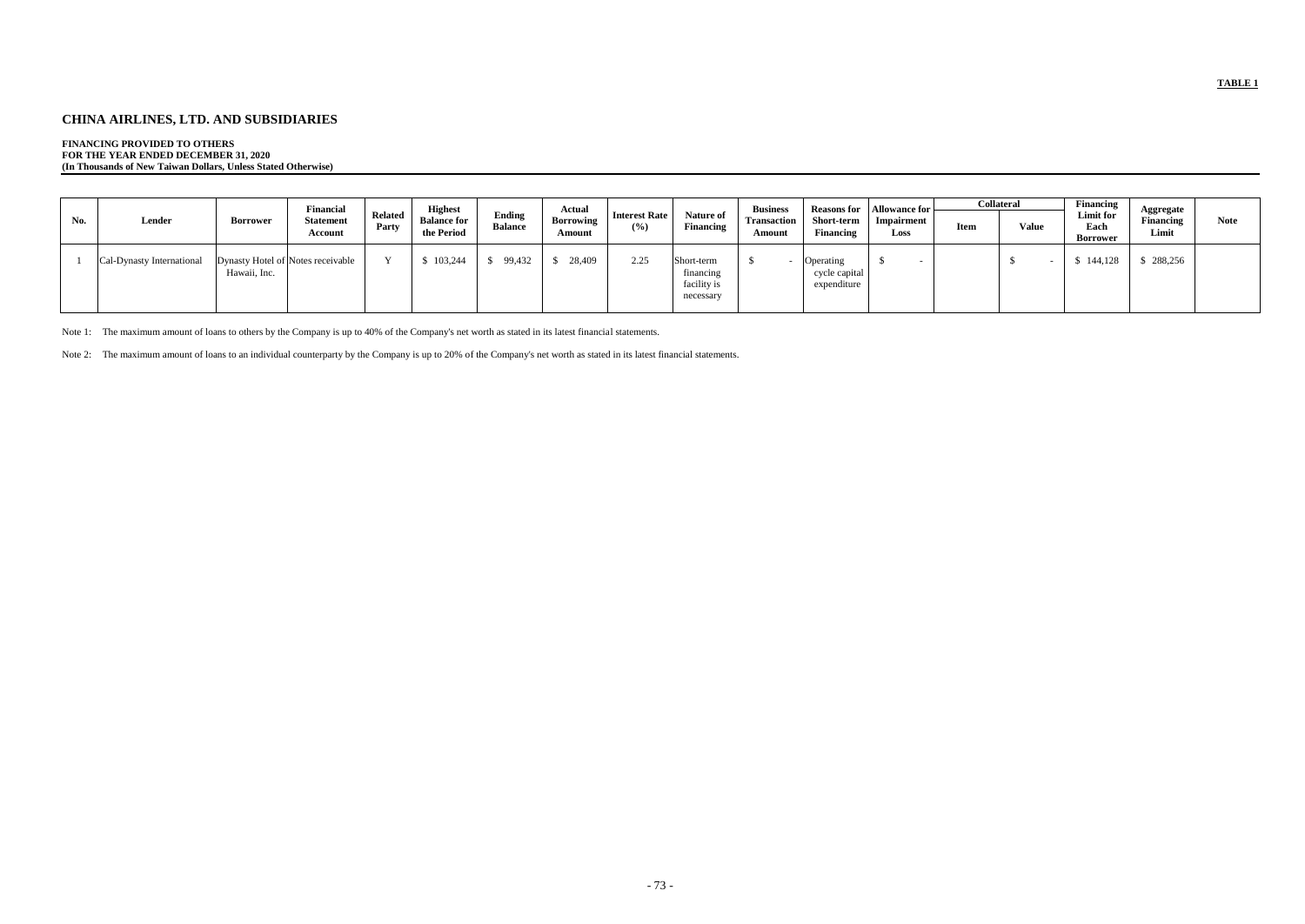# **CHINA AIRLINES, LTD. AND SUBSIDIARIES**

#### **ENDORSEMENT/GUARANTEE PROVIDED FOR THE YEAR ENDED DECEMBER 31, 2020 (In Thousands of New Taiwan Dollars, Unless Stated Otherwise)**

|     |                                              | Counterparty                                                                                                             |                                                                                               |                                                                                                  |                                     |                                       |                                             |                                                                          | <b>Ratio of</b>                                                                                                                                                                                                                                      |                                          |                                                                                                   |                                                     |                                                                                                                                         |
|-----|----------------------------------------------|--------------------------------------------------------------------------------------------------------------------------|-----------------------------------------------------------------------------------------------|--------------------------------------------------------------------------------------------------|-------------------------------------|---------------------------------------|---------------------------------------------|--------------------------------------------------------------------------|------------------------------------------------------------------------------------------------------------------------------------------------------------------------------------------------------------------------------------------------------|------------------------------------------|---------------------------------------------------------------------------------------------------|-----------------------------------------------------|-----------------------------------------------------------------------------------------------------------------------------------------|
| No. | Endorsement/<br><b>Guarantee</b><br>Provider | <b>Name</b>                                                                                                              | <b>Nature of Relationship</b>                                                                 | <b>Limit on Each</b><br>Counterparty's<br>Endorsement/<br><b>Guarantee</b><br>Amount<br>(Note 1) | <b>Maximum</b><br>Period            | <b>Balance for the Ending Balance</b> | <b>Actual</b><br><b>Borrowing</b><br>Amount | Value of<br><b>Collaterals</b><br><b>Property, Plant</b><br>or Equipment | <b>Maximum</b><br><b>Accumulated</b><br>Collateral/<br><b>Amount of</b><br><b>Collateral to</b><br><b>Guarantee</b><br><b>Net Equity of</b><br><b>Amounts</b><br><b>Allowable</b><br>the Latest<br><b>Financial</b><br>(Note 2)<br>Statement $(\% )$ |                                          | Endorsement/<br><b>Guarantee</b><br><b>Given by Parent</b><br>on Behalf of<br><b>Subsidiaries</b> | Endorsement/<br><b>Guarantee</b><br><b>Given by</b> | Endorsement/<br><b>Guarantee</b><br><b>Given on Behalf</b><br>Subsidiaries on of Companies in<br><b>Behalf of Parent Mainland China</b> |
|     | 0 China Airlines                             | <b>CAL Park</b><br>(the "Company") Tigerair Taiwan Co., Ltd.<br>Taiwan Aircraft Maintenance<br>and Engineering Co., Ltd. | 100% subsidiary<br>75.86% subsidiary by<br>direct and indirect<br>holdings<br>100% subsidiary | \$11,511,896<br>11,511,896<br>11,511,896                                                         | 3,850,000<br>3,038,197<br>2,000,000 | 3,850,000<br>2,656,591<br>2,000,000   | \$1,892,540<br>265,062<br>1,336,000         |                                                                          | 6.69<br>4.62<br>3.47                                                                                                                                                                                                                                 | \$28,779,741<br>28,779,741<br>28,779,741 |                                                                                                   | N<br>N<br>N                                         |                                                                                                                                         |

Note 1: Based on the Company's guidelines, the maximum amount of guarantee to an individual counterparty is up to 20% of the Company's shareholders' equity.

Note 2: Based on the Company's guidelines, the allowable aggregate amount of collateral guarantee is up to 50% of the Company's shareholders' equity.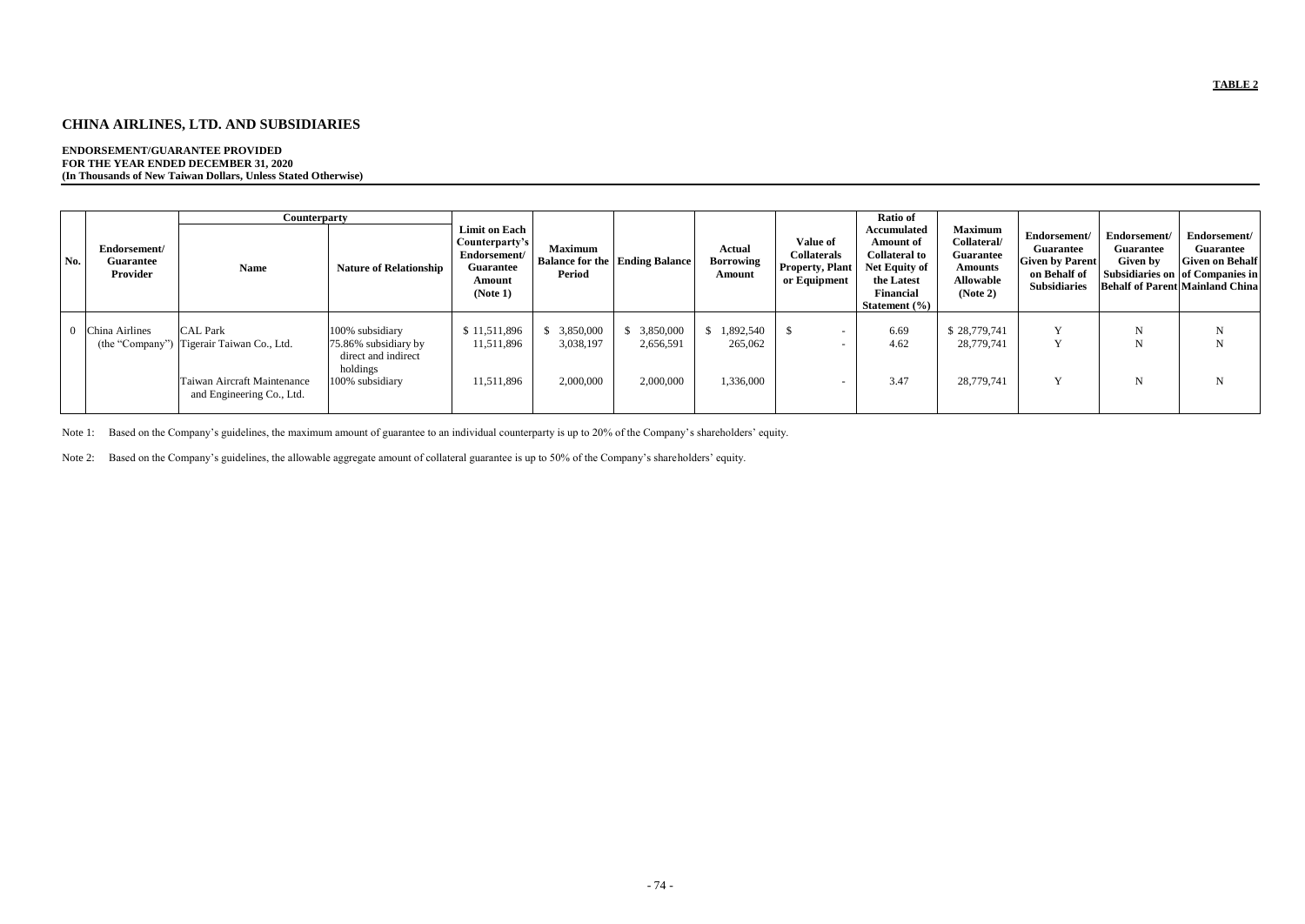# **CHINA AIRLINES, LTD. AND SUBSIDIARIES**

#### **MARKETABLE SECURITIES HELD DECEMBER 31, 2020**

## **(In Thousands of New Taiwan Dollars, Unless Stated Otherwise)**

|                                      |                                                      |                                             |                                          |                                         | <b>December 31, 2020</b>  |                                          |                                                     |             |
|--------------------------------------|------------------------------------------------------|---------------------------------------------|------------------------------------------|-----------------------------------------|---------------------------|------------------------------------------|-----------------------------------------------------|-------------|
| <b>Holding Company Name</b>          | <b>Marketable Security Type and Issuer/Name</b>      | Relationship<br>with the Holding<br>Company | <b>Financial Statement Account</b>       | <b>Number of</b><br><b>Shares/Units</b> | Carrying<br><b>Amount</b> | <b>Percentage of</b><br>Ownership<br>(%) | <b>Market Value</b><br>or Net Asset<br><b>Value</b> | <b>Note</b> |
| China Airlines ("Parent company")    | <b>Shares</b>                                        |                                             |                                          |                                         |                           |                                          |                                                     |             |
|                                      | Everest Investment Holdings Ltd. - ordinary shares   |                                             | Financial assets at FVTOCI - non-current | 1,359,368                               | $\mathcal{S}$<br>106,779  | 13.59                                    | $\mathcal{S}$<br>117,457                            | Note 1      |
|                                      | Everest Investment Holdings Ltd. - preference shares |                                             | Financial assets at FVTOCI - non-current | 135,937                                 | 10,678                    | $\sim$                                   |                                                     |             |
|                                      | Chung Hua Express Co.                                |                                             | Financial assets at FVTOCI - non-current | 1,100,000                               | 29,704                    | 11.00                                    | 29,704                                              |             |
|                                      | Jardine Air Terminal Services                        | $\sim$                                      | Financial assets at FVTPL - current      | 12,000,000                              |                           | 15.00                                    |                                                     |             |
|                                      | The Grand Hi Lai Hotel                               |                                             | Financial assets at FVTPL - current      | 4,021                                   |                           | 0.02                                     |                                                     |             |
| <b>Mandarin Airlines</b>             | <b>Shares</b>                                        |                                             |                                          |                                         |                           |                                          |                                                     |             |
|                                      | <b>China Airlines</b>                                | Parent company                              | Financial assets at FVTOCI - non-current | 2,074,628                               | 24,999                    |                                          | 24,999                                              |             |
| Cal-Asia Investment                  | <b>Shares</b>                                        |                                             |                                          |                                         |                           |                                          |                                                     |             |
|                                      | Taikoo (Xiamen) Landing Gear Services                |                                             | Financial assets at FVTPL - current      |                                         |                           | 2.59                                     |                                                     | Note 2      |
|                                      | <b>HAECO</b> Composite Structures (Jinjiang)         |                                             | Financial assets at FVTOCI - non-current |                                         | 16,585                    | 5.45                                     | 16,585                                              | Note 2      |
| Sabre Travel Network (Taiwan)        | <b>Beneficiary certificates</b>                      |                                             |                                          |                                         |                           |                                          |                                                     |             |
|                                      | Franklin Templeton SinoAm Money Market Fund          |                                             | Financial assets at FVTPL - current      | 4,051,153                               | 42,247                    |                                          | 42,247                                              |             |
|                                      | <b>FSITC Money Market Fund</b>                       |                                             | Financial assets at FVTPL - current      | 308,094                                 | 55,411                    |                                          | 55,411                                              |             |
| <b>Taiwan Airport Services</b>       | <b>Shares</b>                                        |                                             |                                          |                                         |                           |                                          |                                                     |             |
|                                      | TransAsia Airways                                    |                                             | Financial assets at FVTPL - current      | 2,277,786                               |                           | 0.40                                     | $\overline{\phantom{0}}$                            |             |
| Dynasty Aerotech International Corp. | Beneficiary certificates                             |                                             |                                          |                                         |                           |                                          |                                                     |             |
|                                      | Taishin 1699 Money Market Fund                       |                                             | Financial assets at FVTPL - current      | 349,523                                 | 4,771                     |                                          | 4,771                                               |             |
| <b>Kaohsiung Catering Services</b>   | <b>Beneficiary certificates</b>                      |                                             |                                          |                                         |                           |                                          |                                                     |             |
|                                      | Prudential Financial Money Market Fund               |                                             | Financial assets at FVTPL - current      | 5,407,832                               | 86,281                    |                                          | 86,281                                              |             |
|                                      | Prudential Financial Return Fund                     |                                             | Financial assets at FVTPL - current      | 4,493,628                               | 70,949                    |                                          | 70,949                                              |             |
|                                      | Taishin 1699 Money Market Fund                       |                                             | Financial assets at FVTPL - current      | 1,106,807                               | 15,103                    |                                          | 15,103                                              |             |
|                                      |                                                      |                                             |                                          |                                         |                           |                                          |                                                     |             |

Note 1: The subsidiary's net asset value was \$117,457 thousand, which included ordinary shares and preference shares as of and for the year ended December 31, 2020.

Note 2: The Company does not issue shares because it is a limited company.

Note 3: The table only lists financial assets that are in accordance with IFRS 9.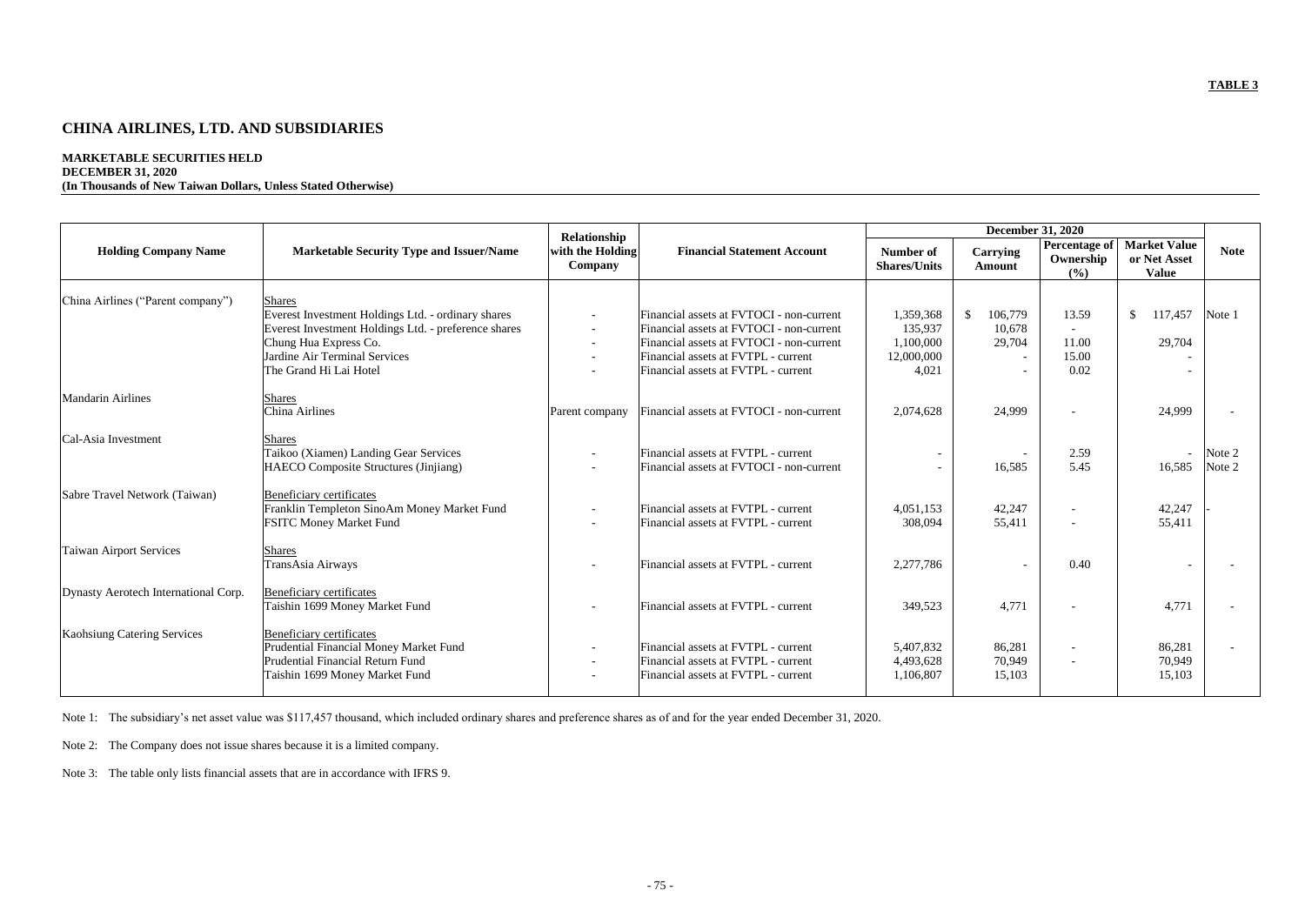# **CHINA AIRLINES, LTD. AND SUBSIDIARIES**

# **TOTAL PURCHASES FROM OR SALES TO RELATED PARTIES AMOUNTING TO AT LEAST NT\$100 MILLION OR 20% OF THE PAID-IN CAPITAL FOR THE YEAR ENDED DECEMBER 31, 2020**

**(In Thousands of New Taiwan Dollars, Unless Stated Otherwise)**

|                                            |                                                                                                                                                                                                                                                                                                                          |                                                                                                                                                                  |                                                                                                          | <b>Transaction Details</b>                                                                                           |                                                                                    |                                                                                                              |                                                                                                                                                                                                                                                         | <b>Abnormal Transaction</b>                                                                                                                                                                                                                              | <b>Note/Account Payable or</b><br>Receivable                                                           |                                                                                   |                                                                                                                                                                                                                                                          |
|--------------------------------------------|--------------------------------------------------------------------------------------------------------------------------------------------------------------------------------------------------------------------------------------------------------------------------------------------------------------------------|------------------------------------------------------------------------------------------------------------------------------------------------------------------|----------------------------------------------------------------------------------------------------------|----------------------------------------------------------------------------------------------------------------------|------------------------------------------------------------------------------------|--------------------------------------------------------------------------------------------------------------|---------------------------------------------------------------------------------------------------------------------------------------------------------------------------------------------------------------------------------------------------------|----------------------------------------------------------------------------------------------------------------------------------------------------------------------------------------------------------------------------------------------------------|--------------------------------------------------------------------------------------------------------|-----------------------------------------------------------------------------------|----------------------------------------------------------------------------------------------------------------------------------------------------------------------------------------------------------------------------------------------------------|
| <b>Company Name</b>                        | <b>Related Party</b>                                                                                                                                                                                                                                                                                                     | <b>Nature of Relationship</b>                                                                                                                                    | Purchase/<br><b>Sale</b>                                                                                 | Amount                                                                                                               | $%$ of<br><b>Total</b>                                                             | <b>Payment Terms</b>                                                                                         | <b>Unit Price</b>                                                                                                                                                                                                                                       |                                                                                                                                                                                                                                                          | <b>Payment Terms Ending Balance</b>                                                                    | $%$ of<br><b>Total</b>                                                            | <b>Note</b>                                                                                                                                                                                                                                              |
| China Airlines, Ltd.<br>("China Airlines") | Taiwan Air Cargo Terminal<br><b>Taiwan Airport Services</b><br><b>Mandarin Airlines</b><br>Tigerair Taiwan<br>Taoyuan International Airport Service<br>Dynasty Aerotech International Corp.<br><b>CAL Park</b><br>Global Sky Express<br>Eastern United International Logistics<br><b>China Pacific Catering Services</b> | Subsidiary<br>Subsidiary<br>Subsidiary<br>Subsidiary<br>Subsidiary<br>Subsidiary<br>Subsidiary<br>Subsidiary<br>Equity-method investee<br>Equity-method investee | Purchase<br>Purchase<br>Sale<br>Sale<br>Purchase<br>Purchase<br>Purchase<br>Sale<br>Purchase<br>Purchase | 659,596<br>107,482<br>(221, 527)<br>(240,768)<br>1,043,264<br>352,214<br>209,701<br>(139, 335)<br>388,451<br>473,460 | 0.69<br>0.11<br>(0.21)<br>(0.23)<br>1.10<br>0.37<br>0.22<br>(0.13)<br>0.41<br>0.50 | 30 days<br>40 days<br>2 months<br>month<br>40 days<br>2 months<br>2 months<br>15 days<br>2 months<br>90 days | $\mathcal{S}$<br>$\overline{\phantom{0}}$<br>$\sim$<br>$\overline{\phantom{0}}$<br>$\overline{\phantom{0}}$<br>$\overline{\phantom{0}}$<br>$\overline{\phantom{0}}$<br>$\overline{\phantom{0}}$<br>$\overline{\phantom{0}}$<br>$\overline{\phantom{0}}$ | $\overline{\phantom{a}}$<br>$\overline{\phantom{a}}$<br>$\overline{\phantom{a}}$<br>$\overline{\phantom{a}}$<br>$\overline{\phantom{a}}$<br>$\overline{\phantom{a}}$<br>$\overline{\phantom{0}}$<br>$\overline{\phantom{a}}$<br>$\overline{\phantom{0}}$ | (67, 465)<br>(13,046)<br>69,179<br>12,008<br>(215, 542)<br>(49,108)<br>8,180<br>(41, 725)<br>(71, 674) | (3.39)<br>(0.76)<br>0.71<br>0.12<br>(12.56)<br>(2.86)<br>0.08<br>(2.43)<br>(4.18) | $\overline{\phantom{a}}$<br>$\overline{\phantom{a}}$<br>$\overline{\phantom{a}}$<br>$\overline{\phantom{a}}$<br>$\overline{\phantom{a}}$<br>$\overline{\phantom{a}}$<br>$\overline{\phantom{a}}$<br>$\overline{\phantom{a}}$<br>$\overline{\phantom{a}}$ |
| <b>Mandarin Airlines</b>                   | <b>Taiwan Airport Services</b><br>Tigerair Taiwan                                                                                                                                                                                                                                                                        | Same parent company<br>Same parent company                                                                                                                       | Purchase<br>Purchase                                                                                     | 152,475<br>149,048                                                                                                   | 4.14<br>4.05                                                                       | month<br>month                                                                                               | $\overline{\phantom{0}}$<br>$\overline{\phantom{0}}$                                                                                                                                                                                                    |                                                                                                                                                                                                                                                          | (22, 407)<br>(11,711)                                                                                  | (5.58)<br>(2.92)                                                                  |                                                                                                                                                                                                                                                          |
| Cal Hotel                                  | <b>CAL Park</b>                                                                                                                                                                                                                                                                                                          | Same parent company                                                                                                                                              | Purchase                                                                                                 | 102,220                                                                                                              | 48.59                                                                              | month                                                                                                        | $\overline{\phantom{0}}$                                                                                                                                                                                                                                | $\overline{\phantom{a}}$                                                                                                                                                                                                                                 | (76)                                                                                                   | (0.25)                                                                            | $\overline{\phantom{a}}$                                                                                                                                                                                                                                 |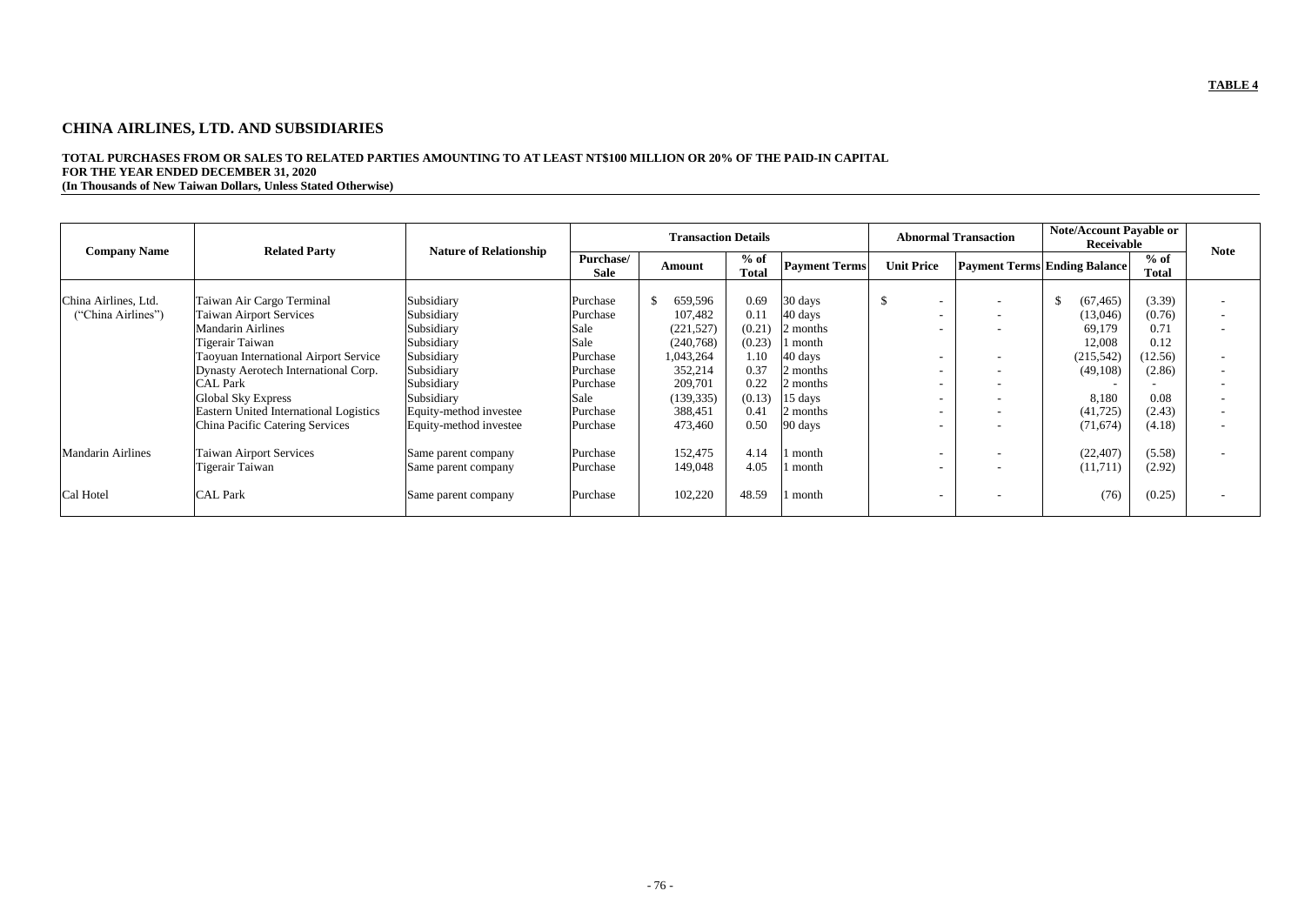# **CHINA AIRLINES, LTD. AND SUBSIDIARIES**

## **RECEIVABLES FROM RELATED PARTIES AMOUNTING TO AT LEAST NT\$100 MILLION OR 20% OF THE PAID-IN CAPITAL DECEMBER 31, 2020**

**(In Thousands of New Taiwan Dollars, Unless Stated Otherwise)**

|                                       |                      |                               |                       |                      |               | Overdue |                     | <b>Amounts Received</b>        | <b>Allowance for</b> |  |
|---------------------------------------|----------------------|-------------------------------|-----------------------|----------------------|---------------|---------|---------------------|--------------------------------|----------------------|--|
| <b>Company Name</b>                   | <b>Related Party</b> | <b>Nature of Relationship</b> | <b>Ending Balance</b> | <b>Turnover Rate</b> | <b>Amount</b> |         | <b>Action Taken</b> | in Subsequent<br><b>Period</b> | <b>Bad Debts</b>     |  |
| <b>Mandarin Airlines</b>              | China Airlines       | Parent company                | 101,725               | Note                 |               |         |                     | 56,870                         |                      |  |
| Taoyuan International Airport Service | China Airlines       | Parent company                | 215,542               | 3.71                 |               |         |                     | 215,542                        |                      |  |

Note: Accounts receivable and revenue were not directly correlated because of the particular industry characteristics, and therefore the turnover rate was not applicable.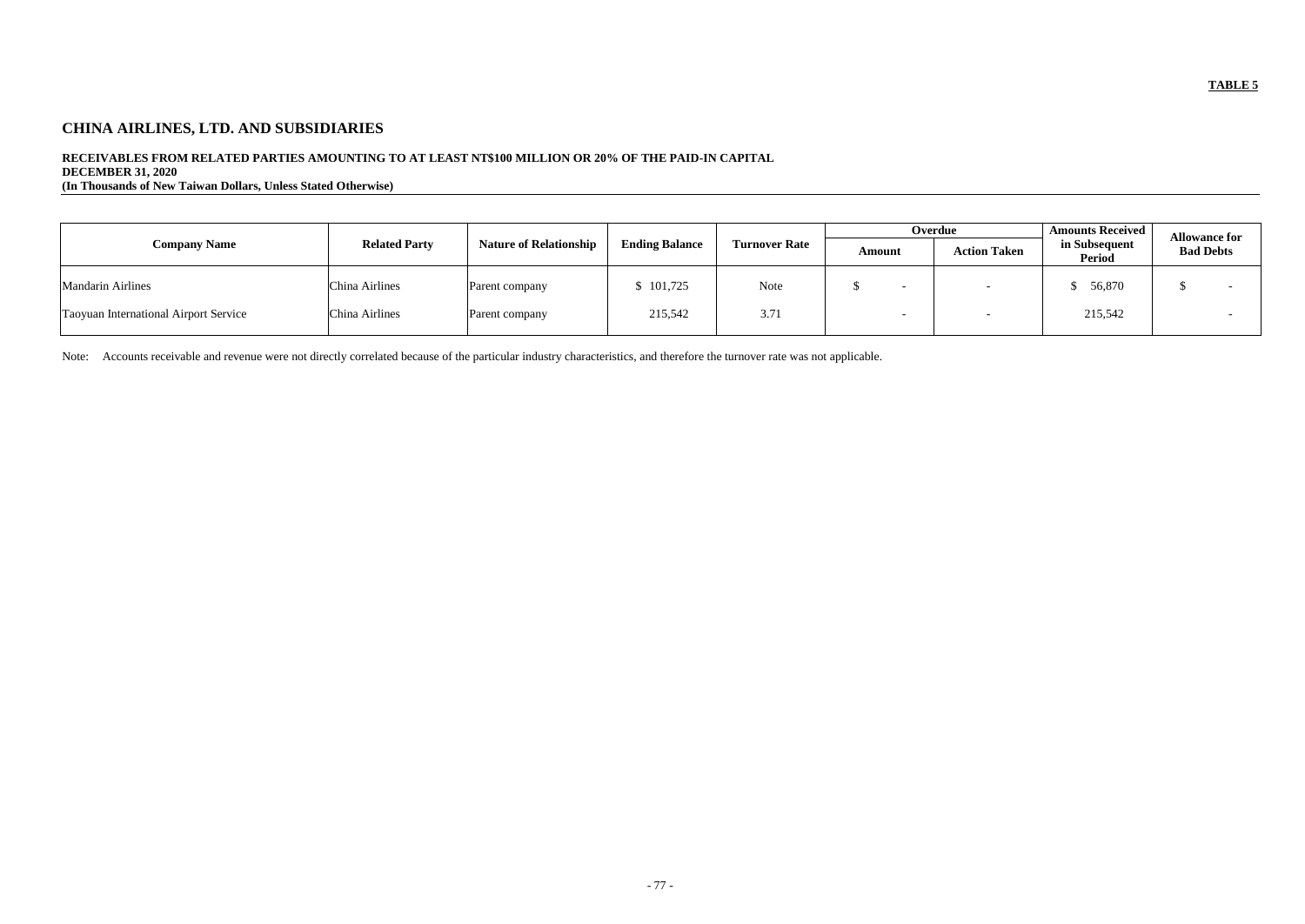## **CHINA AIRLINES, LTD. AND SUBSIDIARIES**

#### **NAMES, LOCATIONS, AND OTHER INFORMATION OF INVESTEES OVER WHICH THE COMPANY EXERCISES SIGNIFICANT INFLUENCE FOR THE YEAR ENDED DECEMBER 31, 2020 (In Thousands of New Taiwan Dollars and Foreign Currencies in Thousands, Unless Stated Otherwise)**

|                                       |                                                                                                                                                                                                                                                                                                                                                                                                                                                                                                                                                                                                                        |                                                                                                                                                                                                                                                                                                                                                                                                                            |                                                                                                                                                                                                                                                                                                                                                                                                                                                                                                                                                                                                                                                                                                                                              |                                                                                                                                                                                      |                                                                                     | <b>Investment Amount</b>                                                                                                                                                                                                                                            |                                                                                                                                                                                                                                                                           | <b>Balance as of December 31, 2020</b>                                                                                                                                                  |                                                                                                                                                                                                                                               |                                                                                                                                                                                                                                                             |                                                                                                                                                                                                                                                                                             |                            |
|---------------------------------------|------------------------------------------------------------------------------------------------------------------------------------------------------------------------------------------------------------------------------------------------------------------------------------------------------------------------------------------------------------------------------------------------------------------------------------------------------------------------------------------------------------------------------------------------------------------------------------------------------------------------|----------------------------------------------------------------------------------------------------------------------------------------------------------------------------------------------------------------------------------------------------------------------------------------------------------------------------------------------------------------------------------------------------------------------------|----------------------------------------------------------------------------------------------------------------------------------------------------------------------------------------------------------------------------------------------------------------------------------------------------------------------------------------------------------------------------------------------------------------------------------------------------------------------------------------------------------------------------------------------------------------------------------------------------------------------------------------------------------------------------------------------------------------------------------------------|--------------------------------------------------------------------------------------------------------------------------------------------------------------------------------------|-------------------------------------------------------------------------------------|---------------------------------------------------------------------------------------------------------------------------------------------------------------------------------------------------------------------------------------------------------------------|---------------------------------------------------------------------------------------------------------------------------------------------------------------------------------------------------------------------------------------------------------------------------|-----------------------------------------------------------------------------------------------------------------------------------------------------------------------------------------|-----------------------------------------------------------------------------------------------------------------------------------------------------------------------------------------------------------------------------------------------|-------------------------------------------------------------------------------------------------------------------------------------------------------------------------------------------------------------------------------------------------------------|---------------------------------------------------------------------------------------------------------------------------------------------------------------------------------------------------------------------------------------------------------------------------------------------|----------------------------|
| <b>Investor Company</b>               | <b>Investee Company</b>                                                                                                                                                                                                                                                                                                                                                                                                                                                                                                                                                                                                | <b>Location</b>                                                                                                                                                                                                                                                                                                                                                                                                            | <b>Main Business and Product</b>                                                                                                                                                                                                                                                                                                                                                                                                                                                                                                                                                                                                                                                                                                             | December 31,<br>2020                                                                                                                                                                 |                                                                                     | December 31.<br>2019                                                                                                                                                                                                                                                | Number of<br><b>Shares/Units</b>                                                                                                                                                                                                                                          | Percentage<br>of<br>Ownership<br>(9/6)                                                                                                                                                  | Carrying<br><b>Amount</b>                                                                                                                                                                                                                     | <b>Net Income</b><br>(Loss) of the<br><b>Investee</b>                                                                                                                                                                                                       | <b>Investment</b><br>Income (Loss)                                                                                                                                                                                                                                                          | <b>Note</b>                |
| China Airlines, Ltd.                  | <b>CAL Park</b><br>Mandarin Airlines<br>Taiwan Air Cargo Terminal<br>Cal-Dynasty International<br>China Pacific Catering Services<br>Taoyuan International Airport Services<br><b>CAL-Asia Investment</b><br>Sabre Travel Network (Taiwan)<br>China Aircraft Service<br>Taiwan Airport Services<br><b>Kaohsiung Catering Services</b><br>Cal Hotel Co., Ltd.<br>China Pacific Laundry Services<br>Dynasty Aerotech International Corp.<br>Yestrip<br><b>Dynasty Holidays</b><br><b>Global Sky Express</b><br>Tigerair Taiwan Co., Ltd.<br>Taiwan Aircraft Maintenance and<br>Engineering Co., Ltd.<br>NORDAM Asia Ltd. | Taoyuan, Taiwan<br>Taipei, Taiwan<br>Taoyuan, Taiwan<br>Los Angeles, USA<br>Taoyuan, Taiwan<br>Taoyuan, Taiwan<br>Territory of the British Virgin Islands<br>Taipei, Taiwan<br>Hong Kong International Airport<br>Taipei, Taiwan<br>Kaohsiung, Taiwan<br>Taoyuan, Taiwan<br>Taoyuan, Taiwan<br>Taoyuan, Taiwan<br>Taipei, Taiwan<br>Tokyo, Japan<br>Taipei, Taiwan<br>Taipei, Taiwan<br>Taoyuan, Taiwan<br>Taoyuan, Taiwan | Real estate lease and international trade<br>Air transportation and maintenance of aircraft<br>Air cargo and storage<br>A holding company, real estate and hotel services<br>In-flight catering<br>Airport services<br>General investment<br>Sale and maintenance of hardware and software<br>Airport services<br>Airport services<br>In-flight catering<br><b>Hotel business</b><br>Cleaning and leasing of the towel of airlines, hotels,<br>restaurants and health clubs<br>Cleaning of aircraft and maintenance of machine and<br>equipment<br><b>Travel business</b><br><b>Travel business</b><br>Forwarding and storage of air cargo<br>Air transportation and maintenance of aircraft<br>Aircraft maintenance<br>Aircraft maintenance | $\mathbf{s}$<br>1,500,000<br>2,042,368<br>1,350,000<br>26,145<br>US\$<br>439,110<br>147,000<br>US\$<br>HK\$<br>383,846<br>465,000<br>137,500<br><b>JPY</b><br>3,109,907<br>1,350,000 | 7,172<br>52,200<br>58,000<br>12,289<br>77,270<br>26,265<br>8,000<br>2,500<br>37,975 | 1,500,000<br>- \$<br>2,042,368<br>1,350,000<br>26,145<br>US\$<br>439,110<br>147,000<br>US\$<br>7,172<br>52,200<br>HK\$<br>58,000<br>12,289<br>383,846<br>465,000<br>137,500<br>77,270<br>26,265<br><b>JPY</b><br>20,400<br>2,500<br>1,272,063<br>1,350,000<br>2,450 | 150,000,000<br>188, 154, 025<br>135,000,000<br>2,614,500<br>43,911,000<br>34,300,000<br>7,172,346<br>13,021,042<br>28,400,000<br>20,626,644<br>21,494,637<br>46,500,000<br>13,750,000<br>77,270<br>1,600,000<br>160<br>250,000<br>212,420,046<br>135,000,000<br>3,797,500 | 100.00<br>93.99<br>54.00<br>100.00<br>51.00<br>49.00<br>100.00<br>93.93<br>20.00<br>47.35<br>53.67<br>100.00<br>55.00<br>100.00<br>100.00<br>20.00<br>25.00<br>75.86<br>100.00<br>49.00 | 1,605,033<br><sup>\$</sup><br>1,223,259<br>1,556,133<br>1,188,110<br>695,959<br>602,688<br>469,979<br>232,883<br>277,234<br>200,794<br>512,926<br>405,353<br>149,353<br>136,630<br>10,270<br>5,237<br>7,643<br>2,304,113<br>699,793<br>37,767 | 9,350<br>$\mathcal{S}$<br>(376, 255)<br>318,494<br>(21,960)<br>(267, 566)<br>(258, 894)<br>45,068<br>(49,995)<br>(513,790)<br>(156, 739)<br>9,129<br>(73, 586)<br>(28, 137)<br>33,986<br>(15,067)<br>(23,701)<br>7,796<br>(1,371,056)<br>(222, 223)<br>(93) | 53,770 Note 4<br>\$.<br>172,017<br>$(20,542)$ Note 2<br>(136, 459)<br>(126, 858)<br>45,068<br>(46,951)<br>(102,758)<br>(74,214)<br>$(8,309)$ Note 5<br>$(73,906)$ Note 4<br>(15, 475)<br>33,967 Note 4<br>$(14,998)$ Note 4<br>(4,740)<br>1,949<br>$(956,008)$ Note 4<br>(222, 196)<br>(46) | $(353, 642)$ Notes 1 and 4 |
| <b>Mandarin Airlines</b>              | Tigerair Taiwan Co., Ltd.<br><b>Taiwan Airport Services</b>                                                                                                                                                                                                                                                                                                                                                                                                                                                                                                                                                            | Taipei, Taiwan<br>Taipei, Taiwan                                                                                                                                                                                                                                                                                                                                                                                           | Air transportation and maintenance of aircraft<br>Airport services                                                                                                                                                                                                                                                                                                                                                                                                                                                                                                                                                                                                                                                                           | 154,330                                                                                                                                                                              | 11,658                                                                              | 154,330<br>11,658                                                                                                                                                                                                                                                   | 15,433,000<br>469,755                                                                                                                                                                                                                                                     | 5.51<br>1.08                                                                                                                                                                            | 167,400<br>4,567                                                                                                                                                                                                                              | (1,371,056)<br>(156, 739)                                                                                                                                                                                                                                   | (104, 501)<br>(1,688)                                                                                                                                                                                                                                                                       |                            |
| <b>CAL-Asia Investment</b>            | Eastern United International Logistics                                                                                                                                                                                                                                                                                                                                                                                                                                                                                                                                                                                 | Hong Kong                                                                                                                                                                                                                                                                                                                                                                                                                  | Forwarding and storage of air cargo                                                                                                                                                                                                                                                                                                                                                                                                                                                                                                                                                                                                                                                                                                          | <b>HKS</b>                                                                                                                                                                           | 3,329                                                                               | HK\$<br>3,329                                                                                                                                                                                                                                                       | 1.050.000                                                                                                                                                                                                                                                                 | 35.00                                                                                                                                                                                   | 51,116                                                                                                                                                                                                                                        | 39,829                                                                                                                                                                                                                                                      | 13,940                                                                                                                                                                                                                                                                                      |                            |
| Taiwan Airport Services               | Taiwan Airport Service (Samoa)                                                                                                                                                                                                                                                                                                                                                                                                                                                                                                                                                                                         | Samoa                                                                                                                                                                                                                                                                                                                                                                                                                      | Airport services and investment                                                                                                                                                                                                                                                                                                                                                                                                                                                                                                                                                                                                                                                                                                              | US\$                                                                                                                                                                                 | 5,877                                                                               | US\$<br>5,877                                                                                                                                                                                                                                                       |                                                                                                                                                                                                                                                                           | 100.00                                                                                                                                                                                  | 373,442                                                                                                                                                                                                                                       | 22,355                                                                                                                                                                                                                                                      | 22,355 Note 3                                                                                                                                                                                                                                                                               |                            |
| <b>Kaohsiung Catering</b><br>Services | Delica International Co., Ltd.                                                                                                                                                                                                                                                                                                                                                                                                                                                                                                                                                                                         | Kaohsiung, Taiwan                                                                                                                                                                                                                                                                                                                                                                                                          | Catering business                                                                                                                                                                                                                                                                                                                                                                                                                                                                                                                                                                                                                                                                                                                            |                                                                                                                                                                                      | 10,200                                                                              | 10,200                                                                                                                                                                                                                                                              | 1,020,000                                                                                                                                                                                                                                                                 | 51.00                                                                                                                                                                                   | 7,871                                                                                                                                                                                                                                         |                                                                                                                                                                                                                                                             | $\gamma$                                                                                                                                                                                                                                                                                    |                            |

Note 1: Adopted the treasury shares method in recognizing investment income or loss.

Note 2: Represents the financial information of the foreign holding company disclosed in accordance with local regulations.

Note 3: The Company does not issue shares because it is a limited company.

Note 4: Difference caused by lease arrangement between consolidated entities.

Note 5: Difference caused by acquisition.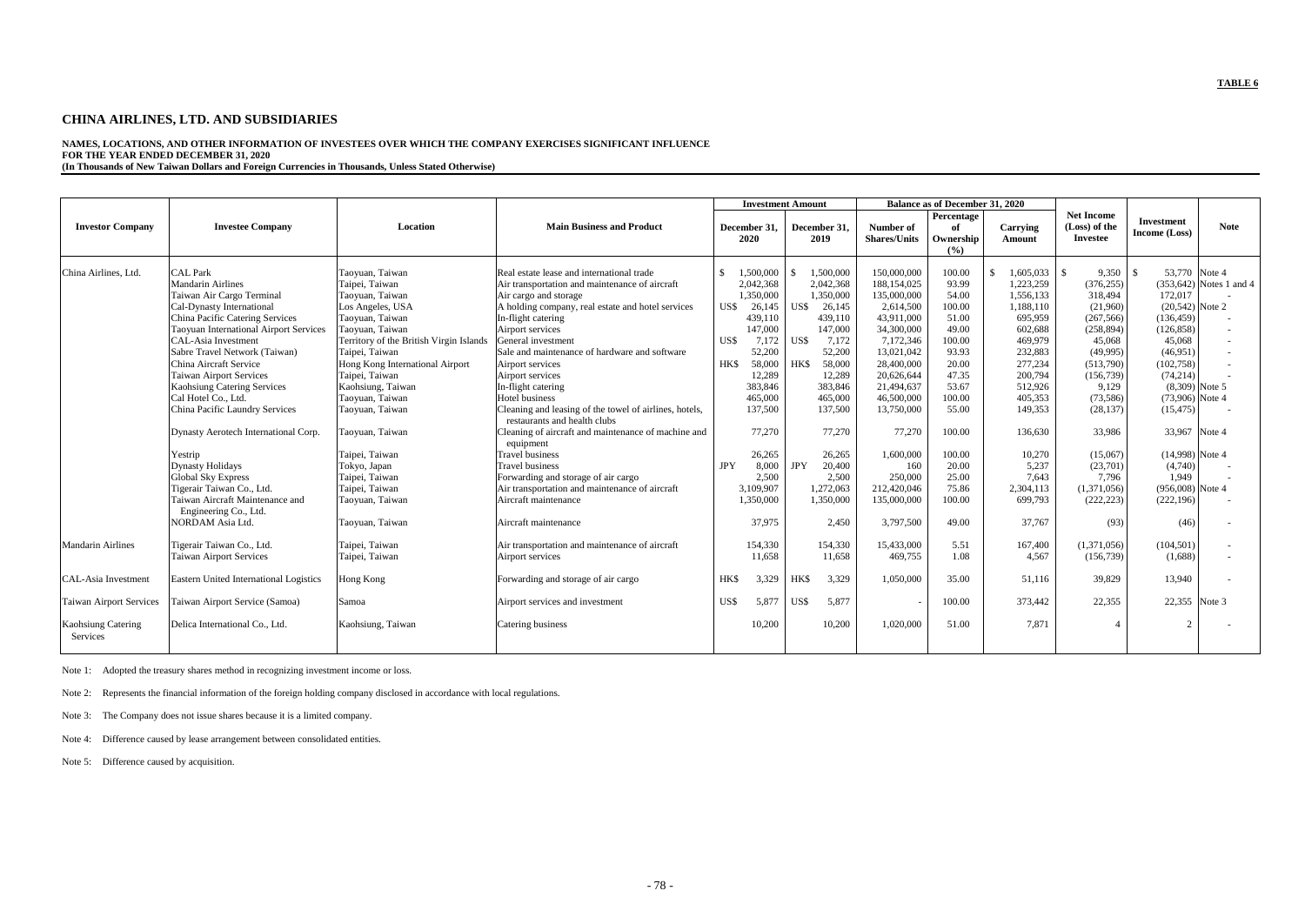# **CHINA AIRLINES, LTD. AND SUBSIDIARIES**

#### **INVESTMENTS IN MAINLAND CHINA FOR THE YEAR ENDED DECEMBER 31, 2020 (In Thousands of New Taiwan Dollars/Renminbi/U.S. Dollars, Unless Stated Otherwise)**

# China Airlines

|                                                  |                                            |                                              |                      |       | <b>Accumulated</b>                                                                | <b>Investment Flow</b> |                          |                                                                              | <b>Accumulated</b> |       |                                                |                                                              |                           |                  |                                         | <b>Carrying</b>            |                                                                                 | <b>Accumulated</b>            |
|--------------------------------------------------|--------------------------------------------|----------------------------------------------|----------------------|-------|-----------------------------------------------------------------------------------|------------------------|--------------------------|------------------------------------------------------------------------------|--------------------|-------|------------------------------------------------|--------------------------------------------------------------|---------------------------|------------------|-----------------------------------------|----------------------------|---------------------------------------------------------------------------------|-------------------------------|
| <b>Investee Company Name</b>                     | <b>Main Business and</b><br><b>Product</b> | <b>Total Amount</b><br>of Paid-in<br>Capital | Investment<br>Type   |       | <b>Outflow of</b><br><b>Investment</b><br>from Taiwan as<br>of January 1,<br>2020 | Outflow                | <b>Inflow</b>            | <b>Outflow of</b><br>Investment<br>from Taiwan as<br>of December 31,<br>2020 |                    |       | <b>Net Income</b><br>(Loss) of<br>the Investee | % Ownership<br>of Direct or<br><b>Indirect</b><br>Investment | Investment<br>Gain (Loss) |                  | Amount<br>as of<br>December 31,<br>2020 |                            | <b>Inward</b><br><b>Remittance of</b><br>Earnings as of<br>December 31,<br>2020 |                               |
| Airport Air Cargo Terminal<br>(Xiamen) Co., Ltd. | Forwarding and storage<br>of air cargo     | 1,105,474<br>(RMB 254,480)                   | Indirect<br>(Note 1) | (US\$ | 18,920<br>4,186)                                                                  | $\mathbb{S}$           | $\overline{\phantom{0}}$ | (US\$                                                                        | 118,920<br>4,186)  | (RMB) | 91,311<br>21,367)                              | 14.00                                                        | (RMB)                     | 12,794<br>2,991) | (RMB)                                   | 238,717<br>$54,953$ (US\$  |                                                                                 | 100,470<br>3,537)<br>(Note 2) |
| Airport Air Cargo Service<br>(Xiamen) Co., Ltd.  | Forwarding and storage<br>of air cargo     | 60,817<br>(RMB)<br>14,000)                   | Indirect<br>(Note 1) | (US\$ | 55,325<br>1,947)                                                                  |                        |                          | (US\$                                                                        | 55,325<br>1,947)   | (RMB) | 68,272<br>15,976)                              | 14.00                                                        | (RMB)                     | 9,566<br>2,237   | (RMB)                                   | 134,918<br>$31,058$ (US\$) |                                                                                 | 44,333<br>1,561)<br>(Note 2)  |
| Taikoo (Xiamen) Landing<br>Gear Services         | Landing gear<br>maintenance services (US\$ | 2,360,511<br>83,090)                         | Indirect<br>(Note 1) | (US\$ | 61,114<br>2,151)                                                                  |                        |                          | (US\$                                                                        | 61,114<br>2,151)   |       |                                                | 2.589                                                        |                           |                  |                                         |                            |                                                                                 |                               |
| <b>HAECO</b> Composite<br>Structures (Jinjiang)  | Composite material                         | 331,335<br>(US\$<br>11,663)                  | Indirect<br>(Note 1) | (US\$ | 18,068<br>636)                                                                    |                        |                          | (US\$                                                                        | 18,068<br>636)     |       |                                                | 5.45                                                         |                           |                  | (RMB)                                   | 16,585<br>$3,818$ (US\$)   |                                                                                 | 10,128<br>357)                |

| <b>Accumulated Investment in</b><br>Mainland China as of<br><b>December 31, 2020</b> | <b>Investment Amount</b><br><b>Authorized by Investment</b><br><b>Commission, MOEA</b> | Limit on Investment    |
|--------------------------------------------------------------------------------------|----------------------------------------------------------------------------------------|------------------------|
| \$253,427<br>(US\$8,920)                                                             | $$618,216$ (Note 3)                                                                    | $$34,535,690$ (Note 4) |

(Continued)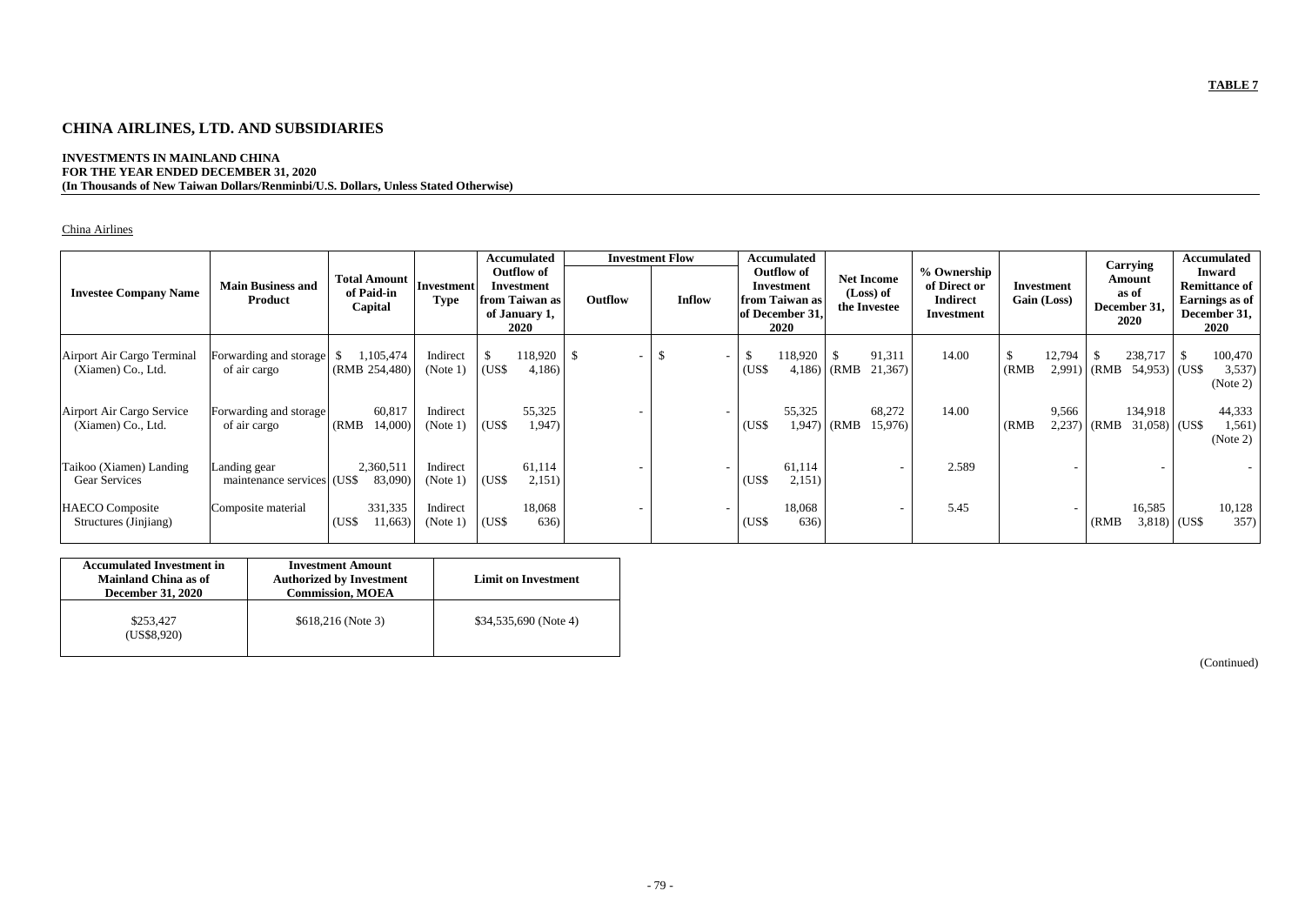## Taiwan Airport Services

| <b>Investee Company</b>                                                                             | <b>Main Business and</b><br><b>Product</b>                                       | <b>Paid-in Capital</b>                                  | Method of<br><b>Investment</b>               |                                          | <b>Accumulated</b><br><b>Outward</b><br><b>Remittance for</b><br>Investment<br>from Taiwan as<br>of January 1,<br><b>2020</b> | <b>Remittance of Funds</b><br>Outward | Inward |                | <b>Accumulated</b><br>Outward<br><b>Remittance for</b><br>Investment<br>from Taiwan as<br>of December 31,<br>2020 |                        | % Ownership<br><b>Net Income</b><br>of Direct or<br>(Loss) of the<br><b>Indirect</b><br><b>Investee</b><br>Investment |                | Investment<br><b>Income (Loss)</b> |                                   | Carrying<br>Amount as of<br>December 31,<br>2020 |                                                                        | Accumulated<br><b>Repatriation of</b><br>Investment<br>Income as of<br>December 31,<br>2020 |                                     |
|-----------------------------------------------------------------------------------------------------|----------------------------------------------------------------------------------|---------------------------------------------------------|----------------------------------------------|------------------------------------------|-------------------------------------------------------------------------------------------------------------------------------|---------------------------------------|--------|----------------|-------------------------------------------------------------------------------------------------------------------|------------------------|-----------------------------------------------------------------------------------------------------------------------|----------------|------------------------------------|-----------------------------------|--------------------------------------------------|------------------------------------------------------------------------|---------------------------------------------------------------------------------------------|-------------------------------------|
| Airport Air Cargo Terminal<br>(Xiamen) Co., Ltd.<br>Airport Air Cargo Service<br>(Xiamen) Co., Ltd. | Forwarding and storage<br>of air cargo<br>Forwarding and storage<br>of air cargo | 1,105,474<br>(RMB 254,480)<br>60,817<br>14,000<br>(RMB) | Indirect<br>(Note 5)<br>Indirect<br>(Note 5) | $\overline{\text{USS}}$<br>$\vert$ (US\$ | 114,158<br>4,018)<br>54,737<br>1,927)                                                                                         |                                       |        | (US\$<br>(US\$ | 114,158<br>4,018)<br>54,737<br>1,927)                                                                             | (RMB)<br>$\vert$ (RMB) | 91,311<br>21,367)<br>68,272<br>15,976                                                                                 | 14.00<br>14.00 | (RMB)<br>(RMB)                     | 12,784<br>2,991<br>9,558<br>2,237 |                                                  | 237,502<br>$(RMB 54,673)$ (US\$)<br>135,128<br>$(RMB \t31,107)$ (US\$) |                                                                                             | 129,010<br>4,541<br>59,426<br>2,092 |

| <b>Accumulated Outward</b><br><b>Remittance for Investment in</b><br>Mainland China as of December 31, 2020 | <b>Investment Amounts Authorized by</b><br><b>Investment Commission, MOEA</b> | <b>Upper Limit on the Amount of</b><br><b>Investment Stipulated by</b><br><b>Investment Commission, MOEA</b> |
|-------------------------------------------------------------------------------------------------------------|-------------------------------------------------------------------------------|--------------------------------------------------------------------------------------------------------------|
| \$168,895                                                                                                   | \$168,895                                                                     | \$254,438                                                                                                    |
| (US\$5,945)                                                                                                 | (US\$5,945)                                                                   | (Note 6)                                                                                                     |

Note 1: China Airlines, Ltd. the "Company" invested in CAL-Asia Investment, which, in turn, invested in a company located in mainland China.

Note 2: The inward remittance of earnings in 2020 amounted to US\$3,536,561 and US\$1,560,538.

Note 3: The amount comprised US\$19,828,324, RMB4,200,000 and NT\$36,666,667.

Note 4: The limit stated in the Investment Commission's regulation, "Investment or Technical Cooperation in Mainland China Adjustment Rule," is the larger of the Company's net asset value or 60% of the consolidated net ass

Note 5: Taiwan Airport Services invested in Taiwan Airport Services (Samoa), which in return, invested in a company located in mainland China.

Note 6: The RMB and U.S. dollar amounts of assets are translated at year-end rates and those of gains (losses), at the average of the year-end rates for the reporting period.

(Concluded)